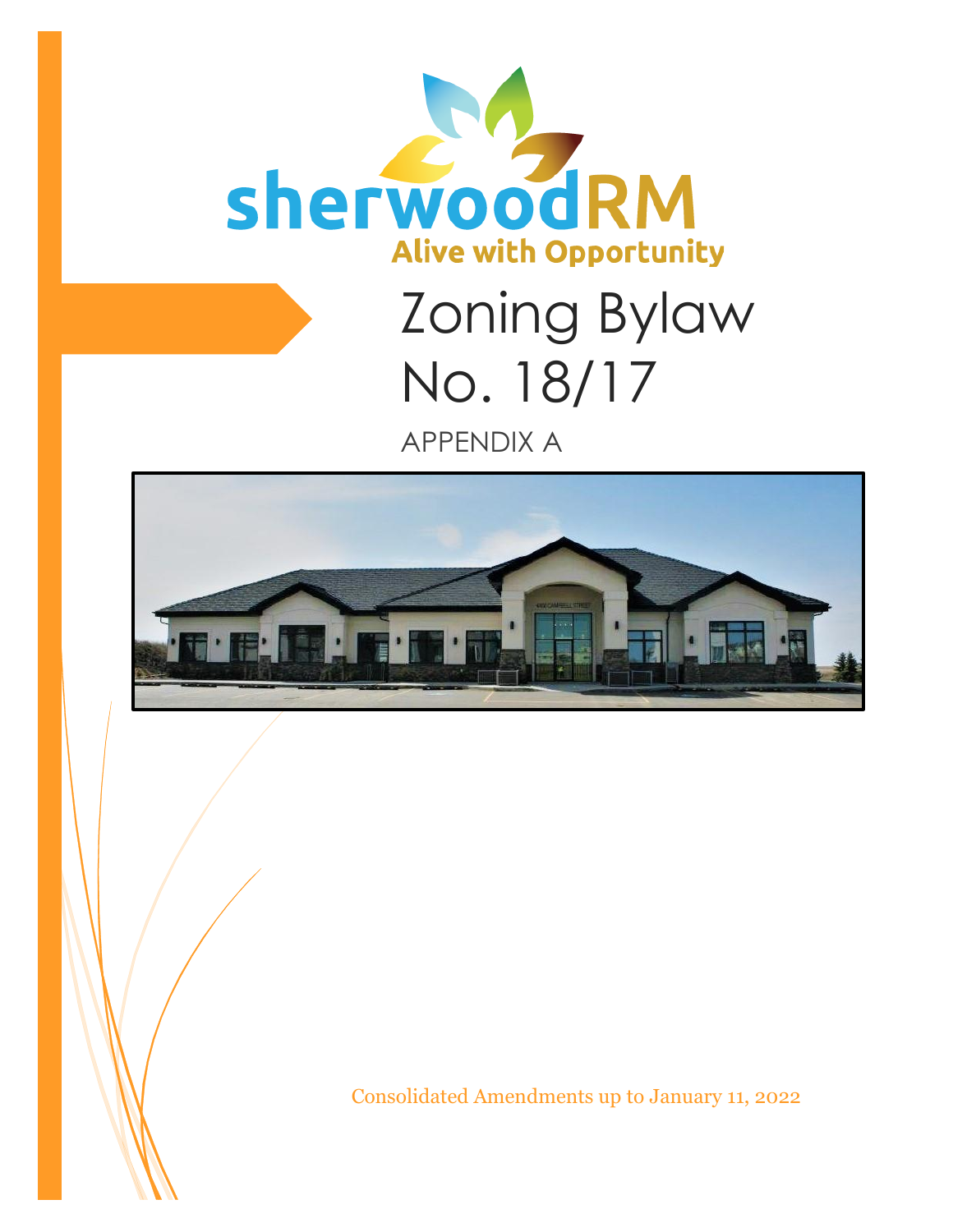

| <b>Bylaw No.</b> | Change to                | <b>Description</b>                                                                                                                                                                                                                                                                                                                                                                                                            | Council<br><b>Gov Relations</b>     |                      |
|------------------|--------------------------|-------------------------------------------------------------------------------------------------------------------------------------------------------------------------------------------------------------------------------------------------------------------------------------------------------------------------------------------------------------------------------------------------------------------------------|-------------------------------------|----------------------|
|                  | Section #                |                                                                                                                                                                                                                                                                                                                                                                                                                               | <b>Approval Date</b>                | <b>Approval Date</b> |
| 14/18            | Map 4                    | Map 4 is amended by rezoning from AG -<br>Agricultural District to HC - Highway Commercial<br>District all land within the bold dashed line on the<br>Plan of Proposed Subdivision (Suncor)                                                                                                                                                                                                                                   | Nov 13, 2019                        | Nov 9, 2020          |
| 03/19            | Map 4                    | Map 4 is amended by rezoning from Agricultural<br>District (AG) to Rural Residential District (RR) all<br>land highlighted in red on the Plan of Proposed<br>Subdivision legally described as Parcel A, Plan<br>71R27608 within the NW 6-17-21-W2<br>And<br>Section 6.2.3.1 a) the following:<br>", except where the remaining land area was less<br>than 120 acres prior to the subdivision under<br>consideration." (Wolfe) | July 10, 2019                       | Sept. 17, 2019       |
| 08/19            | Map 9                    | Map 9 is amended by rezoning from Agricultural<br>District (AG) to Rural Residential District (RR) all<br>land within the dashed line on the Plan of<br>Proposed Subdivision legally described as Parcels<br>A to H within the NE 13-16-19-W2M and SE 24-16-<br>19 W2M (G5 Management)                                                                                                                                        | Sept 11, 2019                       | Oct. 28, 2019        |
| 09/19            | Text<br>Amendments       | Text amendments for Cannabis production,<br>winery, AG District wording, I2 6m rear setback                                                                                                                                                                                                                                                                                                                                   | Dec. 11, 2019                       | Jan. 16, 2020        |
| 06/20            | Map 3                    | Map 3 is amended by rezoning from AG -<br>Agricultural District to I2 - Medium to Heavy<br>Industrial District a portion of the SE 1/4 Sec. 9-18-19<br>W2M (Ext. 6) (Spoger Holdings)                                                                                                                                                                                                                                         | May 13, 2020                        | Aug. 24, 2020        |
| 09/20            | Map 3                    | Zoning District Map 3 is amended by rezoning<br>from Agricultural District (AG) to Rural Residential<br>District (RR) a portion of the NE 1/4 Sec. 14-18-19-<br>W2M (Sopotyk)                                                                                                                                                                                                                                                 | June 10, 2020                       | July 8, 2021         |
| 11/20            | Map 2                    | Map 2 is amended by rezoning from $\overline{AG}$ -<br>Agricultural District to I2 - Medium to Heavy<br>Industrial District the SE 1/4 Sec. 14-18-20 W2M Ext.<br>19 (Siemens)                                                                                                                                                                                                                                                 | Replaced with<br><b>Bylaw 23/20</b> | Apr. 8, 2021         |
| 16/20            | Text amends<br>and Map 8 | Text amends for Commercial/ Industrial Districts,<br>storage containers, sight triangle and defns -<br>Map 8 rezoning from CM to HC                                                                                                                                                                                                                                                                                           | Sep 15, 2021                        | Nov. 1, 2021         |
| 21/20            | Map 1                    | Map 1 is amended by rezoning from RR to AG<br>Parcel B, Plan 102265422                                                                                                                                                                                                                                                                                                                                                        | Dec 9, 2020                         | Jan 21, 2021         |
| 23/20            | Map 2                    | Map 2 is amended by rezoning from AG -<br>Agricultural District to I2 - Medium to Heavy<br>Industrial District the SE 1/4 Sec. 14-18-20 W2M Ext.<br>19 (Siemens)                                                                                                                                                                                                                                                              | Jan 20, 2021                        | Apr 8, 2021          |
| 06/21            | Map 1                    | Map 1 is amended by rezoning from Agricultural<br>District (AG) to Rural Residential (RR) Proposed                                                                                                                                                                                                                                                                                                                            | May 12, 2020                        | July 7, 2021         |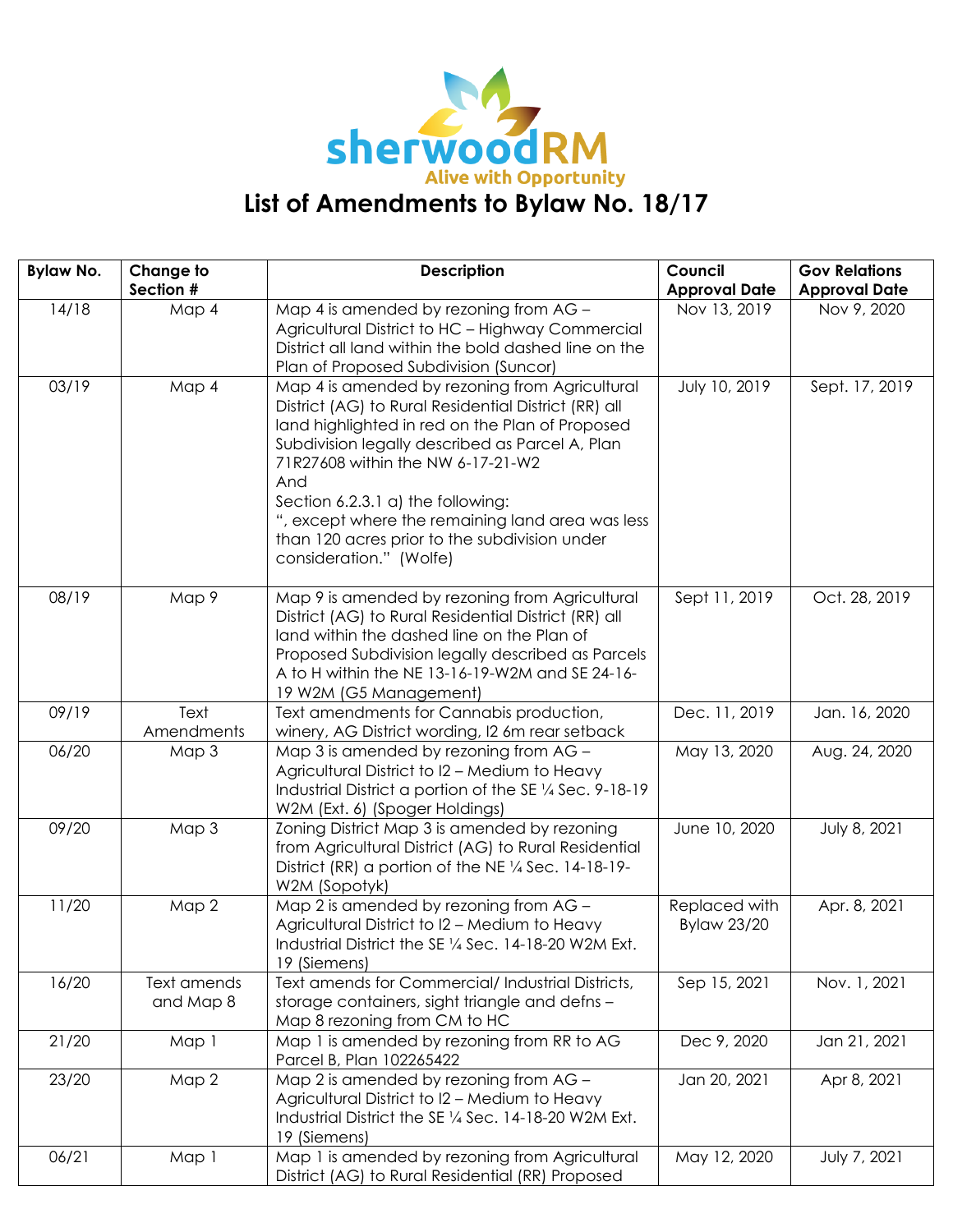

|       |                    | Parcels 1 and 2 within L.S.D. 15 NE1/4 Sec. 35-18-<br>$21 - W2$                                                                                                               |              |              |
|-------|--------------------|-------------------------------------------------------------------------------------------------------------------------------------------------------------------------------|--------------|--------------|
| 13/21 | Map 1              | Map 1 is amended by rezoning to remove the<br>Environmentally Sensitive Overlay (ESA)<br>designation from Parcel C, Plan No. 102217890<br>Ext 0 within NE 1/4 Sec. 8-18-21-W2 | Aug 18, 2021 | Oct 04, 2021 |
| 16/21 | Map 5              | Map 5 is amended by rezoning from Agricultural<br>District (AG) to Highway Commercial (HC) for<br>future Parcel A, within NE 1/4 Sec. 5-17-20-W2                              | Nov 17, 2021 | Dec 10, 2021 |
| 17/21 | Text<br>Amendments | Add "Institutional Uses" Under 1.2ha within Table<br>5: Minimum Sizes for Uses in the AG District                                                                             | Dec 15, 2021 | Dec 23, 2021 |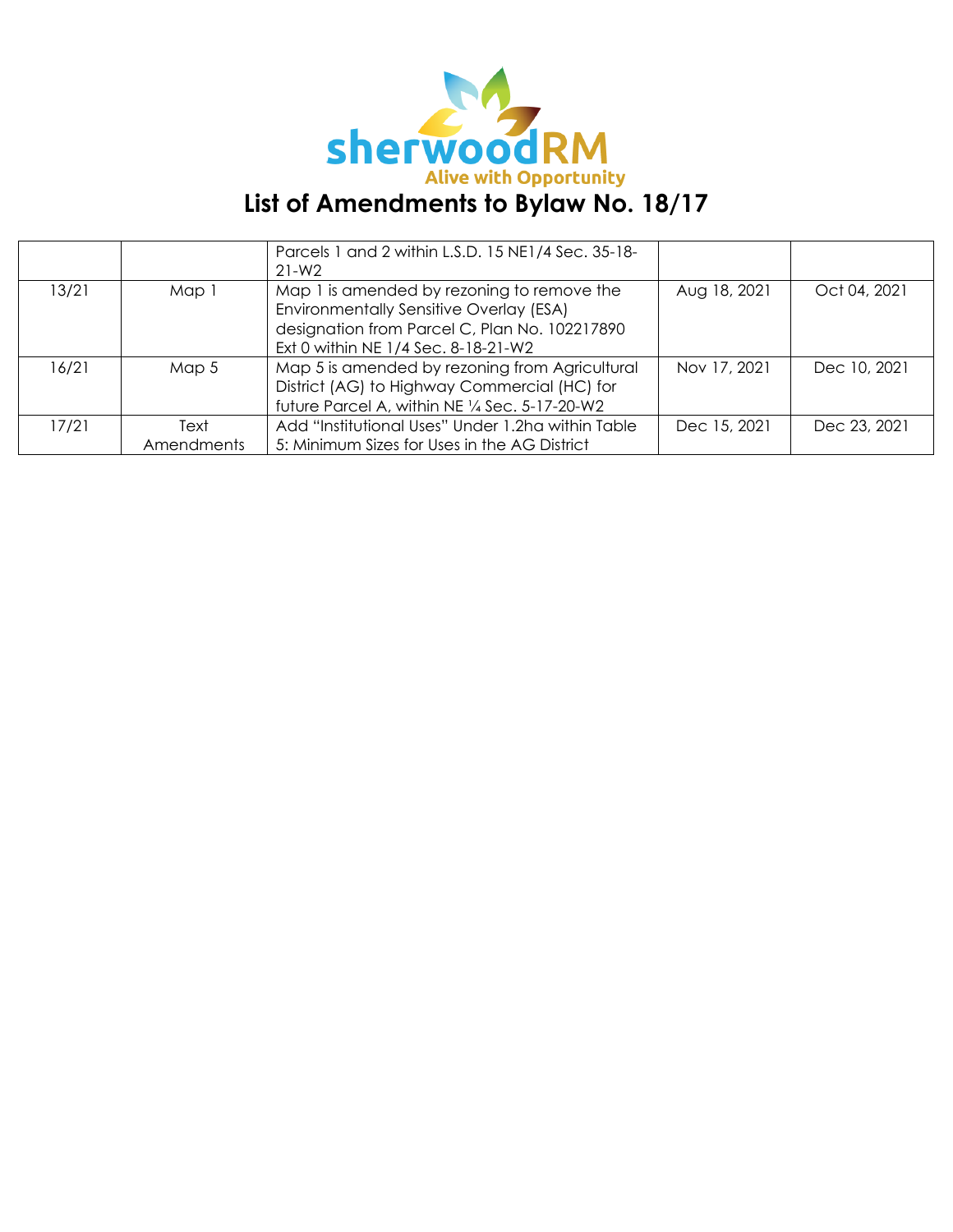Consolidated amendments up to January 11, 2022

### **Table of Contents**

| 1.0<br>1.1 |                                                               |  |
|------------|---------------------------------------------------------------|--|
| 1.2        |                                                               |  |
| 1.3        |                                                               |  |
| 2.0        |                                                               |  |
| 2.1        |                                                               |  |
| 2.2        |                                                               |  |
| 2.3        |                                                               |  |
| 2.4        | BUILDING PERMITS, LICENCES & COMPLIANCE WITH OTHER BYLAWS 3   |  |
| 2.5        |                                                               |  |
| 2.6        |                                                               |  |
| 2.7        |                                                               |  |
| 2.8        |                                                               |  |
| 2.9        |                                                               |  |
| 3.0        |                                                               |  |
| 3.1        |                                                               |  |
| 3.2        | GENERAL DEVELOPMENT STANDARDS APPLICABLE TO ALL DISCRETIONARY |  |
| 3.3        |                                                               |  |
| 3.4        |                                                               |  |
| 3.5        |                                                               |  |
| 3.6        |                                                               |  |
| 3.7        |                                                               |  |
| 3.8        |                                                               |  |
| 3.9        |                                                               |  |
| 3.10       |                                                               |  |
| 3.11       |                                                               |  |
| 3.12       |                                                               |  |
| 3.13       |                                                               |  |
| 3.14       |                                                               |  |
| 4.0        |                                                               |  |
| 4.1        |                                                               |  |
| 4.2        |                                                               |  |
| 4.3        |                                                               |  |
| 4.4        |                                                               |  |
| 4.5        |                                                               |  |
| 4.6        |                                                               |  |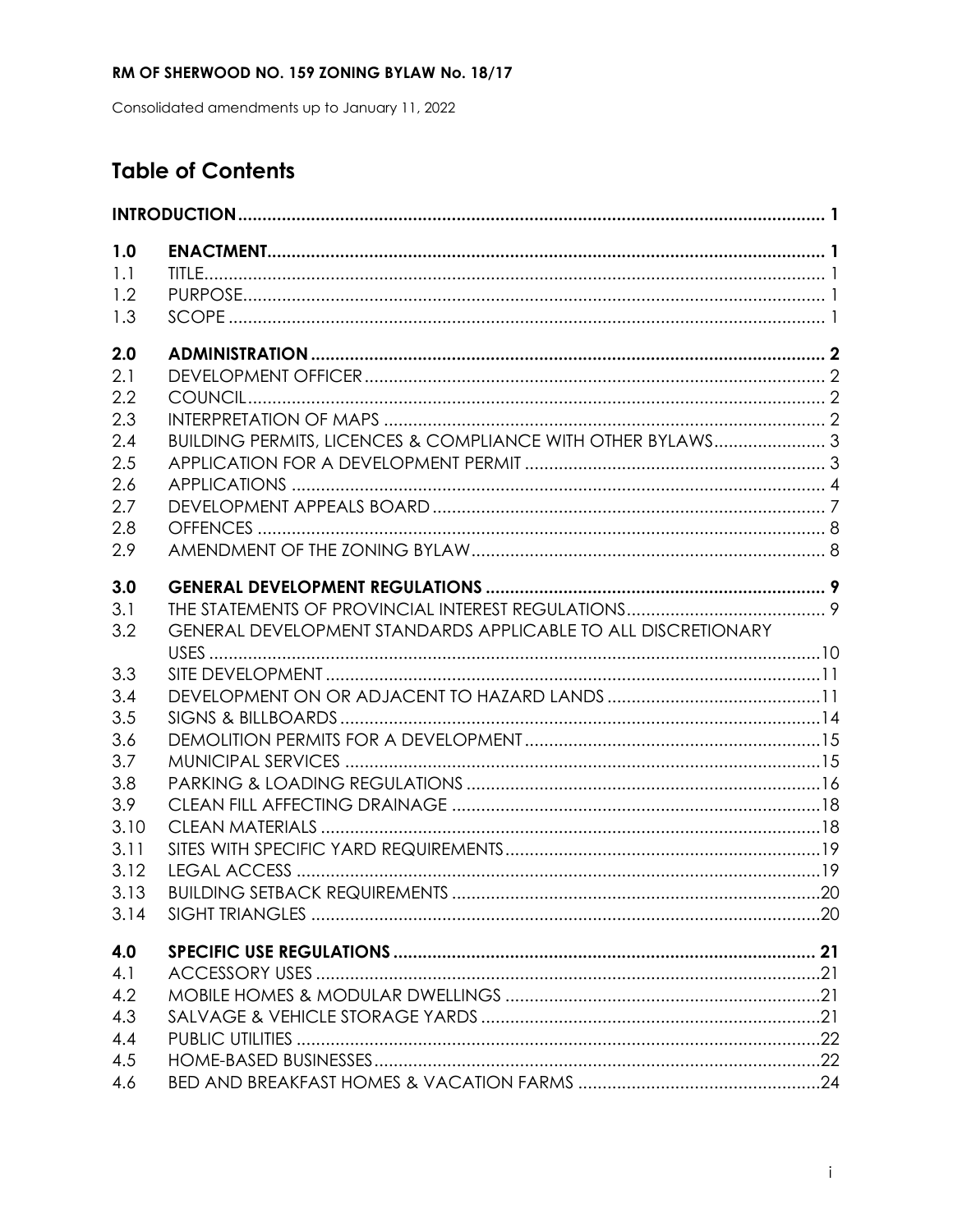Consolidated amendments up to January 11, 2022

| 4.7  |                                                                 |  |
|------|-----------------------------------------------------------------|--|
| 4.8  |                                                                 |  |
| 4.9  |                                                                 |  |
| 4.10 | KEEPING OF ANIMALS ON RESIDENTIAL SITES OTHER THAN FARMYARDS26  |  |
| 4.11 |                                                                 |  |
| 4.12 |                                                                 |  |
| 4.13 |                                                                 |  |
| 4.14 | LIMITATIONS FOR MANURE APPLICATION FROM NON-INTENSIVE LIVESTOCK |  |
|      |                                                                 |  |
| 4.15 |                                                                 |  |
| 4.16 |                                                                 |  |
| 4.17 |                                                                 |  |
| 4.18 |                                                                 |  |
| 4.19 |                                                                 |  |
| 4.20 |                                                                 |  |
| 4.21 |                                                                 |  |
| 4.22 |                                                                 |  |
| 5.0  |                                                                 |  |
| 5.1  |                                                                 |  |
|      |                                                                 |  |
| 6.0  |                                                                 |  |
| 6.1  |                                                                 |  |
| 6.2  |                                                                 |  |
| 6.3  |                                                                 |  |
|      |                                                                 |  |
| 7.0  |                                                                 |  |
| 7.1  |                                                                 |  |
| 7.2  |                                                                 |  |
| 8.0  |                                                                 |  |
| 8.1  |                                                                 |  |
| 8.2  |                                                                 |  |
| 8.3  |                                                                 |  |
|      |                                                                 |  |
| 9.0  |                                                                 |  |
| 9.1  |                                                                 |  |
| 9.2  |                                                                 |  |
| 9.3  |                                                                 |  |
| 9.4  |                                                                 |  |
| 10.0 |                                                                 |  |
| 10.1 |                                                                 |  |
| 10.2 |                                                                 |  |
| 10.3 |                                                                 |  |
|      |                                                                 |  |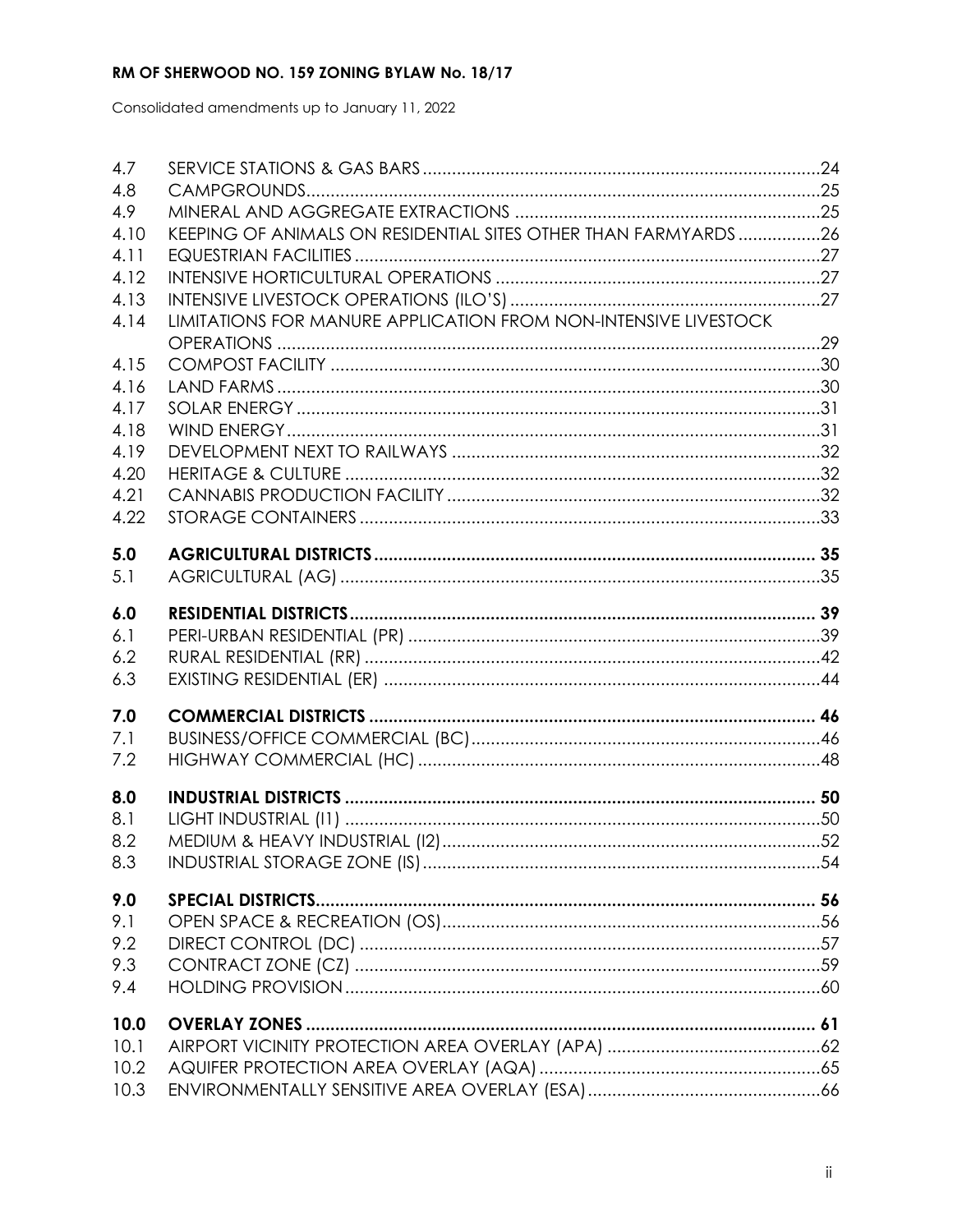Consolidated amendments up to January 11, 2022

### **11.0 DEFINITIONS [................................................................................................................](#page-73-0) 67**

#### **TABLES**

| Table 1: Minimum Building or Structure Setback Requirements for Slope Stability13 |  |
|-----------------------------------------------------------------------------------|--|
|                                                                                   |  |
| Table 3: Minimum Separation Distances for Intensive Livestock Operations29        |  |
|                                                                                   |  |
|                                                                                   |  |
|                                                                                   |  |
|                                                                                   |  |
|                                                                                   |  |
| Table 9: Business and Office Commercial Permitted and Discretionary Uses 46       |  |
|                                                                                   |  |
|                                                                                   |  |
| Table 12: Medium and Heavy Industrial Permitted and Discretionary Use 52          |  |
| Table 13: Industrial Storage Zone Permitted and Discretionary Uses54              |  |
| Table 14: Open Space and Recreation Permitted and Discretionary Uses56            |  |
| Table 15: Environmentally Sensitive Area Overlay Permitted and Discretionary      |  |
|                                                                                   |  |
|                                                                                   |  |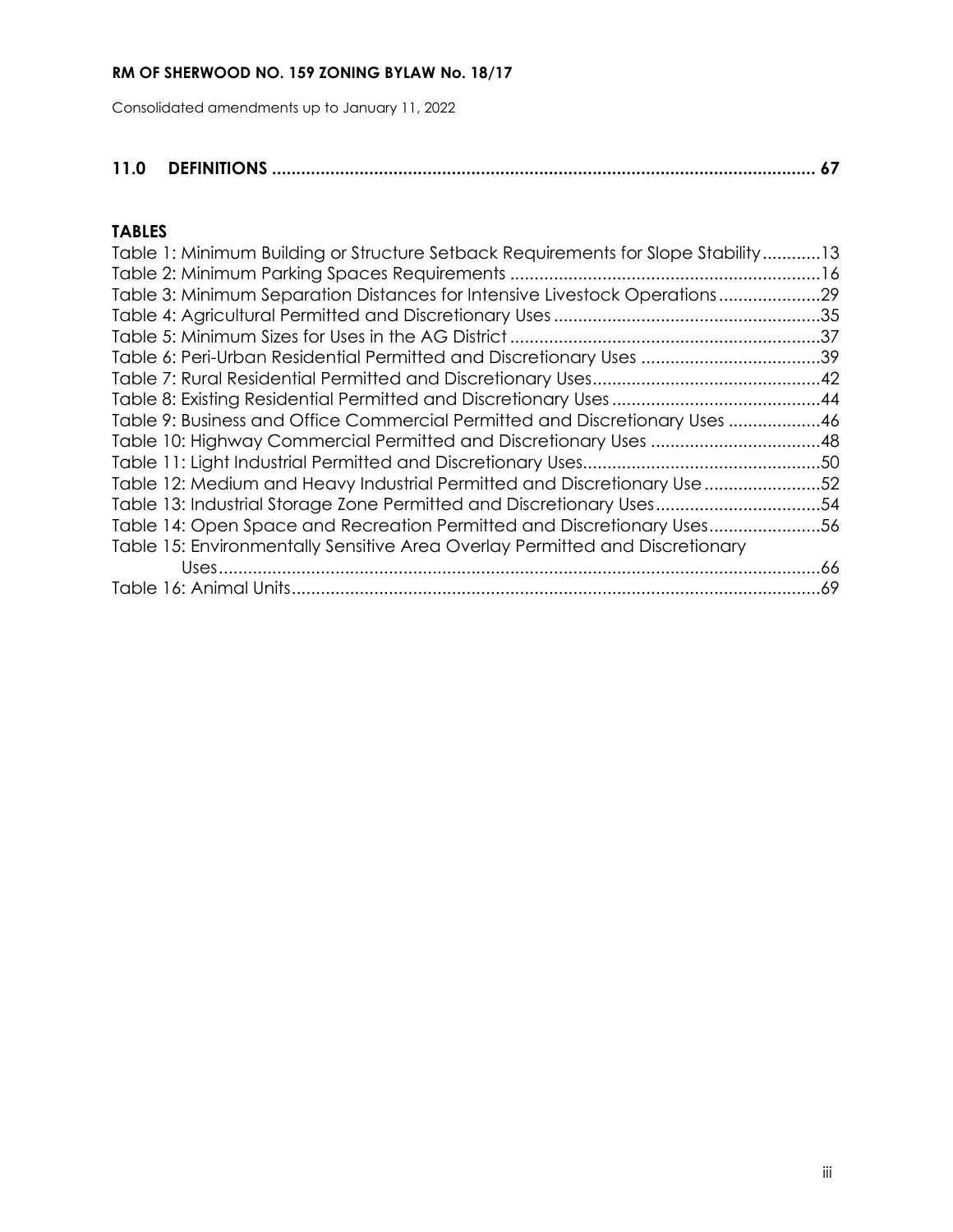Consolidated amendments up to January 11, 2022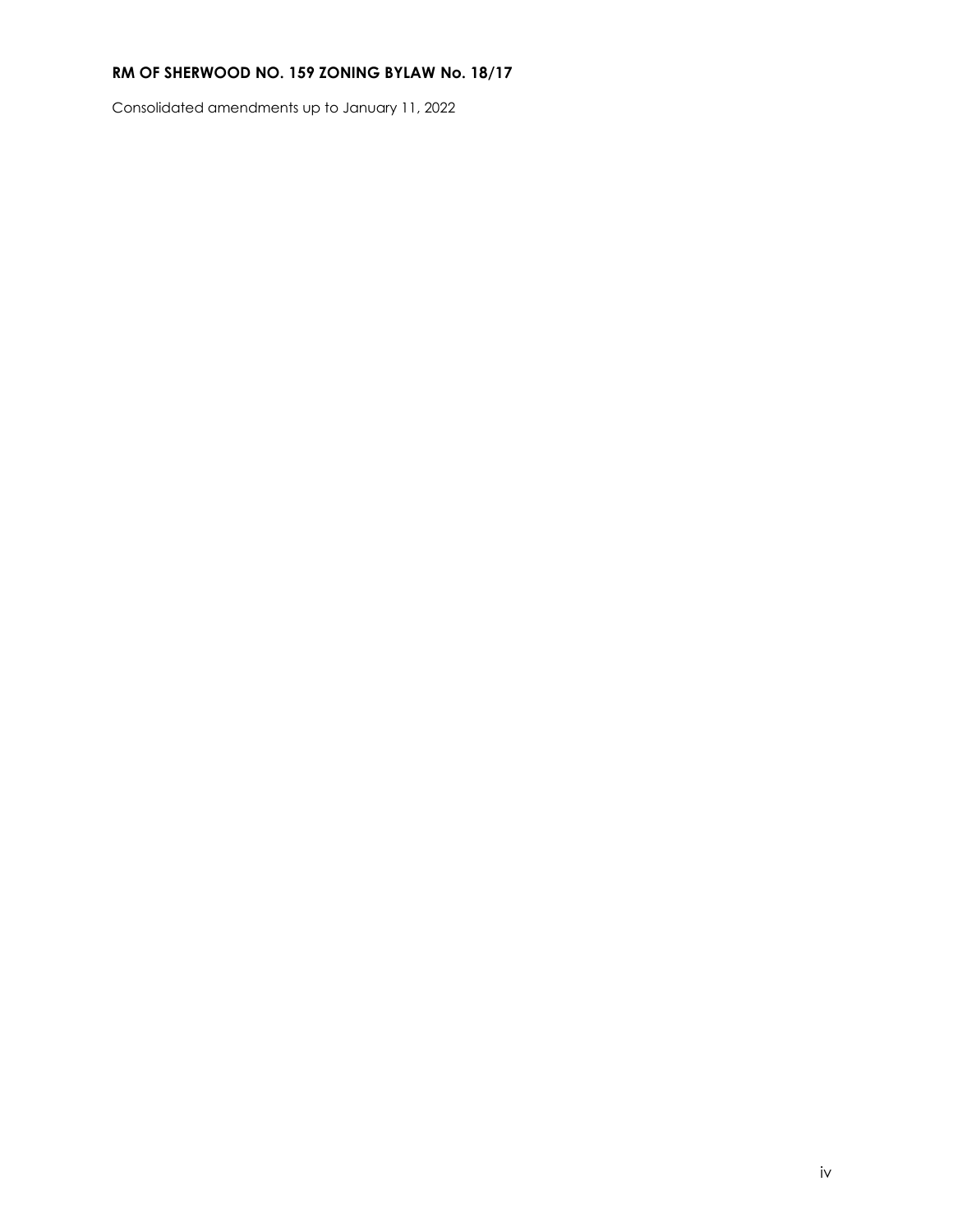**RM OF SHERWOOD NO. 159 ZONING BYLAW No. 18/17** Introduction Consolidated amendments up to January 11, 2022

## <span id="page-7-0"></span>**INTRODUCTION**

## <span id="page-7-1"></span>**1.0 ENACTMENT**

### <span id="page-7-2"></span>**1.1 TITLE**

This Bylaw shall be known and may be cited as the "RM of Sherwood No 159. – Zoning Bylaw No. 18/17" or "Zoning Bylaw". It is called "this Bylaw" herein.

### <span id="page-7-3"></span>**1.2 PURPOSE**

The purposes of this Bylaw are to control the use of land for providing for the amenity of the area within Council's authority, and for the health, safety and general welfare of the inhabitants of the Rural Municipality (RM) of Sherwood No 159.

### <span id="page-7-4"></span>**1.3 SCOPE**

Development, land use, and subdivision shall be permitted only in conformity with the provisions of this Bylaw and Section 62 of the *Act*.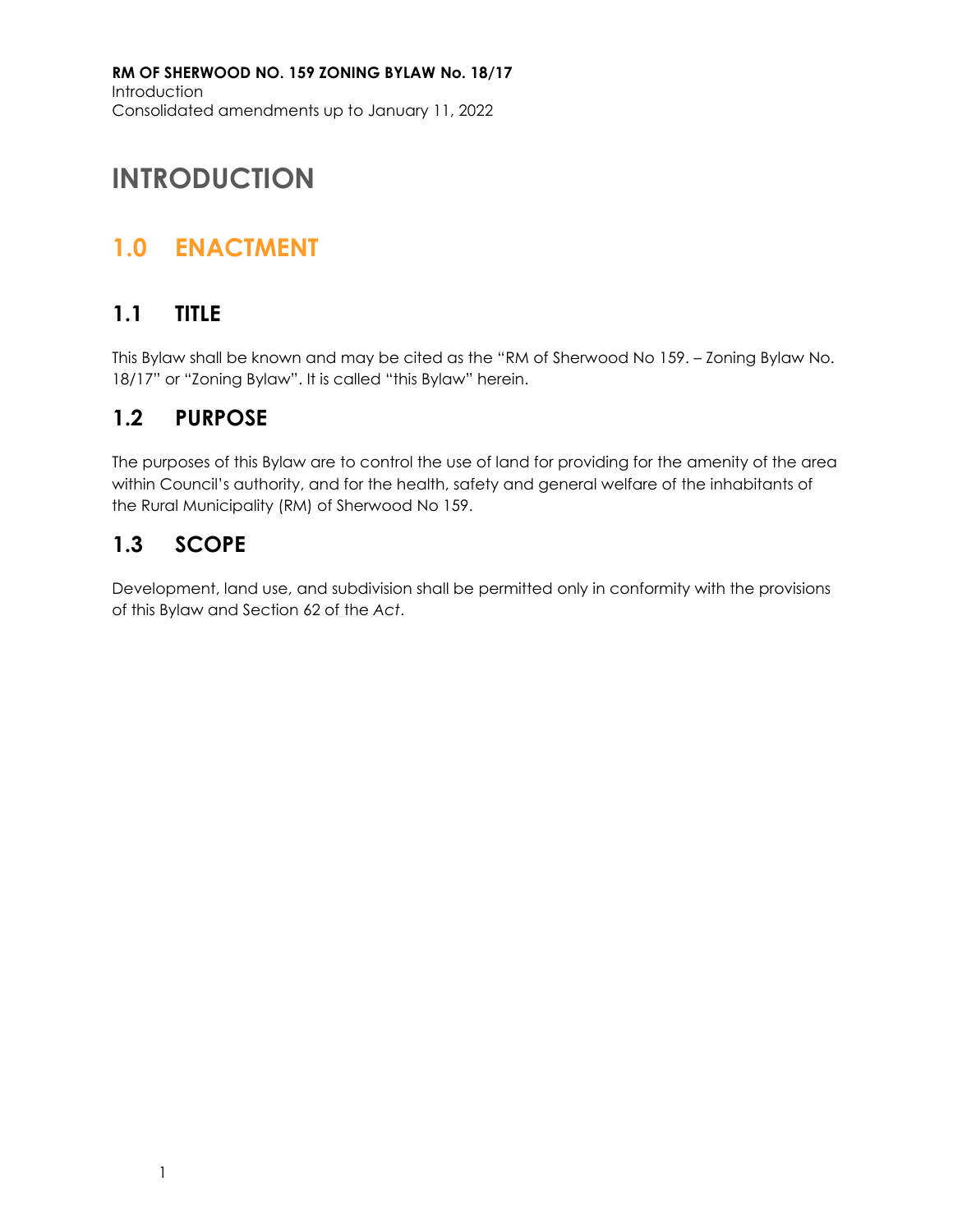**RM OF SHERWOOD NO. 159 ZONING BYLAW No. 18/17** Administration Consolidated amendments up to January 11, 2022

### <span id="page-8-0"></span>**2.0 ADMINISTRATION**

### <span id="page-8-1"></span>**2.1 DEVELOPMENT OFFICER**

The development officer, who shall be appointed by the Council, shall administer this Bylaw. The development officer shall:

- a) Receive, record and review development permit applications and issue decisions on permitted uses;
- b) Maintain, for inspection by the public during office hours, a copy of this Bylaw, zoning maps and amendments, and ensure that copies are available to the public at a reasonable cost;
- c) Ensure this Bylaw and amendments are available on the RM's website;
- d) Collect application and development fees; and,
- e) Perform other duties as determined by Council.

### <span id="page-8-2"></span>**2.2 COUNCIL**

The development officer shall submit a discretionary use permit application to Council for an interpretation regarding any special conditions, which may be authorized in this Bylaw. The applicant shall receive notice according to the provision of the *Act*.

- a) Council shall decide on discretionary uses, contract zoning, and amendments to this Bylaw.
- b) Council shall act on development applications, discretionary use, and rezoning's in accordance with the procedures established by the *Act* and in accordance with the OCP.

### <span id="page-8-3"></span>**2.3 INTERPRETATION OF MAPS**

The zoning maps attached are part of this Bylaw and show the zones applicable in the RM. The districts may be cited by their name or zone code.

Map 1.0 – Provides an overview of the Municipality and the codes that apply within.

Map  $2.0$  – Divides the Municipality into sections  $1 - 9$ .

Maps 3.0 – 11.0 – Provide a detailed view of each sub-section within the Municipality.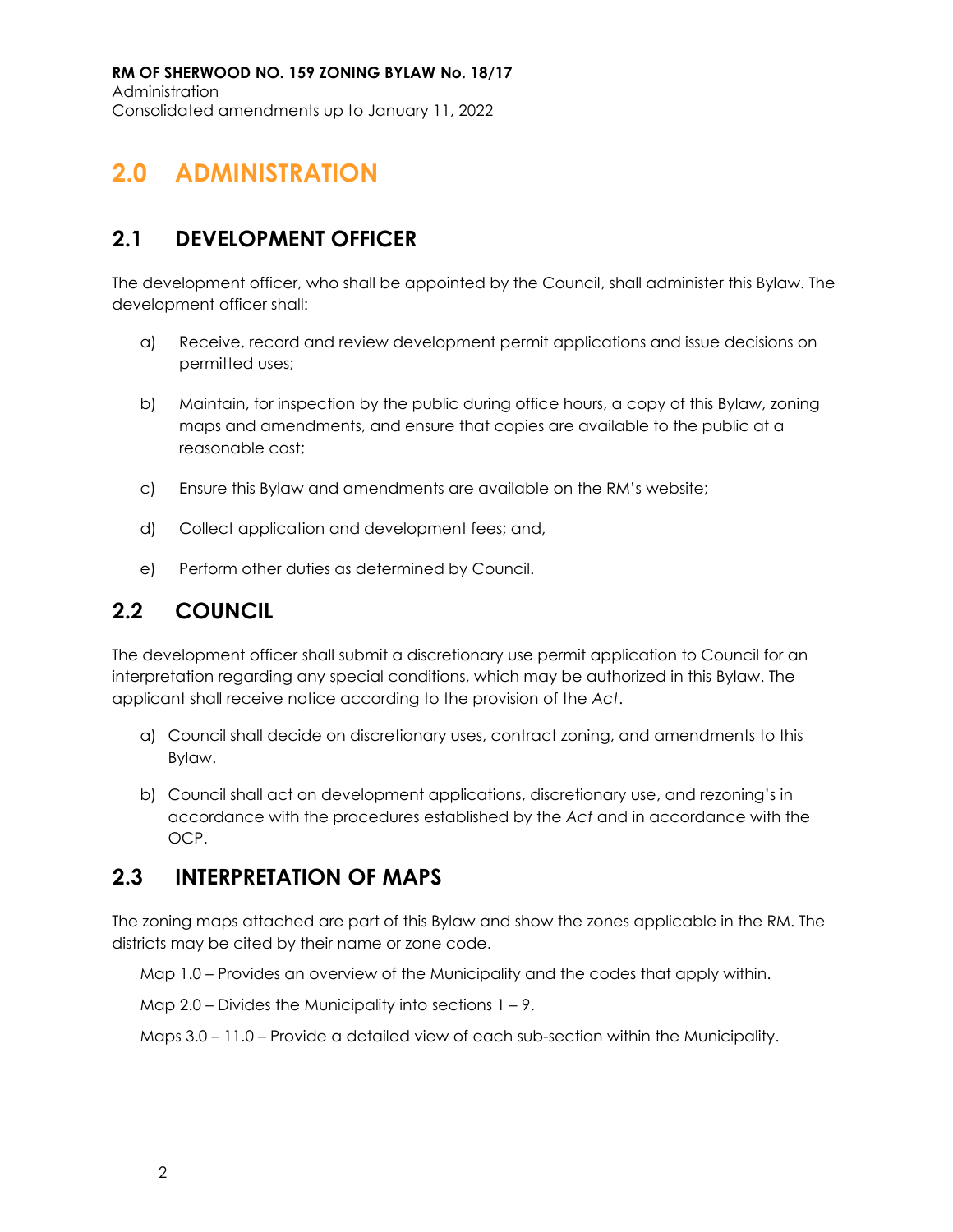### <span id="page-9-0"></span>**2.4 BUILDING PERMITS, LICENCES & COMPLIANCE WITH OTHER BYLAWS**

Nothing in this Bylaw shall exempt any person from complying with the Building Code, or any other Bylaw or requirement of the RM, the Province of Saskatchewan, or the Government of Canada.

### <span id="page-9-1"></span>**2.5 APPLICATION FOR A DEVELOPMENT PERMIT**

Every person shall apply for a development permit before commencing any development within the RM, except as listed below – Development Not Requiring a Permit.

#### **Development Not Requiring a Permit**

Provided all provisions of this Bylaw are met, including the listing of the following exemptions as a permitted use in the relevant district, development permits are not required for the following:

- a) Agricultural operations excluding Intensive Livestock / Horticultural Operations.
- b) Accessory Farm Uses provided the applicant has first submitted a site plan to the RM verifying that the use meets the building setback requirements, all farm buildings or structures.
- c) Accessory Non-Farm Uses all non-farm uses or structures which are no more than 9.3  $m<sup>2</sup>$ or 6 m in height and which will be accessory to a permitted use, provided the use meets the building setback requirements of the relevant district.
- d) Public Utilities any operation to install or repair lines for sewers, water, cables, wires, tracks or similar public works (excluding culverts) as required by a public utility except where the line will cross or lie within the limits of a public road.
- e) The planting of any trees, shrubs, or landscaping:
	- (i) Outside an area 30 m from the centre line of any road allowance; or
	- (ii) Outside an area 90 m in any direction from the centre of the intersection of two or more road allowances.
- f) Placement of any portable structures, machinery, or other objects on private property:
	- (i) Outside an area 30 m from the centre line of any road allowance; or,
	- (ii) Outside an area 90 m in any direction from the centre of the intersection of two or more road allowances.
- g) *The Crown Minerals Act* or *The Oil and Gas Tenure Registry Regulations* will provide guidance for development regulations for exploration wells in the RM.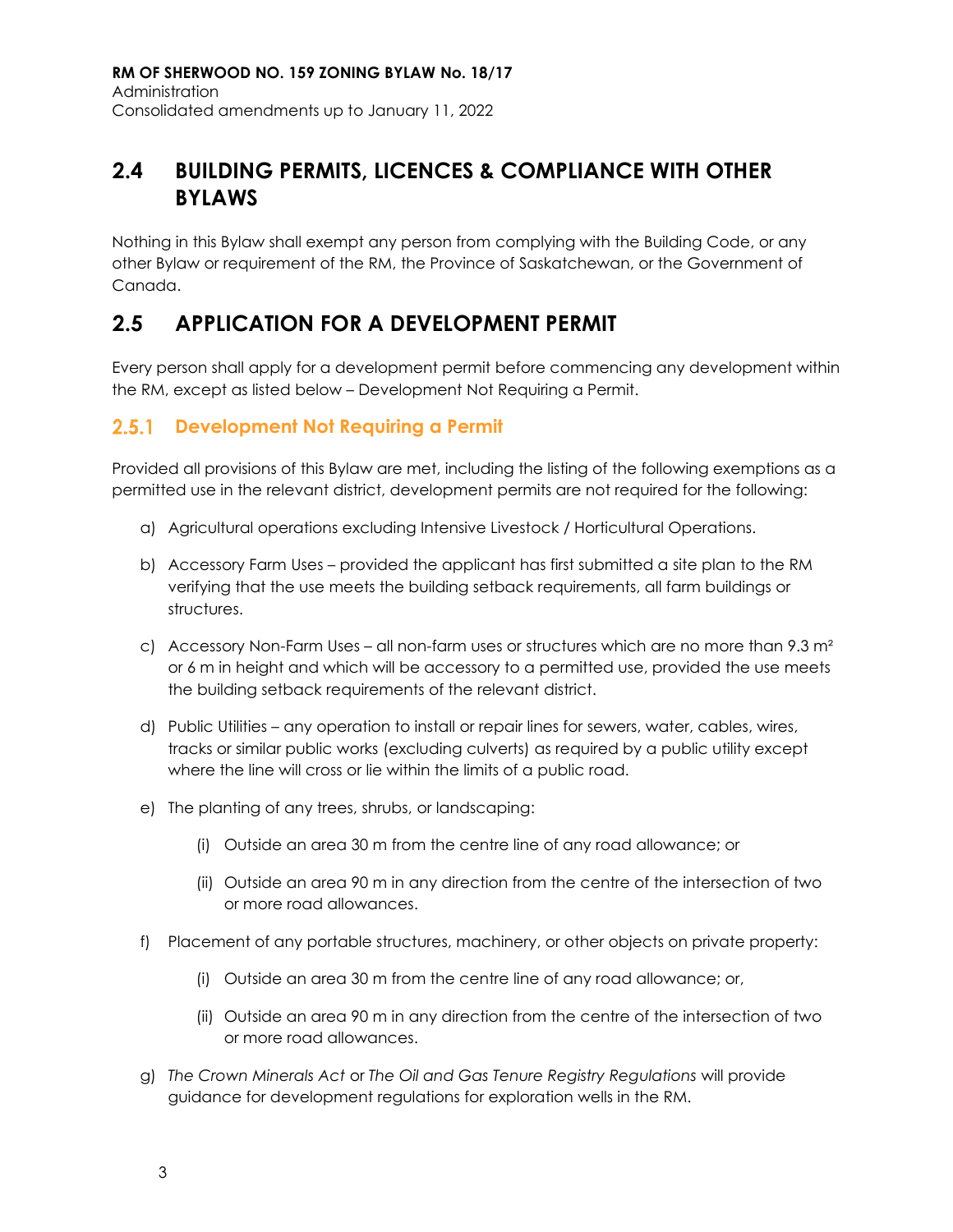Administration

Consolidated amendments up to January 11, 2022

Amending Bylaw No. 09- 19

h) Solar Collector, on-site use attached to an existing approved building or structure.

### <span id="page-10-0"></span>**2.6 APPLICATIONS**

- a) An application will be considered complete once it has met the requirements of the RM Administrative standards. A complete application will contain:
	- (i) Completed Application Form;
	- (ii) Site Plan;
	- (iii) Fee; and,
	- (iv) Additional items determined by the development officer, as required, at the time of application.
- b) Detailed information for each application / project should be obtained from the RM at the time of application to ensure a complete application is submitted for review.

#### $2.6.1$ **Development Permit Applications**

#### **2.6.1.1 Development Permit Procedures**

No development shall take place in the RM unless a development permit is obtained, as per Section 62 of the *Act*. Upon completion of the review of a development permit application, the development officer shall:

- a) Issue a development permit for a permitted use where the application conforms to this Bylaw, incorporating any special regulations, performance standards or development standards required or authorized by this Bylaw.
- b) Issue a written notice of refusal, where the application does not comply with a use provision or regulation of this Bylaw, and the applicant has been given adequate opportunity (at least 2 weeks) to alter the proposal to comply with this Bylaw. The notice shall state the reason for refusal.
- c) Submit the application to Council for decision, where the application is for a discretionary use.

#### **2.6.1.2 Development Permit Review**

Applications for both permitted and discretionary uses in this Bylaw must be applied for and obtained by the RM municipal office. The development permit review process at the RM reviews the following against the proposed development:

- a) Adjacent and proposed land uses;
- b) Location, and access to, major transportation routes;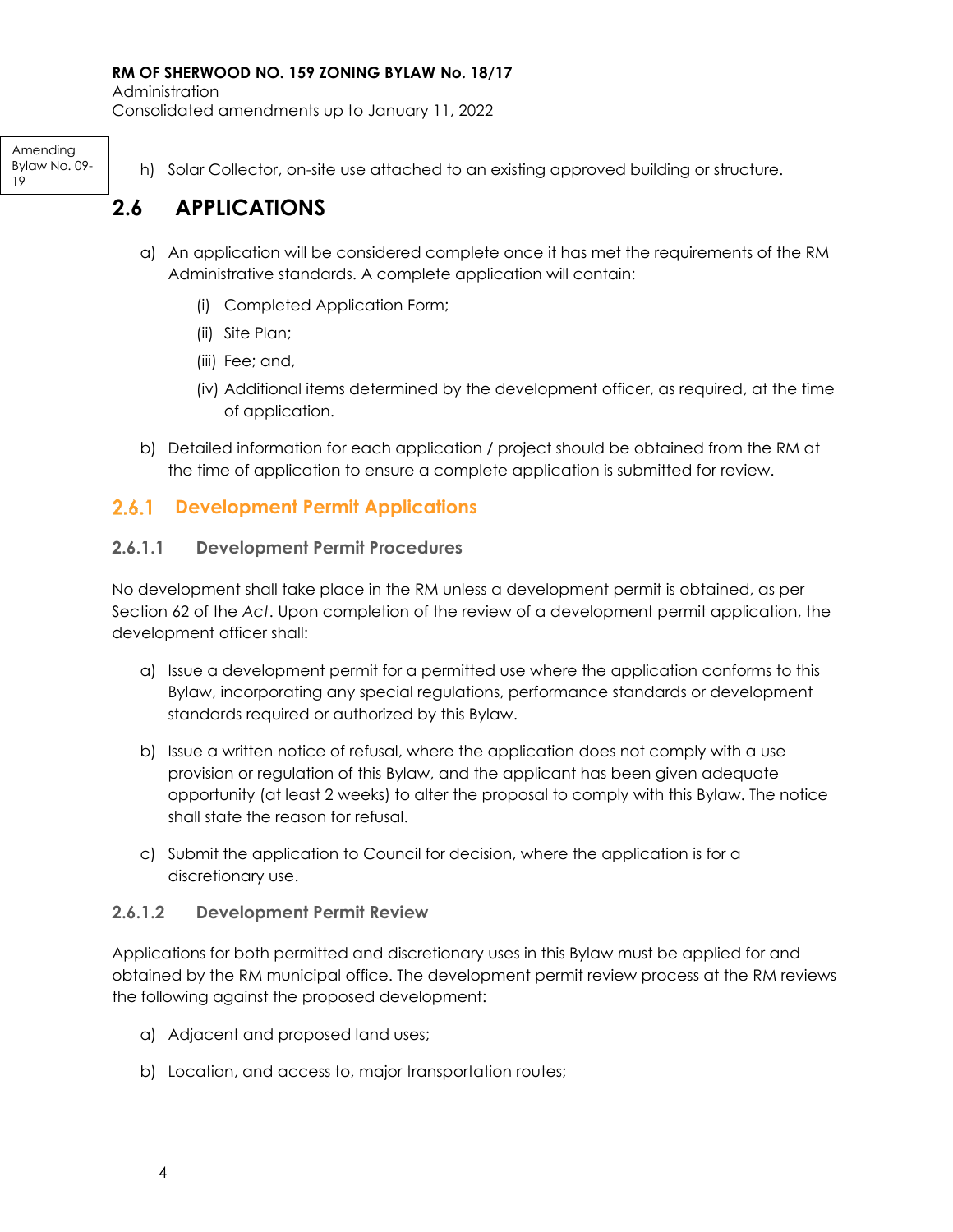Administration

Consolidated amendments up to January 11, 2022

- c) Provision of services;
- d) Stormwater management, flooding and protection of natural areas;
- e) Mitigation of concerns related to hazard lands; and,
- f) Other relevant background information on the project.

#### **2.6.1.3 Permitted Uses**

Permitted uses are those that would automatically receive a development permit if all the requirements of the Bylaw are met.

#### **Discretionary Use Applications**

#### **2.6.2.1 Discretionary Use Procedures**

Discretionary uses are those uses in each zone which are allowed to proceed subject to the approval of Council. This approval may contain conditions which must be met before a development permit will be issued. The following procedure will take place for a Discretionary Use application:

- a) Obtain an application from the RM and return it with the current requirements (as per instructions from the RM office).
- b) The development officer circulates the application to appropriate government agencies for comment. Discretionary uses within the JPA require circulation to the City of Regina for their review and comment with a minimum 30-day review period.
- c) Before Council may decide on a discretionary use, the *Act* requires the development officer to advertise the application or servicing in three ways:
	- (i) Circulation A discretionary use application shall be circulated to other governmental agencies as deemed appropriate by the development officer; and,
	- (ii) Notice to community Notice shall be provided to the assessed owners of property within 75 m of the boundary with the applicant's land.
	- (iii) The notice used in all methods described above shall meet the applicable requirements of Section 207(6) of the *Act*.
- d) The development officer informs by mail all adjacent property owners of the receipt of application, and of the date it will be considered by Council.
- e) The development officer prepares a report and recommendations for Council.
- f) Council makes a decision.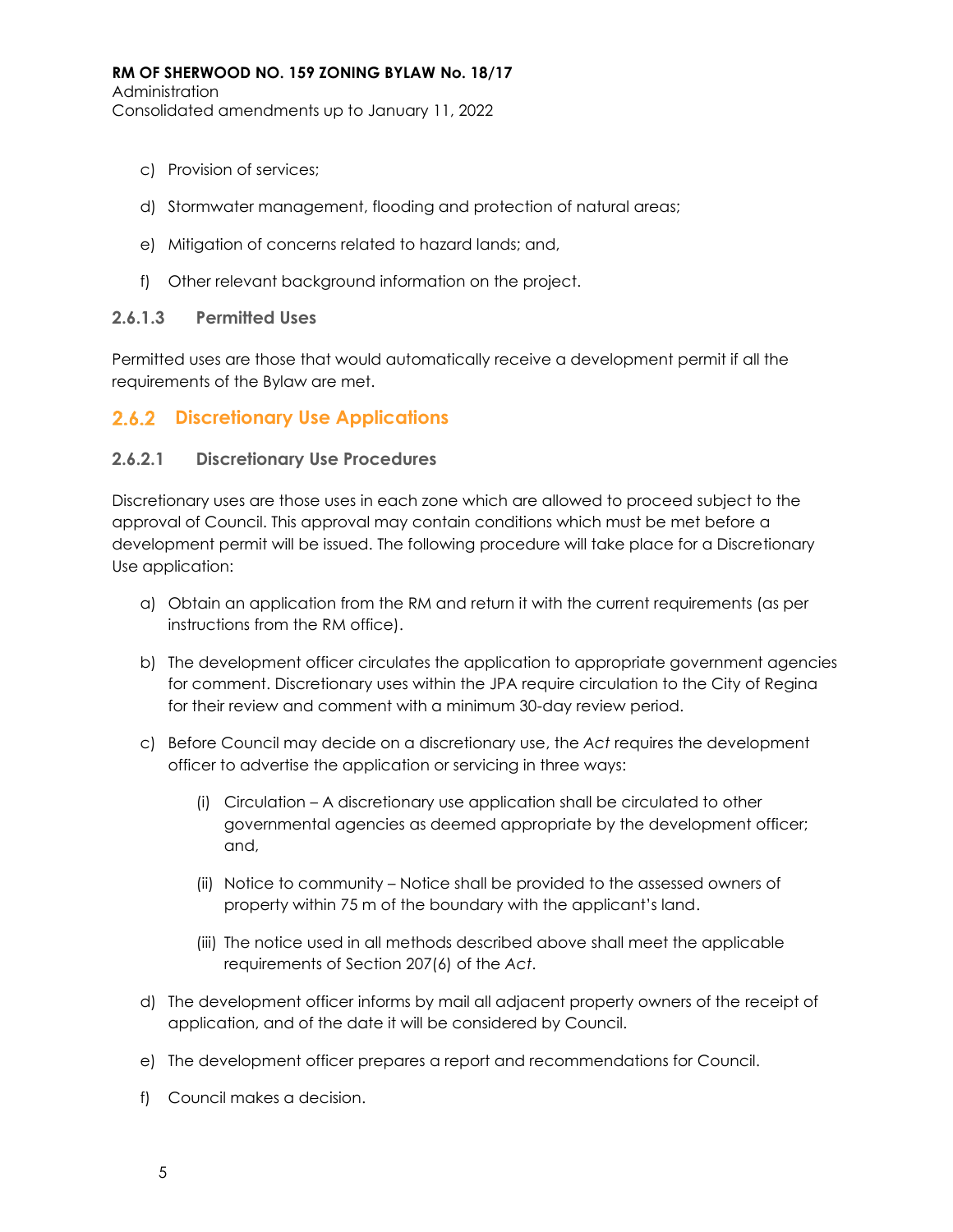Administration Consolidated amendments up to January 11, 2022

#### **2.6.2.2 Discretionary Use Approval**

- a) Council shall decide on a discretionary use, by resolution, which instructs the development officer to:
	- (i) Issue a development permit incorporating any specific development requirement of Council in accordance with the provisions of this Bylaw and Sections 52 and 57 of the Act; or,
	- (ii) Require the applicant to provide further information regarding the proposed development; or,
	- (iii) Issue a notice of refusal to the applicant. The notice shall state the reason for refusal.
- b) The development officer informs the applicant of Council's decision (in writing). If approved, the applicant may be asked to submit a letter of commitment agreeing to any conditions of the approval.
- c) When the letter of commitment is received, a development permit and/or a building permit can be issued by the development officer.
- d) The approved discretionary use shall be initiated within two (2) years of the date of Council approval. Upon expiration of that period, the approval shall no longer by valid.

#### **2.6.3 Minor Variances**

#### **2.6.3.1 Minor Variance Procedures**

The Development Officer may vary the requirements of this Bylaw subject to the following requirements:

- a) A minor variance may be granted for the relaxation of the minimum required distance of a building from a lot line.
- b) The maximum amount of a minor variance shall be a 10% variation from the requirements of this Bylaw.
- c) The development must conform to all other requirements of this Bylaw.
- d) The relaxation of the bylaw requirement must not injuriously affect a neighboring property.
- e) No minor variance shall be granted for a discretionary use or form of development in connection with an agreement to rezone pursuant to the *Act*.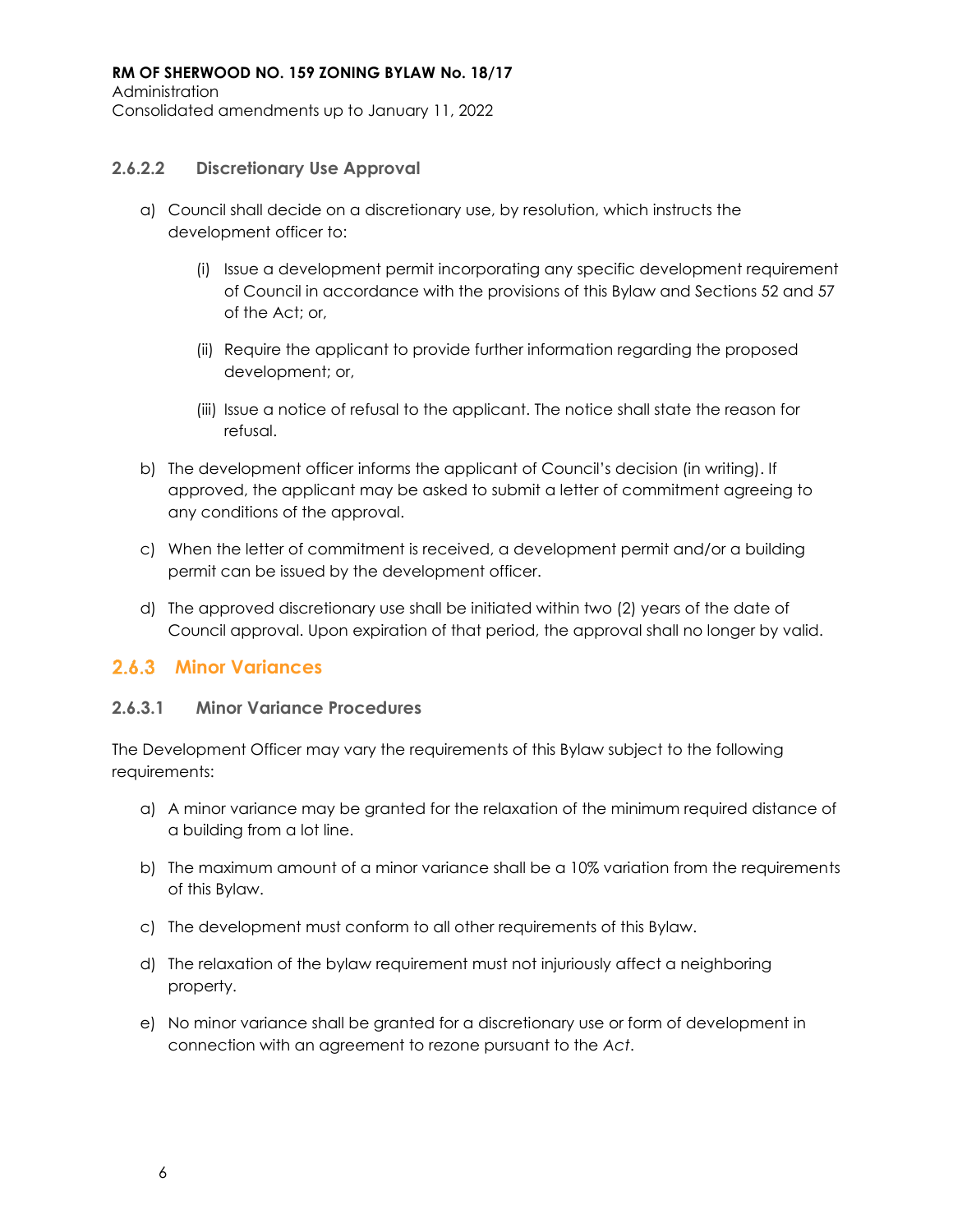Administration

Consolidated amendments up to January 11, 2022

#### **2.6.3.2 Minor Variance Approval**

- a) The application must be submitted to the development officer and contain the requirements of a minor variance.
- b) Upon receipt of the application, notice shall be provided to the assessed owners of property within 75 m of the boundary of the applicant's land.
- c) The RM may revoke a minor variance application if an objection is received.
- d) The development officer may:
	- (i) Approve the minor variance;
	- (ii) Approve the minor variance with conditions; or,
	- (iii) Refuse the minor variance.
- e) If an application for a minor variance is refused or approved with conditions, the development officer shall advise the applicant of any right of appeal which may be granted by the *Act*.

#### **2.6.4 Application Fees**

An application is not considered complete unless an application fee is paid in accordance with the fee schedule established by the *Planning Fees Bylaw*. Separate fees may be charged for each type of permit (permitted and discretionary uses). The fee schedule shall not include the fee for a development appeal, which is regulated by Section 220 of the *Act*.

### **Expiration**

All permits are valid for two (2) years from the date of issuance. The expiration of a permit would be deemed in cases where no site development has taken place.

### <span id="page-13-0"></span>**2.7 DEVELOPMENT APPEALS BOARD**

- a) Subject to Sections 213 to 227 of the *Act*, Council shall appoint a Development Appeals Board within 90 days from the effective date of this Bylaw.
- a) The Development Appeals Board is bound by the OCP and the requirements of the *Act*.
- b) Applicants for development permits may appeal to the Development Appeals Board.
- c) The development officer shall advise the applicant on a development permit (discretionary or permitted) of any right of appeal which may be granted by the *Act*.
- d) The *Act* requires an appeal process to: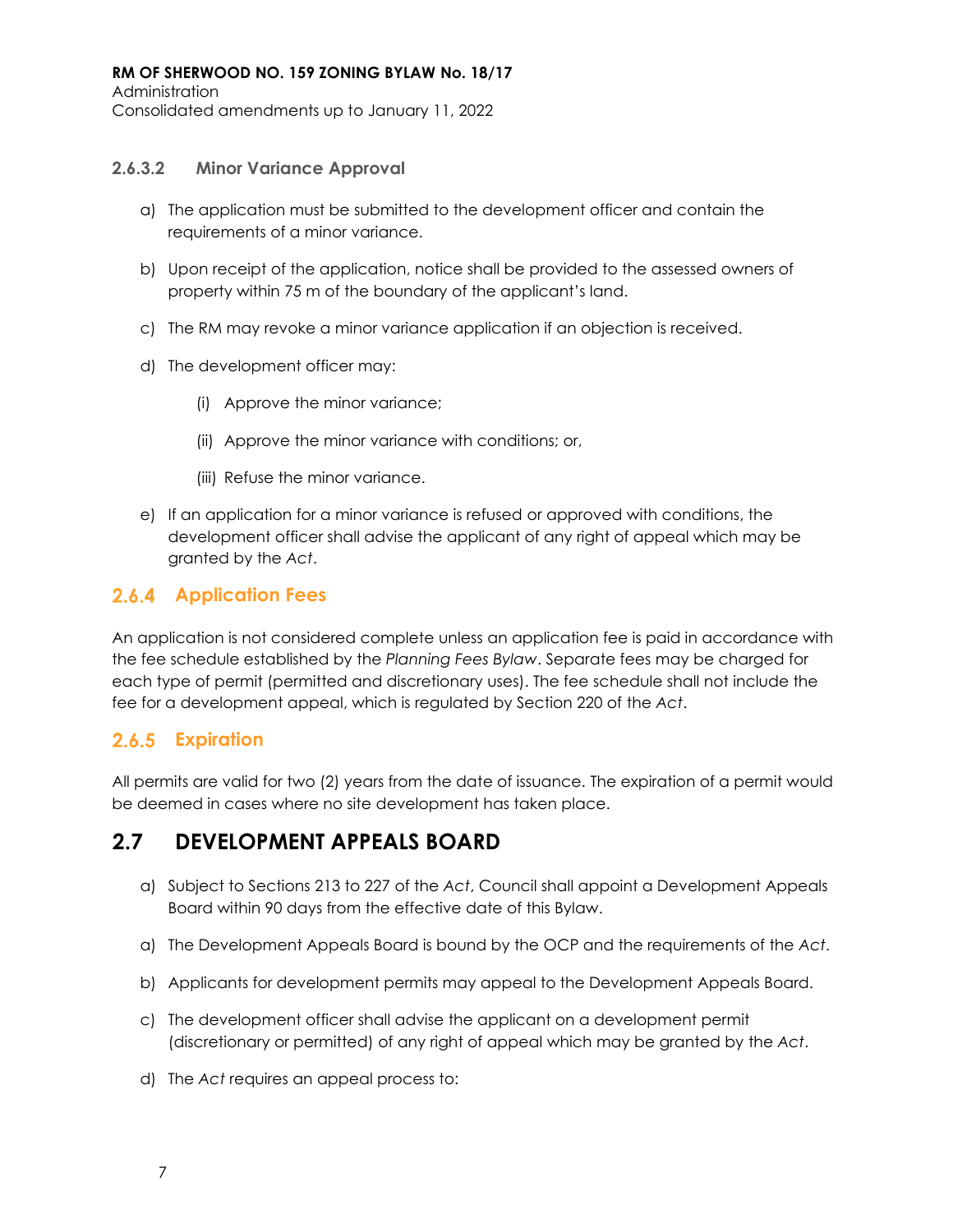Administration

Consolidated amendments up to January 11, 2022

- (i) Protect and individual's property rights;
- (ii) Deal with errors or unique situations; and,
- (iii) Protect against unnecessary delays.
- e) If an applicant is not satisfied with the Board's decision, a further appeal to the provincial Planning Appeals Committee may be possible.

### <span id="page-14-0"></span>**2.8 OFFENCES**

Any person who violates this Bylaw is guilty of an offence and liable, on summary conviction, to the penalties set forth in the *Act*.

### <span id="page-14-1"></span>**2.9 AMENDMENT OF THE ZONING BYLAW**

Where a person applies to Council for an amendment to this Bylaw, and Council has given first reading, the applicant shall pay a fee to the RM that is equal to the costs of processing and advertising the application. The deposit will be based on the estimate given by the media source posting the advertisement.

If administration concludes that the principle of the proposed amendment is inconsistent with the OCP. Council may amend this Bylaw upon its own initiative or upon request, provided that the amendments are in keeping with the intent of the OCP.

- a) Where an application is made to rezone land to permit the carrying out of a specified proposal, the RM may enter into an agreement with the applicant pursuant to the *Act*.
- b) As per the *Act*, an agreement entered into pursuant to this section runs with the land, and the RM shall register an interest based on the agreement in the land registry against the affected titles:
	- (i) at any time after the bylaw amending this Bylaw is approved by the Minister; or,
	- (ii) if approval of the Minister is waived, at any time after this Bylaw amending the zoning bylaw is passed by Council.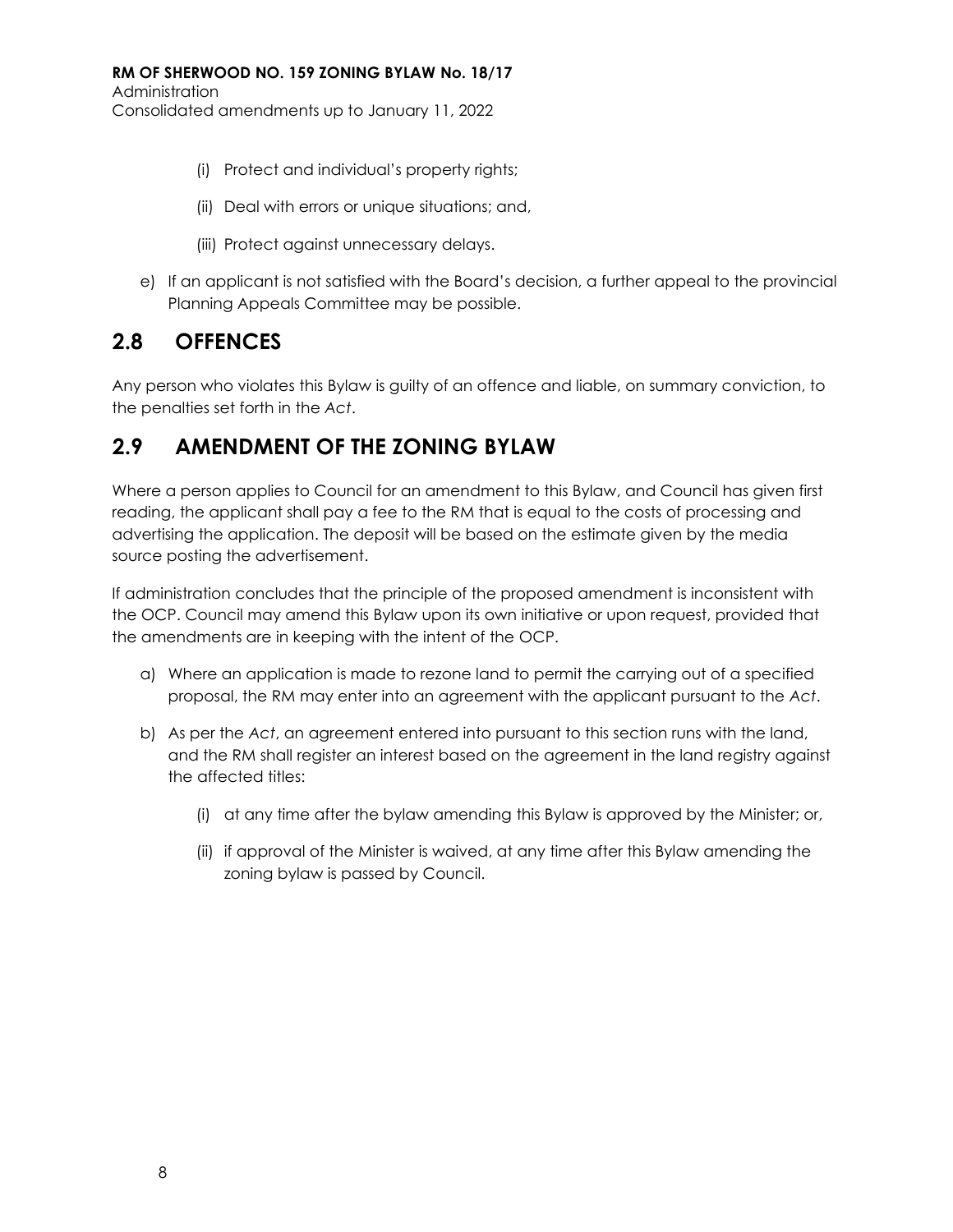## <span id="page-15-0"></span>**3.0 GENERAL DEVELOPMENT REGULATIONS**

The following regulations shall apply to all districts in this Bylaw:

### <span id="page-15-1"></span>**3.1 THE STATEMENTS OF PROVINCIAL INTEREST REGULATIONS**

As per the *Act*, Statements of Provincial Interest (SPIs) have been adopted to link provincial and municipal objectives for land use planning. The SPIs provide guidance to municipalities on a complex series of land use and development issues for municipalities, enabling them to facilitate the development of vibrant, safe, self-reliant and sustainable municipalities. SPIs are examined within all planning documents and development applications, Subdivision approving authorities, including the Province, are responsible for ensuring consistency with the SPIs during the subdivision approval process. The SPIs contain the following 14 areas:

- a) Agriculture and Value-Added Agribusiness;
- b) Biodiversity and Natural Systems;
- c) First Nations and Metis Engagement;
- d) Heritage and Culture;
- e) Inter-municipal Cooperation;
- f) Mineral Resource Exploration and Development;
- g) Public Safety;
- h) Public Works;
- i) Recreation and Tourism;
- j) Residential Development;
- k) Sand and Gravel;
- l) Shore Land and Water Bodies;
- m) Source Water Protection; and,
- n) Transportation.

An overview of each of the SPIs need to be included in all development applications, where required by the development officer.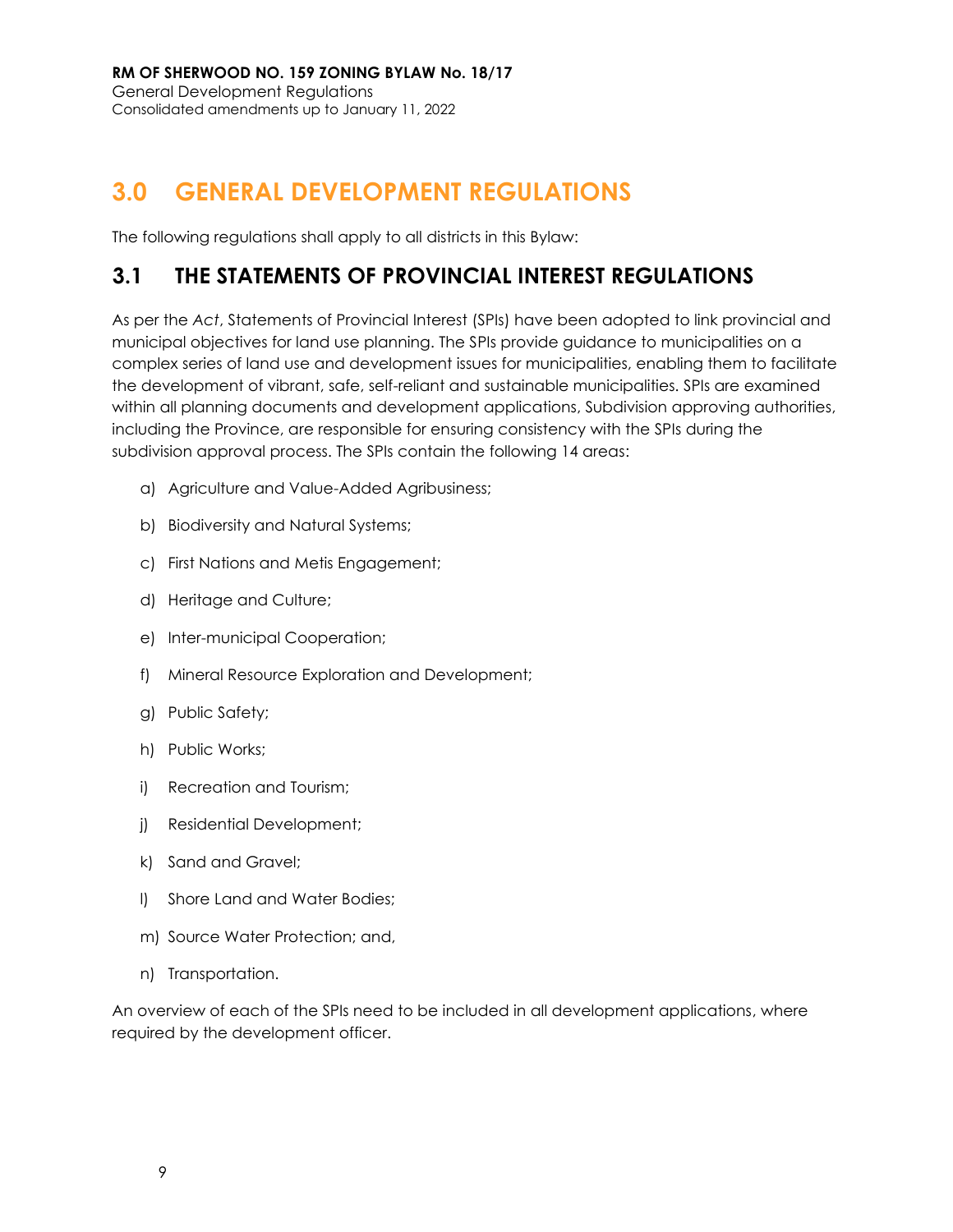### <span id="page-16-0"></span>**3.2 GENERAL DEVELOPMENT STANDARDS APPLICABLE TO ALL DISCRETIONARY USES**

In addition to the standards and regulations contained within this Bylaw, the RM may apply specific development standards to discretionary uses. These specific development standards shall be determined in accordance with the following general requirements:

- a) The form and location of any buildings on the site shall reflect the character of adjacent buildings.
- b) Landscaping, buffering and screening shall be provided to enhance the site, to create a sensitive interface with adjacent development and to reflect the nature of the streetscape.
- c) Mitigating measures shall be identified to deal with any potentially inappropriate environmental conditions which may be created or compounded by the development (such as light / noise / air pollution, increase in wind velocity, sun-shadows and spills of hazardous materials).
- d) Sufficient amenities (recreational and aesthetic) shall be provided to address the needs of the individuals utilizing the development.
- e) A proposed development shall not conflict with established traffic circulation patterns surrounding the lot and will be capable of being provided with all necessary public services and utilities (such as communications systems, power services, and emergency services).
- f) Council may designate discretionary uses in any zoning district where, in Council's opinion, the type of development may have one or more features or potential effects that warrant proposal-specific review. The following will be reviewed in terms of the proposed developments effects on the existing resource:
	- (i) Roadways.
	- (ii) Air.
	- (iii) Soil.
	- (iv) Water.
	- (v) Waste Management.
	- (vi) Heritage and Natural Resources.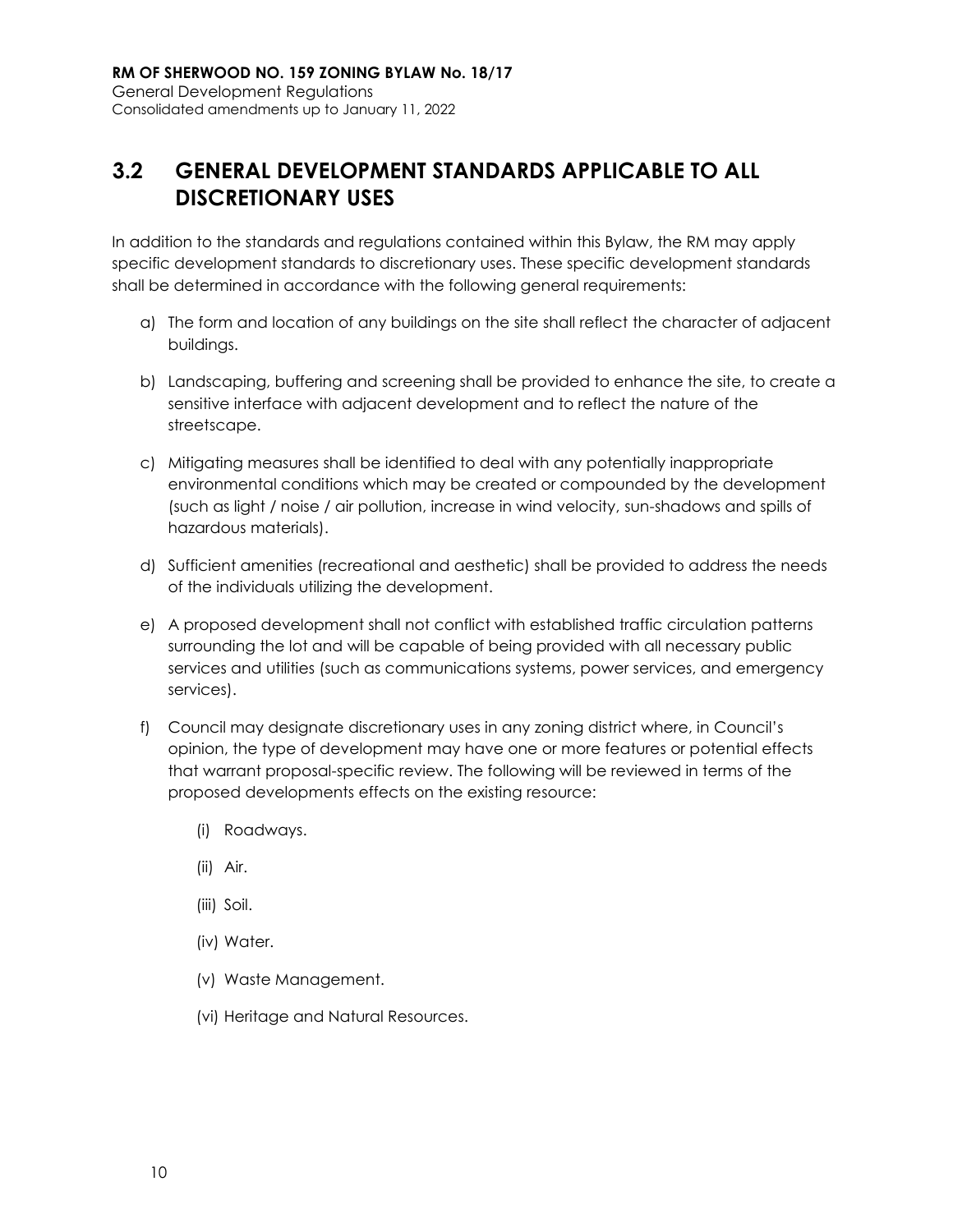### <span id="page-17-0"></span>**3.3 SITE DEVELOPMENT**

- a) Applicants shall, upon request of the Council, be required to enter development and servicing agreements with the RM:
	- (i) to achieve conformity with the OCP and this Bylaw;
	- (ii) to protect the public interest and RM costs; and,
	- (iii) to ensure development, servicing, resource management, and environmental compliance.

### <span id="page-17-1"></span>**3.4 DEVELOPMENT ON OR ADJACENT TO HAZARD LANDS**

- a) Hazard lands shall include flood plains, water courses, slopes, those that may contain archeologically sensitive areas and critical wildlife habitat. No person shall use any land or erect, alter or use any building or structure in the Hazard Land Zone except in accordance with the provisions of this Bylaw.
- b) Development is prohibited in the floodway of the 1:500-year flood elevation of any watercourse or water body. New development in the flood fringe of a 1:500-year flood shall be flood proofed to an elevation 0.5 m above the 1:500-year flood elevation.
- c) Prior to approval, an Environmental Site Assessment by a qualified Professional Geotechnical Engineer licensed to practice in the Province of Saskatchewan shall be performed and submitted to the RM to ensure that the site intended for development is suitable for the intended purpose.

#### **Dwelling Development**

- a) No new dwelling shall be located within:
	- (i) the 'location separation distance' to an Intensive Livestock Operation (ILO);
	- (ii) the 'location separation distance' to a solid or liquid waste disposal facility;
	- (iii) Council may accept a lesser minimum separation distance to the above operations than required as a special standard in the issuing of a development permit, where the applicant submits a written agreement to Council between the land owner of the proposed dwelling and the owner of the operation relating to such lesser distance. Council shall maintain a register of all such agreements and shall caveat such agreements against the relevant titles pursuant to Section 235 of the Act;
	- (iv) 305 m to a non-refrigerated anhydrous ammonia facility licensed by the Province of Saskatchewan; and/or,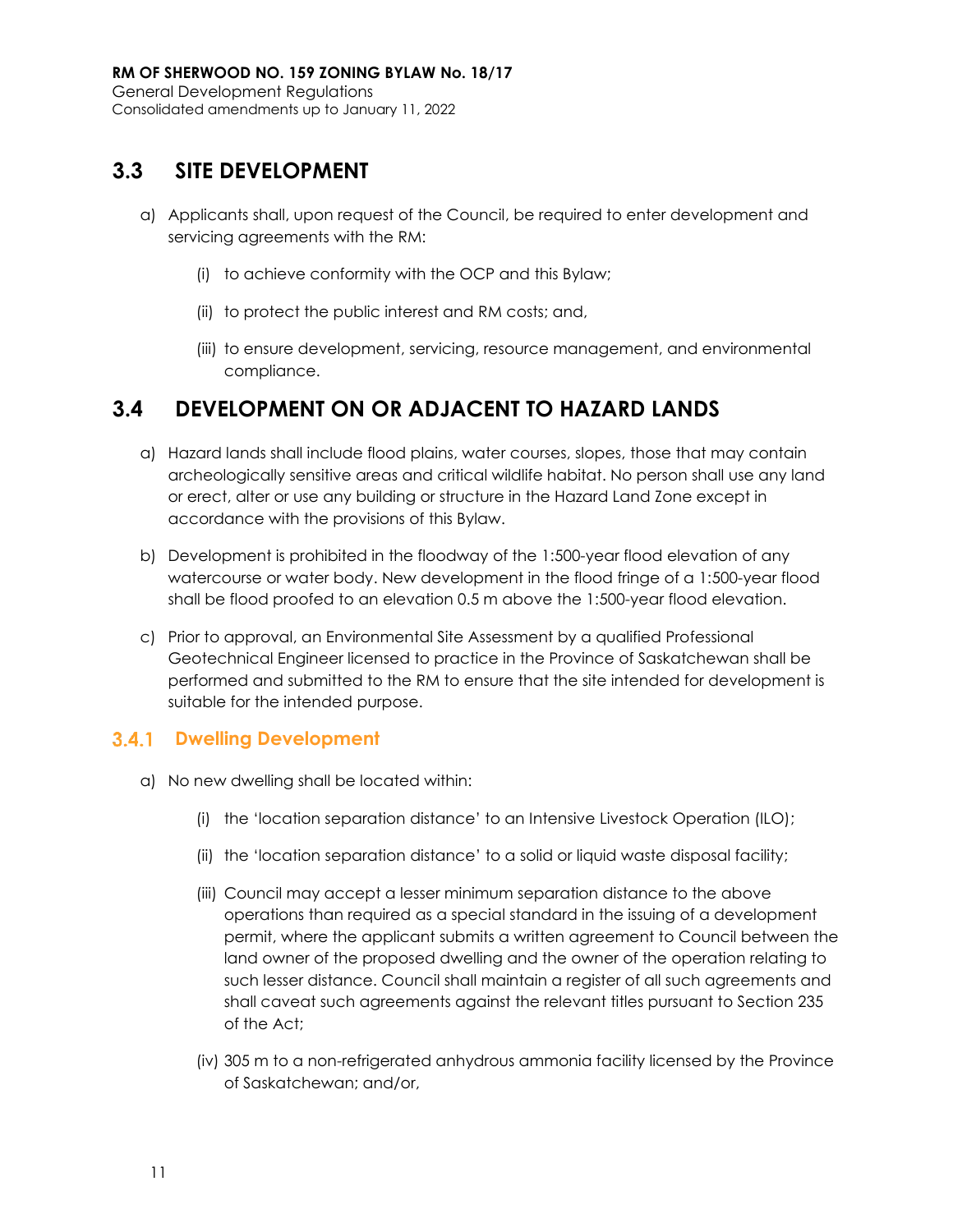(v) 610 m to a refrigerated anhydrous ammonia facility licensed by the Province of Saskatchewan.

#### **Development / Subdivision Adjacent to Hazard Lands**

- a) Where a proposed development is located within an area identified as Hazard Lands (ESA/Aquifer/Airport Vicinity Overlays, sloped lands, water bodies, ILO's, Land Farms, and/or flood plains) and shown on the zoning map, Council may require the applicant to submit topographic or other information for lands within:
	- (i) 457 m of the City Landfill or a land-farm used for treating contaminated soil;
	- (ii) 600 m of the sewage lagoons of Regina and Grand Coulee;
	- (iii) 150 m outside the boundary of a "High Sensitivity Aquifer";
	- (iv) 75 m of any intermodal (rail/truck trans-shipping) yard or major roadway, 30 m from any major transmission pipeline or major power line (measured from the Right-of-Way);
	- (v) 60 m of the boundary of the "30 NEF (Noise Exposure Forecast)" identified by the Regina Airport Authority;
	- (vi) 1000 m of the boundary of the EVRAZ-owned land in Section 12-18-20-2;
	- (vii) 60 m of potentially unstable slopes;
	- (viii) 60 m of land with poor drainage;
	- (ix) 150 m of all public wells owned by the RM;
	- (x) 60 m of any river or stream flood plain or other land that may be subject to flooding; and/or,
	- (xi) 30 m from a railroad, including a 2.5 m berm; with no berm, a 120 m setback is required.

Notwithstanding other provisions of this Bylaw, development in the Hazard Lands are subject to the following development standards:

- a) The applicant shall provide evidence of compliance with any applicable provincial and federal legislation or regulations.
- b) Development near waterbodies are subject to the following standards:
	- (i) The required mitigation measures to develop near watercourses, in areas of high water table, near public wells or a private or public dam, which is licensed by the Water Security Agency (WSA).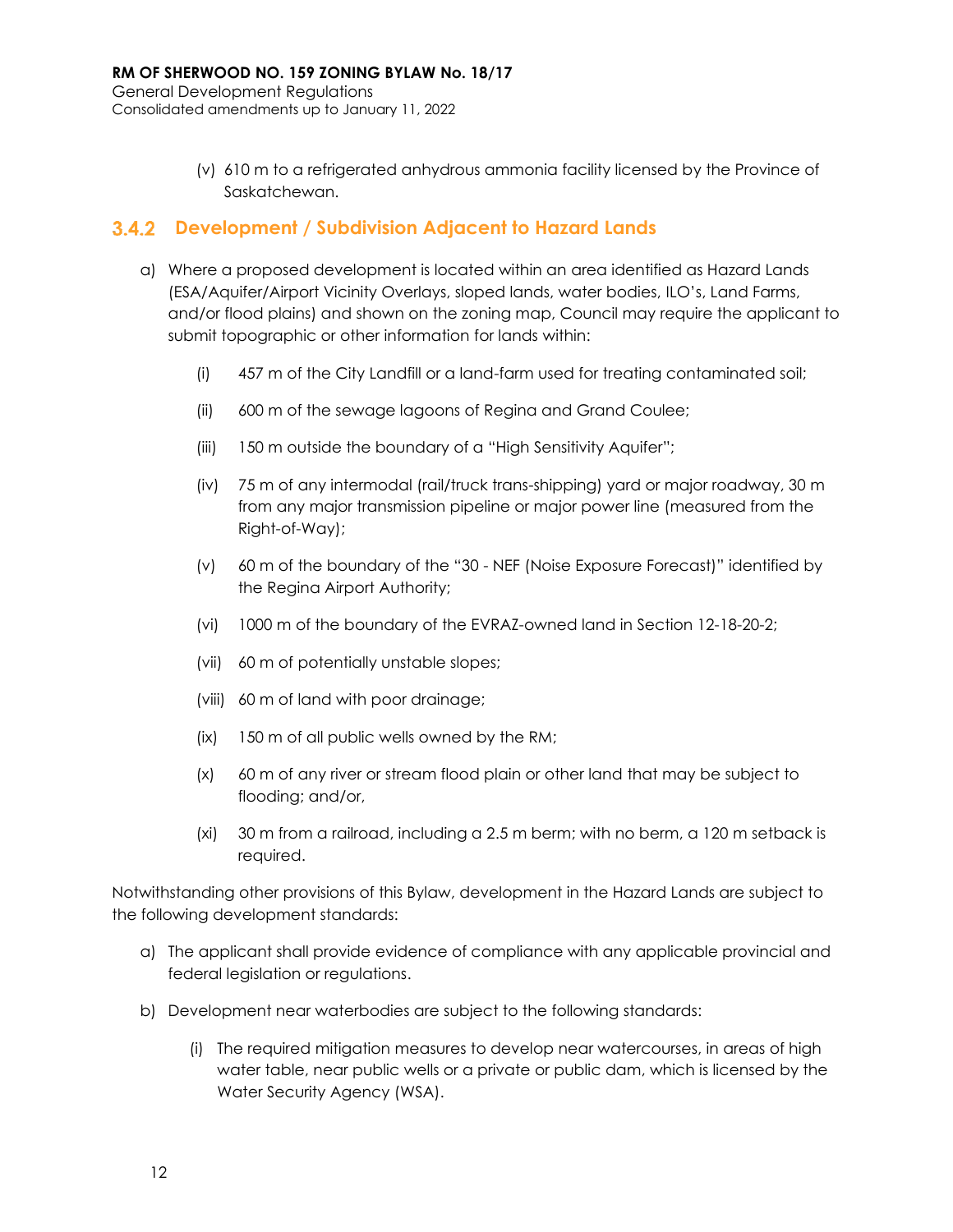- (ii) If a proposed development will be within 150 m of a surface waterbody used as a potable water supply (regardless of whether the waterbody is shown on the original Township survey or created by a private or public dam, licensed by the WSA, Council may also require additional information from the applicant to ensure existing water supplies or the proposed development will not be jeopardized).
- (iii) Where a site borders on or contains a water body, the setback from the bank of the water body shall be determined by the RM but shall not be less than 30 m from a water body of 8 ha or more.
- c) Development near slopes are subject to the following standards:
	- (i) Development or subdivision proposed on or within 30 m of the crest of a slope greater than 20% shall require supporting evidence of the slope stability by a professional engineer.
	- (ii) The development officer, in consultation with a geotechnical engineer, may impose special conditions on a development permit, including (but not limited to), engineered footings or specialized drainage and/or septic systems to protect against erosion and/or stability of the bank.
	- (iii) Trees or vegetation shall not be cleared from any land within 20 m of any slope greater than 20%.
	- (iv) Unless a report by a registered professional engineer states that it is safe to waive the building setbacks, the following setbacks shall apply for all developments along a slope. The 'top of the bank' shall be that line where the gradient of the slope measured from the upland leading down to the water body or watercourse first exceeds 20%.

| Vertical Depth of Coulee, Ravine, or Valley | <b>Minimum Building or Structure</b><br>Setback from the Top of Bank |  |  |  |
|---------------------------------------------|----------------------------------------------------------------------|--|--|--|
| Less than $15 \text{ m}$                    | 10m                                                                  |  |  |  |
| Greater than 15 m and less than 30 m        | 15m                                                                  |  |  |  |
| Greater than 30 m                           | 20 m                                                                 |  |  |  |

#### <span id="page-19-0"></span>**Table 1: Minimum Building or Structure Setback Requirements for Slope Stability**

#### d) Drainage in any proposed development must:

(i) Ensure that it is in compliance with all Acts and Regulations pertaining in any way to the storage, handling, and disposal of any waste material or used item; no liquid, solid, or gaseous wastes shall be allowed to be discharged into any stream,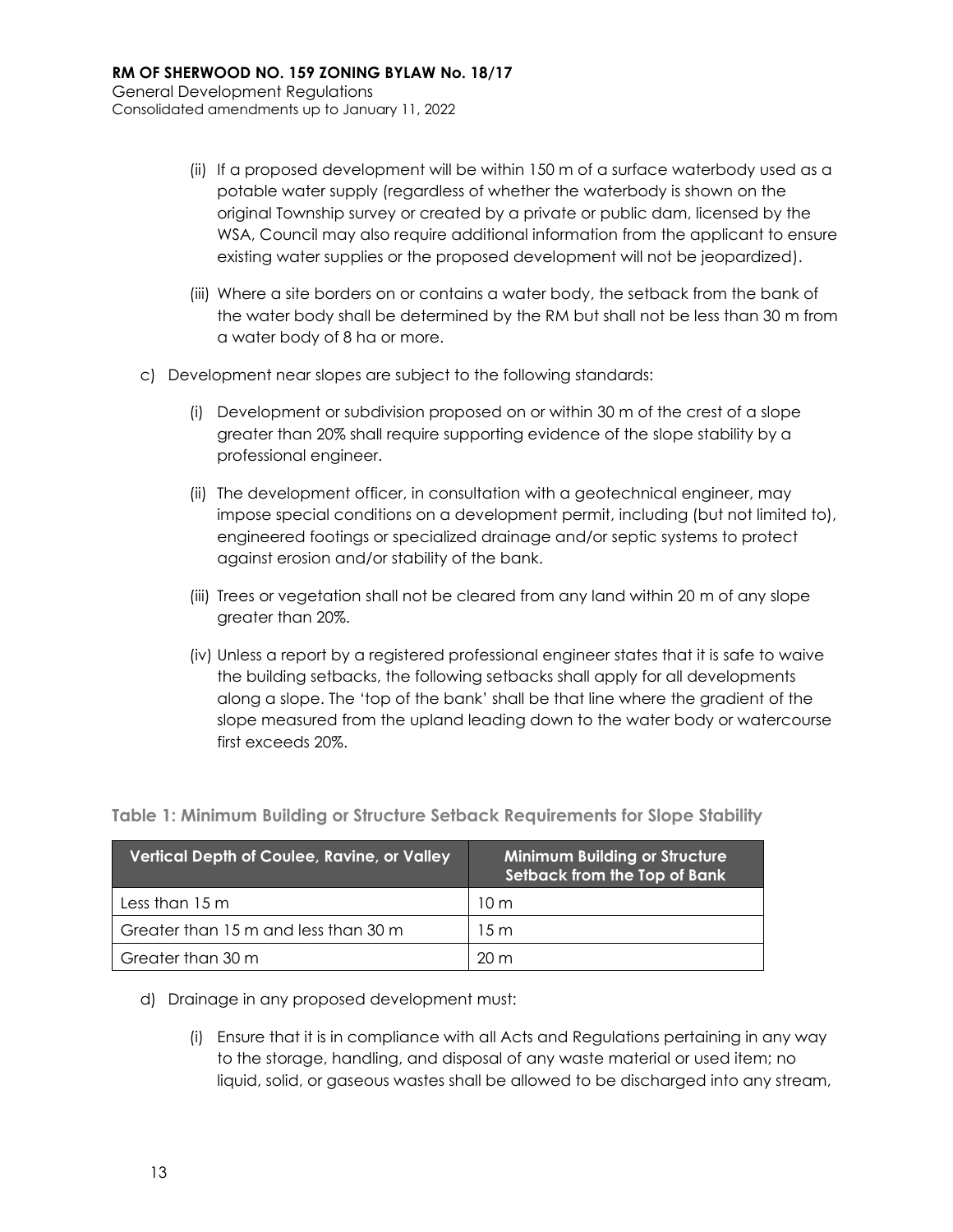creek, river, lake, pond, slough, intermittent drainage channel, other body of water, onto/beneath the surface of any land, or into the air.

- (ii) Be required to submit a professionally engineered design for the proposed drainage works incorporating sufficient capacity to accommodate surface water runoff for a 1:100-year storm event with no incremental increase in off-site flows more than what would have been generated from the property prior to the new development.
- (iii) Drainage works shall be constructed at the owner's expense to provide for adequate surface water drainage that does not adversely affect adjacent properties, or the stability of the land.

#### **Conditions of Approval**

Where the studies required, demonstrate that a proposed development is suitable to be allowed within the Hazard area, the development officer may either:

- a) Approve the permit for the proposed development; or,
- b) Attach special conditions to the permit for that development.

#### **3.4.4 Refusal of Permit Application**

Where the studies required, demonstrate that a proposed development are not suitable to be allowed within the Hazard area, the permit shall be refused. The development officer shall also refuse a permit for any development which:

- a) Any proposed remedial actions are inadequate to address the possible adverse effects of the proposed uses in the nearby Hazard area; and/or,
- b) May result in excessive costs for the RM or conflict with surrounding uses.

### <span id="page-20-0"></span>**3.5 SIGNS & BILLBOARDS**

#### **Temporary and Minor Signs**

- a) Temporary signs and real estate signs are permitted without a development permit.
- b) Government signs, memorial signs, and directional signs that bear no advertising, including traffic control, no trespassing, hunting restriction and similar signs, do not require a development permit.

#### **Signs Within a Highway Corridor**

a) Signs located in a highway corridor shall be regulated entirely by the requirements of *The Erection of Signs Adjacent to Provincial Highway Regulations, 1986*.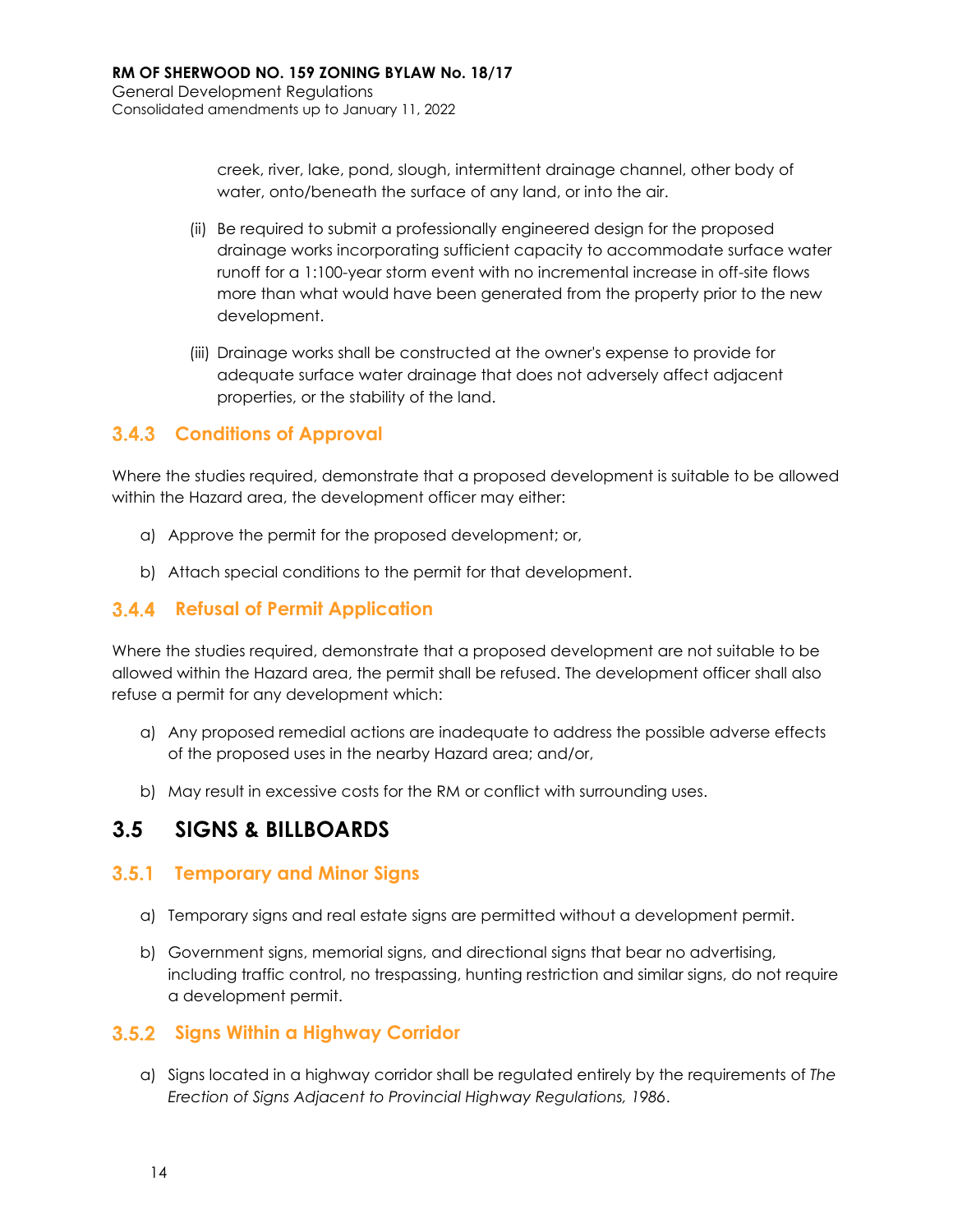### **Signs Outside a Highway Sign Corridor**

- a) All signs other than in a highway sign corridor require a development permit, and may only advertise agricultural commercial uses, home-based businesses, the principal use of an adjoining site or the principal products offered for sale on the adjoining site.
- b) A maximum of two advertising signs are permitted on any site or quarter section and each sign shall be no larger than  $3.5$  m<sup>2</sup> and no higher than 6 m. More than two signs may be permitted by submitting a formal application to the RM.
- c) Billboards and other off-site advertising signs are prohibited, except in a highway sign corridor.
- d) All private signs shall be located so that the safety of the public is not jeopardized, in the development officer's opinion, by the size, lighting, movement, or location of the sign.

#### **Business/Commercial Requirements**

- a) In addition to the requirements above, the following shall also apply within the Business Commercial district:
	- (i) only one business name sign is permitted per visible business unit front, and shall not exceed 15% of the area of the front of the building and shall not exceed a surface area of 14 m², and a height of 14 m; and/or,
	- (ii) where a building maintains direct exposure to more than one public right of way, a second free standing sign shall be permitted subject to the signage regulations.

### <span id="page-21-0"></span>**3.6 DEMOLITION PERMITS FOR A DEVELOPMENT**

A demolition permit is required to demolish any structure or building. Conditions for a demolition permit may include fencing, grading, removal of all debris, fill, and reclamation plan and shall ensure public and environmental safety.

### <span id="page-21-1"></span>**3.7 MUNICIPAL SERVICES**

### **Water Supply**

- a) Council or the development officer may require an applicant to provide written proof from a qualified professional, that a proven, potable water supply (on-site or hauled, as per the regulations laid out in each district) of sufficient quality and quantity is available to service the proposed development.
- b) If the proposed development or subdivision may jeopardize ground or surface water supplies, Council or the development officer shall refuse a development or recommend refusal of a proposed subdivision.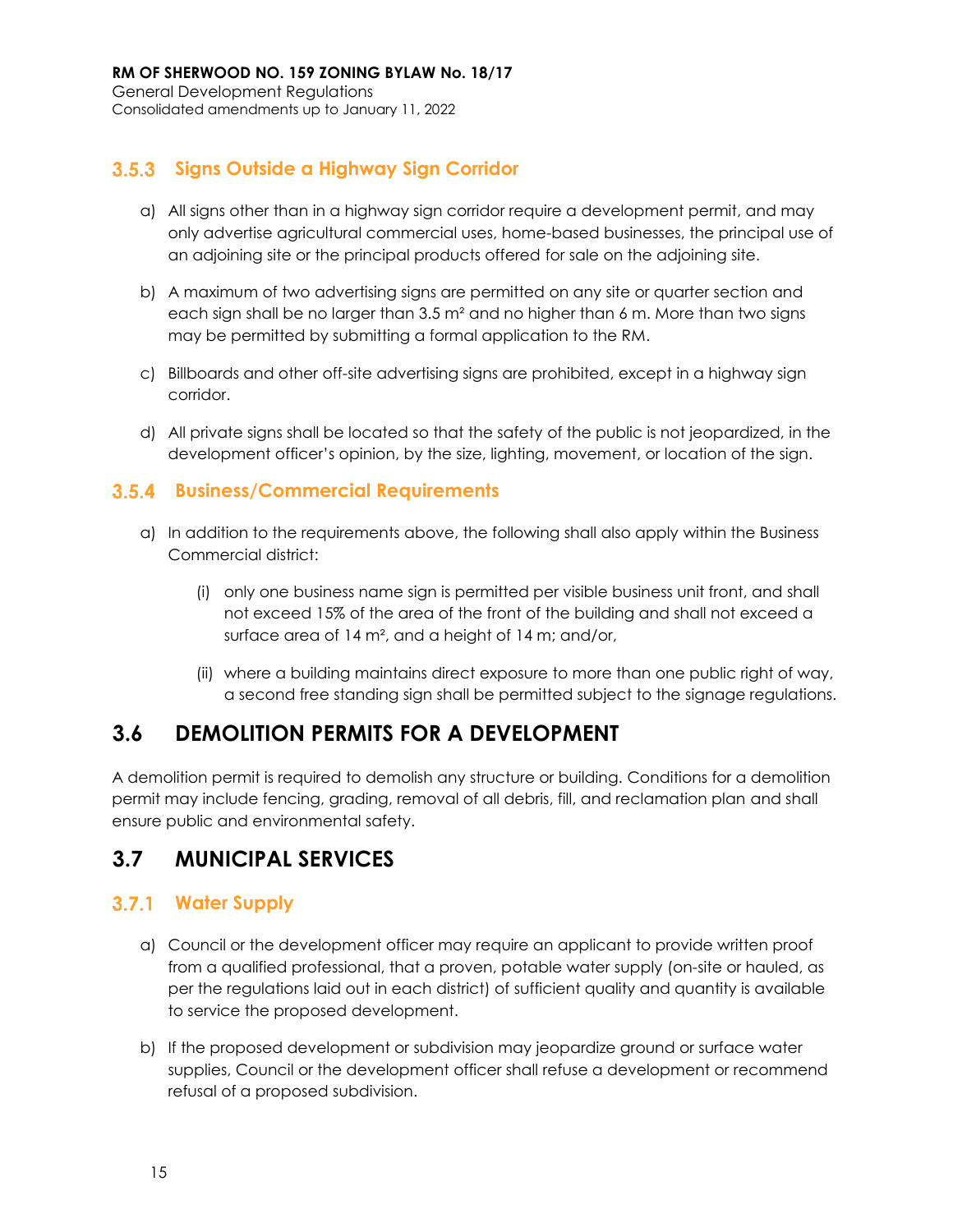Consolidated amendments up to January 11, 2022

#### **Waste Management**

- a) Any person burning refuse shall only do so in accordance with the *Refuse Disposal & Burning Bylaw No. 07/01*.
- b) All management of waste accessory to an agricultural use must use an appropriate facility and comply with a specific waste management plan as described in the *Agricultural Operations Act*.
- c) See Section 4.15 of this Bylaw for reference to compost facilities.
- d) All waste water management shall be in accordance with Provincial legislation and the RM's OCP.

### <span id="page-22-0"></span>**3.8 PARKING & LOADING REGULATIONS**

#### **Parking Standards**

When any new development is commenced or when any existing development is enlarged, or existing use changed, provision shall be made for off-street vehicular parking spaces in accordance with the standards described in Table 2.

<span id="page-22-1"></span>**Table 2: Minimum Parking Spaces Requirements**

| Type of Building / Site Use                                                                                                                                          | <b>Minimum Parking Spaces Required</b>                                                                                                                 |  |  |
|----------------------------------------------------------------------------------------------------------------------------------------------------------------------|--------------------------------------------------------------------------------------------------------------------------------------------------------|--|--|
| Dwellings, Mobile Homes, and/or Modular Dwellings                                                                                                                    | 1 space per dwelling unit                                                                                                                              |  |  |
| Schools                                                                                                                                                              | 1 space per classroom                                                                                                                                  |  |  |
| Religious Institutions                                                                                                                                               | 1 space per 15 seating places plus 1<br>space per 20 m <sup>2</sup> of assembly room floor<br>area of the largest assembly room within<br>the building |  |  |
| Community Halls, Centres and Facilities; Places of<br>Public Assembly; Intensive Recreation Uses; and,<br>Auctioneering Establishments                               | 1 space per 10 seating places for the<br>public or 1 space per 10 m <sup>2</sup> of gross floor<br>area used by patrons, whichever is<br>greater       |  |  |
| Confectionary and Retail Stores; financial<br>institutions; Personal Service Establishments; Sales,<br>service, rentals, or repair shop; Home Improvement<br>Centres | 1 space per 20 m <sup>2</sup> of gross floor area                                                                                                      |  |  |
| Motels / Hotels and Bed & Breakfasts                                                                                                                                 | 1 space per guest room                                                                                                                                 |  |  |
| Restaurants / Lounges                                                                                                                                                | 1 space per 5 seats                                                                                                                                    |  |  |
| Service Stations / Gas Bar                                                                                                                                           | 4 spaces per service bay                                                                                                                               |  |  |
| Animal Kennel / Shelters / Health Care Facilities                                                                                                                    | 1 space per 100 m <sup>2</sup> of gross floor area                                                                                                     |  |  |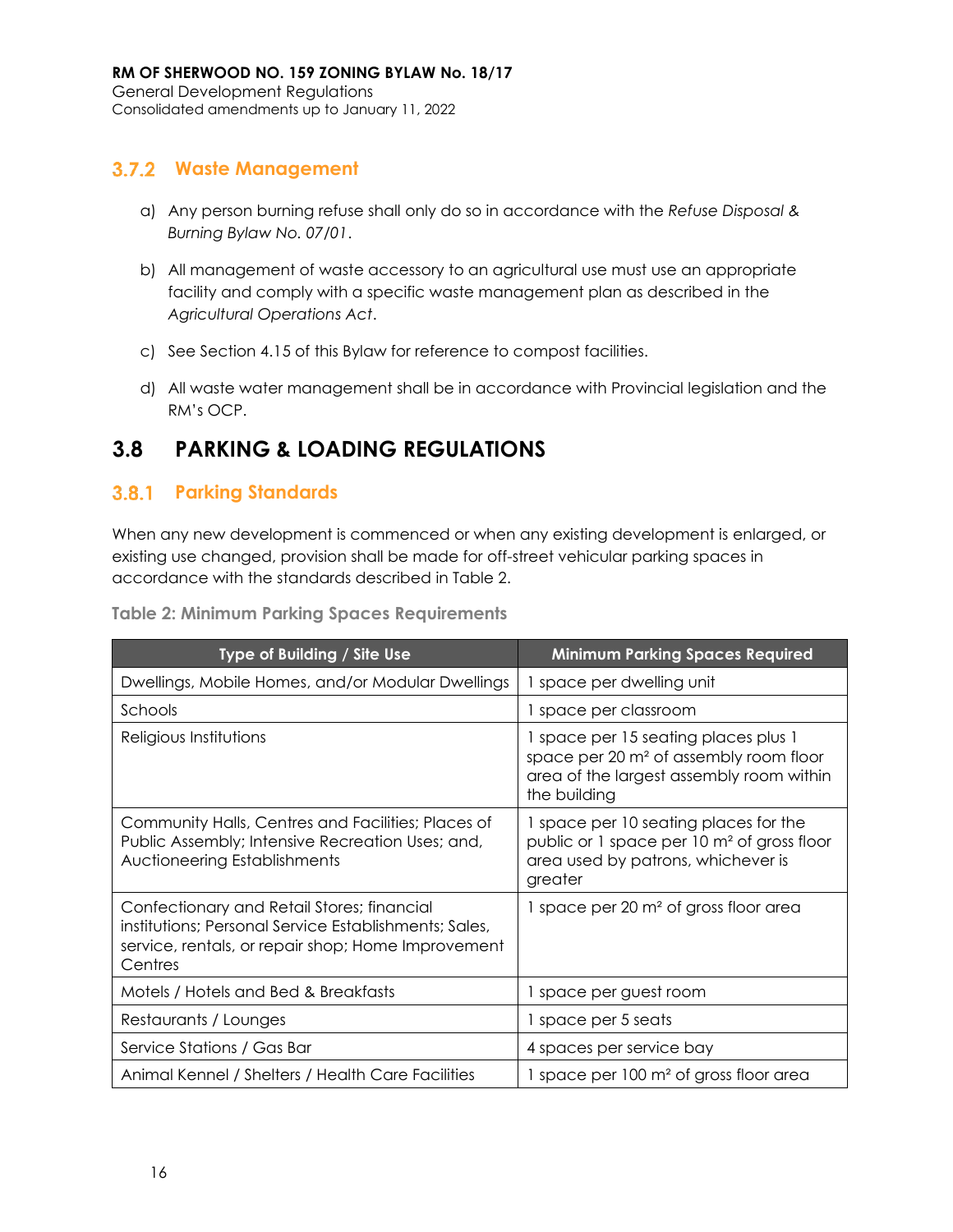General Development Regulations Consolidated amendments up to January 11, 2022

| Type of Building / Site Use                                                                                                                                                                                                                                                                               | <b>Minimum Parking Spaces Required</b>                                                                                 |  |  |
|-----------------------------------------------------------------------------------------------------------------------------------------------------------------------------------------------------------------------------------------------------------------------------------------------------------|------------------------------------------------------------------------------------------------------------------------|--|--|
| All manufacturing, fabricating, warehousing uses;<br>storage buildings and yards; handling, loading,<br>distribution and/or shipping facilities; abattoirs;<br>livestock auction markets; builders or contractors'<br>yards and (machine) shops; and other similar<br>industrial or industry-related uses | space per 3 employees on maximum<br>work shift but not less than 1 space per<br>150 m <sup>2</sup> of gross floor area |  |  |
| Office space / Clinics                                                                                                                                                                                                                                                                                    | space per 35 m <sup>2</sup> of gross floor space                                                                       |  |  |

If parking standards for a proposed development are not included in the table above, the parking requirements will be up to the discretion of the development officer.

#### **Parking for Residential and Non-Residential Uses**

Parking facilities are required for residential and non-residential uses as follows:

- a) Have visible boundaries and be suitably drained;
- b) Be provided on the same site;
- c) Provide parking spaces that:
	- (i) have a minimum width of 2.5 m and a minimum length of 5.5 m;
	- (ii) have clearly-marked approaches or driveways and be defined by a fence, curb or other suitable boundary designed to provide a neat appearance;
	- (iii) have an entrance driveway with minimum width of 7.5 m; and/or,
	- (iv) are constructed so that the location of vehicular approach ramps or driveways at the street line are no closer than 7.5 m from the point of intersection of two property lines at a street intersection.
- d) Be constructed so that the location of vehicular approach ramps or driveways at the street line are no closer than 7.5 m from the point of intersection of two property lines at a street intersection.

#### **Loading Provisions**

When development occurs or when any existing use is changed, enlarged, or increased in capacity, a minimum of one off-street vehicular loading and unloading space shall be provided and maintained in accordance with the following provisions:

- a) The minimum size for an off-street loading space shall be:
	- (i) for buildings with a gross floor area of 1400  $m<sup>2</sup>$  or less, a minimum area of 17  $m<sup>2</sup>$ and a minimum width of 3 m; and,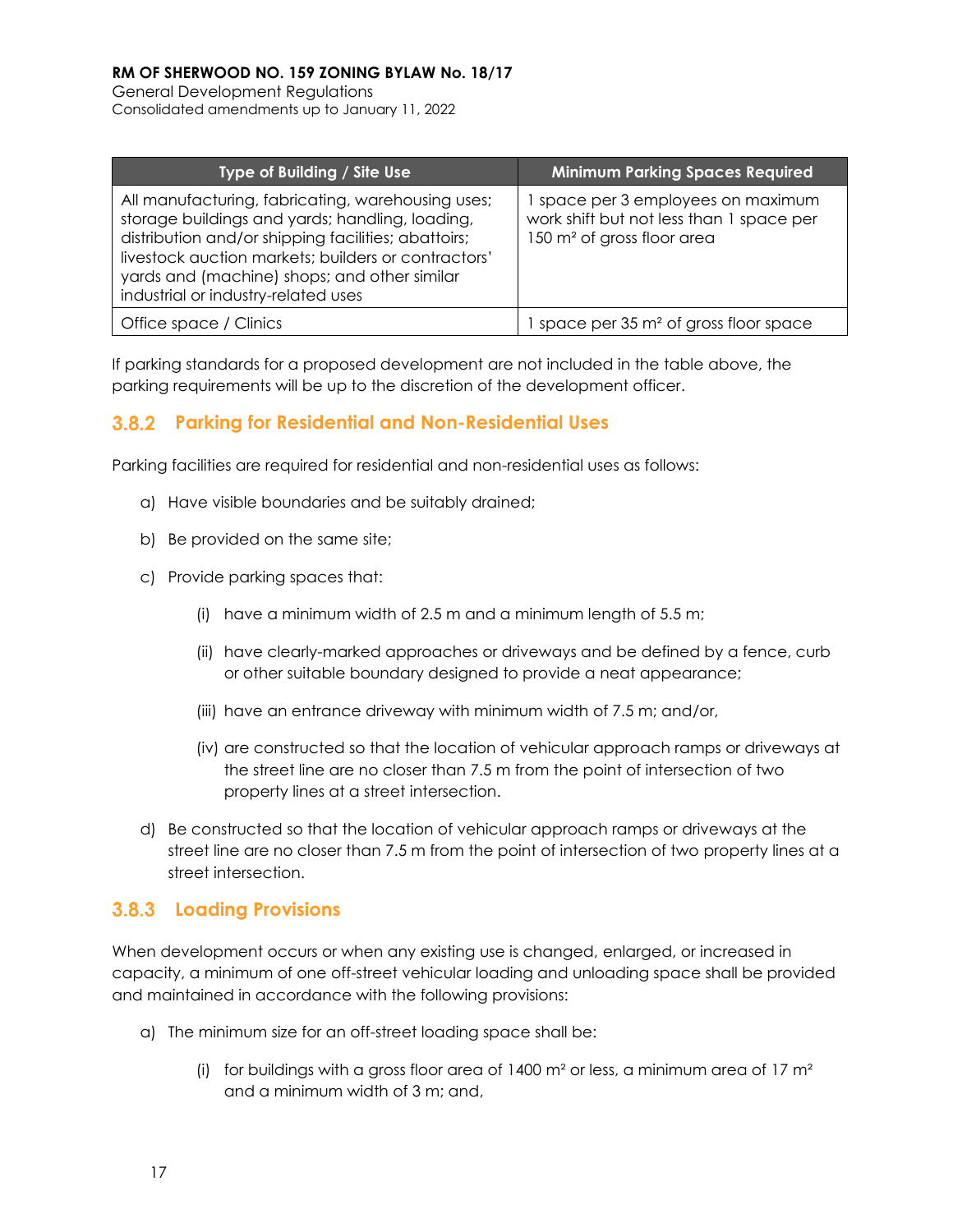- (ii) for buildings with a gross floor area of more than 1400 m², a minimum area of 33.5 m², a minimum width of 3 m and minimum clear height of 4.3 m.
- b) Loading spaces must be located either within or abutting the building containing the use.
- c) No loading spaces shall be provided within a minimum front yard.
- d) Loading spaces provided within the minimum side yard shall be open and uncovered.
- e) Every off-street loading space and access shall be hard surfaced if the access is from a street or lane which is hard surfaced. Where hard surfacing is required, it shall be constructed of concrete, asphalt or a similar durable, dust-free material.

### <span id="page-24-0"></span>**3.9 CLEAN FILL AFFECTING DRAINAGE**

Clean fill for purposes of site grading/levelling shall require a development permit, subject to the following:

- a) Where a Clean Fill Operation is proposed, it must be developed to the satisfaction of the RM and the Water Security Agency (WSA).
- b) Where a Clean Fill Operation is proposed, a site grading plan and drainage study is required.
- c) Where a Clean Fill Operation is proposed, a road haul agreement between the RM and the applicant will be required as a condition of approval.
- d) Landscape buffering and hours of operation, will be determined by Council.
- e) The scale and intensity of the proposed Clean Fill Operation is in alignment with the scale, intensity and uses of surrounding lands.

### <span id="page-24-1"></span>**3.10 CLEAN MATERIALS**

- a) Storage of clean materials use does not permit any of the following:
	- (i) a commercial sale and service;
	- (ii) equipment sales, rental, and storage;
	- (iii) vehicle, automotive, recreational vehicle, boat repair and storage;
	- (iv) off-site snow storage;
	- (v) sales and purchase purposes of any kind, whether related to the storage of clean materials; and,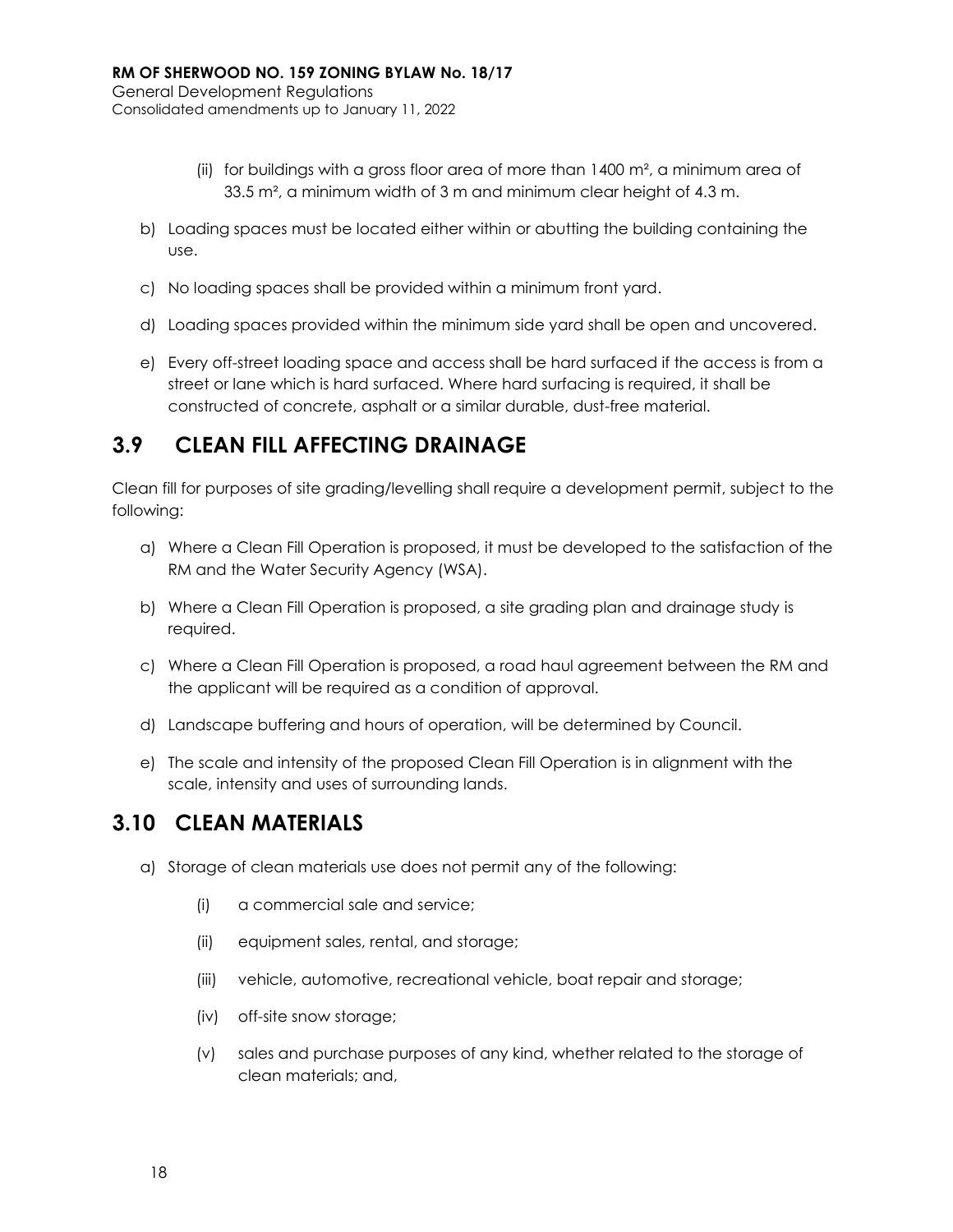- (vi) office or building structures.
- b) When a development permit application is made for a storage of clean materials use as identified in the Agricultural (AG) Zone, the following information must be submitted to the satisfaction of the development officer before the application can be presented to Council for a decision:
	- (i) a detailed description of the use intended;
	- (ii) drainage and site grading plan;
	- (iii) access and traffic patterns;
	- (iv) road haul agreement if required;
	- (v) other required approvals (e.g. WSA);
	- (vi) hours of operation;
	- (vii) site plan indicating that a maximum of 40% of the site will be used for the storage use; and,
	- (viii) provision for buffering and fence screening.
- c) The site must be fenced and secure at all times and must have an approved approach installed to the RM's standards and requirements.
- d) Landscaping is required along the full extent of the road frontage for any storage of clean materials.
- e) Approval of a clean storage use by Council expires after two years and may only be extended on submission of a new application.

### <span id="page-25-0"></span>**3.11 SITES WITH SPECIFIC YARD REQUIREMENTS**

- a) NW 13-18-20-W2, Lot 24, Blk/Par 1, Plan 101228802, Ext 88 shall have an east side yard of no less than 3.95 m to accommodate an existing shop building.
- b) Lot 24, Blk/Par C, Plan FW3090, Ext 65 south side yard shall be no less than 2 m to accommodate building expansion.

### <span id="page-25-1"></span>**3.12 LEGAL ACCESS**

a) A development shall not be recommended for approval by Council unless the proposed site has frontage on a developed road, including any road which is required to be registered and developed as a public road under a signed servicing agreement.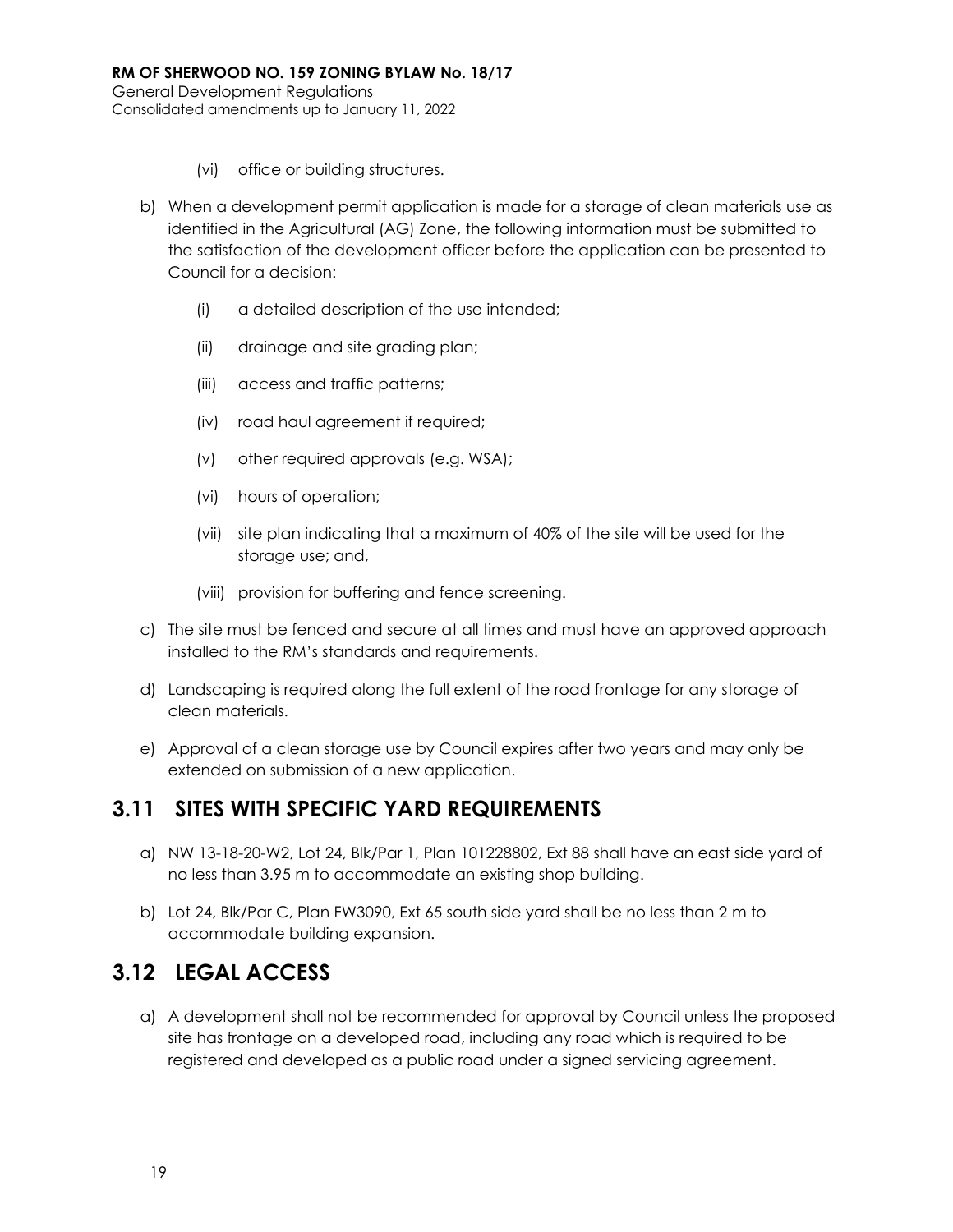### <span id="page-26-0"></span>**3.13 BUILDING SETBACK REQUIREMENTS**

- a) The minimum setback for buildings from a developed road right-of-way or municipal road allowance shall be 20 m;
	- (i) Minimum side yard 6 m.
	- (ii) Minimum rear yard 6 m.
- b) The minimum setback for all buildings from a provincial highway shall be determined by the Ministry of Highways and the RM at time of application.
- c) Setbacks from easements shall be determined by the utility provider at time of application.

### <span id="page-26-1"></span>**3.14 SIGHT TRIANGLES**

- a) In all Zoning Districts no building, structure, signage, landscaping, earth pile, vegetation, or other object shall be placed within an area that obstructs the vision of drivers.
- b) The sight triangle distances from the intersection of two or more Provincial or Municipal roadways shall consider the design speed of roadways to determine the clear sight distance requirements. The Ministry of Highways shall determine the clear sight distance requirements along Provincial highways.
- c) Exceptions may be considered for existing or planned encroachments where traffic speed or regulation (signage) can be adjusted to provide safe intersection visibility or where an engineering study recommends alternatives acceptable to the Development Authority.
- d) Trees planted near or parallel to any site line outside of a sight triangle shall be setback sufficiently from the site line to eliminate overhang outside of the property boundaries.
- e) The calculation of the sight triangle distances shall be based on the design speeds below from the roadway centrelines:

| <b>Clear Sight Distance</b> |
|-----------------------------|
| 150 <sub>m</sub>            |
| 90 m                        |
| 60 <sub>m</sub>             |
| 45 m                        |
|                             |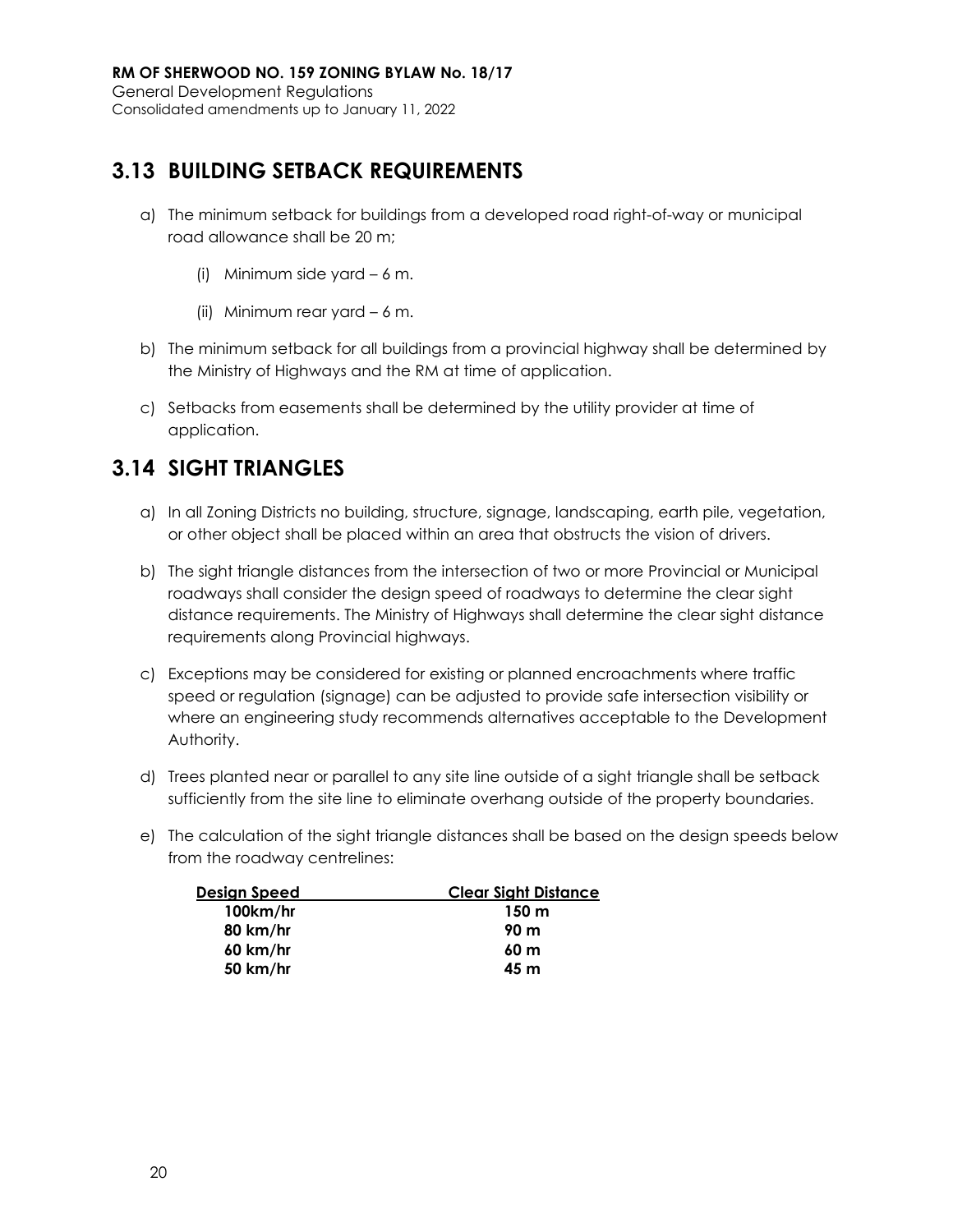## <span id="page-27-0"></span>**4.0 SPECIFIC USE REGULATIONS**

### <span id="page-27-1"></span>**4.1 ACCESSORY USES**

- a) Subject to all other requirements of this Bylaw, an accessory building, use or structure is permitted in any district when accessory to an established principal use which is a permitted or discretionary use in that same district, and for which a development permit has been issued.
- b) No accessory building may be constructed, erected, or moved on to any site prior to the time of construction of the principal building to which it is accessory.
- c) A building is deemed to be part of the principal building where:
	- (i) the building on a site is attached to the principal building by a solid roof or by structural rafters; and/or.
	- (ii) the solid roof or rafters extend at least one third of the length of the building wall that is shared with the principal building.
- d) Unless otherwise specified in this Bylaw, a residential dwelling shall not be defined as an accessory use. Accessory structures shall not be used as a dwelling unless approved as a garden suite.

### <span id="page-27-2"></span>**4.2 MOBILE HOMES & MODULAR DWELLINGS**

#### $4.2.1$ **Standards for Mobile Homes and Modular Dwellings**

- a) Wherever a Mobile Home or Modular Dwelling is allowed by this Bylaw, it must be attached to a foundation or otherwise be secured to the satisfaction of the RM's Building Inspector, prior to occupancy.
- b) Each Mobile Home shall comply with the standards as set out in the 'Mobile Home' definition in this Bylaw. Accessory Buildings, Uses & Structures

### <span id="page-27-3"></span>**4.3 SALVAGE & VEHICLE STORAGE YARDS**

#### **4.3.1 Outdoor Vehicle Storage Regulations**

a) Except for an approved salvage yard, no person shall use any yard of any site in any district, for the parking or storage outside of an enclosed building of more than five vehicles that are not in running order.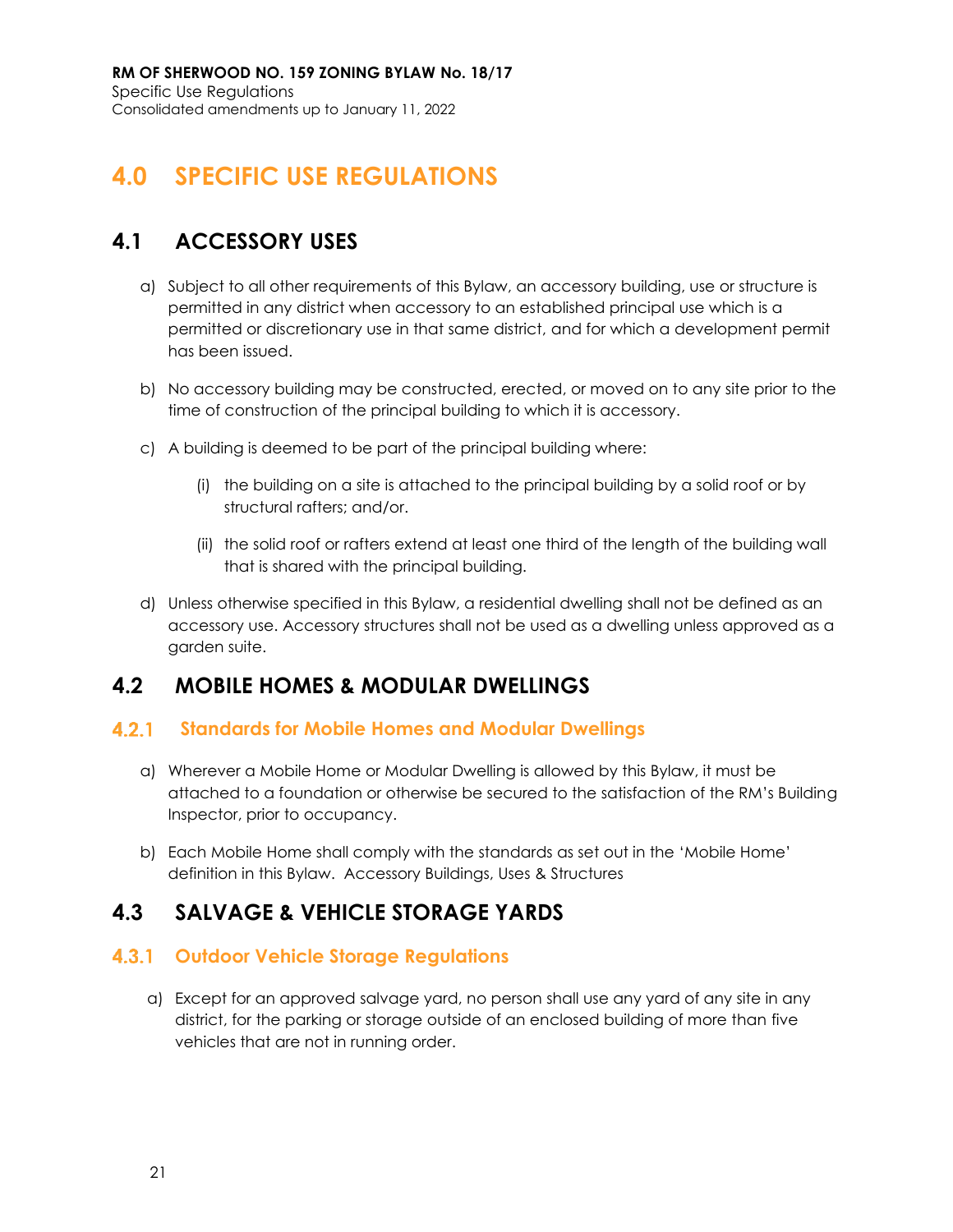b) Council or the development officer may require that vehicle storage yards be screened from roadways or neighbouring properties by landscaping features or fences or a combination thereof.

### <span id="page-28-0"></span>**4.4 PUBLIC UTILITIES**

### **4.4.1 Permitted Use**

Public utilities and accessory booster or transformer stations, etc. (excluding offices, warehouses, and storage yards), shall be permitted uses in every district. Unless otherwise specified by this Bylaw, no minimum site area or yard requirements shall apply.

### **Standards**

Where a public utility will cross, or lie within the limits of a municipal road, Council may apply special standards as it considers necessary to protect the municipal interest in the existing and future improvements to the road.

### <span id="page-28-1"></span>**4.5 HOME-BASED BUSINESSES**

#### **Agricultural Home-Based Businesses**

Home-based businesses will be permitted uses in the Agricultural (AG) district and shall be subject to the following:

- a) The use is accessory to a dwelling unit (as an agricultural operation) or a dwelling unit.
- b) In the case of a home-based business on a farmyard, up to five non-resident employees may be employed at the site at the development officer's discretion, unless a lower number is specified. Where the business is for a building or service contractor, additional employees may be employed off-site.
- c) On-site signs shall be permitted according to Section 3.5.
- d) Off-site signs not exceeding 0.5m² may be permitted at the discretion of the development officer, where necessary to provide directions from a highway to the operation.
- e) All development permits issued for home-based business shall be subject to the condition that the permit may be revoked at any time if, in the opinion of the Council, the conditions under which the permit was originally issued are no longer met.
- f) The development officer may also apply special standards in the issuing of a development permit limiting the size of operation / business including, but not limited to the size and number of buildings used for the operation or allowing a specified increase in the number of non-resident employees (with a maximum of 12 total non-resident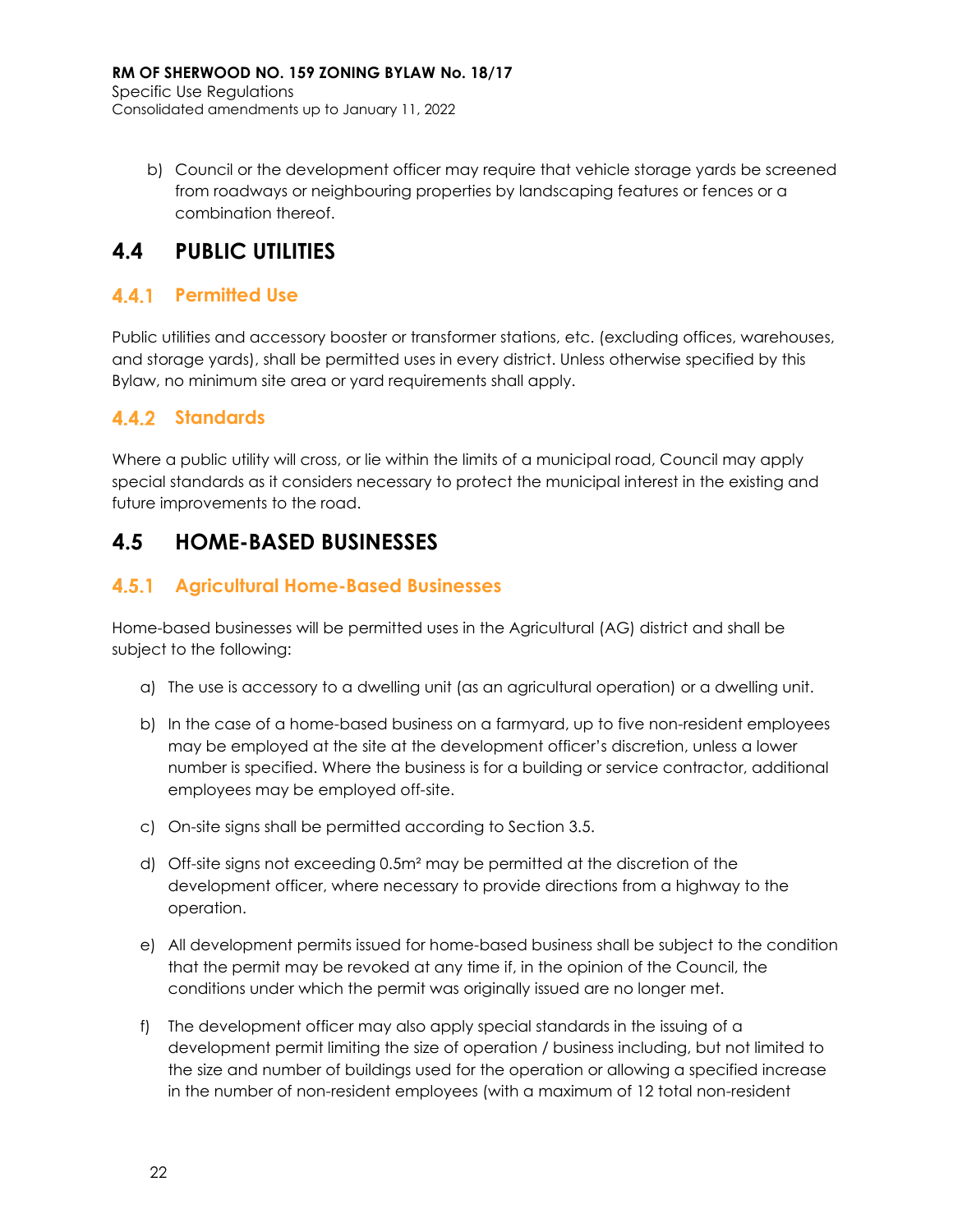employees). Any increase in the operation as originally applied for or approved shall require a new Council approval.

- g) A home-based business may also include Ready To Move (RTM) home construction and assembly. Notwithstanding other provisions of this Bylaw, and in addition to the development standards for a home-based business, this land use is subject to the following additional development standards:
	- (i) Construction and assembly are limited to a single RTM on a property at one time;
	- (ii) the RTM may not be occupied as a residence on the property;
	- (iii) A completed RTM must be removed from the property within 6 months of the date of completion as determined by the Development Officer; and,
	- (iv) Each RTM constructed requires a development permit and is subject to the requirements of the Municipal Building Bylaw.

#### **Residential District Home-Based Businesses**

Home-based businesses will be a discretionary use in the Peri-Urban Residential (PR) and Rural Residential (RR) districts and shall be subject to the following conditions:

- a) The use is accessory to a dwelling unit (as an agricultural operation) or a dwelling unit.
- b) The operator of the business must be a resident of the dwelling unit and the use shall be valid only during the period when the property is occupied as the residence of the owner for such use.
- c) Home-based businesses on acreages, may also be permitted to have up to five nonresident employees working in the dwelling or accessory building. Where the business is for a building or service contractor, additional employees may be employed off-site.
- d) Except as specified in a development permit, no variation in the residential character and appearance of the dwelling, accessory building, or land shall be permitted, except for permitted signs.
- e) On-site signs shall be permitted according to Section 3.5.
- f) All development permits issued for home-based business shall be subject to the condition that the permit may be revoked at any time if, in the opinion of the Council, the conditions under which the permit was originally issued are no longer met.
- g) The development officer may also apply special standards in the issuing of a development permit limiting the size of operation / business including, but not limited to the size and number of buildings used for the operation or allowing a specified increase in the number of non-resident employees (with a maximum of 8 total non-resident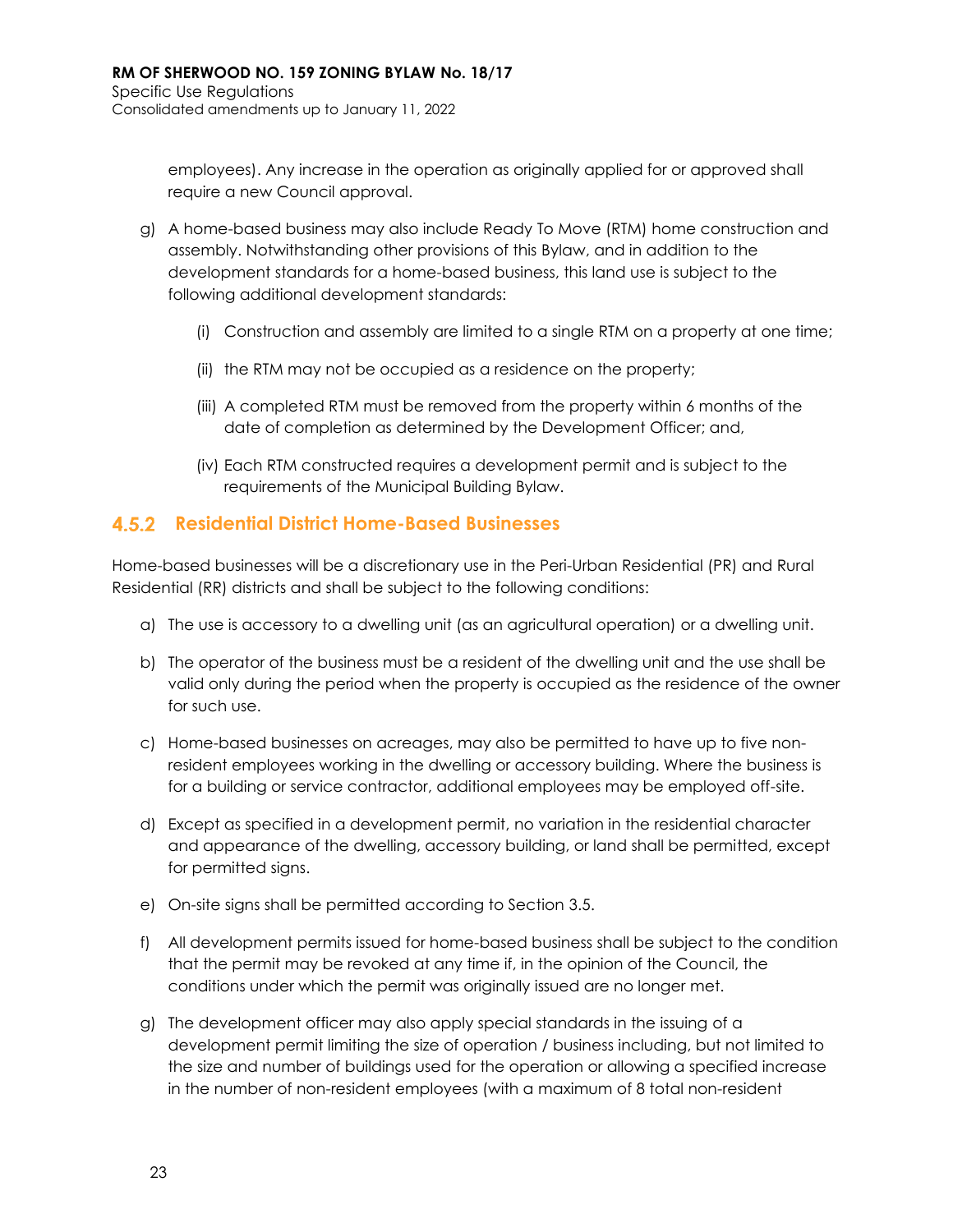employees). Any increase in the operation as originally applied for or approved shall require a new Council approval.

#### **Peri-Urban Residential Special Conditions**

Home-based businesses in the Peri-Urban Residential (PR) district shall be subject to Home-based Businesses regulations (above) and the following conditions:

- a) Non-resident employees are not permitted in home-based businesses in these districts.
- b) No heavy construction or industrial equipment or supplies shall be stored outdoors on any site for a home-based business in these districts.
- c) Council may also apply special standards in the issuing a development permit limiting the size of operation, and buildings used for the operation. Any increase in the operation as originally approved shall require a new discretionary approval.

### <span id="page-30-0"></span>**4.6 BED AND BREAKFAST HOMES & VACATION FARMS**

#### **General Requirements**

Vacation farms and bed and breakfast homes in the Agricultural (AG), Peri-Urban Residential (PR), and Rural Residential (RR) districts shall be subject to the following requirements:

- a) Vacation farms shall be accessory to an agricultural operation;
- b) A maximum of five cabins shall be permitted as part of a vacation farm operation;
- c) On-site signs shall be permitted according to Section 3.5. Off-site signs not exceeding  $0.5$  m<sup>2</sup> may be permitted at the discretion of Council, where necessary, to provide directions from a highway to the operation;
- d) The Regina Qu'Appelle Health Region (RQHR) and/or Saskatchewan Liquor and Gaming Authority will be the licensing authority for vacation farms and bed and breakfast operations; and/or,
- e) Bed and breakfast operations shall be in a single detached dwelling used as the operator's principal residence developed as a farmyard or residence; or located in a dwelling accessory to.

### <span id="page-30-1"></span>**4.7 SERVICE STATIONS & GAS BARS**

Automotive service development, gas pumps, and associated buildings, and structures and associated vehicular movement in the I1, I2, and Highway Commercial (HC) districts shall be subject to the following requirements:

a) Gas pumps and islands shall be set back 6 m from any site line.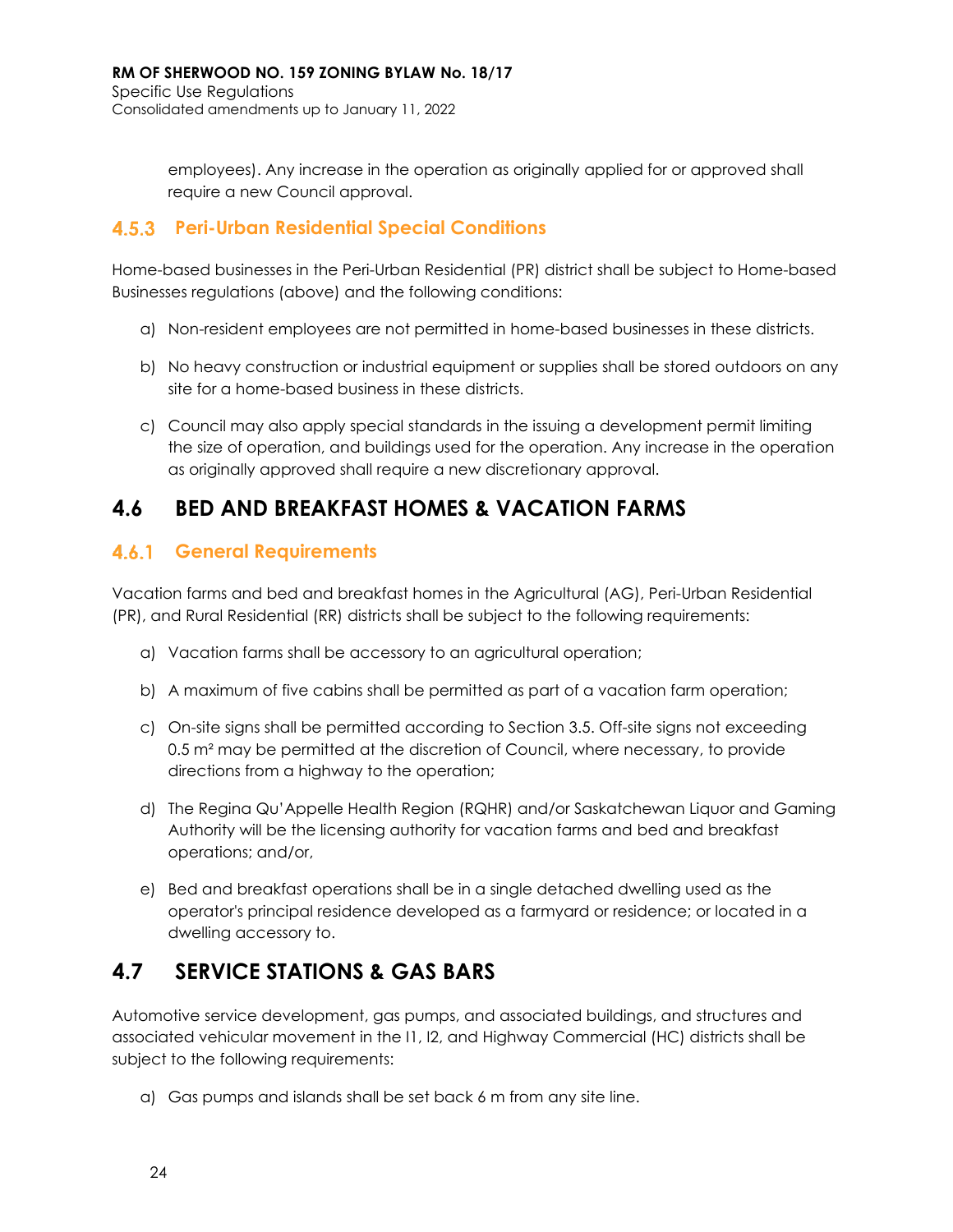Specific Use Regulations Consolidated amendments up to January 11, 2022

b) Access and egress points shall not be continuous along a street and shall be at least 10 m apart.

### <span id="page-31-0"></span>**4.8 CAMPGROUNDS**

- a) The operator of a campground shall provide the development officer with a site plan (as per the requirements of the development permit) for the campground.
- b) A campground shall have a landscaped buffer on the boundary of not less than 5 m.
- c) The operator of a campground shall designate a campsite for each rental party. Campsite sizes will be satisfactory to the development officer.
- d) All campsites shall provide a buffer between sites. Campsite size will not include the buffer area.
- e) Each campsite shall have direct and convenient access to an internal roadway.
- f) Each travel trailer shall be located at least 3 m from any other travel trailer, and each campsite shall have dimensions sufficient to allow such location of trailer coaches.
- g) Roadways within a campground shall be at least 7.5 m in width or a width satisfactory to the development officer.
- h) A campground may include as an accessory use:
	- (i) A laundromat and convenience retail designed to meet the needs of the occupants of the campsites.
	- (ii) Recreation components such as trails, mini-golf courses, and other indoor and outdoor facilities that provide recreation and leisure opportunities on-site.
- i) One single detached dwelling shall be provided for the accommodation of the campground owner / operator / manager.

### <span id="page-31-1"></span>**4.9 MINERAL AND AGGREGATE EXTRACTIONS**

The following considerations apply for all mineral and aggregate extractions:

- a) In reviewing an application, Council shall consider the environmental implications of the operation including plans for site reclamation.
- b) The applicant shall ensure that dust and noise control measures are undertaken at the request of and to the satisfaction of the development officer, to prevent the operation from becoming an annoyance to neighbouring uses.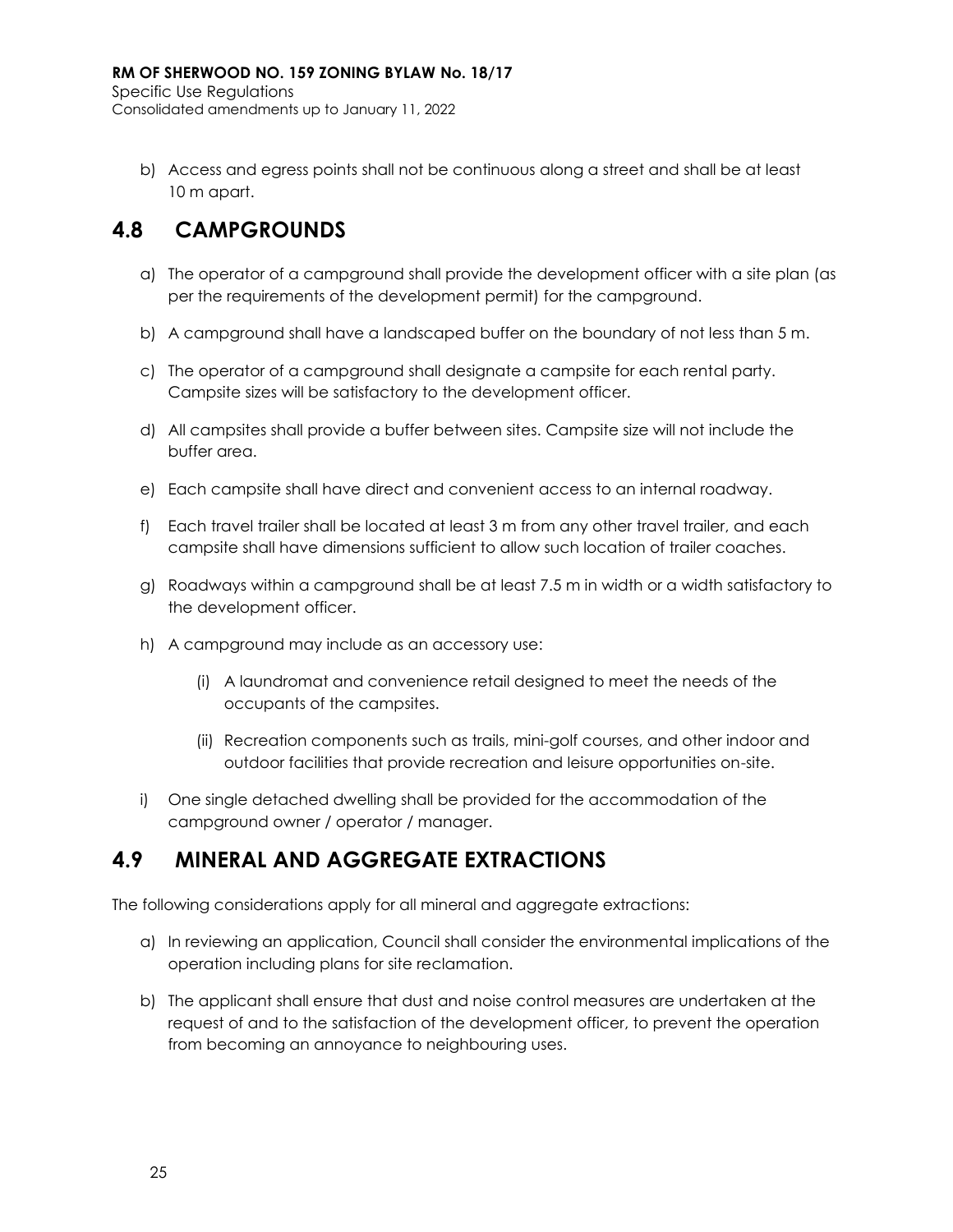- c) The applicant shall apply appropriate methods for minimizing the noise created from machinery and equipment through proper location and property screening including locating stock piles to act as a noise barrier.
- d) The applicant shall keep the site in a clean and tidy condition free from rubbish and nonaggregate debris.
- e) The disturbed area shall be progressively reclaimed to a land capability equivalent to, or better than, the pre-disturbance land capability or a post-disturbance condition and land use satisfactory to the development officer. These conservation and reclamation procedures shall be in accordance with applicable Provincial guidelines.
- f) Property approaches shall be located away from existing residential dwelling units.
- g) The applicant shall be responsible for providing an estimate and a corresponding financial guarantee, in a form acceptable to the development officer, equal to the cost of reclamation of the pit, to be held by the RM for the lifespan of the operation.
- h) A mineral extraction shall have regard to adjacent land uses and no material is to be stored or piled on any road allowance or within 30 m of the bank of any river or watercourse.
- i) The applicant or operator responsible for hauling the sand and gravel resource may be required by the development officer to enter into a road maintenance agreement.
- j) Any approval aggregate extraction shall be for a maximum period of four years and may be renewed at the discretion of Council providing the requirements of this Bylaw continue to be met.
- k) An applicant shall be required to enter into a development agreement with the RM to ensure the mineral extraction complies with all relevant requirements of this Bylaw.

### <span id="page-32-0"></span>**4.10 KEEPING OF ANIMALS ON RESIDENTIAL SITES OTHER THAN FARMYARDS**

- a) Only two large animals (horses or cattle) will be permitted on a site of at least 2 ha. Four large animals will be permitted on a site of at least 4 ha site. All other animals shall be limited to domestic pets of the residents of the site (refer to Animal Units Table in Section 11.0 – Definitions); and/or,
- b) Animals shall not be pastured within 15 m of any dwelling not owned by the operator of the pasture or owner of the animals, and no buildings or structures intended to contain birds or animals shall be located within 30 m of a property line.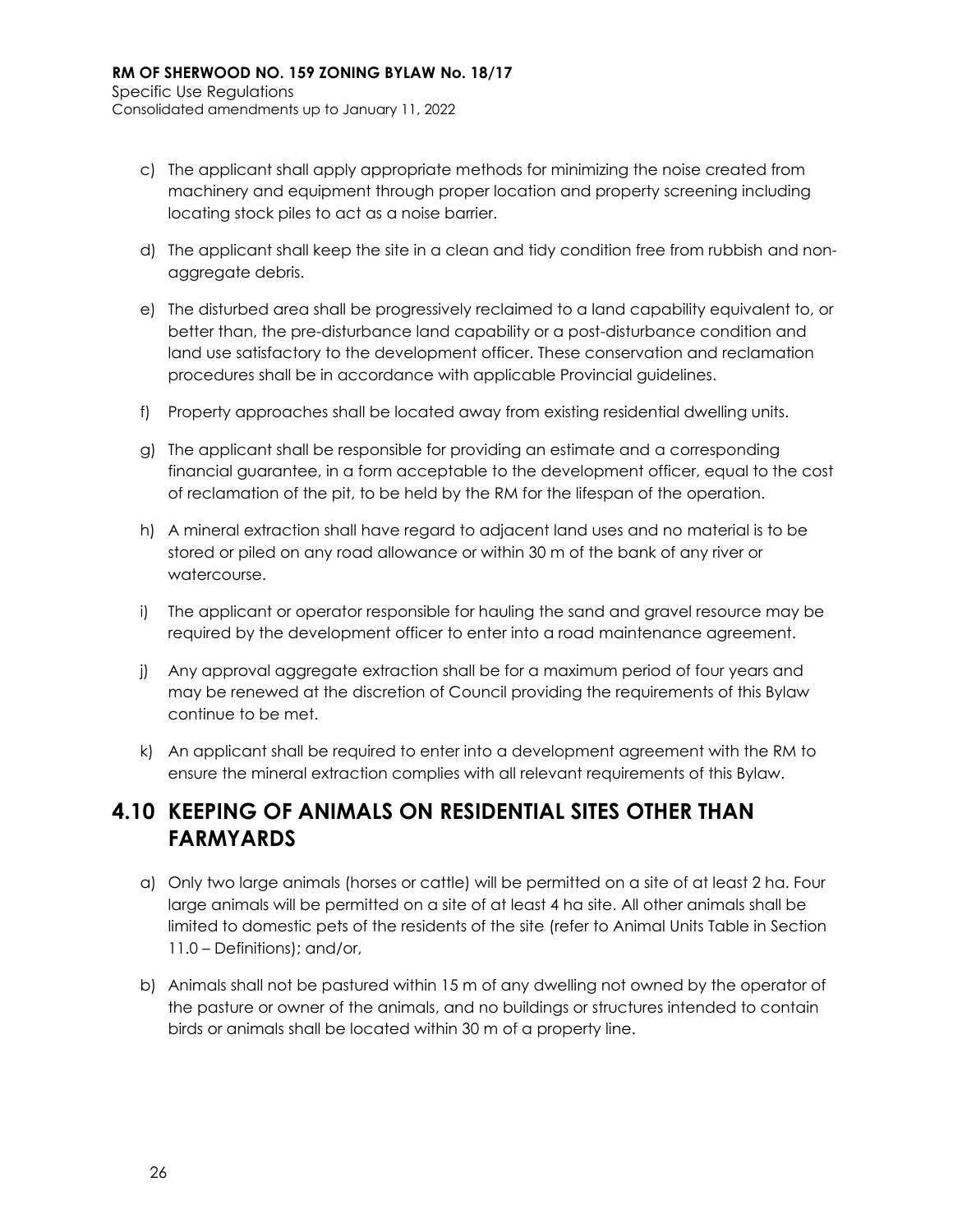### <span id="page-33-0"></span>**4.11 EQUESTRIAN FACILITIES**

Equestrian facilities containing more than four horses shall be subject to the following requirements:

- a) The development permit shall set the maximum number of horses that may be kept on the site;
- b) That the number of animals allowed as a condition of the permit to participate in an event are in addition to the number that can be kept on the site;
- c) The development permit shall set out conditions that address garbage and manure control, pasture management, on site stock trailer parking, participant, and spectator parking; and/or,
- d) Council shall place any additional conditions for approval deemed necessary based upon a specific application.

### <span id="page-33-1"></span>**4.12 INTENSIVE HORTICULTURAL OPERATIONS**

- a) In the application for an Intensive Horticultural Operation, the applicant shall identify the proposed supply of water for the operation where intensive irrigation is required, which supply shall be sufficient to meet the needs of that operation without detrimental effects on the supply or ground water used by neighbouring properties; and/or,
- b) The operation may include a farmyard or dwelling on the same site. No subdivision of the farmyard, dwelling or Intensive Horticultural Operation shall be permitted.

### <span id="page-33-2"></span>**4.13 INTENSIVE LIVESTOCK OPERATIONS (ILO'S)**

Intensive Livestock Operation's (ILO's) are not permitted within the Joint Planning Area (JPA) but will be considered outside the JPA, if they meet the criteria for the development and/or expansion of an ILO.

- a) Any operation involving the raising of animals shall be considered an ILO for this Bylaw if it:
	- (i) fits the definition of "Intensive Livestock Operation (ILO)" as per the *Agricultural Operations Act*; or,
	- (ii) is an expansion of an existing ILO which has been permitted by the agency responsible for administering the *Agricultural Operations Act;* or,
	- (iii) involves the alteration of animal species in an existing ILO.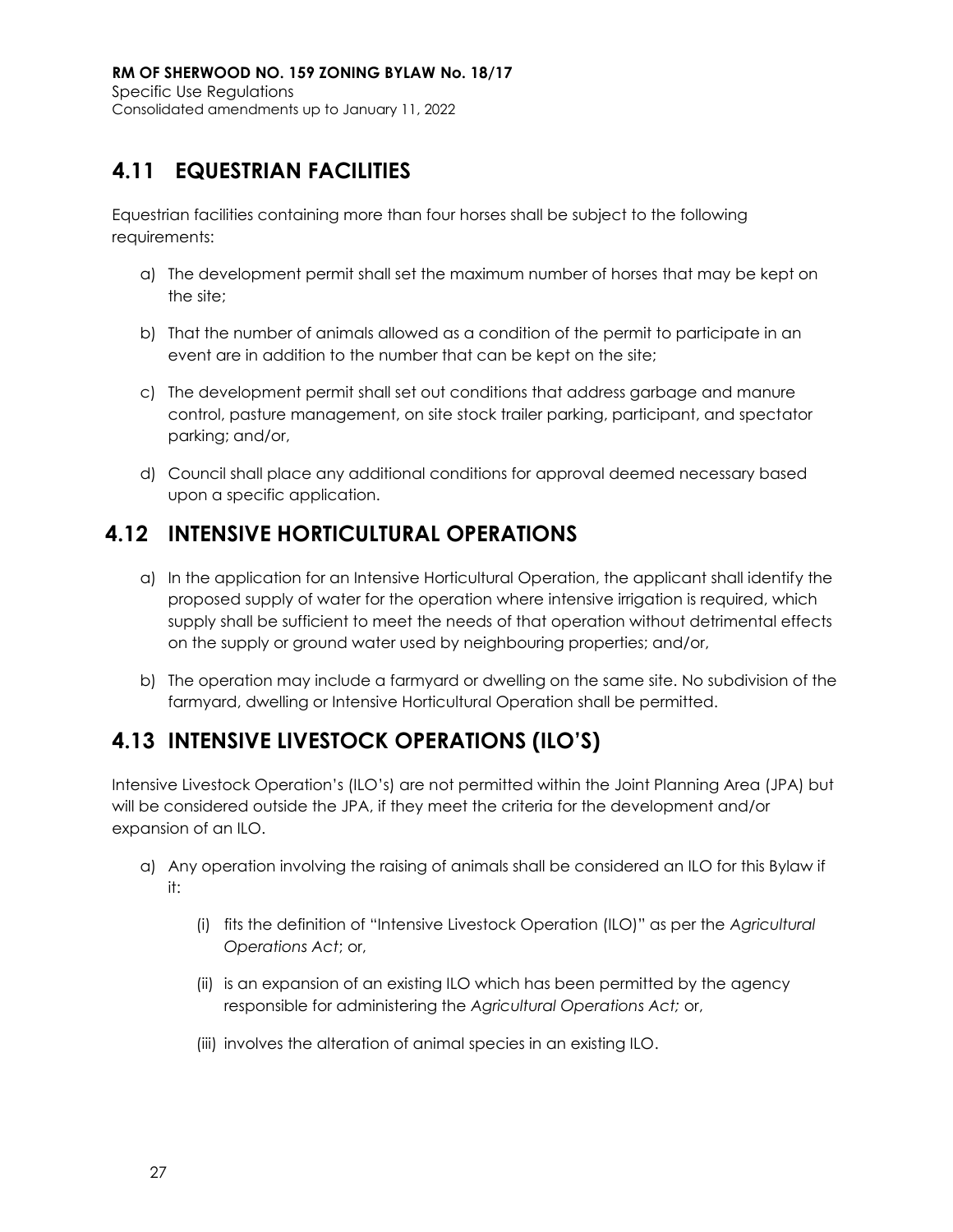- b) In considering whether a specific livestock operation should be considered an ILO, Council shall exempt existing or proposed operations from compliance as an ILO if Council determines that the operation involves only the temporary confinement of livestock during winter months as part of a mixed farming operation. This subsection shall not apply to any livestock operation considered as an ILO as laid out in Section 4.13;
- c) Approval of an ILO shall be for a specific maximum number of animal units specified by Council as a condition of the development permit. A new discretionary approval shall be required to expand the ILO, or to substantially alter the species of animals in the operation;
- d) Council shall require information from the ILO applicant regarding the type, frequency, and technology proposed for, and land location of manure application. If the applicant is proposing to spread manure rather than use alternate means of manure application, Council may add the following as conditions of the discretionary use:
	- (i) Council may require that the applicant use only the specific areas of cropland or improved pasture, which have been designated for manure application as part of an approved nutrient management plan by the Ministry of Agriculture (MoA). Any change to the location of the manure application areas specified as a permit condition shall also require the prior approval of Council, and shall be added as a new condition to the original permit; or,
	- (ii) Council may require that the manure which is being spread on the specific areas of cropland or improved pasture which have been approved for manure disposal by the MoA and solid manure shall not be applied to frozen or snow-covered ground. Liquid manure shall only be applied to frozen or snow-covered ground in an emergency event and only under the direction of the MoA and the RM.
- e) In consideration of public notice requirements, the keeping of chickens on residential sites may be included as amendments upon adoption of the Bylaw;
- f) See the OCP for detailed Policies regarding ILOs; and/or,
- g) Minimum separation distances required from ILOs to adjacent land uses shall be as specified in Table 5: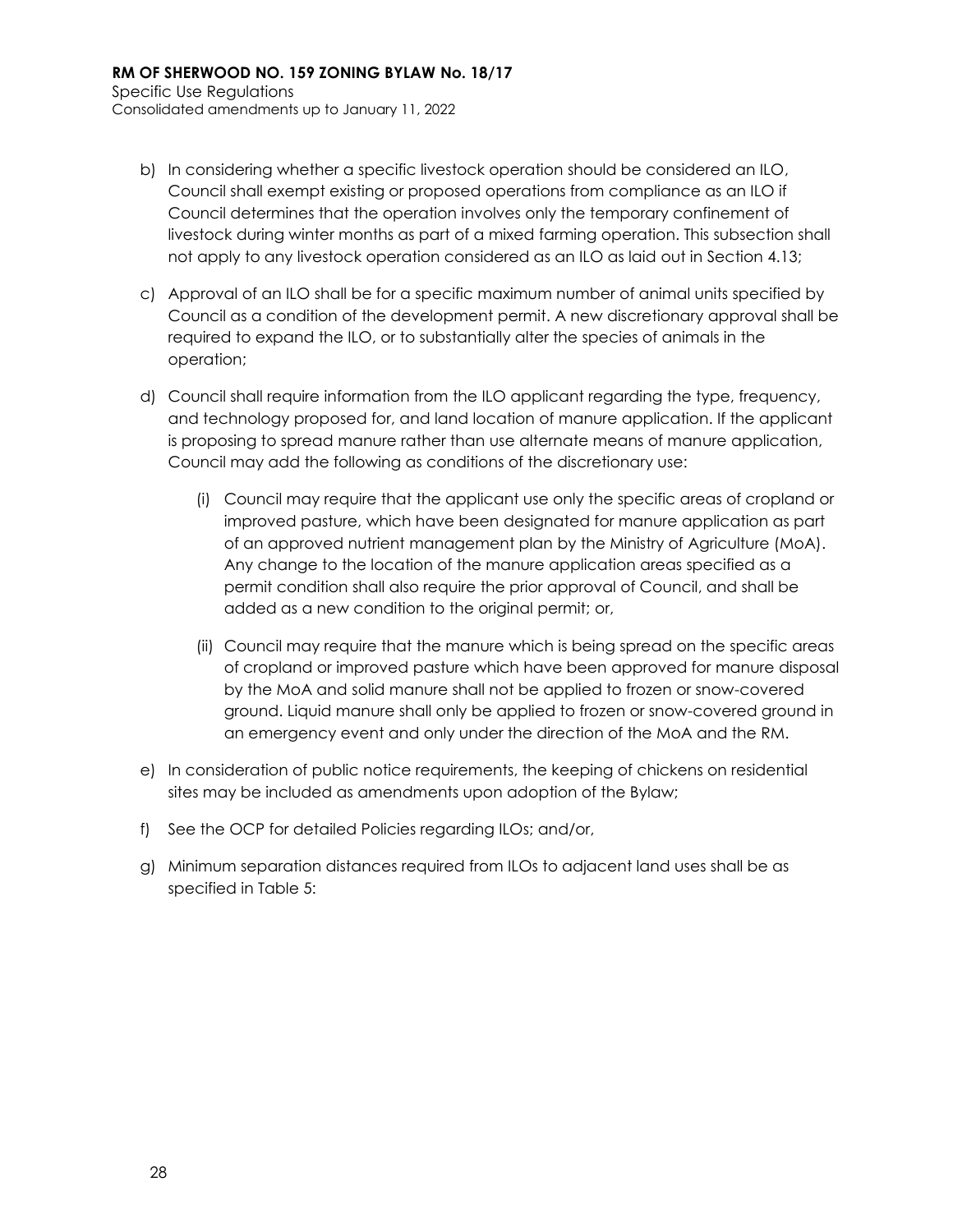|                                          | <b>Animal Units</b> |                  |                  |                  |                   |
|------------------------------------------|---------------------|------------------|------------------|------------------|-------------------|
| Development Type / Use                   | $100 -$<br>299      | $300 -$<br>499   | $500 -$<br>2000  | $2000 -$<br>5000 | >5000             |
| Residence, tourist accommodation, or     | 300 <sub>m</sub>    | 400m             | 800 <sub>m</sub> | 1200m            | $1600 \text{ m}$  |
| campground                               | (450)               | (600)            | (1200)           | (1600)           | (2000)            |
| Residential use/hamlet/municipality with | 400m                | 800 <sub>m</sub> | 1200m            | 1600m            | 2000m             |
| less than 100 residents                  | (600)               | (1200)           | (1600)           | (2400)           | (2400)            |
| Municipality with between 100 - 500      | 800 <sub>m</sub>    | 1200m            | 1600m            | 2400m            | 2400m             |
| residents                                | 1200                | (1600)           | (2000)           | (2400)           | (2400)            |
| Municipality with between 501 - 5000     | 1200m               | 1600m            | 2400m            | 3200m            | 3200 <sub>m</sub> |
| residents                                | (1600)              | (2000)           | (2400)           | (3200)           | (3200)            |
| Municipality with greater than 5000      | l 600m              | 2400m            | 3200m            | 3200m            | 3200 <sub>m</sub> |
| residents                                | (2000)              | (2400)           | (3200)           | (3200)           | (3200)            |

<span id="page-35-1"></span>**Table 3: Minimum Separation Distances for Intensive Livestock Operations<sup>1</sup>**

### <span id="page-35-0"></span>**4.14 LIMITATIONS FOR MANURE APPLICATION FROM NON-INTENSIVE LIVESTOCK OPERATIONS**

- a) Except for the provisions outlined in Section 5.1, all new or expanding Non-Intensive Livestock Operations (those which do not require an ILO Permit from SA), including those which are under 300 Animal Units as shown on Table 5, are prohibited from applying manure within 300 m of a neighbouring dwelling (including the potable water supply of that dwelling) or inside an Environmentally Sensitive overlay district. The prohibition in this Subsection shall not apply in the case of an existing Operation which qualifies under this Bylaw and the *Act* as a legal, Non-Conforming Use;
- b) If the neighbour and the owner of the Operation agree in writing to the new location for the manure application within the 300-m distance of the neighbour's dwelling, Council will consider the agreement as part of an application for a discretionary use permit with a condition exempting the Operator from this setback requirement. Prior to deciding on the discretionary use permit, Council shall consider the proposal in relation to the soil type, local topography, expected manure constituency and application rates, the adequacy of the proposed separation to reduce odour and nuisance, and any other matter identified by Council. The Operator may also be asked to supply a report from a

 $<sup>1</sup>$  Note: Distances are measured between livestock facilities and building development. Numbers in brackets apply</sup> where open liquid manure storage facilities are used or proposed. Distances do not apply to residences associated with the operation.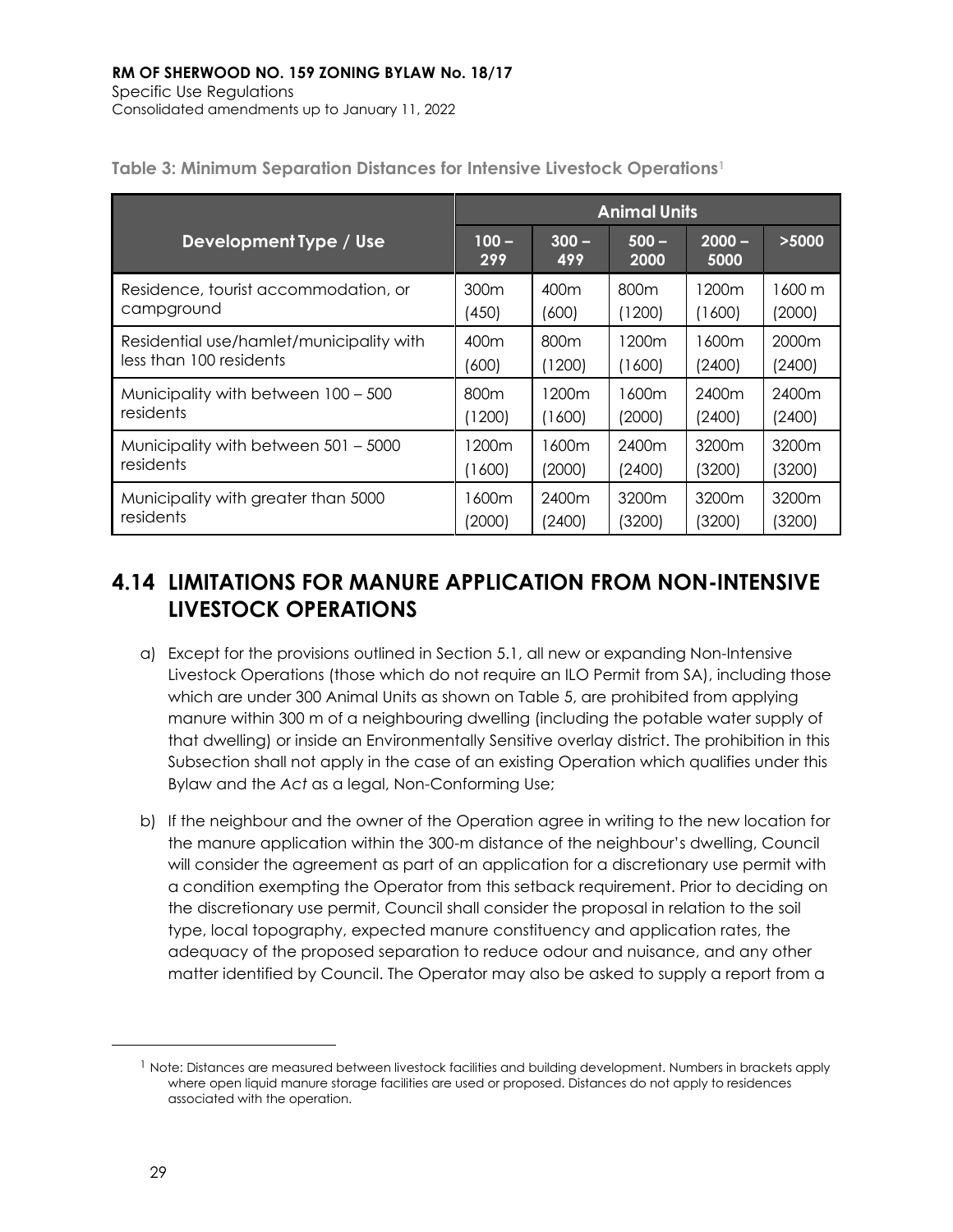professional agrologist or engineer commenting on the environmental effects of the proposal. The proposal may also be referred to SA for comment.

## **4.15 COMPOST FACILITY**

- a) Processing of composting material, including material undergoing initial decomposition and material undergoing secondary curing before being applied to land, must not occur within 30 m of any parcel boundary or domestic water supply intake, nor within 15 m of any natural watercourse of constructed ditch, but nothing in this sub-section prohibits the application of finished compost to land. In the case of an agri-business comprising more than one parcel of land, the siting requirements of this sub-section in relation to parcel boundaries do not apply in relation to any parcel boundary not constituting an exterior boundary of the farm.
- b) Initial decomposition of food waste, sludge, septage, fats, oils and grease, brewery waste, plant matter derived from processing plant, hatchery waste, poultry carcasses, fish wastes, whey, milk processing, and contaminated fibers must be contained in a closed reactor or vessel in which conditions such as moisture, temperature, and oxygen levels can be closely monitored and controlled, and from which odors detectable by humans cannot escape.
- c) Council may prescribe standards related to berming, landscaping, and buffering.
- d) Composting materials undergoing secondary curing or being stored prior to initial decomposition must be stored on an impermeable surface and any leachate must be collected, so that contaminants leaching from the materials cannot enter the groundwater table.
- e) Equipment for the shredding or grinding of materials must be located within a structure having solid walls and a roof so that any noise generated by the equipment is attenuated.
- f) The RM has two types of composting that typically take place:
	- a. Agricultural Composting; and,
	- b. Commercial Composting.

## **4.16 LAND FARMS**

A land farm development shall provide an operational plan acceptable to Council, including:

a) Identifying the types of contaminants to be introduced into the soil and written evidence from a qualified professional that biodegradation occurs for all contaminants of concern.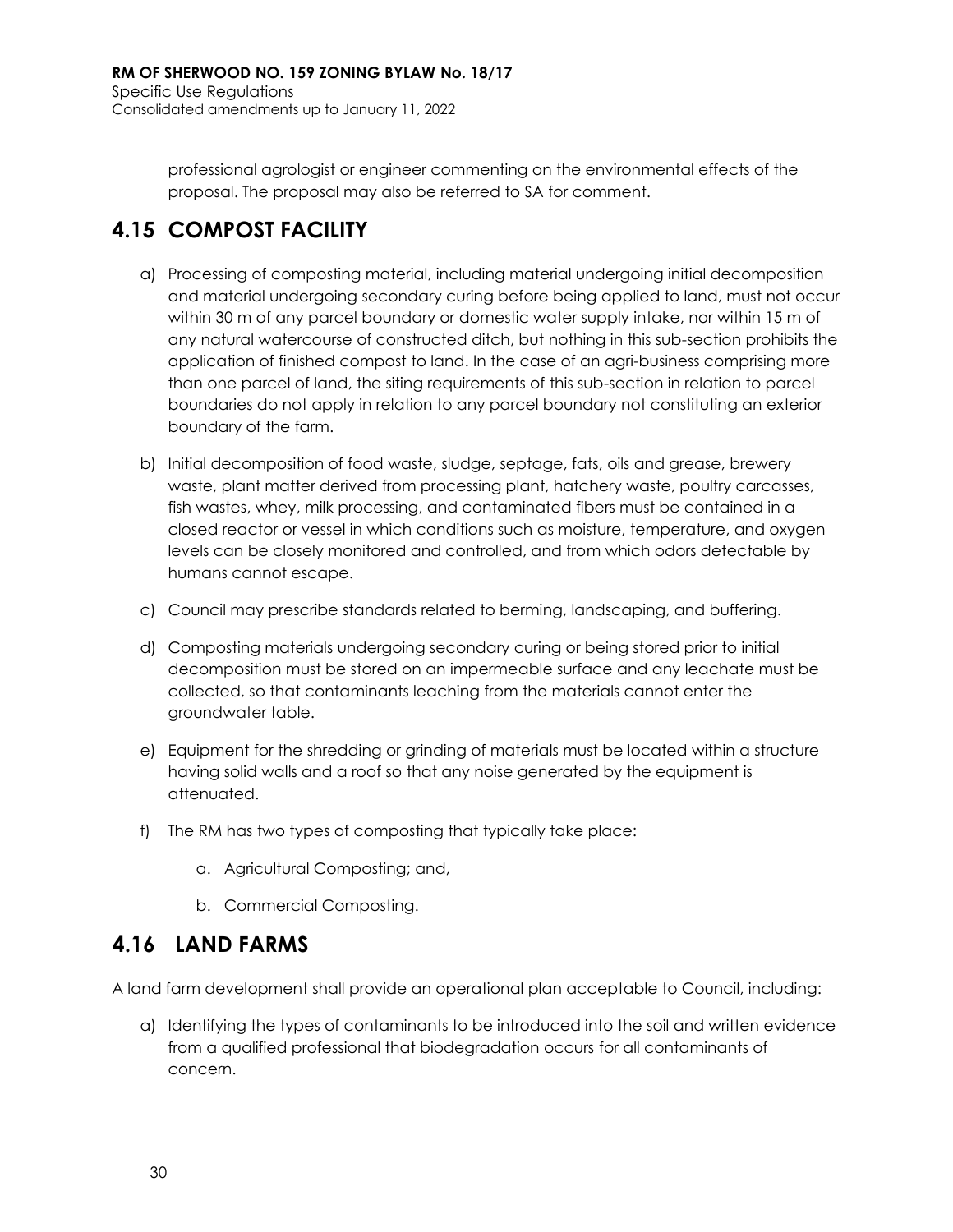- b) Outlining strategies for the management and protection of surface and ground water resources including the location and design of storm water runoff collection facilities.
- c) Identifying strategies for minimizing odour and dust generated by the activity and preventing food chain contamination.
- d) Deposited material shall be documented and verified by the applicant to ensure that its origin is known that all the contaminated material introduced meets applicable federal and provincial requirements.
- e) The applicant shall be required to enter into a development agreement with the RM to ensure compliance with all relevant requirements, including any additional conditions of approval and provisions for a financial guarantee equal to the cost of reclamation of the site if deemed necessary by Council.
- f) An approval of a land-farm, ILO, and/or solid/liquid waste facility shall be for a maximum period of five years and may be renewed at the discretion of Council providing the requirements of this Bylaw continue to be met.

## **4.17 SOLAR ENERGY**

Amending Bylaw No. 09- 19

Solar Collector, Commercial shall comply with the following:

- a) No unscreened outdoor storage of any kind will be allowed on the site.
- b) Per the direction of the development officer, the applicant shall install landscaping along the perimeter of the project site.
- c) Solar Collector, Commercial shall consider the following for development:
	- (i) The location proposed for the Solar Collector, Commercial will not adversely affect adjacent lands (noise, aesthetics, and other environmental concerns).
	- (ii) The proposed site is adequate in size and shape to accommodate the facility, ancillary buildings, landscaping, and other development features to integrate the solar farm into the adjacent areas.

## **4.18 WIND ENERGY**

A private wind turbine must conform to the following development standards:

- a) Application for a development permit shall include design plans for the wind turbine unit, an installation plan for the unit, and detailed site plans regarding placement for the proposed unit(s).
- b) Application for a development permit shall include engineering plans for the base supporting unit and an engineering noise assessment for the wind turbine.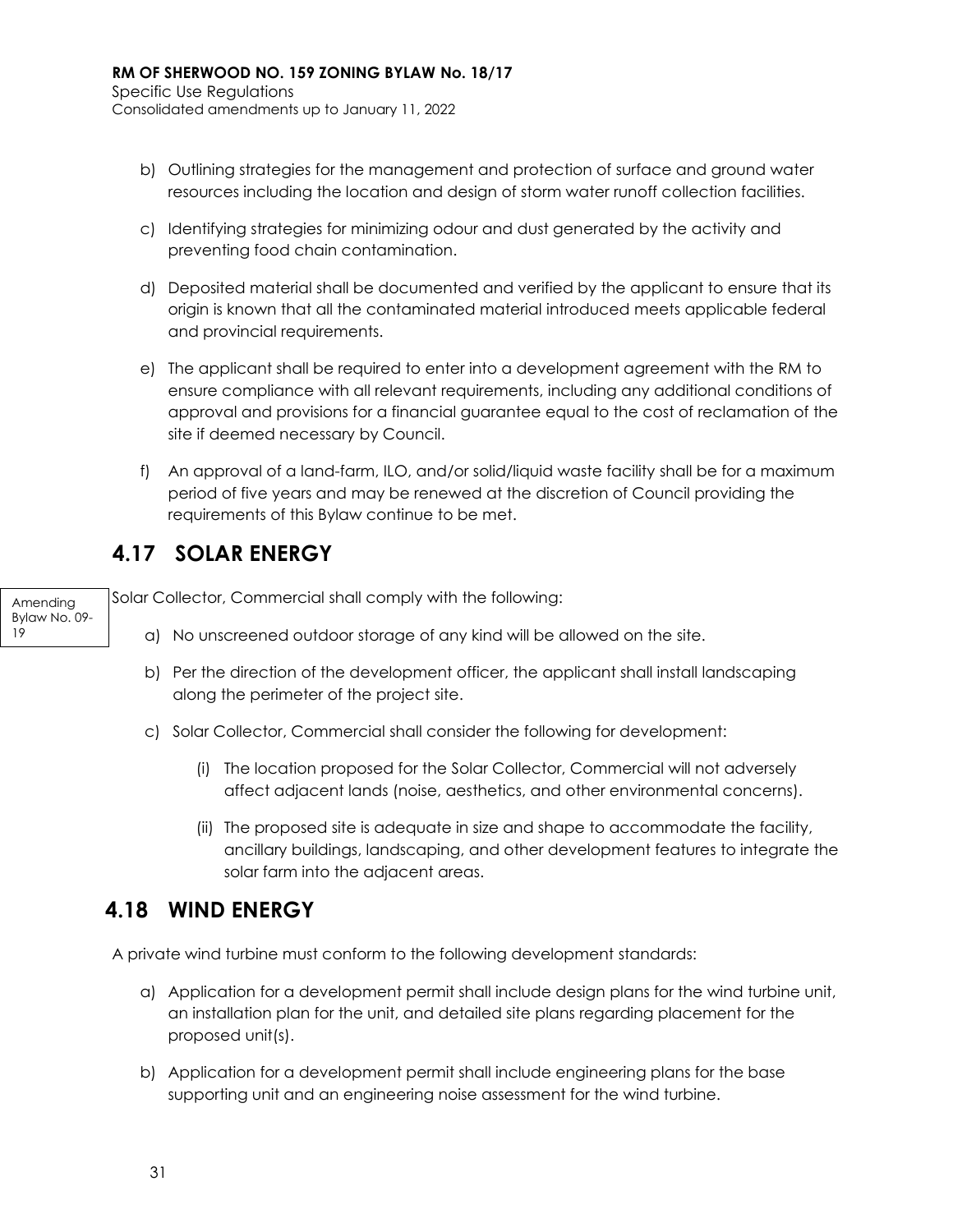- c) Maximum allowable sound pressure noises levels for a wind turbine unit(s) shall be less than 0 to 55 dB between the hours of 10:00pm and 7:00am where measured at 45 m from the unit(s).
- d) Setbacks from regional parks, environmentally sensitive areas, nesting areas, and other protected areas shall be defined through a site-specific study.
- e) The location of the wind turbine shall be set back from all property lines a minimum of two times the height of the proposed structure to provide for clearance of possible collapse, ice sluffing from the blades, and any failure and the flying of rotating blades.
- f) Wind turbine applications will be reviewed by the Agency responsible for the Guidelines for Wind Energy Projects.

## **4.19 DEVELOPMENT NEXT TO RAILWAYS**

All development in proximity to a railway shall be pursuant to the regulations contained within Transport Canada's *Standards Respecting Railway Clearances* (pursuant to the *Railway Safety Act)*, and other regulations to ensure the safe operation of railways.

## **4.20 HERITAGE & CULTURE**

To assist in meeting the Province's culture and heritage interests, the RM of Sherwood will require that the landowner and/or developer:

- a) An assessment be conducted on lands where the development is proposed. The assessment will determine if the location of the proposed development is flagged for potential heritage and archeological sites and to minimize, mitigate or avoid adverse development impacts to culture and heritage resources (per the Online Screening Tool).
- b) Contact the Agency responsible for administering the *Heritage Property Act* should the location propose any concerns.

## **4.21 CANNABIS PRODUCTION FACILITY**

Amending Bylaw No. 09- 19

- a) A Cannabis production facility:
	- a. must be a listed permitted or discretionary use in the zone it is in and must comply with the provisions of that zone,
	- b. must not have any outdoor storage;
	- c. is not permitted in a dwelling;
	- d. A cannabis production facility that is contained entirely within a building shall not create or become a nuisance or create any conflict with the surrounding uses in terms of noise, dust, refuse matter, odour, traffic and storage of hazardous or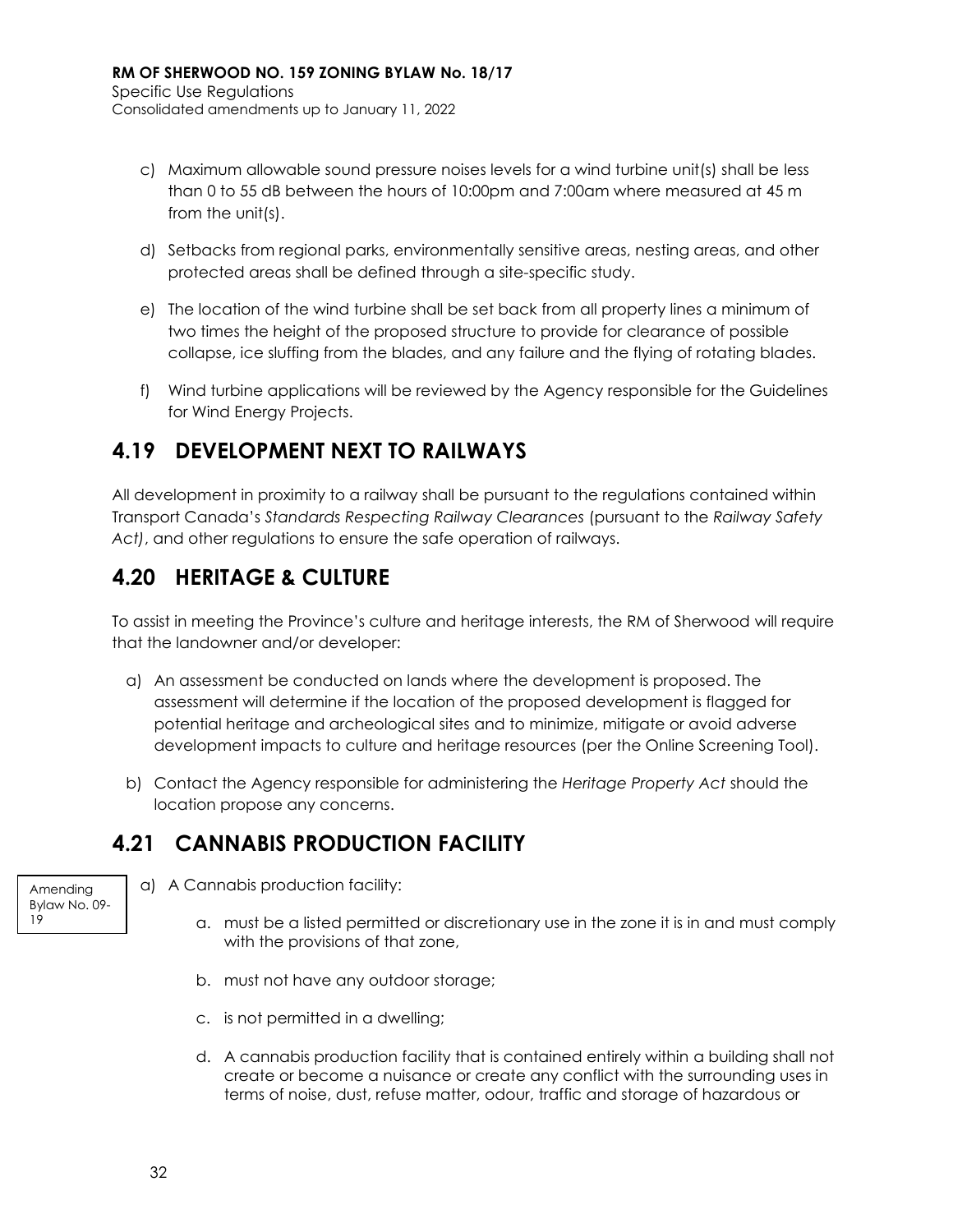combustible materials. The applicant may be required to implement mitigation measures to address potential nuisances or hazards;

- e. No cannabis production facility that includes cultivation in an outdoor area or in a greenhouse may be located within 300 metres of a residential or institutional use or district;
- f. The applicant shall provide the Municipality with evidence of compliance with any applicable provincial and federal legislation or regulations including approvals where required;
- g. There must be adequate infrastructure and utility services to service the proposed use including roads, power, natural gas, telecommunications, water supply and wastewater disposal systems. If upgrades are required, the applicant shall be solely responsible for the cost and the undertaking of such upgrades;
- h. A cannabis production facility may be considered as an *Agricultural Home-Based Business* for a *Cannabis Production Facility - Micro.*

## **4.22 STORAGE CONTAINERS**

- a) Storage Containers shall only be allowed in the land use districts where they are listed as a permitted or discretionary use. For Shipping Containers located on a parcel temporarily during construction, see the Development Permits Not Required section of the Bylaw;
- b) A storage container shall meet the setback requirements for an accessory building in the appropriate district;
- c) A storage container shall be for cold storage only and shall not be connected to utilities;
- d) A storage container shall be screened from view as required by the Development Authority and/ or may require exterior finishing to be in general conformance with the principal building or surrounding development;
- e) No human or animal habitation is permitted within a storage container;
- f) Storage Containers shall not display advertising, company logos, names or other marketing without an approved sign permit;
- g) No dangerous or hazardous materials or goods can be stored within the storage container; and
- h) All storage containers shall meet The National Building Code Standards as applicable.
- i) Stacking of storage containers where permitted shall follow industry standards and best practices to ensure safety measures are in place;
- j) Storage Containers must be in accordance with the regulations for each specific land use district below:

Amending Bylaw No. 16- 20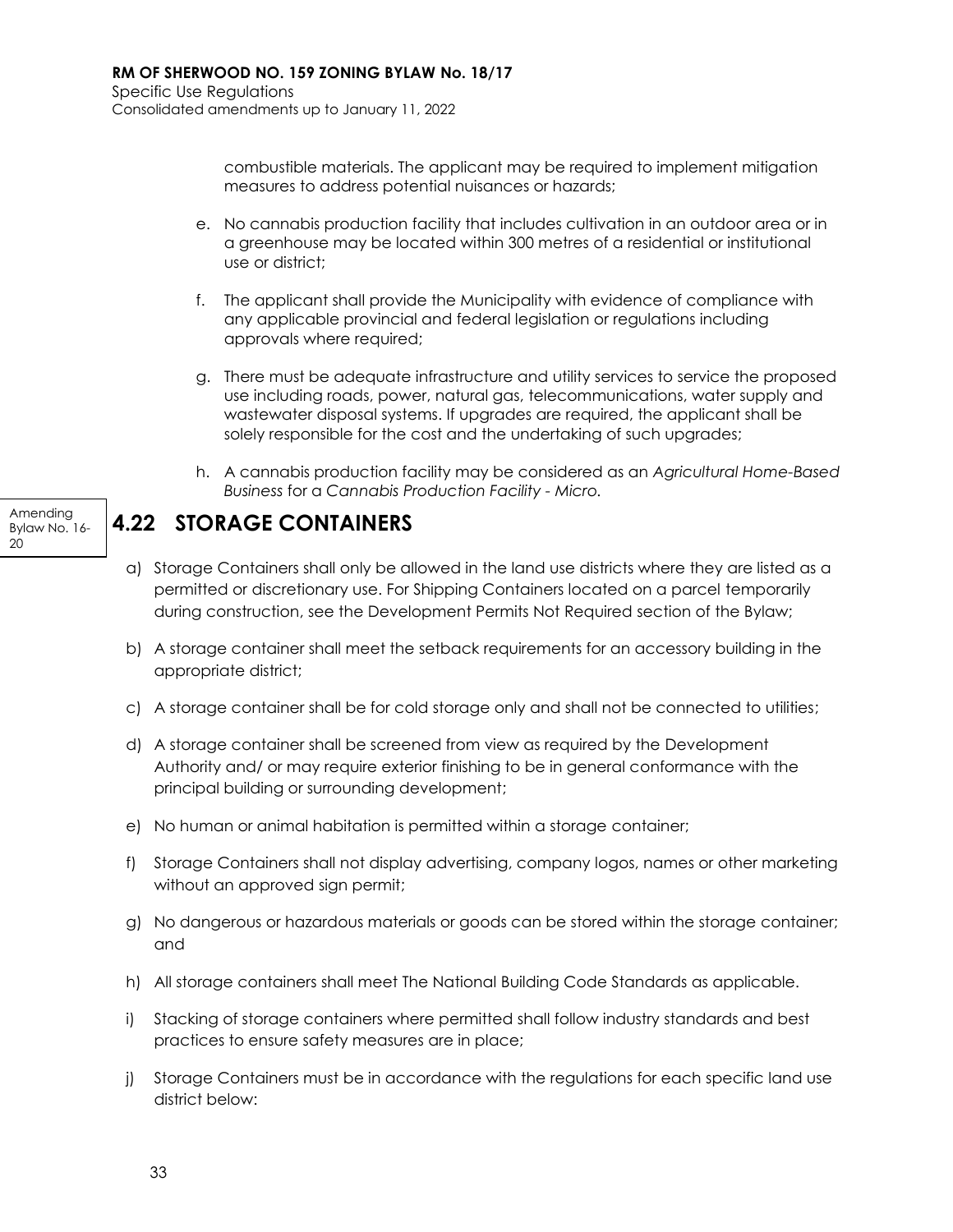Specific Use Regulations Consolidated amendments up to January 11, 2022

| Zoning<br><b>District</b>    | Maximum Number of Shipping<br><b>Containers Allowed (if approved)</b> | Stacking of Shipping<br><b>Containers Permitted</b>   |
|------------------------------|-----------------------------------------------------------------------|-------------------------------------------------------|
| AG - Agricultural            | 5                                                                     | Nο                                                    |
| RR - Rural Residential       |                                                                       | Nο                                                    |
| ER – Existing Residential    |                                                                       | No.                                                   |
| PR – Peri-Urban Residential  | Not permitted                                                         |                                                       |
| HC - Highway Commercial      | No maximum                                                            | Yes (maximum of two shipping<br>containers in height) |
| II – Light Industrial        | No maximum                                                            | Yes (maximum of two shipping<br>containers in height) |
| 12 – Medium/Heavy Industrial | No maximum                                                            | Yes                                                   |
| IS – Industrial Storage      | No maximum                                                            | Yes                                                   |
| OS – Open Space              | $\mathcal{P}$                                                         | No                                                    |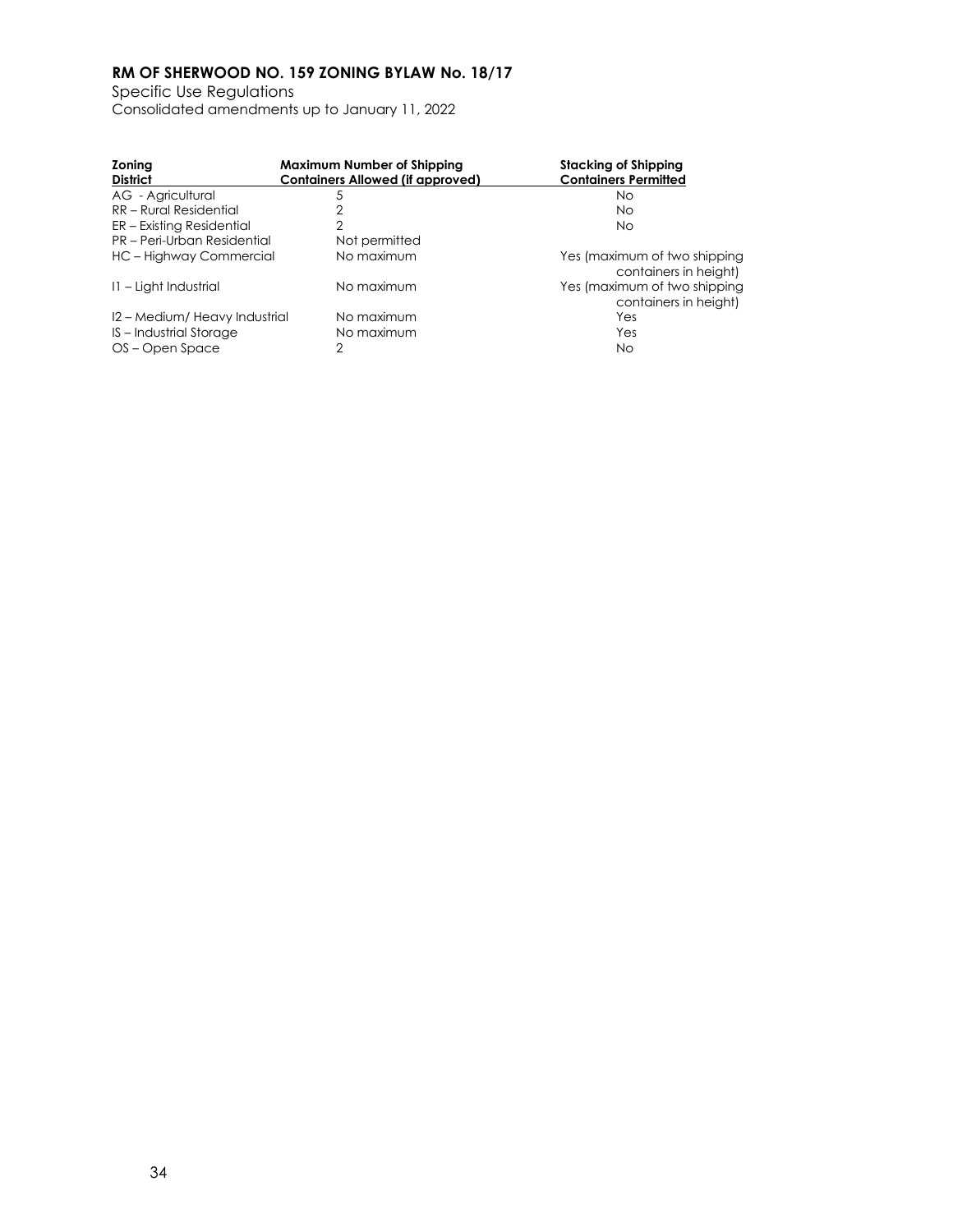# **ZONING DISTRICTS**

## **5.0 AGRICULTURAL DISTRICTS**

## **5.1 AGRICULTURAL (AG)**

## **Intent**

The Agricultural district (AG) is intended to provide for the continuation of traditional forms of agricultural activities and associated farm operations.

## **Uses**

20

The following table provides the permitted and discretionary uses for the AG district:

**Table 4: Agricultural Permitted and Discretionary Uses**

|                                 | Permitted                                                                                                                                                                                                                                                                                                                                                                                                                                                                                                                                                                                                              | <b>Discretionary</b>                                                                                                                                                                                                                                                                                                                                                                                                                                                                                                                                                                                          |                                 |
|---------------------------------|------------------------------------------------------------------------------------------------------------------------------------------------------------------------------------------------------------------------------------------------------------------------------------------------------------------------------------------------------------------------------------------------------------------------------------------------------------------------------------------------------------------------------------------------------------------------------------------------------------------------|---------------------------------------------------------------------------------------------------------------------------------------------------------------------------------------------------------------------------------------------------------------------------------------------------------------------------------------------------------------------------------------------------------------------------------------------------------------------------------------------------------------------------------------------------------------------------------------------------------------|---------------------------------|
| Amending<br>Bylaw No. 09-<br>19 | Accessory uses<br>٠<br>Ag-related waste<br>$\bullet$<br>Agricultural compost facility<br>$\bullet$<br>Agricultural operation<br>$\bullet$<br>Agriculture (intensive-horticulture)<br>$\bullet$<br>Cannabis Production Facility, Micro<br>$\bullet$<br>Controlled hunt farms<br>$\bullet$<br><b>Existing Electric Arc Furnace</b><br>٠<br>Game farms <sup>2</sup><br>٠<br>Home-based businesses<br>٠<br>Horticulture (garden centres,<br>$\bullet$<br>nurseries and greenhouses)<br>Maximum of two primary<br>residences:<br>Garden suite<br>$\circ$<br>Mobile homes<br>$\circ$<br>Single detached dwellings<br>$\circ$ | Abattoirs<br>$\bullet$<br>Aerodrome<br>Agricultural businesses with more than 12 non-<br>resident employees<br>Agricultural contracting and service<br>$\bullet$<br>establishments<br>Agricultural equipment, fuel, and chemical<br>$\bullet$<br>supply establishments<br>Agricultural machine shops and metal<br>fabricators<br>Agricultural product processing and accessory<br>uses<br>Agricultural Tourism and vacation farms<br>$\bullet$<br>Animal kennel / shelter<br>$\bullet$<br><b>Bed and Breakfast homes</b><br>Campgrounds<br>٠<br>Cannabis Production Facility, contained within a<br>$\bullet$ |                                 |
| Amending<br>Bylaw No. 16-       | Modular homes<br>$\circ$<br>Mineral resource exploration and<br>$\bullet$<br>extraction<br>Public utilities<br>$\bullet$<br>Solar Collector, On-Site Use<br><b>Storage Container</b><br>$\bullet$                                                                                                                                                                                                                                                                                                                                                                                                                      | building that is not a greenhouse<br>Cannabis Production Facility, limited to outdoor<br>$\bullet$<br>and greenhouse cultivation<br><b>Clean Fill Operations</b><br>$\bullet$<br>Commercial compost facility<br>Distilleries, Wineries and Breweries                                                                                                                                                                                                                                                                                                                                                          | Amending<br>Bylaw No. 09-<br>19 |

<sup>2</sup> Subject to development standards.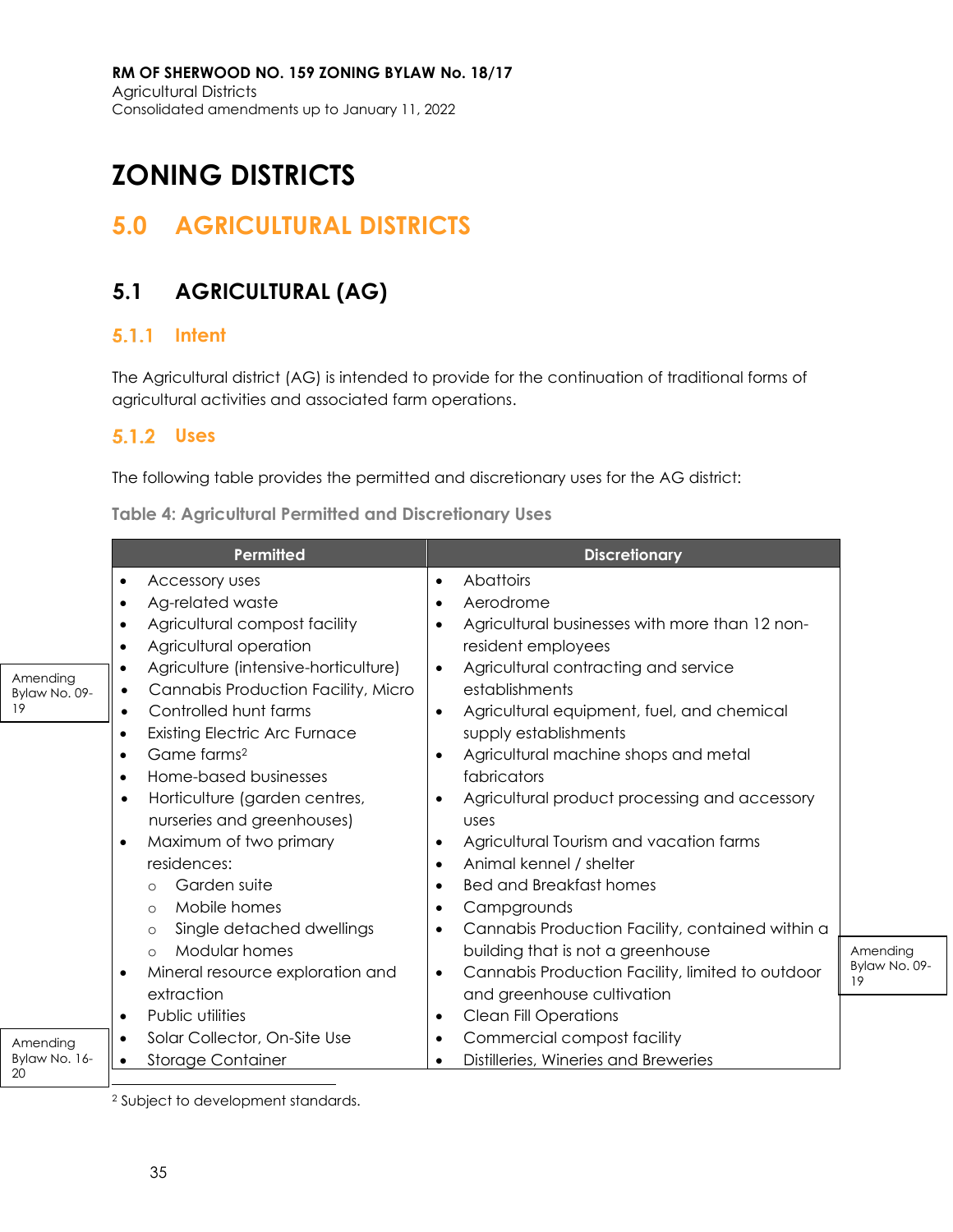Agricultural Districts

Consolidated amendments up to January 11, 2022

| Permitted | <b>Discretionary</b>                                          |                     |
|-----------|---------------------------------------------------------------|---------------------|
|           | Drive in theatres<br>$\bullet$                                |                     |
|           | Equestrian center's<br>$\bullet$                              |                     |
|           | Grain terminals, elevators, and related uses<br>$\bullet$     |                     |
|           | Shooting range<br>$\bullet$                                   |                     |
|           | <b>Horticultural Operations</b><br>$\bullet$                  |                     |
|           | Industry, Agricultural<br>$\bullet$                           | Amending            |
|           | Institutional uses<br>$\bullet$                               | Bylaw No. 16-       |
|           | Intensive Livestock Operations<br>$\bullet$                   | 20                  |
|           | Livestock auction market<br>$\bullet$                         |                     |
|           | Land-farms for rehabilitating contaminated soils<br>$\bullet$ |                     |
|           | Mulching operations<br>$\bullet$                              |                     |
|           | Multi-purpose recreation facilities<br>$\bullet$              |                     |
|           | Mineral resource processing<br>$\bullet$                      |                     |
|           | Pet day cares<br>$\bullet$                                    |                     |
|           | Privately-owned Railway facility<br>$\bullet$                 |                     |
|           | Religious institutions and cemeteries<br>$\bullet$            | Amending            |
|           | Solar Collector, Commercial<br>$\bullet$                      | Bylaw No. 09-<br>19 |
|           | Storage of clean materials<br>$\bullet$                       |                     |
|           | Vehicle storage (recreational vehicles and<br>$\bullet$       |                     |
|           | marine products)                                              |                     |
|           | Wind energy generation system<br>$\bullet$                    |                     |

### **Subdivision & Site Requirements**

Minimum Site Area:

Amending Bylaw No. 09-

19

- a) A quarter section; excepting a maximum of two parcels subdivided (not including for a public utility), for the following:
	- (i) An existing farmyard;
	- (ii) One rural residential parcel separate from the principal farmyard;
	- (iii) A permitted or discretionary use allowable in this Zoning District in accordance with Table 5; and
- b) The residual agricultural parcel shall be a minimum 48.6 ha. unless the parcel is fragmented due to a natural or man-made involuntary severance (roadway, railway, waterbody, etc.) the subdivision of agricultural land may be permitted with consideration for remnant parcel sizes and possibility of consolidation with adjacent parcels to create a more viable agricultural parcel, and
- c) The minimum required parcel size for permitted and discretionary uses in this district shall be a *quarter section or equivalent,* except as specified in Table 5: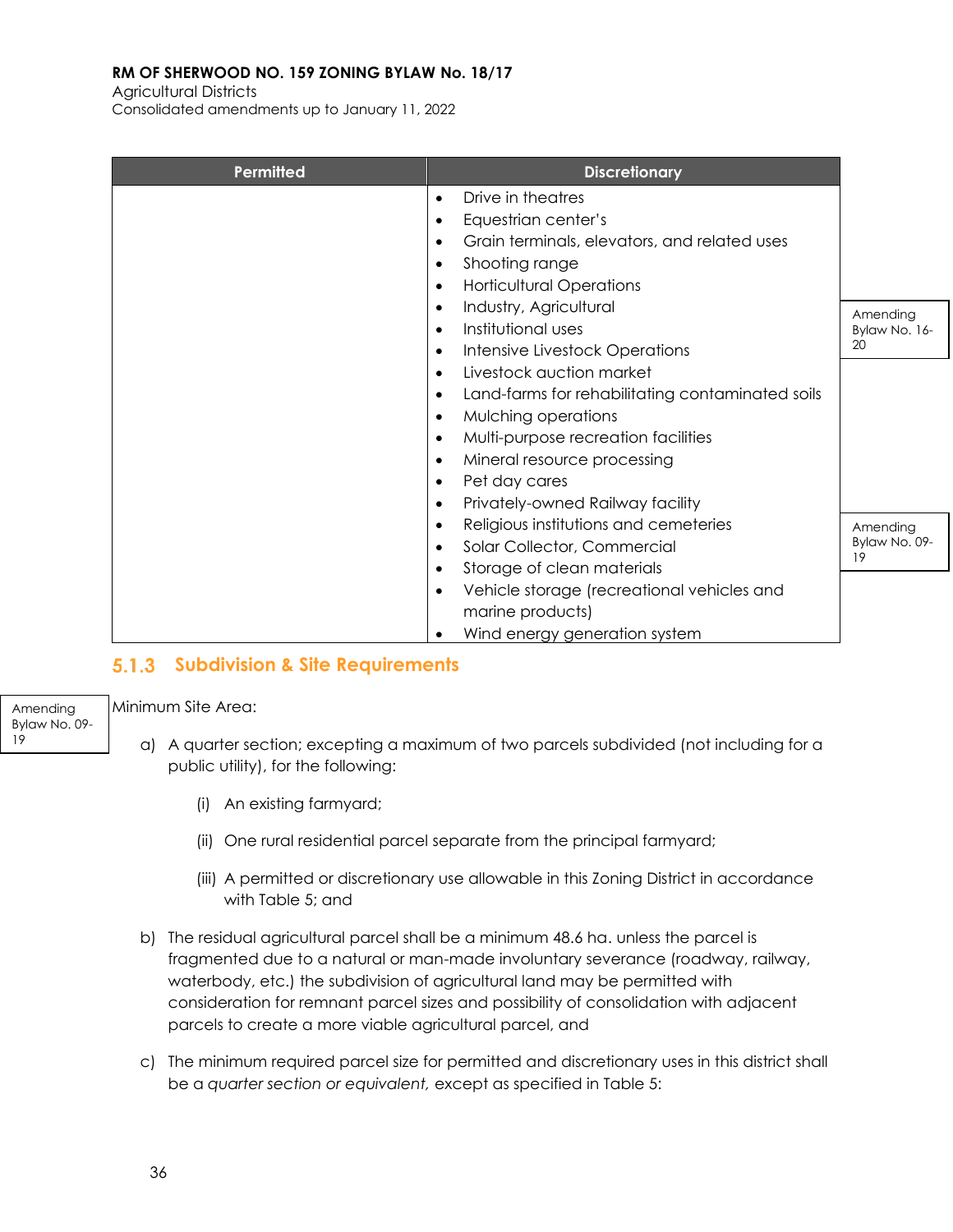Agricultural Districts Consolidated amendments up to January 11, 2022

Amending Bylaw No. 17-

21

**Table 5: Minimum Sizes for Uses in the AG District**

| <b>Min Size</b>   | Use                                                                                                                                                                                                                                                                                                                                                                                                                                                                                                                                                                                      |
|-------------------|------------------------------------------------------------------------------------------------------------------------------------------------------------------------------------------------------------------------------------------------------------------------------------------------------------------------------------------------------------------------------------------------------------------------------------------------------------------------------------------------------------------------------------------------------------------------------------------|
| 0.4 <sub>h</sub>  | Agricultural equipment, fuel, and chemical supply<br>$\bullet$<br>establishments.<br>Clean Fill Operation.<br>٠<br>Telecommunication facility.<br>$\bullet$<br>Grain terminals, elevators, and related uses.<br>$\bullet$<br>Municipal facilities.<br>$\bullet$<br>Storage of Clean Materials.<br>$\bullet$<br>Vehicle Storage (Recreational Vehicles and Marine Products).<br>$\bullet$<br>Wind Energy Generation System.<br>٠<br>Solar Collectors, Commercial.<br>$\bullet$                                                                                                            |
| 1.2 <sub>ha</sub> | Agricultural Tourism.<br>$\bullet$<br>Boarding or breeding animal kennel / shelter and/or pet day<br>$\bullet$<br>care.<br>Agricultural and commercial compost facility.<br>Institutional Uses<br>$\bullet$<br>Intensive horticultural operations, including commercial<br>$\bullet$<br>greenhouses.<br>Pastures for the raising of domestic or exotic birds or livestock,<br>excluding Intensive Livestock Operations (ILOs).<br>Religious institutions and cemeteries.<br>Cannabis Production Facility (all types).<br>$\bullet$<br>Distilleries, Wineries and Breweries.<br>$\bullet$ |
| 2 <sub>ha</sub>   | Controlled hunt farm.<br>$\bullet$<br>Farmyard.<br>$\bullet$<br>Rural Residential parcel.<br>$\bullet$<br>Game farm.<br>$\bullet$<br>Livestock auction market.<br>$\bullet$                                                                                                                                                                                                                                                                                                                                                                                                              |
| 3 <sub>ha</sub>   | Agricultural Product Processing Facility (seed cleaning,<br>$\bullet$<br>packing plants, and accessory uses).                                                                                                                                                                                                                                                                                                                                                                                                                                                                            |
| 4 <sub>h</sub>    | Abattoirs<br>$\bullet$<br>Agricultural processing and accessory uses.<br>$\bullet$<br>Campgrounds.<br>$\bullet$<br>Intensive Livestock Operations (ILO's)<br>٠<br>Land-farms for treating petroleum-contaminated soil.<br>$\bullet$                                                                                                                                                                                                                                                                                                                                                      |

Minimum Site Frontage:

a) The minimum site frontage shall be 30 metres;

Minimum Building Setbacks: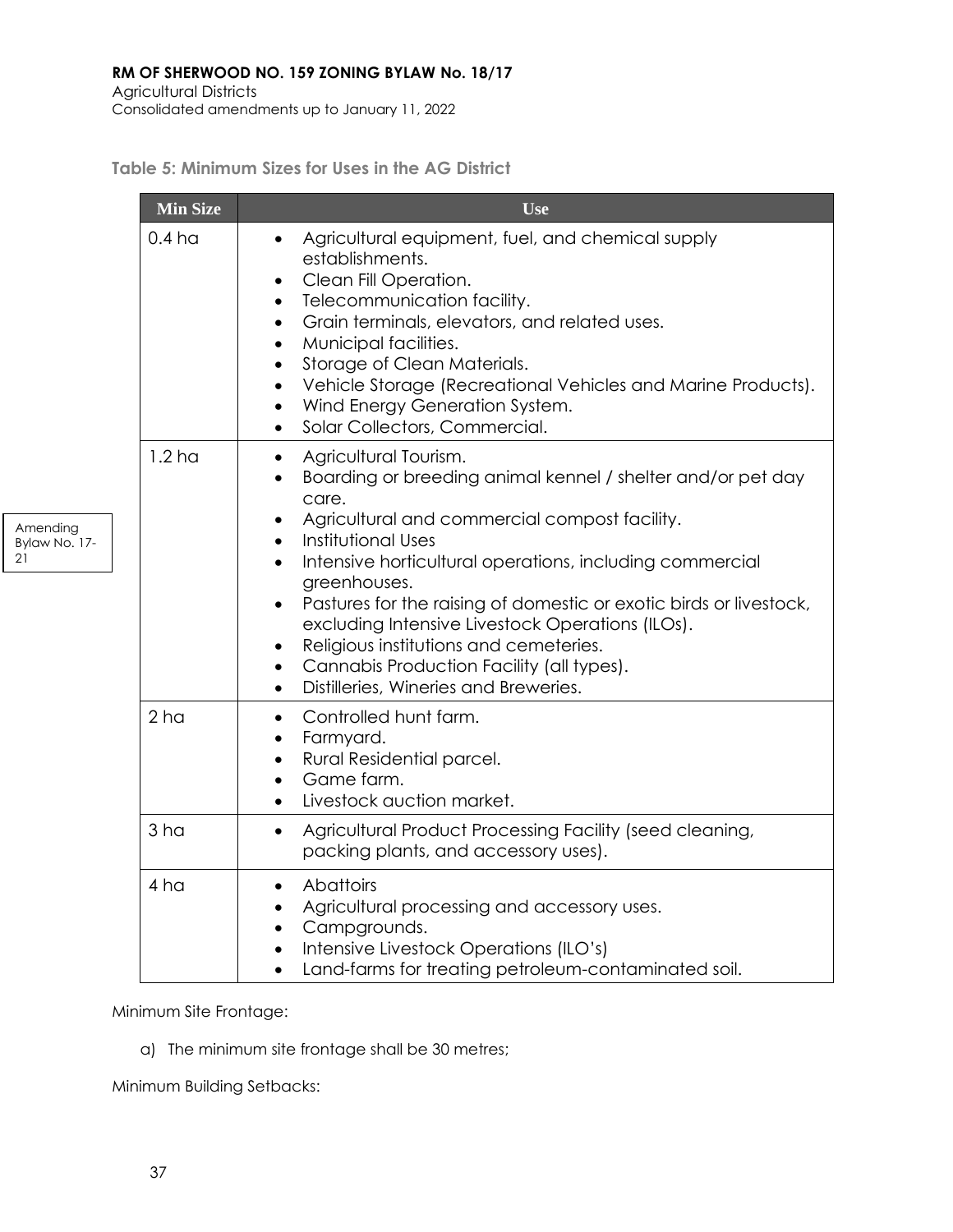Agricultural Districts Consolidated amendments up to January 11, 2022

- a) The minimum setback for buildings from a developed road right-of-way or municipal road allowance shall be 20 metres;
- b) Minimum side yard 6 m.
- c) Minimum rear yard 6 m.
- d) The minimum setback for all buildings from a Provincial Highway shall be determined by the Ministry of Highways and the RM at the time of application.
- e) Setbacks from easements shall be determined by the utility provider at the time of application.

## **Other Regulations**

#### **5.1.4.1 Agricultural Tourism**

Notwithstanding other provisions of this Bylaw, agricultural tourism is subject to the following:

- a) Uses shall be ancillary to an agricultural operation or agricultural residence. Other sites may be considered at Council's discretion.
- b) Uses shall display a high visual quality and be integrated into the rural environment by appropriate design, location, and landscaping.
- c) Uses may only be approved where they would not:
	- (i) Unduly interfere with the amenities or change character of the neighbourhood.
	- (ii) Materially interfere with or affect the use and enjoyment of adjacent properties.
	- (iii) Adversely impact the environment.
	- (iv) Result in excessive demand on municipal services, utilities, or public roadway access.
- d) There shall be no external advertising other than a sign of not more than  $1.5$  m<sup>2</sup> erected in accordance with the signs and billboards regulations in Section 3.5.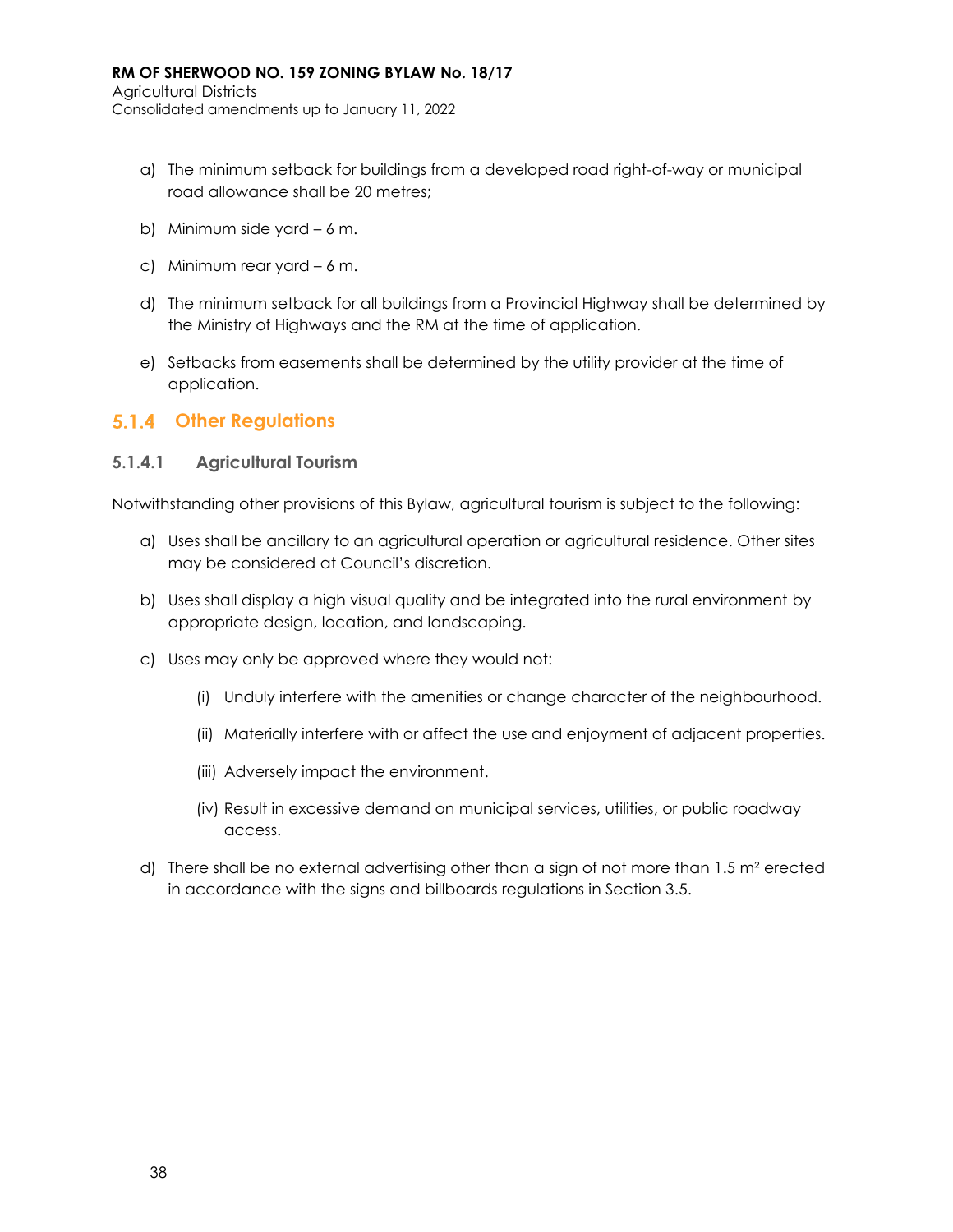# **6.0 RESIDENTIAL DISTRICTS**

## **6.1 PERI-URBAN RESIDENTIAL (PR)**

#### $6.1.1$ **Intent**

The Peri-Urban Residential (PR) district is intended to provide a high quality, medium to low density development while respecting and conserving the natural environment and rural lifestyle. Peri-Urban Residential offers both a range of housing choices within proximity to city amenities and access to public water and sanitary sewage servicing.

### **Uses**

19

The following table provides the permitted and discretionary uses for the PR district:

|                                 | <b>Permitted</b>                                                                        | <b>Discretionary</b>                                                     |
|---------------------------------|-----------------------------------------------------------------------------------------|--------------------------------------------------------------------------|
|                                 | Modular homes<br>One primary residence<br>Parks and outdoor community gathering<br>٠    | <b>Bed and breakfast homes</b><br>Garden suites<br>Home-based businesses |
| Amending<br>Bylaw No. 09-<br>10 | spaces<br>Public utilities<br>Single detached dwellings<br>Solar Collector, On-Site Use |                                                                          |

#### $^{1}$ 6.1.3 **Subdivision & Site Requirements**

The subdivision of any land within the PR district is subject to the following site requirements, dependent on the type of proposed use, as specified in this Section.

- a) Separate sites for single detached dwellings and bed and breakfast homes shall comply with the following:
	- (i) Minimum site area 1 ha. (In the case of a bare-land condominium, Council may reduce the minimum site area for sites within a bare-land condominium by up to 50%, to a minimum area of 0.5 ha, where, in the opinion of Council, the reduction will allow for enhanced communal property (e.g. providing a natural feature) and the reduction is in the public interest.)
	- (ii) Maximum site coverage 40%.
	- (iii) Maximum site area 2 ha.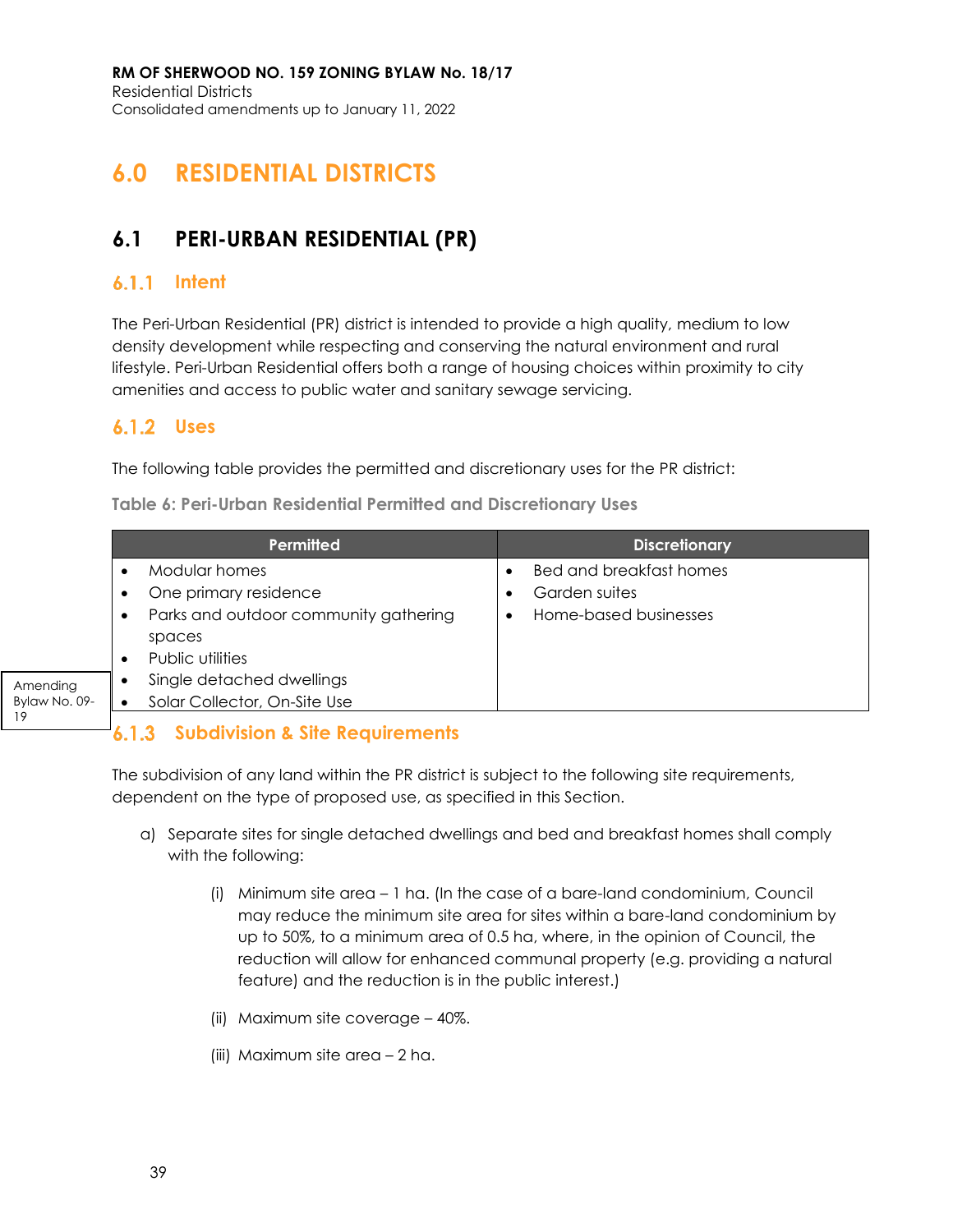- (iv) Maximum density The maximum lot density for residential uses within this district shall not exceed 0.25 lots per 0.4 ha - based on gross land area. A quarter section located within this district may contain a maximum of 40 separate sites for any residential use. For the purposes of this section, dedicated lands, and communal properties (as in the case of a bare-land condominium) shall be included in this calculation of density. Municipal internal subdivision road allowances may also be included in the density calculations. Lands located within any other district, or an ESA, shall not be included in the density calculations.
- (i) Minimum rear yard 6 m. (3 m for a bare-land condominium)
- (ii) Minimum front yard 15 m where development (including accessory buildings) abuts RM and/or Provincial roads. Council may exempt a proposed development from this requirement or reduce the minimum setback, where in the opinion of Council, compliance with it would be impractical or too costly for the applicant and the exemption or reduction is in the public interest.
- (iii) Minimum front yard 7.5 m where development (including accessory buildings) is serviced by an internal subdivision road. (in the case of a bare-land condominium the minimum front yard to be 6 m).
- b) Separate sites for open space, park and recreational uses and public buildings on Municipal Reserve (MR) lands shall comply with the following:
	- (i) Minimum site area none.
	- (ii) Maximum site area none.
	- (iii) Minimum front yard 15 m where development (including accessory buildings) abuts RM and/or Provincial roads. Council may exempt a proposed development from this requirement or reduce the minimum setback, where in the opinion of Council, compliance with it would be impractical or too costly for the applicant and the exemption or reduction is in the public interest.
	- (iv) Minimum side yard 6 m.
	- (v) Minimum rear yard 6 m.

### **Other Regulations**

#### **6.1.4.1 Accessory Uses**

The following are considered accessory uses within the PR district:

a) Private garages, sheds, and buildings accessory to any single-detached, modular homes, or bare-land condominium dwelling.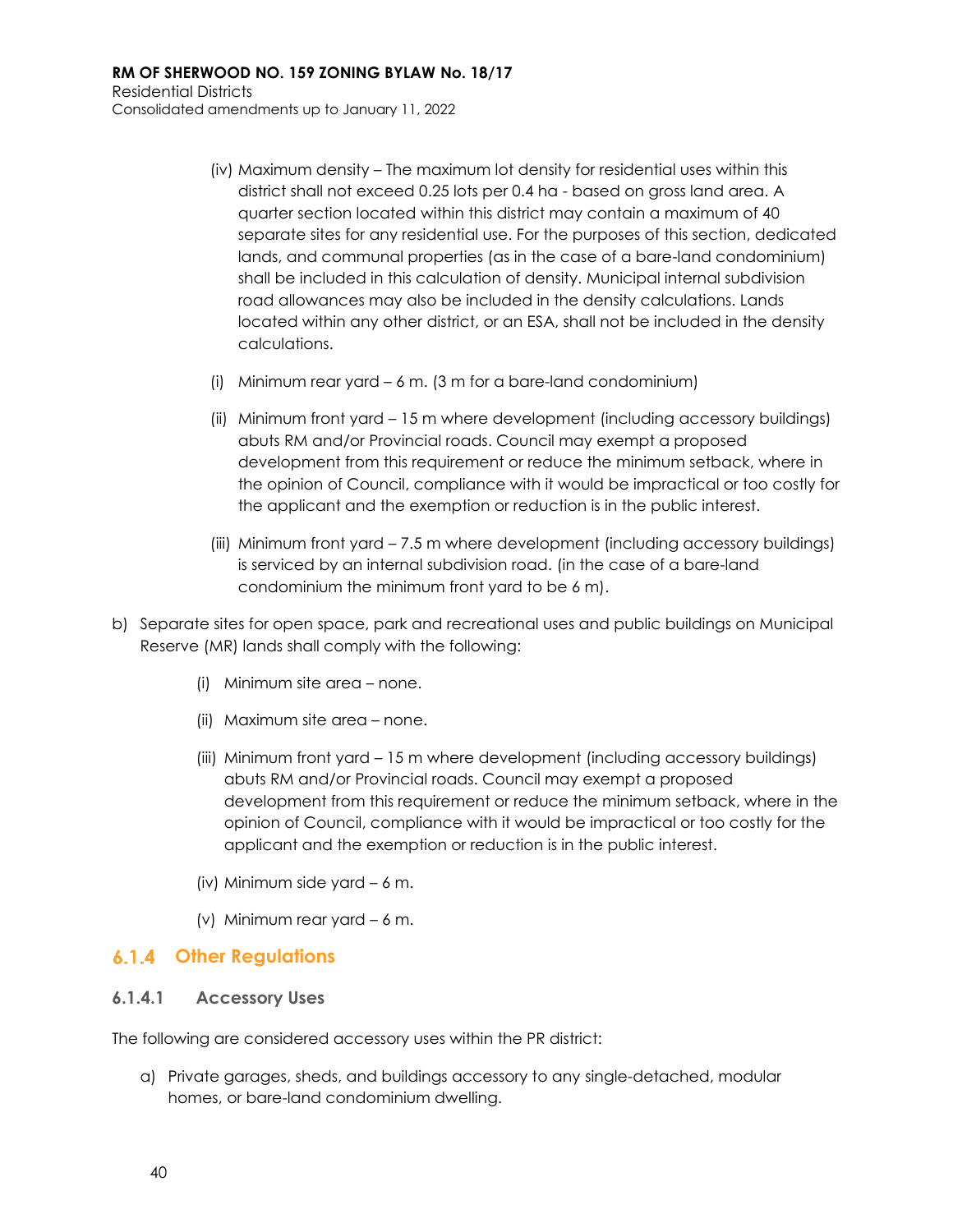Residential Districts Consolidated amendments up to January 11, 2022

b) Private garages, sheds, and buildings accessory to any single detached or bare-land condominium dwelling.

#### **6.1.4.2 Supplementary Regulations or Special Provisions**

- a) The minimum and maximum sizes of the PR subdivision shall be a minimum of 0.4 ha and a maximum of 2 ha.
- b) The keeping of chickens and other small farm animals on residential sites will be a discretionary use with major considerations including (but not limited to): surrounding land uses and intensity of animal units.
- c) The final subdivision design and approved lot density of development in the PR district shall be determined by the carrying capacity of the lands proposed for development as identified within the submission of a Concept Plan.
- d) Outside storage of vehicles and/or machinery shall be screened by landscaping or vegetation as to not be visible from the road.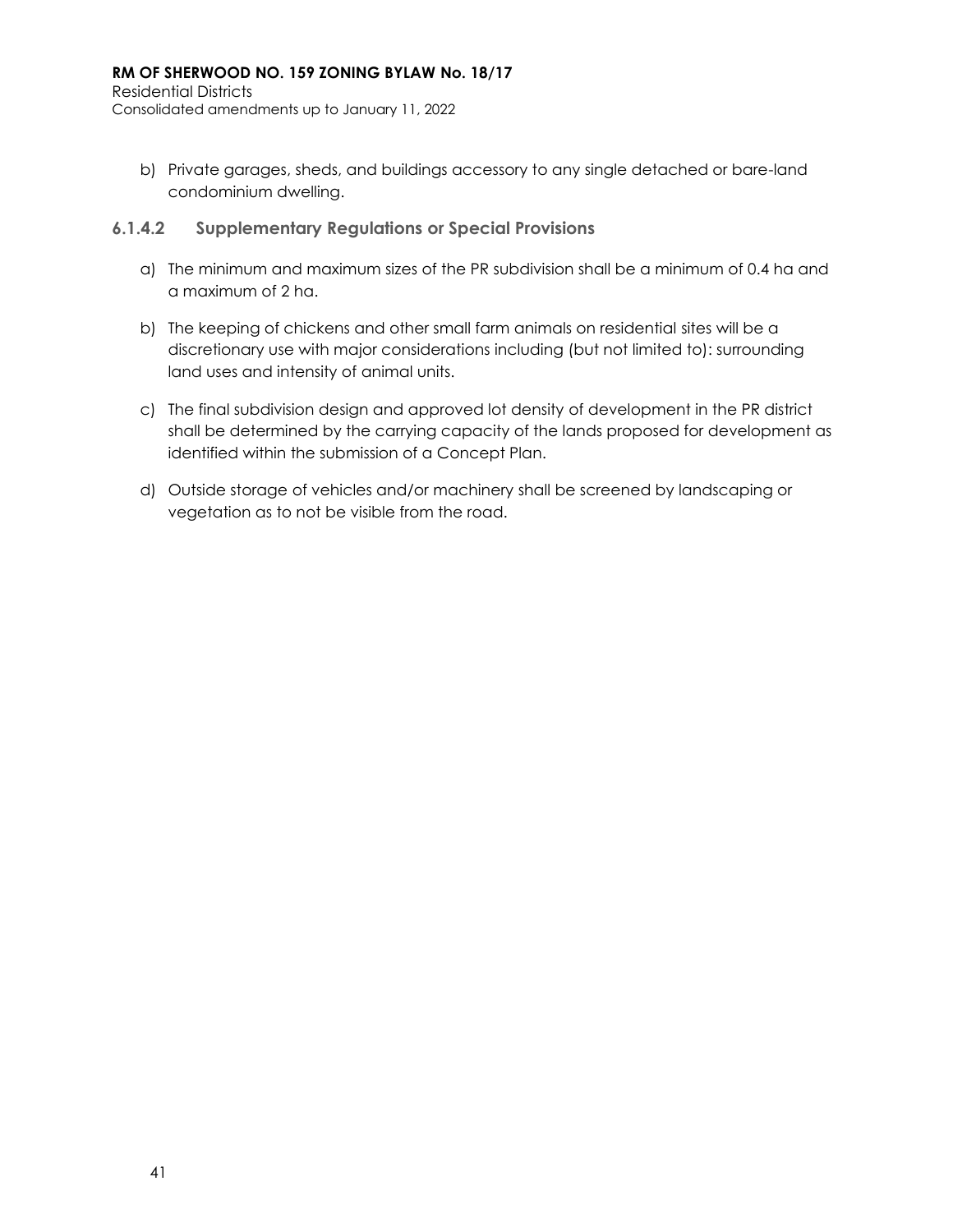## **6.2 RURAL RESIDENTIAL (RR)**

#### $6.2.1$ **Intent**

The intent of the Rural Residential (RR) district is to allow for low density residential uses to be integrated into the existing agricultural community in designated areas conform with the OCP.

## **Uses**

The following table provides the permitted and discretionary uses for RR district:

**Table 7: Rural Residential Permitted and Discretionary Uses** 

|                                            | Permitted                                                                                                                                                                                                                                                                                                             | <b>Discretionary</b>                                                      |
|--------------------------------------------|-----------------------------------------------------------------------------------------------------------------------------------------------------------------------------------------------------------------------------------------------------------------------------------------------------------------------|---------------------------------------------------------------------------|
|                                            | Agricultural operations (small scale)<br>Pastures<br>$\circ$<br>Agricultural support buildings or structures<br>$\circ$<br>Orchards and vegetable, horticultural or<br>$\circ$<br>fruit gardens<br>Direct sale to the consumer<br>$\Omega$<br>One primary residence<br>Parks and outdoor community gathering<br>space | <b>Bed and breakfast homes</b><br>$\bullet$<br>Home-based businesses<br>٠ |
| Amending<br>Bylaw No. 09-<br>19, No. 16-20 | Public utilities<br>Solar Collector, On-Site Use<br><b>Storage Container</b>                                                                                                                                                                                                                                          |                                                                           |

## **6.2.3 Development**

### **6.2.3.1 Subdivision & Site Requirements**

Amending Bylaw No. 03- 19

- a) A maximum of four separate sites for a dwelling or other approved permitted use may be subdivided per quarter section so long as the remaining (residual) land area is a minimum of 48.6 ha *except where the remaining land area was less than 120 acres prior to the subdivision under consideration*;
- b) Separate sites for a dwelling, public open space, park and recreational uses and public buildings on Municipal Reserve lands or other approved permitted or discretionary use shall comply with the following:
	- (i) Minimum site area 2 ha.
	- (ii) Maximum site area no maximum.
	- (iii) Maximum site coverage 40%.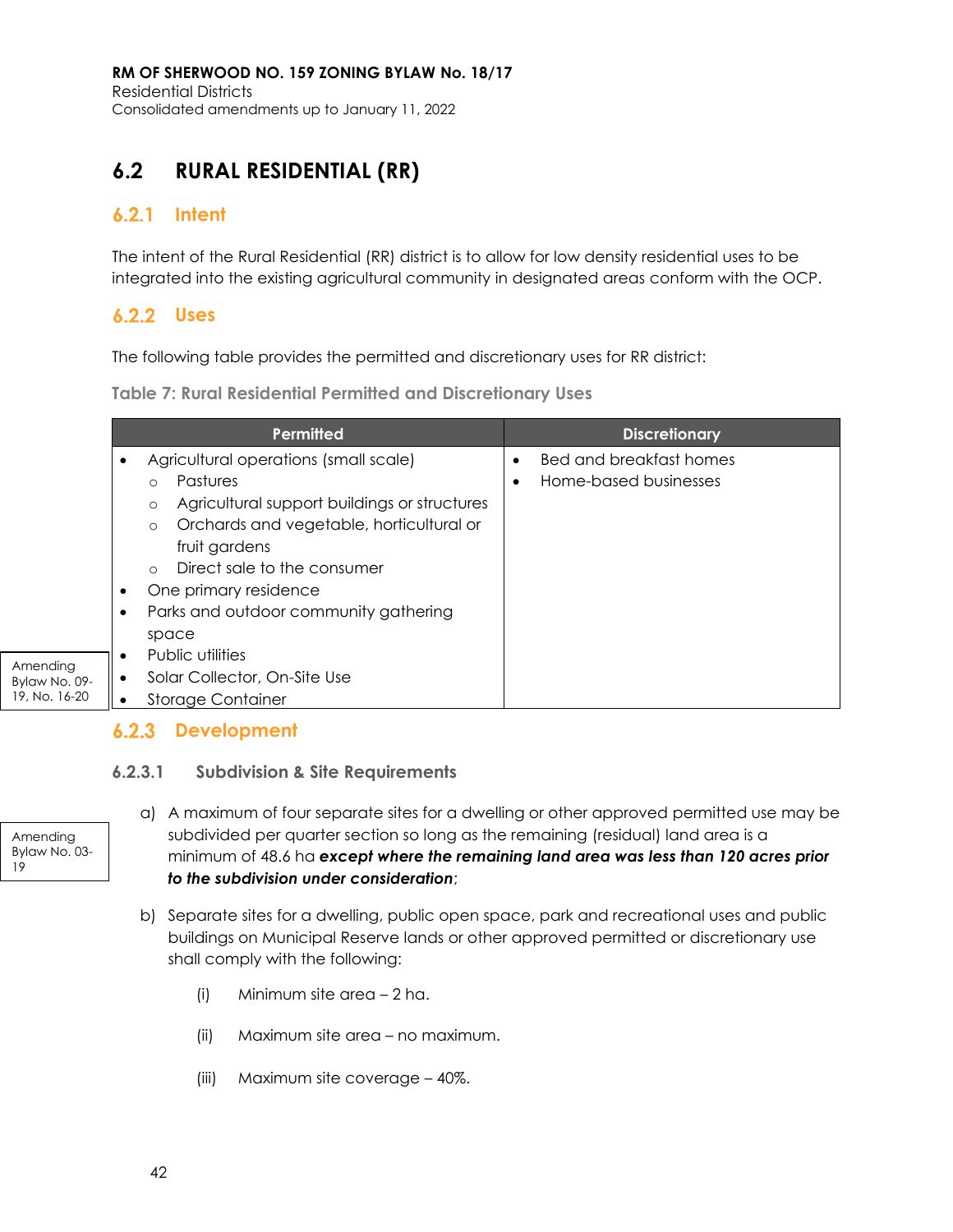Residential Districts Consolidated amendments up to January 11, 2022

- (iv) Minimum front yard 20 m where development abuts RM and/or Provincial road right-of-way.
- (v) Minimum front yard 15 m where an internal subdivision road services development.
- (vi) Minimum side yard 6 m.
- (vii) Minimum side yard abutting the RM and/or Provincial right-of-way 60 m.
- (viii) Minimum rear yard 6 m.

## **Other Regulations**

#### **6.2.4.1 Supplementary Regulations or Special Provisions**

- a) The final subdivision design and approved lot density of development in the RR district shall be determined by the carrying capacity of the lands proposed for development as identified within the submission of a Concept Plan and shall not exceed all requisite standards.
- b) The keeping of chickens and other small farm animals on residential sites will be a Discretionary Use with major considerations including (but not limited to): surrounding land uses and intensity of animal units.
- c) No outside storage shall be permitted in a yard abutting a road. Outside storage located in a side or rear yard shall be screened by landscaping or vegetation as to not be visible from the road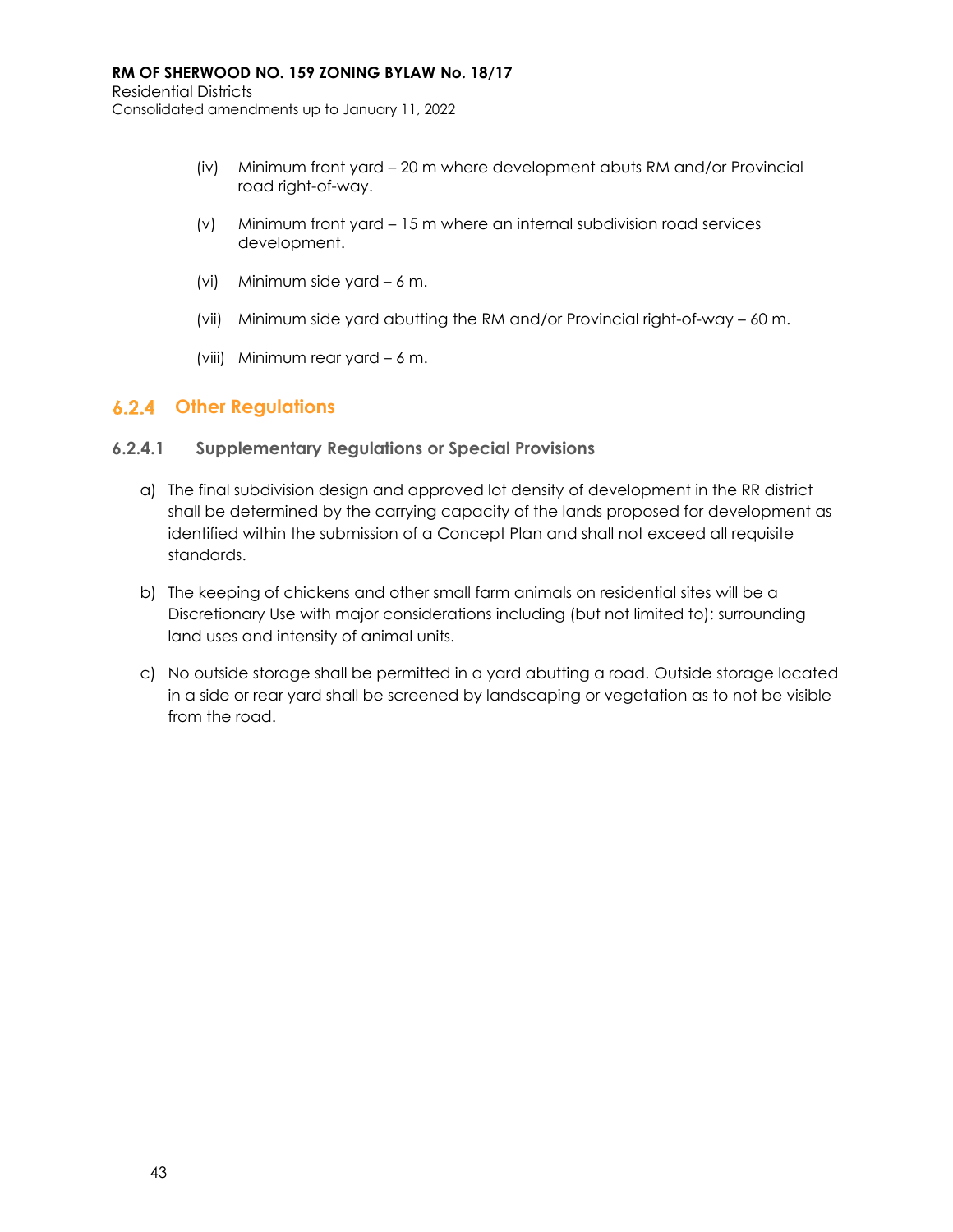## **6.3 EXISTING RESIDENTIAL (ER)**

### **Intent**

This zone recognizes the existing residential parcels in the south-east portion of the RM, abutting the City of Regina limits.

## **Uses**

The following table provides the permitted and discretionary uses for the ER district:

**Table 8: Existing Residential Permitted and Discretionary Uses**

|               | <b>Permitted</b>                                        | <b>Discretionary</b>                        |
|---------------|---------------------------------------------------------|---------------------------------------------|
|               | Agricultural operations<br>٠                            | Accessory buildings and structures required |
|               | <b>Pastures</b>                                         | for a permitted principal use on site       |
|               | Agricultural support buildings or structures<br>$\circ$ | <b>Bed and breakfast homes</b>              |
|               | Orchards and vegetable, horticultural or<br>$\circ$     | Home-based businesses                       |
|               | fruit gardens                                           |                                             |
|               | One primary residence<br>٠                              |                                             |
| Amending      | Public utilities                                        |                                             |
| Bylaw No. 09- | Solar Collector, on-site use                            |                                             |
| 19, No. 16-20 | <b>Storage Container</b>                                |                                             |

### **6.3.3 Development**

a) Minimum site size: The site size of each site within this district and listed as follows:

| Blk/Par C-Plan 64R16858 Ext 1 - 7.015 ha (17.33 acres)           |
|------------------------------------------------------------------|
| Blk/Par A-Plan 101401669 Ext 46 - 2.106 ha (5.2 acres)           |
| Blk/Par A-Plan 59R12599 Ext 1 - 1.199 ha (2.96 acres)            |
| Blk/Par B-Plan 59R12599 Ext 1 - 1.212 ha (3 acres)               |
| Blk/Par A-Plan 69R17655 Ext 1 and Ext 2 - 20.072 ha (49.6 acres) |
| Blk/Par B2-Plan 83R09290 Ext 0 - 0.717 ha (1.77 acres)           |
| Blk/Par B-Plan 69R17655 Ext 1 - 15.034 ha (37.15 acres)          |
| Blk/Par F-Plan 102012916 Ext 0 - 4.047 ha (10 acres)             |
| Blk/Par C-Plan 69R17655 Ext 2 - 12.128 ha (29.97 acres)          |
| Blk/Par D-Plan 69R17655 Ext 1 - 16.159 ha (39.93 acres)          |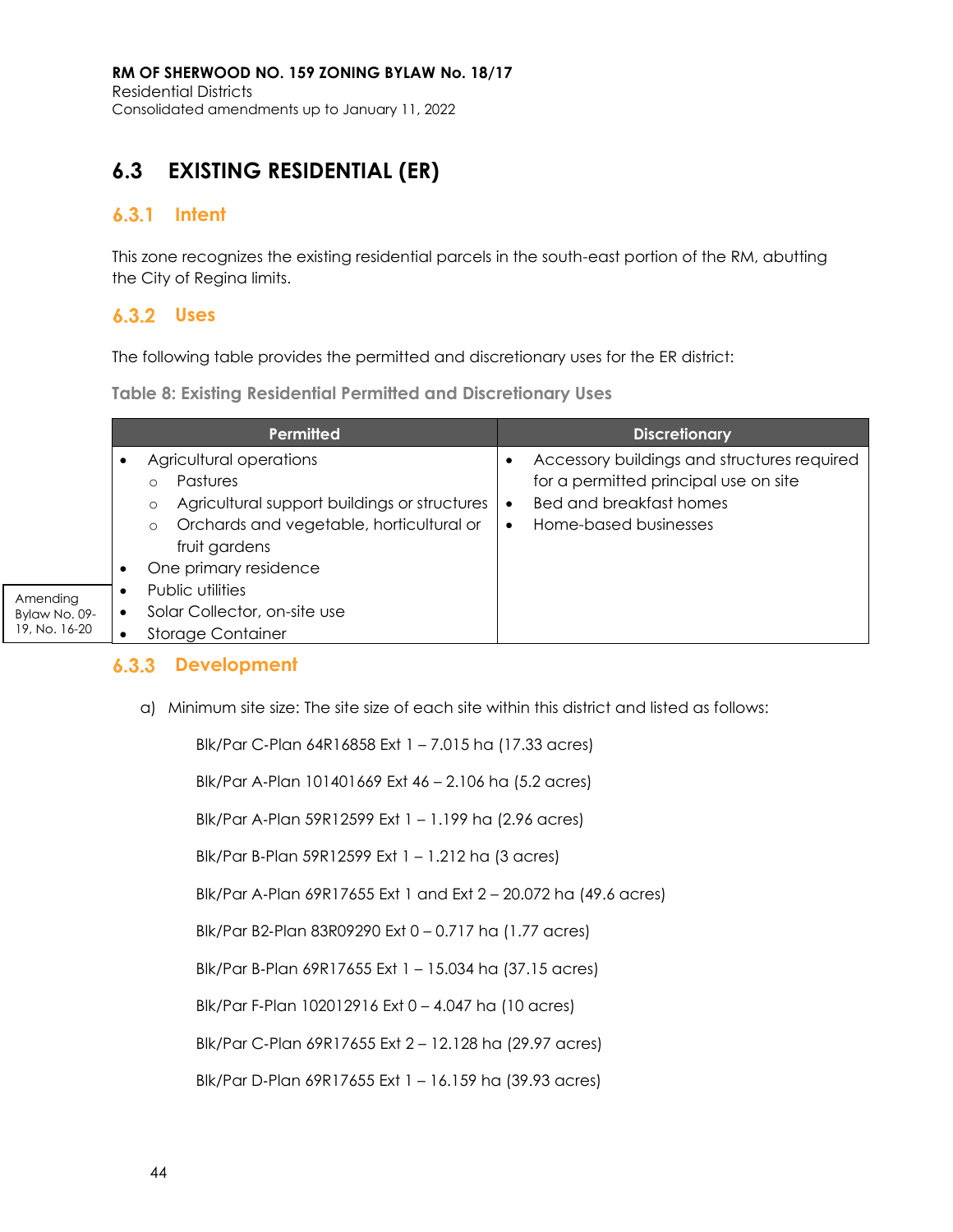- b) No more than one dwelling per lot.
- c) Setbacks are the same as the RR district.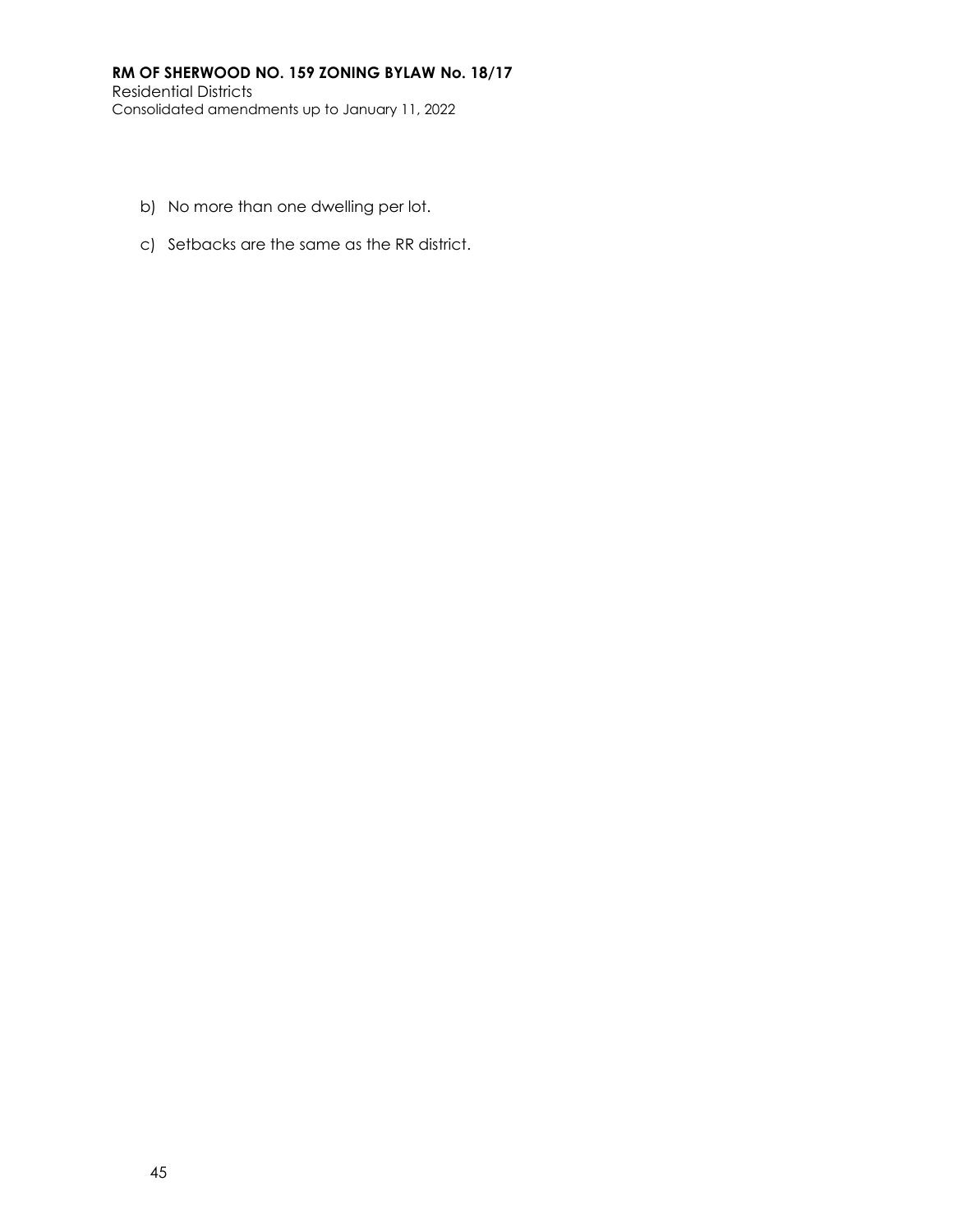# **7.0 COMMERCIAL DISTRICTS**

## **7.1 BUSINESS/OFFICE COMMERCIAL (BC)**

#### $7.1.1$ **Intent**

The Business/ Office Commercial (BC) district is intended to accommodate a variety of commercial and office developments.

## **Uses**

The following table provides the permitted and discretionary uses for the BC district:

**Table 9: Business and Office Commercial Permitted and Discretionary Uses**

|                                 | Permitted                                                                                                                                                                                                                                                | <b>Discretionary</b>                                                                                                                     |
|---------------------------------|----------------------------------------------------------------------------------------------------------------------------------------------------------------------------------------------------------------------------------------------------------|------------------------------------------------------------------------------------------------------------------------------------------|
|                                 | Community centre<br>٠<br>Convenience stores and services<br>Day care<br>٠<br>Institutional facilities<br>٠<br>Multi-purpose recreation facilities<br>٠<br>Municipal facilities<br>٠<br>Public utilities<br>$\bullet$<br>Radio and television studio<br>٠ | Animal kennels / shelter<br>Business, professional, personal<br>service, and health care offices<br>Pet day cares<br>Public Mini Storage |
| Amending<br>Bylaw No. 09-<br>19 | Restaurant / lounges<br>Solar Collector, on-site use<br>٠<br>Vocational schools                                                                                                                                                                          |                                                                                                                                          |

### **7.1.3 Development**

### **7.1.3.1 Subdivision & Site Requirements**

- a) Separate sites for the permitted uses in this district shall comply with the following:
	- (i) Minimum site area 1 ha.
	- (ii) Minimum site frontage 30 m.
	- (iii) Minimum front yard 15 m along Provincial Highways, at Provincial regulations, otherwise 9 m.
	- (iv) Minimum side yard 5 m.
	- (v) Minimum rear yard 6 m.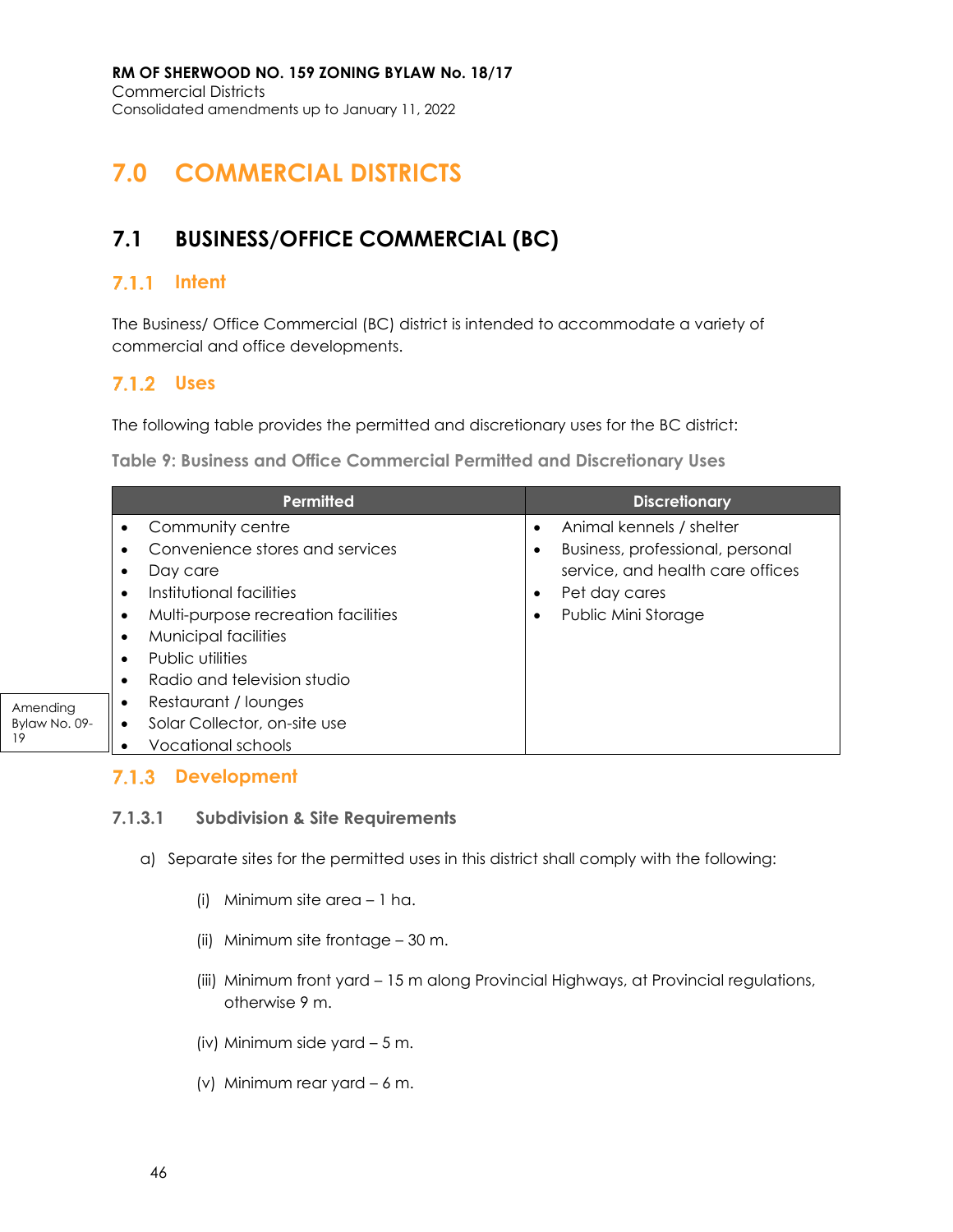(vi) Building height – 15 m.

(vii)Minimum landscaped area – 15% of the total site area.

### **Other Regulations**

#### **7.1.4.1 Supplementary Regulations or Special Provisions**

- a) All outdoor storage areas or compounds shall be screened from view and shall require the approval of Council to ensure that they will be safely located and do not conflict with other uses in this district or with uses in an adjoining district.
- b) Compliance with any requirement of the Ministry of Health or government agencies respecting water and waste connections, and disposal concerns.
- c) Business Office development will undergo the approval process as per the regulations set out in the OCP (Section 4.8).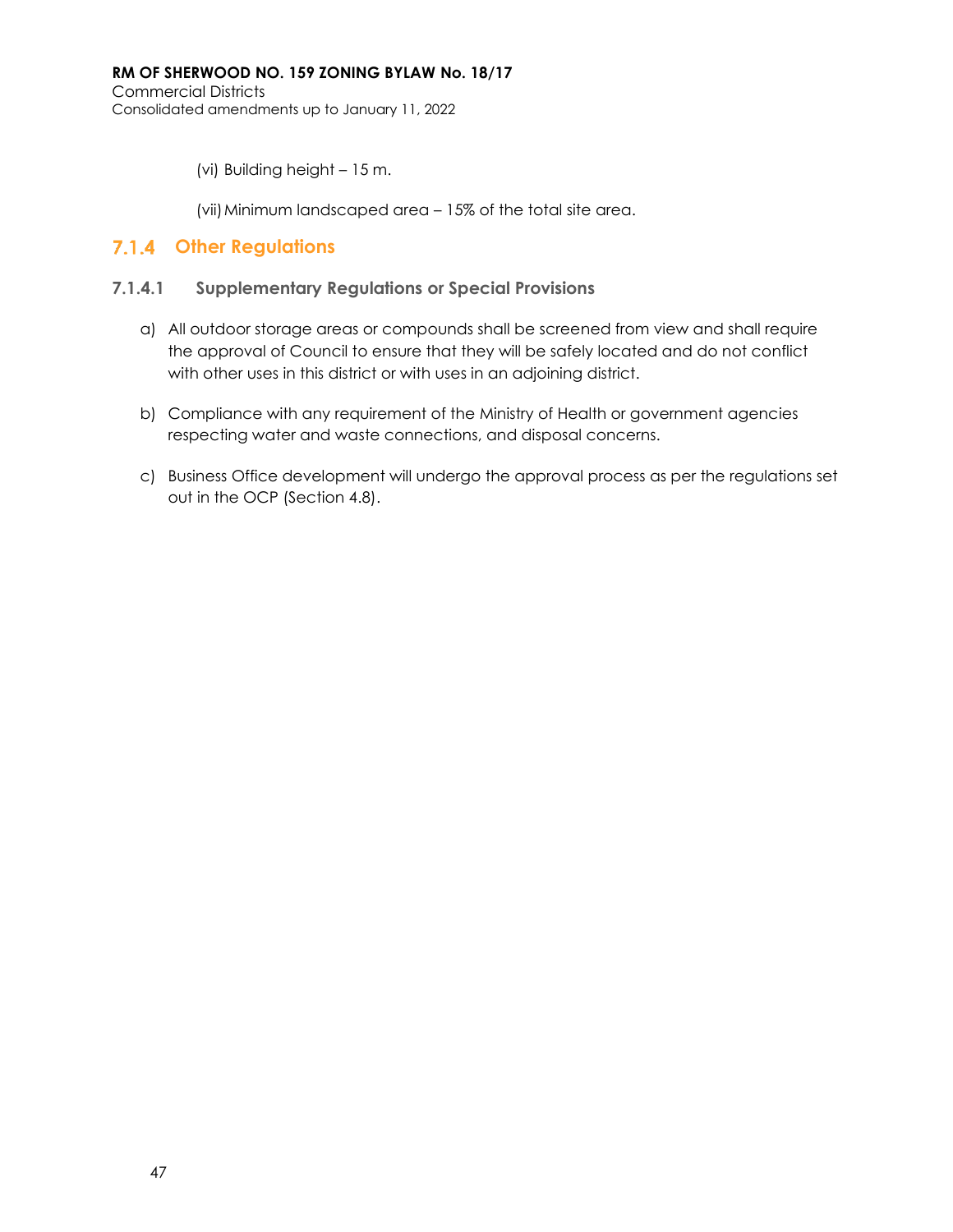Commercial Districts Consolidated amendments up to January 11, 2022

Amending Bylaw No. 16- 20

## **7.2 HIGHWAY COMMERCIAL (HC)**

#### $7.2.1$ **Intent**

The purpose of the Highway Commercial (HC) district is to accommodate a variety of commercial, retail and personal service uses which serve the traveling public and the rural community at key locations along controlled-access highways. This district will accommodate larger scale commercial operations, with a high standard of building and landscape quality, requiring relatively larger lots, extensive parking, and ready access and visibility from major highways.

### **Uses**

The following table provides the permitted and discretionary uses for the HC district:

**Table 10: Highway Commercial Permitted and Discretionary Uses**

| <b>Permitted</b>                       | <b>Discretionary</b>                                        |
|----------------------------------------|-------------------------------------------------------------|
| Artisan Workshop                       | Animal Health Care Facility                                 |
| $\bullet$                              | $\bullet$                                                   |
| <b>Community Centre</b>                | Animal Kennel/ Shelter                                      |
| $\bullet$                              | $\bullet$                                                   |
| Convenience stores and services        | <b>Bulk petroleum use</b>                                   |
| $\bullet$                              | $\bullet$                                                   |
| Day care                               | Campground                                                  |
| $\bullet$                              | $\bullet$                                                   |
| Food and Beverage Factory              | Cannabis Production Facility - contained within             |
| $\bullet$                              | $\bullet$                                                   |
| Home improvement centre<br>$\bullet$   | a building that is not a greenhouse                         |
| Horticulture (garden centres,          | Cannabis Retail Store                                       |
| $\bullet$                              | $\bullet$                                                   |
| nurseries and greenhouses)             | Cemetery, accessory to a religious institution<br>$\bullet$ |
| Industry, Light                        | Construction services and office                            |
| $\bullet$                              | $\bullet$                                                   |
| Institutional use                      | Distilleries, Wineries and Breweries                        |
| $\bullet$                              | $\bullet$                                                   |
| Multi-purpose recreation facilities    | Drive-in Theatre                                            |
| $\bullet$                              | $\bullet$                                                   |
| <b>Municipal Facility</b>              | Home-based business                                         |
| $\bullet$                              | $\bullet$                                                   |
| Public Utility                         | Hotel / Motel                                               |
| $\bullet$                              | $\bullet$                                                   |
| Public Market                          | Industry, Agricultural                                      |
| $\bullet$                              | $\bullet$                                                   |
| Public Mini Storage                    | Office Use                                                  |
| ٠                                      | $\bullet$                                                   |
| Radio and Television Studio            | One accessory dwelling unit within or attached              |
| $\bullet$                              | $\bullet$                                                   |
| Religious Institution<br>$\bullet$     | to a permitted use - subdivision of the dwelling            |
| Restaurant/Lounge<br>$\bullet$         | from the principal commercial use shall be                  |
| Retail Trade, Outdoor Lot<br>$\bullet$ | prohibited                                                  |
| Solar Collector, on-site use           | Livestock auction market                                    |
| $\bullet$                              | $\bullet$                                                   |
| Service station / gas bar              | Mobile Home Park – existing as of May 5, 2020               |
| $\bullet$                              | $\bullet$                                                   |
| Service Trade                          | Pet Day Care                                                |
| $\bullet$                              | $\bullet$                                                   |
| <b>Storage Container</b>               | Retail store                                                |
| $\bullet$                              | $\bullet$                                                   |
| Storage, Outdoor                       | <b>Trucking Firm Establishment</b>                          |
| $\bullet$                              | $\bullet$                                                   |
| Storage, Warehousing<br>$\bullet$      |                                                             |
| <b>Telecommunication Facility</b>      |                                                             |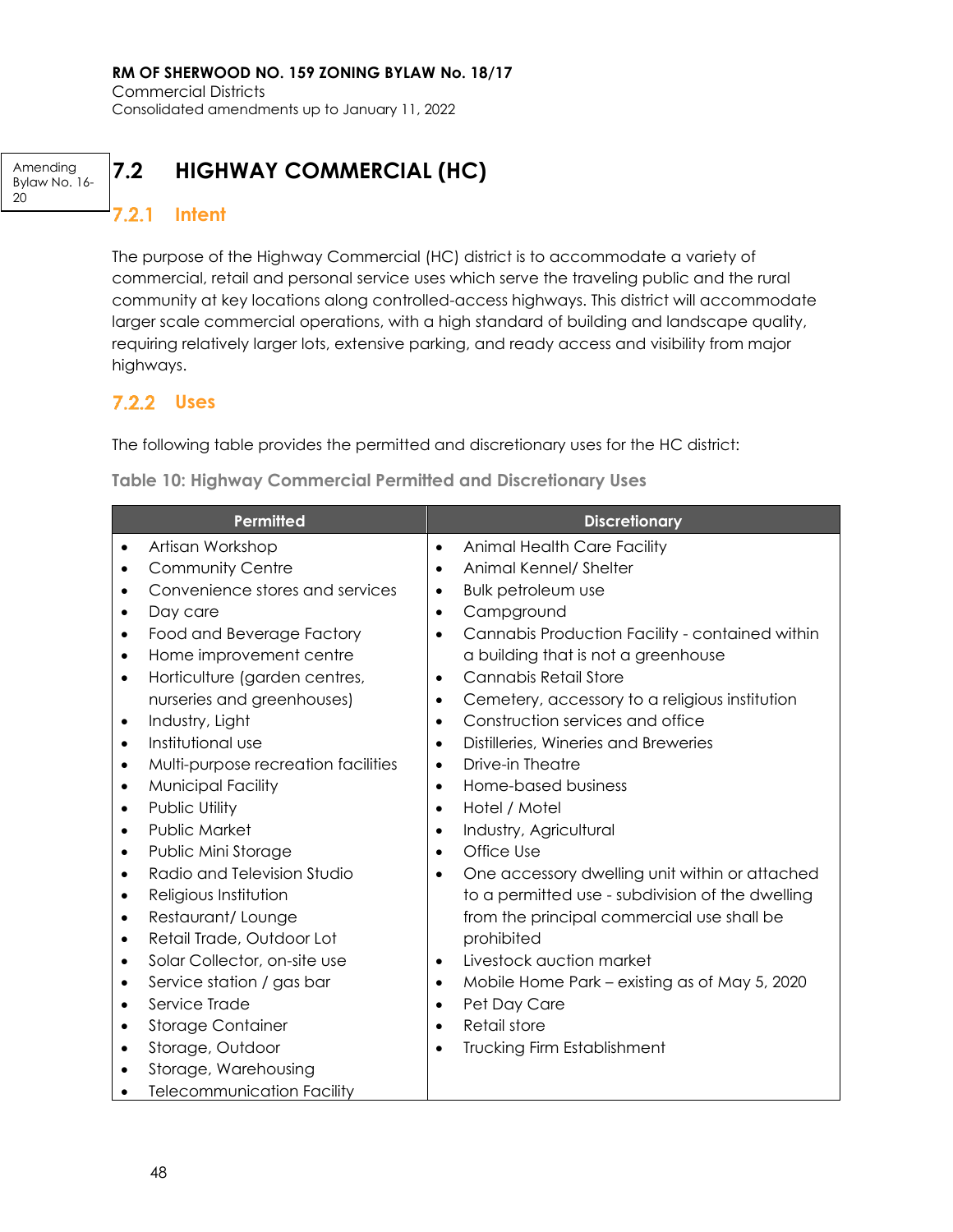Commercial Districts

Consolidated amendments up to January 11, 2022

| Permitted               | <b>Discretionary</b> |
|-------------------------|----------------------|
| Vocational School       |                      |
| Wholesale Trade, Indoor |                      |

### **7.2.3 Development**

#### **7.2.3.1 Subdivision & Site Requirements**

- a) Separate sites for the permitted uses in this district shall comply with the following:
	- (i) Minimum site area 0.4 ha.
	- (ii) Minimum site frontage 30 m
	- (iii) Minimum front yard:
		- i. 15 m for lots fronting an internal subdivision road allowance and/ or Highway service road;
		- ii. 20 m for lots fronting a municipal or Provincial road allowance (distances may be greater if required by the Ministry of Highways and Infrastructure).
	- (iv) Minimum side yard 6 m.
	- (v) Minimum rear yard 6 m.

#### **7.2.3.2 Supplementary Regulations or Special Provisions**

- a) All outdoor storage areas or compounds shall be screened from view to ensure that they will be safely located and do not conflict with other uses in this district or with uses in an adjoining district;
- b) Business Office development shall be subject to the approval process as per the regulations set out in the OCP (Section 4.8);
- c) Landscaping shall be provided in the front yard area between the building and the roadway; and,
- d) Loading and services areas of buildings shall be located so as not to face or be directly visible from the highway.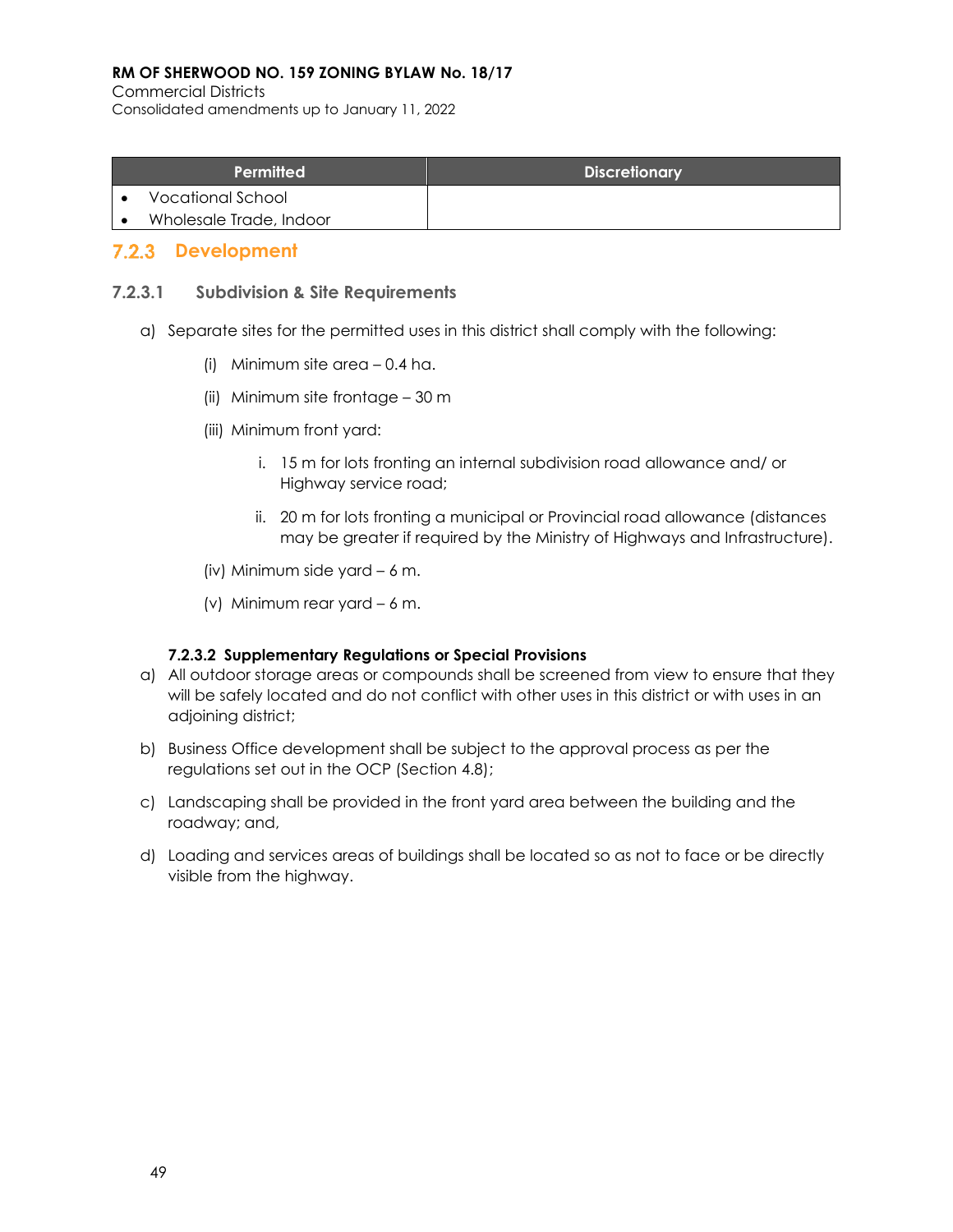# **8.0 INDUSTRIAL DISTRICTS**

## **8.1 LIGHT INDUSTRIAL (I1)**

## **8.1.1 Intent**

The Light Industrial district (I1) is intended to accommodate self-contained assembly and manufacturing uses which service, produce, and/or store a product. The uses associated with the I1 district will have little or no external nuisance effects that are likely to extend beyond the boundaries of the site.

## **Uses**

20

The following table provides the permitted and discretionary uses for the I1 district:

Amending Bylaw No. 16- Table 111: Light Industrial Permitted and Discretionary Uses

| <b>Permitted</b>                                                 | <b>Discretionary</b>                              |
|------------------------------------------------------------------|---------------------------------------------------|
| Animal health care facility<br>$\bullet$                         | Animal kennel / shelter<br>$\bullet$              |
| Artisan workshop<br>$\bullet$                                    | <b>Bulk petroleum use</b><br>$\bullet$            |
| Cannabis Production Facility-Micro, contained<br>$\bullet$       | Cemetery<br>$\bullet$                             |
| within a building that is not a greenhouse                       | Dispensary<br>$\bullet$                           |
| <b>Community Centre</b><br>$\bullet$                             | Distilleries, Wineries and Breweries<br>$\bullet$ |
| Construction services, offices and warehouses<br>$\bullet$       | Industry, Agricultural<br>$\bullet$               |
| Food and beverage factory<br>$\bullet$                           | Livestock auction market<br>$\bullet$             |
| Home improvement centre<br>$\bullet$                             | Radio and Television Studio<br>$\bullet$          |
| Horticulture (Garden centre, nursery and<br>$\bullet$            | Railway Facility<br>$\bullet$                     |
| greenhouse)                                                      | Religious institution<br>$\bullet$                |
| Industrial technology research facility<br>$\bullet$             |                                                   |
| Industry, Light<br>$\bullet$                                     |                                                   |
| Machine shop, welding and metal fabrication<br>$\bullet$         |                                                   |
| Multi-purpose recreation facilities<br>$\bullet$                 |                                                   |
| Municipal facilities<br>$\bullet$                                |                                                   |
| Public market<br>$\bullet$                                       |                                                   |
| Public Mini Storage<br>$\bullet$                                 |                                                   |
| Public utility<br>$\bullet$                                      |                                                   |
| Recycling Depot<br>$\bullet$<br>Restaurant / lounge<br>$\bullet$ |                                                   |
| Retail Trade, Outdoor Lot<br>$\bullet$                           |                                                   |
| Service station / gas bar<br>$\bullet$                           |                                                   |
| Service Trade<br>$\bullet$                                       |                                                   |
| Solar Collector, on-site use<br>$\bullet$                        |                                                   |
| Small Scale Commercial or Retail<br>$\bullet$                    |                                                   |
| <b>Storage Container</b><br>٠                                    |                                                   |
| Storage, Outdoor                                                 |                                                   |
|                                                                  |                                                   |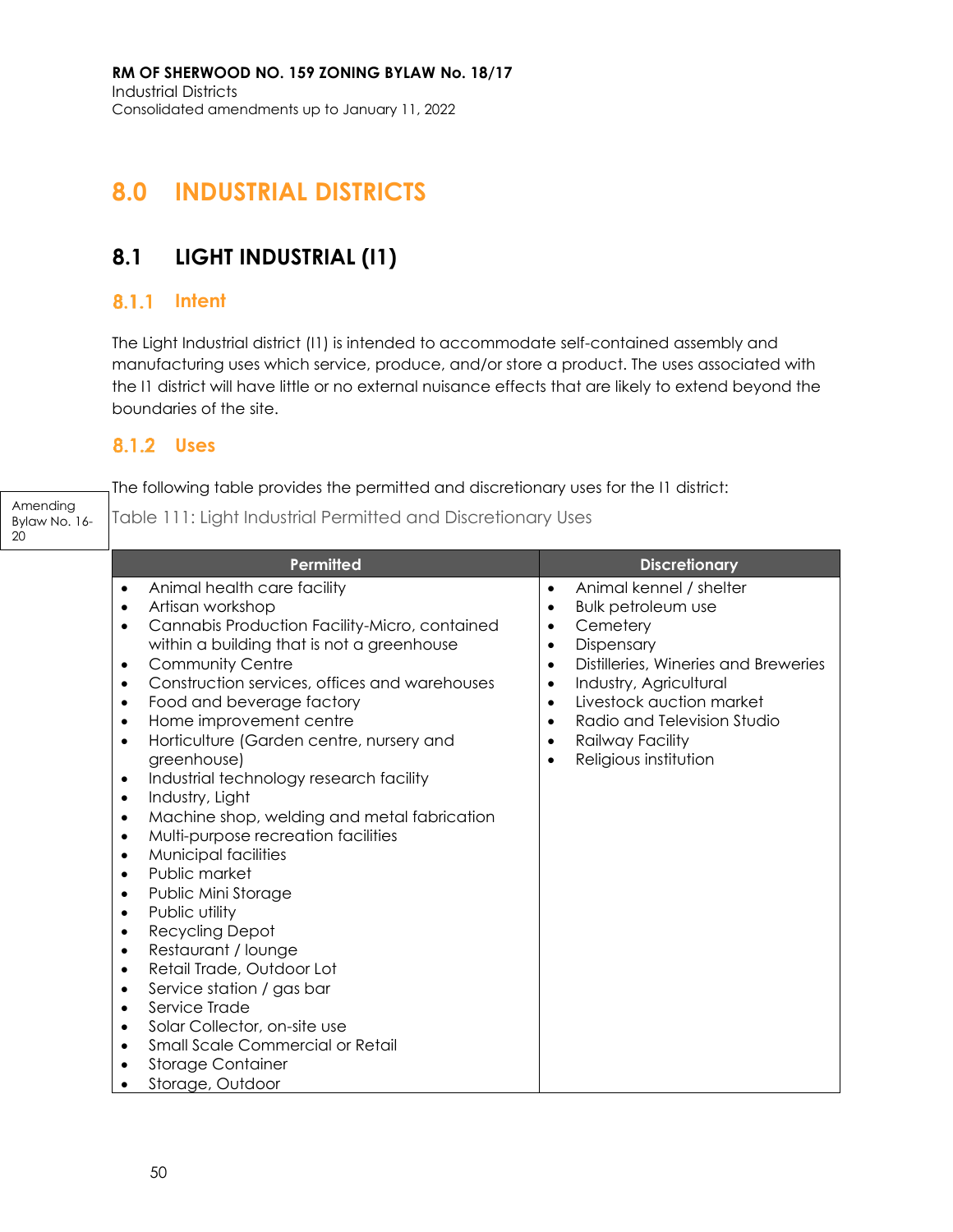Industrial Districts

Consolidated amendments up to January 11, 2022

| Permitted                                  | <b>Discretionary</b> |
|--------------------------------------------|----------------------|
| <b>Telecommunication Facility</b>          |                      |
| <b>Trucking Firm Establishment</b>         |                      |
| Vocational school                          |                      |
| Warehouse / supply / distribution facility |                      |

## 8.1.3 Development

### **8.1.3.1 Subdivision & Site Requirements**

- a) Separate sites for the permitted uses in this district shall comply with the following:
	- (i) Minimum site area 0.8 ha.
	- (ii) Minimum site frontage 30 m.
	- (iii) Minimum front yard 15 m along Provincial Highways, or at Provincial regulations if greater, otherwise 9 m.
	- (iv) Minimum side yard 5 m.
	- (v) Minimum rear yard 5 m.
	- (vi) Building height 23 m.
	- (vii)Landscaped area 10% of the total site area.
- b) All outdoor storage areas or compounds shall be screened from view, shall require the approval of Council to ensure that they will be safely located and do not conflict with other uses in this district or with uses in an adjoining district.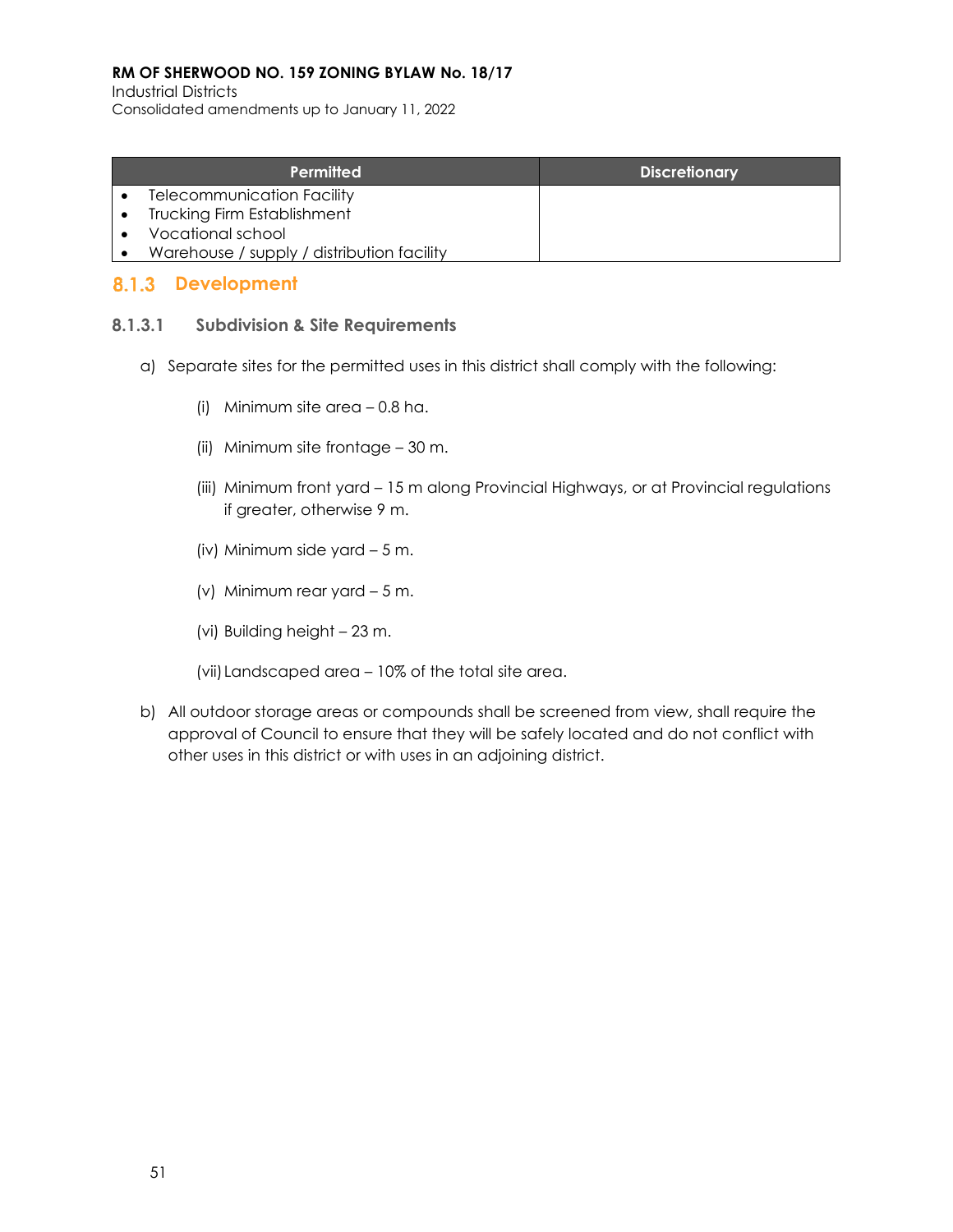## **8.2 MEDIUM & HEAVY INDUSTRIAL (I2)**

### **8.2.1 Intent**

The Medium and Heavy Industry (I2) district is intended to accommodate large scale manufacturing or processing businesses, that could be characterized by frequent emissions, large physical size, outside storage of raw and finished products, large production volumes and continuous movement of products and employees during daily shift operations. The industrial uses associated with the I2 district will have significant external nuisance effects that are likely to impact their land and neighbouring lots.

The following table provides the permitted, discretionary, and prohibited uses for the I2 district:

**Discretionary** 

contained within a building that is not

• Agricultural compost facility • Auctioneering establishments • Cannabis Production Facility,

a greenhouse • Clean Fill Operation • Commercial compost facility • Distilleries, Wineries and Breweries

• Industry, Agricultural • Industry, Heavy

• Railway Facility

yards

Land-farms for treating soil • Livestock auction market

• Snow Management Facility • Storage, Hazardous Material

• Vocational school

• Solid and Liquid Waste Disposal Facility

• Waste transfer, recycling and salvage

### **Uses**

| Amending<br>Bylaw No. 16-<br>20 | Table 122: Medium and Heavy Industrial Pe                                                                                                                                                                                                                                                                                                                                                                              |  |
|---------------------------------|------------------------------------------------------------------------------------------------------------------------------------------------------------------------------------------------------------------------------------------------------------------------------------------------------------------------------------------------------------------------------------------------------------------------|--|
|                                 | Permitted                                                                                                                                                                                                                                                                                                                                                                                                              |  |
|                                 | Animal health care facility<br>Animal kennel / shelter<br>Artisan Workshop<br>Bulk petroleum use<br>Clean Materials<br>Construction services, offices and<br>warehouses<br>Food and beverage factory<br>Home improvement centres<br>Industrial technology research facility<br>Industry, Light<br>Intensive Horticulture Operations (garden<br>centres, nurseries, and greenhouses)<br>Machine shop, welding and metal |  |
|                                 | fabrication                                                                                                                                                                                                                                                                                                                                                                                                            |  |

- Municipal Facility
- Public Mini Storage
- Public utilities
- Recycling Depot
- Retail Trade, Outdoor Lot
- Service Trade
- Service station / gas bar
- Solar Collector, on-site use
- Storage Container
- Storage, Outdoor
- Telecommunication Facility
- Trucking Firm Establishment
- Warehouse / supply / distribution facility

**Industrial Permitted and Discretionary Use** 

Amending Bylaw No. 09- 19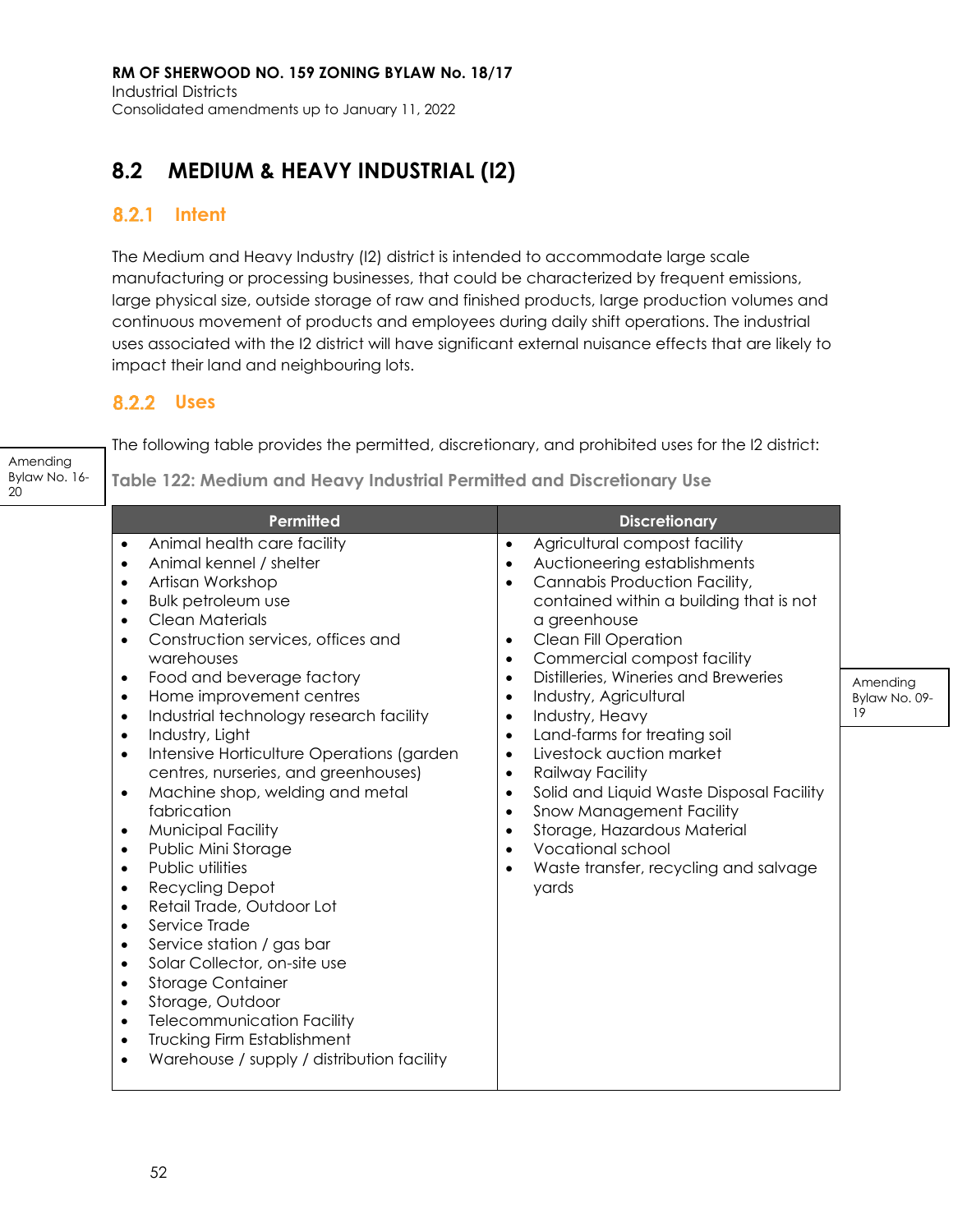Industrial Districts Consolidated amendments up to January 11, 2022

#### $8.2.3$ **Development**

### **8.2.3.1 Subdivision & Site Requirements**

- a) Separate sites for the permitted uses in this district shall comply with the following:
	- (i) Minimum site area 1 ha.
	- (ii) Minimum site frontage 30 m.
	- (iii) Minimum front yard 15 m along Provincial Highways, at Provincial regulations, otherwise – 20 m.
	- (iv) Minimum side yard 6 m on each side of the main building.
	- (v) Minimum rear yard 6 m, except where the rear yard abuts a residential use, in which case the rear yard shall be the greater of 9 m or 10% of the depth of the site.
	- (vi) Maximum Building Height 23 m.
- b) All outdoor storage areas or compounds shall be screened from view, and shall require the approval of Council to ensure that they will be safely located and do not conflict with other uses in this district or with uses in an adjoining district; and/or,
- c) All outdoor storage must be screened from view from adjacent municipal roadways and public lands by a solid fence, landscape material, berm, vegetative plantings, or any combination of the above at least 2 m in height.

Amending Bylaw No. 09- 19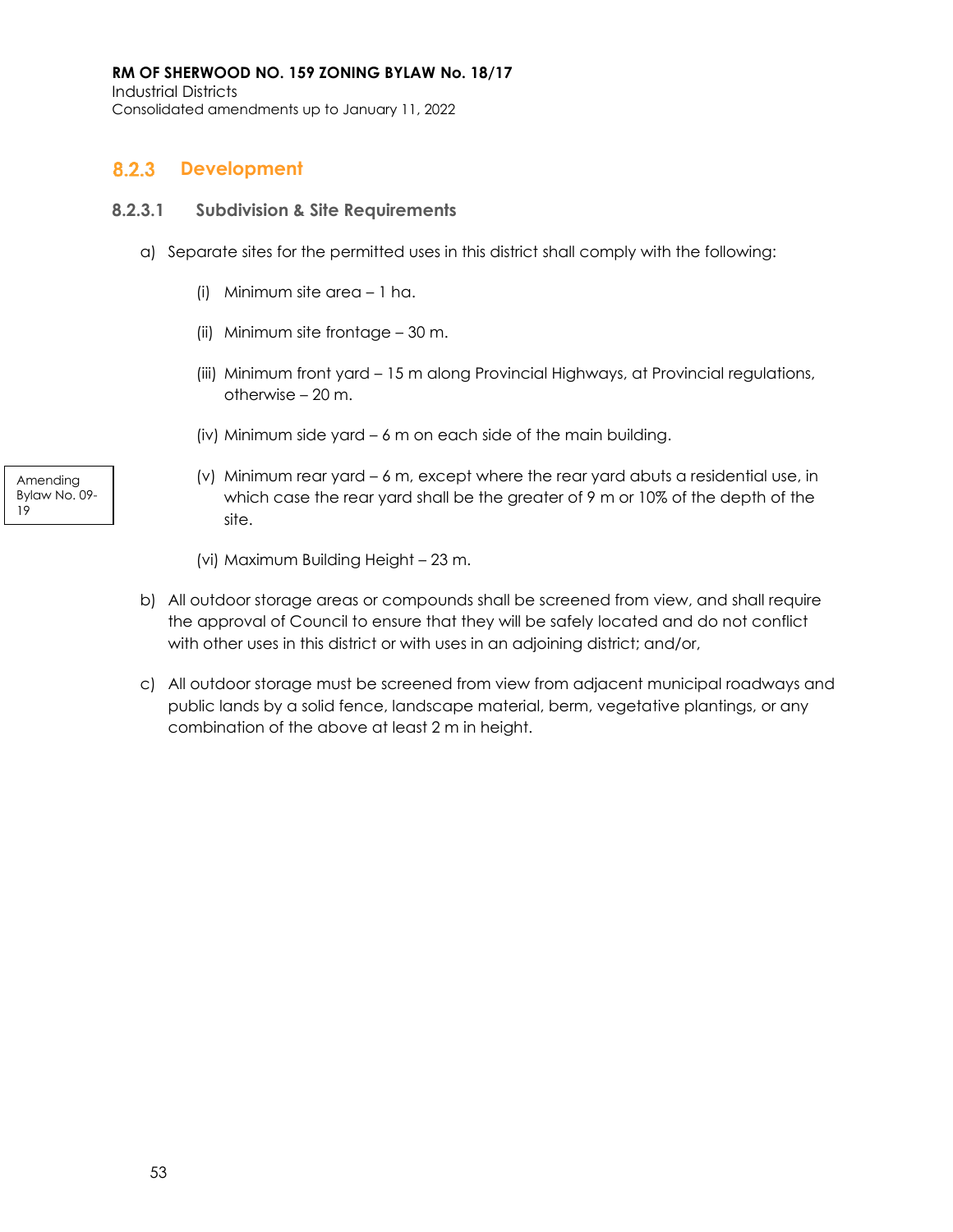## **8.3 INDUSTRIAL STORAGE ZONE (IS)**

### 8.3.1 Intent

The purpose of the Industrial Storage (IS) district is to provide for clean, high quality uses that are industrial in nature, require large lots, and do not result in excessive noise, just, soot, waste, hazardous waste, noxious fumes, vibration, lighting, or other forms of pollution that are offensive to adjacent uses. The uses will be at locations that are visible to the travelling public, served with public access, utilities, and municipal services, and will provide a buffer to mitigate the uses from adjacent residential uses.

### **Uses**

| Amending<br>Bylaw No. 16-<br>20 | The following ruple provides the permitted drid discretionally uses for the is district.<br>Table 133: Industrial Storage Zone Permitted and Discretionary Uses                                                                                                                                                                                                                                                                                                                                                                                                                                                                                                                                                                                                                                                                                                                                                                                                                                                                                                                         |                                                                                                                   |  |  |
|---------------------------------|-----------------------------------------------------------------------------------------------------------------------------------------------------------------------------------------------------------------------------------------------------------------------------------------------------------------------------------------------------------------------------------------------------------------------------------------------------------------------------------------------------------------------------------------------------------------------------------------------------------------------------------------------------------------------------------------------------------------------------------------------------------------------------------------------------------------------------------------------------------------------------------------------------------------------------------------------------------------------------------------------------------------------------------------------------------------------------------------|-------------------------------------------------------------------------------------------------------------------|--|--|
|                                 | <b>Permitted</b>                                                                                                                                                                                                                                                                                                                                                                                                                                                                                                                                                                                                                                                                                                                                                                                                                                                                                                                                                                                                                                                                        | <b>Discretionary</b>                                                                                              |  |  |
| Amending<br>Bylaw No. 09-<br>19 | Accessory storm water detention and retention<br>ponds<br><b>Bulk storage facility</b><br>$\bullet$<br>Communication or cell tower<br>$\bullet$<br>Equipment rental, sales, service, and repairs<br>٠<br>Lumber and building supplies<br>$\bullet$<br>Mineral resource storage<br>$\bullet$<br>Office space required for the administration<br>services directly related to industrial storage<br>Public or private utilities, ancillary facilities, and<br>$\bullet$<br>storage area<br>Recreational vehicle, mobile home, trailer storage<br>$\bullet$<br>RTM modular office for accessory use<br>$\bullet$<br>Service station / gas bar<br>٠<br>Solar Collector, on-site use<br>$\bullet$<br><b>Storage Container</b><br>$\bullet$<br>Storage of heavy manufacturing / processing<br>٠<br>products<br>Storage, handling, and distribution of<br>$\bullet$<br>manufactured steel pipe, equipment, products,<br>supplies, and clean materials<br>Temporary construction or trailer building<br>$\bullet$<br>Warehousing, general storage, wholesale<br>establishment, and distribution | Horticulture (garden centres,<br>$\bullet$<br>nurseries and greenhouses)<br>Privately owned railyard<br>$\bullet$ |  |  |

The following table provides the permitted and discretionary uses for the IS district: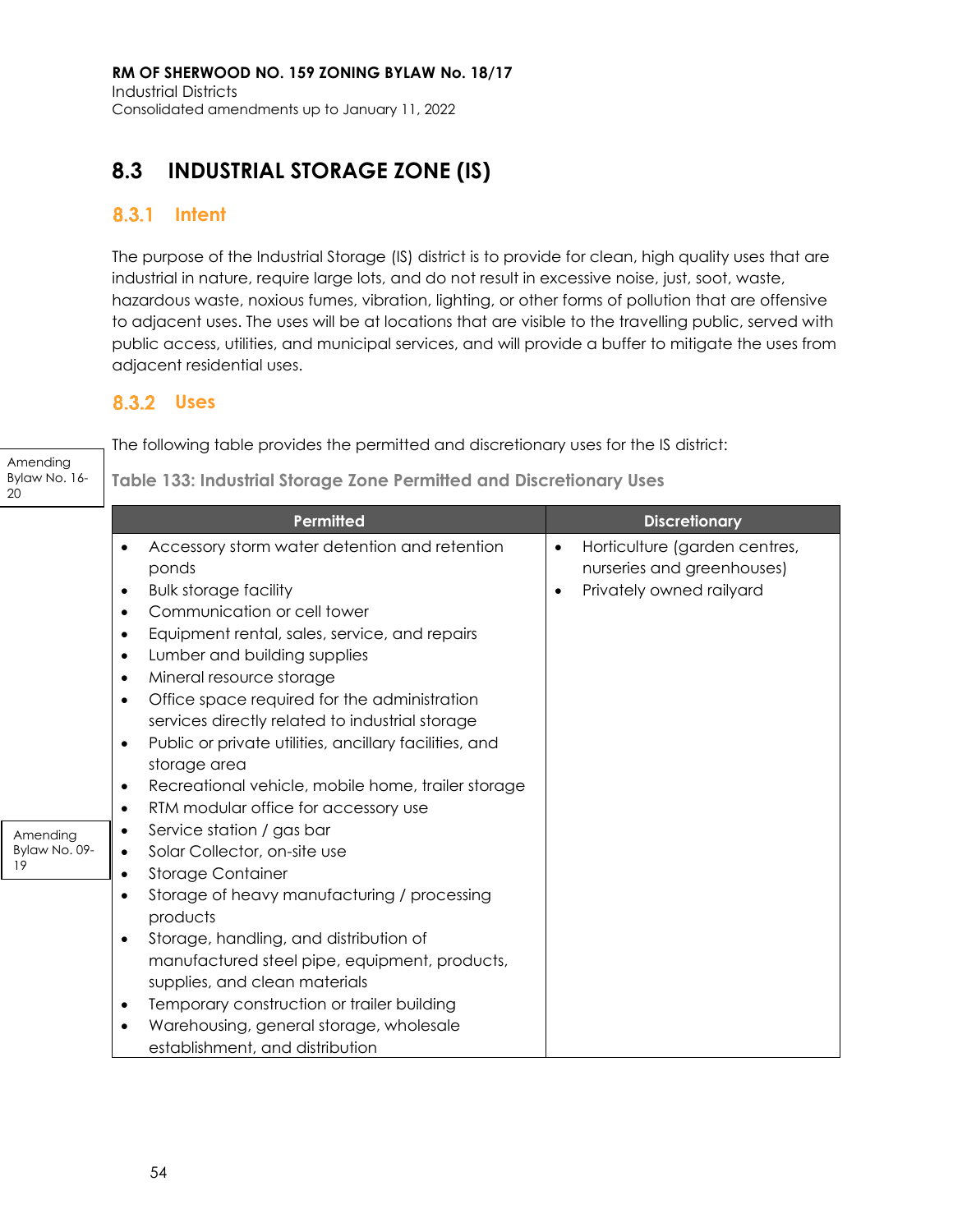Industrial Districts Consolidated amendments up to January 11, 2022

## 8.3.3 Development

#### **8.3.3.1 Subdivision & Site Requirements**

- a) Separate sites for the permitted uses in this district shall comply with the following:
	- (i) Minimum site area 1 ha.
	- (ii) Minimum site frontage 30 m.
	- (iii) Maximum site coverage 50%.
	- (iv) Maximum height 21 m.
	- (v) Minimum front yard 15 m for lots fronting an internal subdivision road allowance; 20 m for lots fronting a Municipal/Provincial road allowance. For lots fronting a Highway, minimum setback to be determined by the Ministry of Highways & Infrastructure (MHI).
	- (vi) Minimum side yard:
		- Corner lots 15 m for side yard abutting internal subdivision road allowance; standard may be reduced to 7.5 m where internal subdivision road is undeveloped or in the opinion of the RM the internal road does not convey high traffic volumes. 7.5 m for other side yards.
		- 20 m for side yard abutting a Municipal / Provincial road allowance.
		- Other lots 7.5 m for a side yard abutting a Highway, minimum setback to be determined by the MHI.
	- (vii)Minimum rear yard 7.5 m; 15 m for rear yard abutting an internal subdivision road allowance; 20 m for a rear yard abutting a Municipal/Provincial road allowance.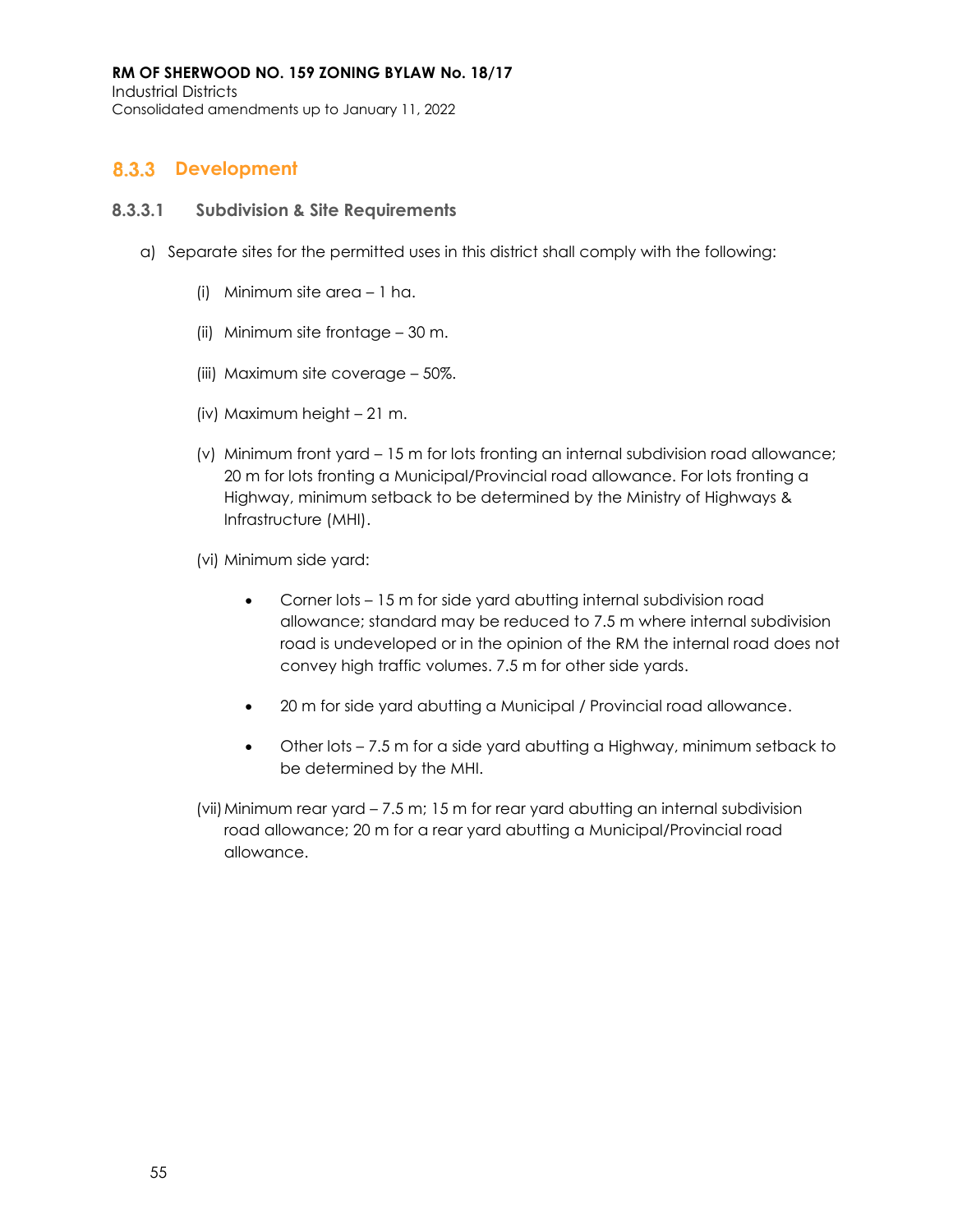# **9.0 SPECIAL DISTRICTS**

## **9.1 OPEN SPACE & RECREATION (OS)**

## **9.1.1 Intent**

The Open Spaces (OS) district is intended to support the RM's public open space policies and plans at varying scales, including the development of regional-wide open space linkages within the rural and peri-urban environment as well as small scale developments that support local open space use.

## **Uses**

|                                 | The following table provides the permitted and discretionary uses for the OS zone:                                                                                                                                                                                                                                                                                                                       |                                                                                                                                                                            |  |  |  |
|---------------------------------|----------------------------------------------------------------------------------------------------------------------------------------------------------------------------------------------------------------------------------------------------------------------------------------------------------------------------------------------------------------------------------------------------------|----------------------------------------------------------------------------------------------------------------------------------------------------------------------------|--|--|--|
| Amending<br>Bylaw No. 16-<br>20 | Table 14: Open Space and Recreation Permitted and Discretionary Uses                                                                                                                                                                                                                                                                                                                                     |                                                                                                                                                                            |  |  |  |
|                                 | Permitted                                                                                                                                                                                                                                                                                                                                                                                                | <b>Discretionary</b>                                                                                                                                                       |  |  |  |
|                                 | Accessory uses and buildings<br>٠<br>Cemeteries<br>$\bullet$<br>Community garden<br>٠<br><b>Golf Courses</b><br>$\bullet$<br>Heritage and archaeological sites<br>$\bullet$<br>Institutional uses and facilities<br>$\bullet$<br>Multi-purpose recreation facilities<br>$\bullet$<br>Public parks and public recreational<br>$\bullet$<br>facilities<br>Park maintenance and works facility<br>$\bullet$ | Auto / horse race tracks<br>٠<br>Campgrounds<br>٠<br>Public utilities (excluding solid and liquid<br>٠<br>waste disposal sites)<br>Radio, television, and microwave towers |  |  |  |
| Amending<br>Bylaw No. 09-<br>19 | Restaurants / Lounges<br>$\bullet$<br>Solar Collector, on-site use<br>$\bullet$<br><b>Storage Container</b><br>$\bullet$                                                                                                                                                                                                                                                                                 |                                                                                                                                                                            |  |  |  |
|                                 | Wildlife and conservation management<br>$\bullet$<br>areas                                                                                                                                                                                                                                                                                                                                               |                                                                                                                                                                            |  |  |  |

## **9.1.3 Development**

### **9.1.3.1 Subdivision & Site Requirements**

- a) Separate sites for the permitted uses in this district shall comply with the following:
	- (i) Minimum site area no minimum required.
	- (ii) Building Height 10 m.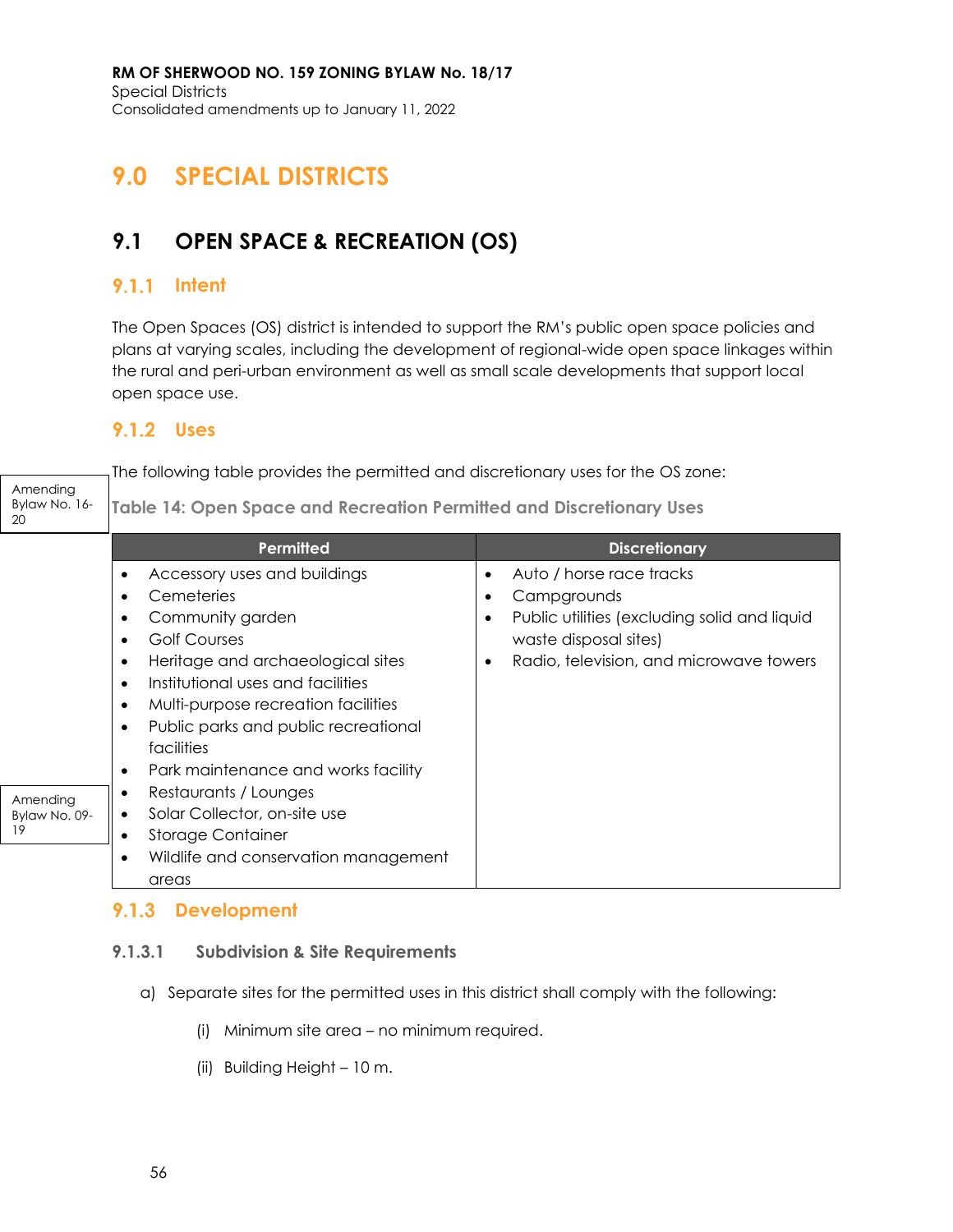Special Districts Consolidated amendments up to January 11, 2022

b) The minimum site size for a Campground is 4 ha.

## **9.2 DIRECT CONTROL (DC)**

## **9.2.1 Intent**

A Direct Control (DC) district may allow unique development proposals after the RM and developer make an agreement specifying the permitted land uses, buildings, structures, services, landscaping, and related matters. The RM may, designate an area as a DC if:

- a) The guidelines are in alignment with the OCP and this Bylaw;
- b) Council considers it desirable to exercise control over the use and development of land or buildings within that area of the RM; and/or,
- c) To establish, preserve or enhance:
	- (i) A special environmental concern; or
	- (ii) A special heritage, cultural, archaeological, natural, scientific, or aesthetic site identified in any municipal, provincial, or federal legislation.

The regulations in DC district shall apply to any land use overlain by any of the overlay provisions mentioned in this Chapter.

The purpose of this Chapter is to provide additional performance regulations for:

- a) Undertaking innovative developments for which the application of regulations for the surrounding land uses would be unreasonable;
- b) Developing unique geological, hydrological, and geographic areas;
- c) Developing cultural, heritage areas and structures; and,
- d) Developing specific land use that may pose unusual risk to the public health, safety, and general welfare.

### **9.2.2 Development**

- a) The regulations respecting development in DC districts shall be those specified in designated DC districts forming part of this Bylaw.
- b) The zone shall only be designated under the following conditions: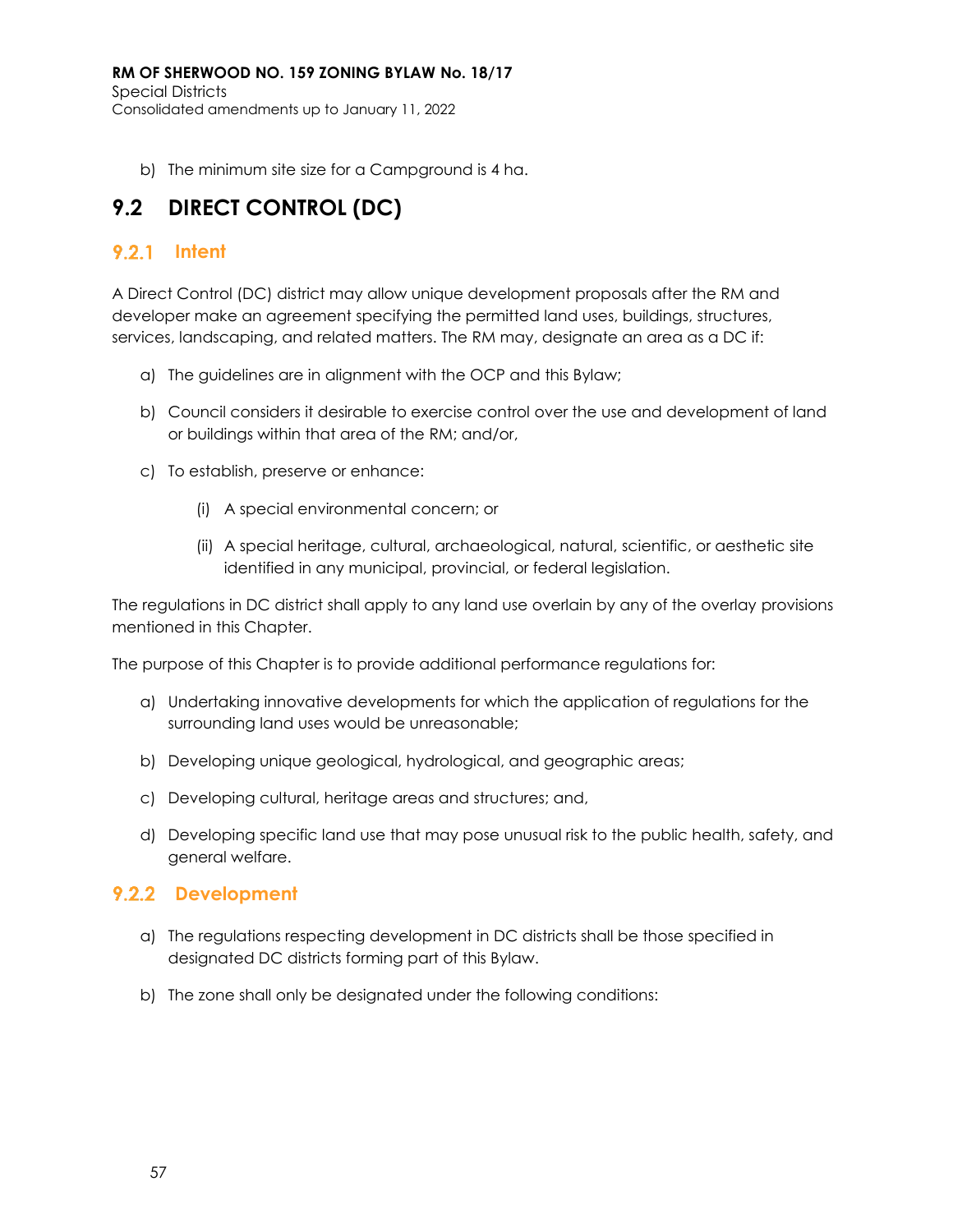Special Districts Consolidated amendments up to January 11, 2022

- (i) The development proposed is consistent with the OCP or special planning study as adopted by Council; and/or,
- (ii) The proposed development is compatible with land uses that surround the development site.
- c) Only uses specified in designated DC's, forming part of this Bylaw, shall be allowed.
- d) Every application to designate a DC shall be made in accordance with the applicable requirements in this Bylaw.
- e) Council may, through a development agreement with the applicant, specify the conditions necessary to ensure that developments in this district conform to the OCP and the *Act*.
- f) The overlay provisions shall be in addition to and shall overlay all other zones where they are applied so that any parcel of land lying in an overlay provision shall also lie in one or more of the other zones provided for by this Bylaw.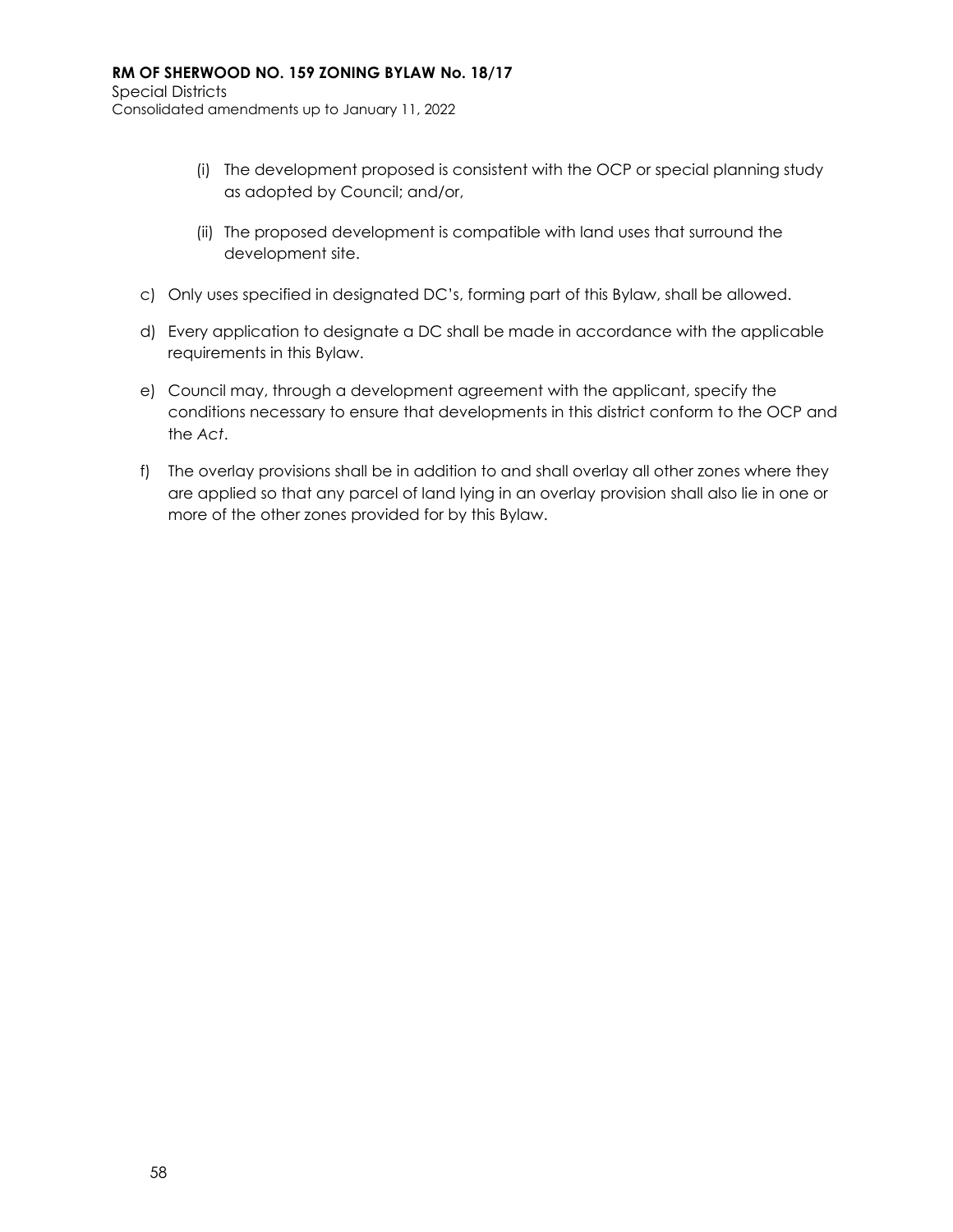## **9.3 CONTRACT ZONE (CZ)**

## **9.3.1 Intent**

Contract Zones (CZ) allow Council to reclassify land to a different district for a specific project while excluding the other land uses normally allowed in the new district. The agreement may specify additional development standards.

The CZ designation provides Council with a mechanism to enter into an agreement with a developer for a rezoning to permit a specific development where the controls and requirements of existing districts are inappropriate or too limiting, having regard for the nature and intensity of the impacts of the proposed development on existing and future surrounding developments and the interests of the applicant and the public.

## **9.3.2 Development**

- a) A CZ may be designated only on:
	- (i) Small or irregular shaped parcels;
	- (ii) Lots restricted by physical barriers such as water courses, slopes, roadways, railways; and/or,
	- (iii) Sites accommodating unique development opportunities.
- b) Council shall be bound by the requirements of Section 69 of the *Act* and this Bylaw;
- c) Council shall ensure that the land use in a proposed CZ benefits the RM and is consistent with the policies of the OCP;
- d) Prior to approving a rezoning for a new CZ, Council shall also consider whether any environmental, servicing, or public safety problems would result due to the intended uses anticipated in the Contract;
- e) In negotiating Agreements for CZ, the parties to the Agreement may consider the possibility of developing a mix of compatible land uses in the area, and may introduce new forms of development, provided that the Contract terms conform to other parts of this Section, and the Policies, Schedules, and Designations in the OCP; and/or,
- f) The regulations respecting lot size, frontage, coverage, floor area ratio, building height and yards, parking, payment in lieu of parking, and loading shall be those specified in the contract agreement.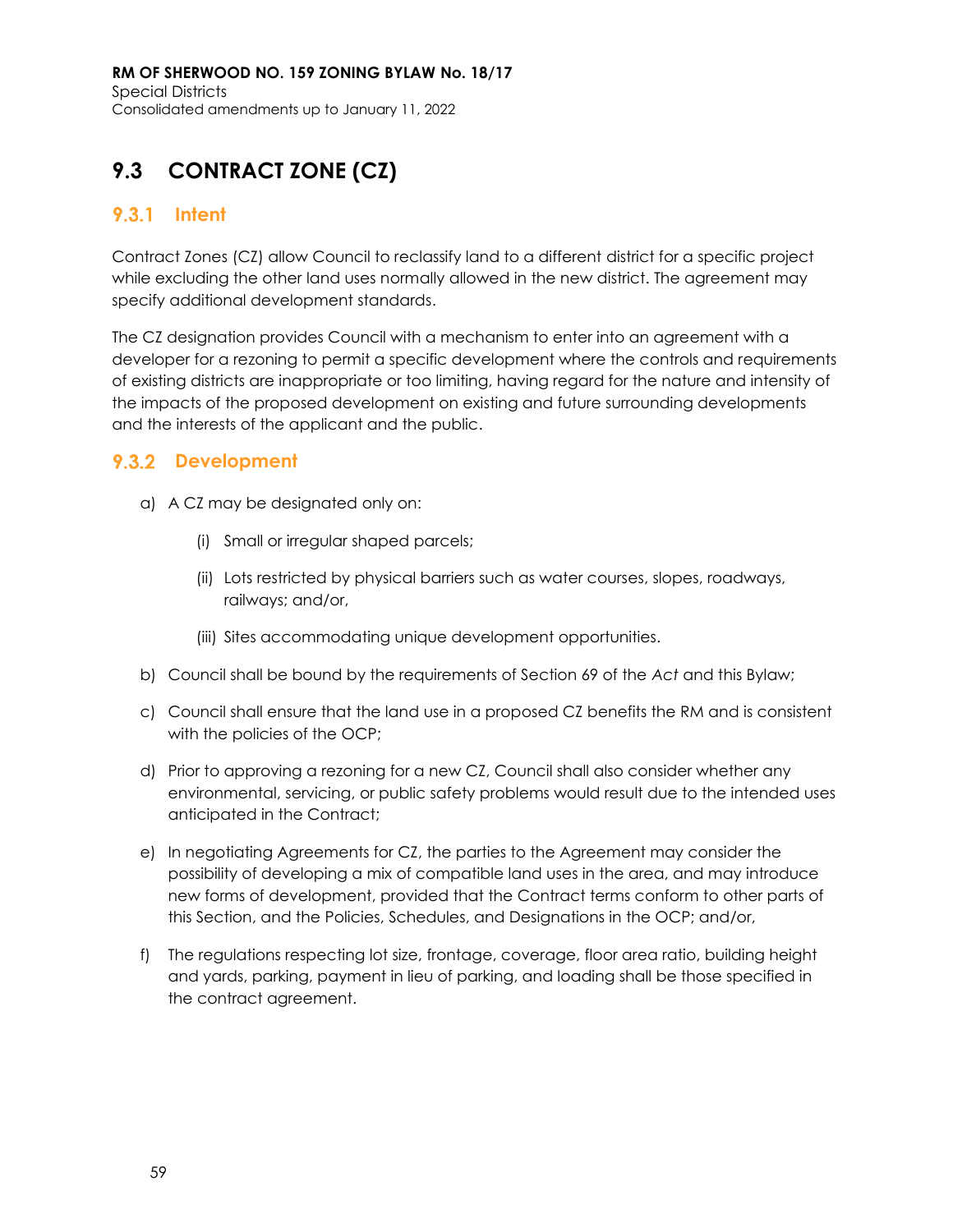## **9.4 HOLDING PROVISION**

A Holding provision is indicated on a zoning map with an "H" preceding the zone and shall adhere to the regulations as laid out in Section 71 of the *Act*. A Holding provision suspends existing development rights or delays the creation of development rights for the area governed by the district until certain conditions are met. Such conditions include the completion of a Concept Plan and/or establishment of infrastructure or servicing requirements.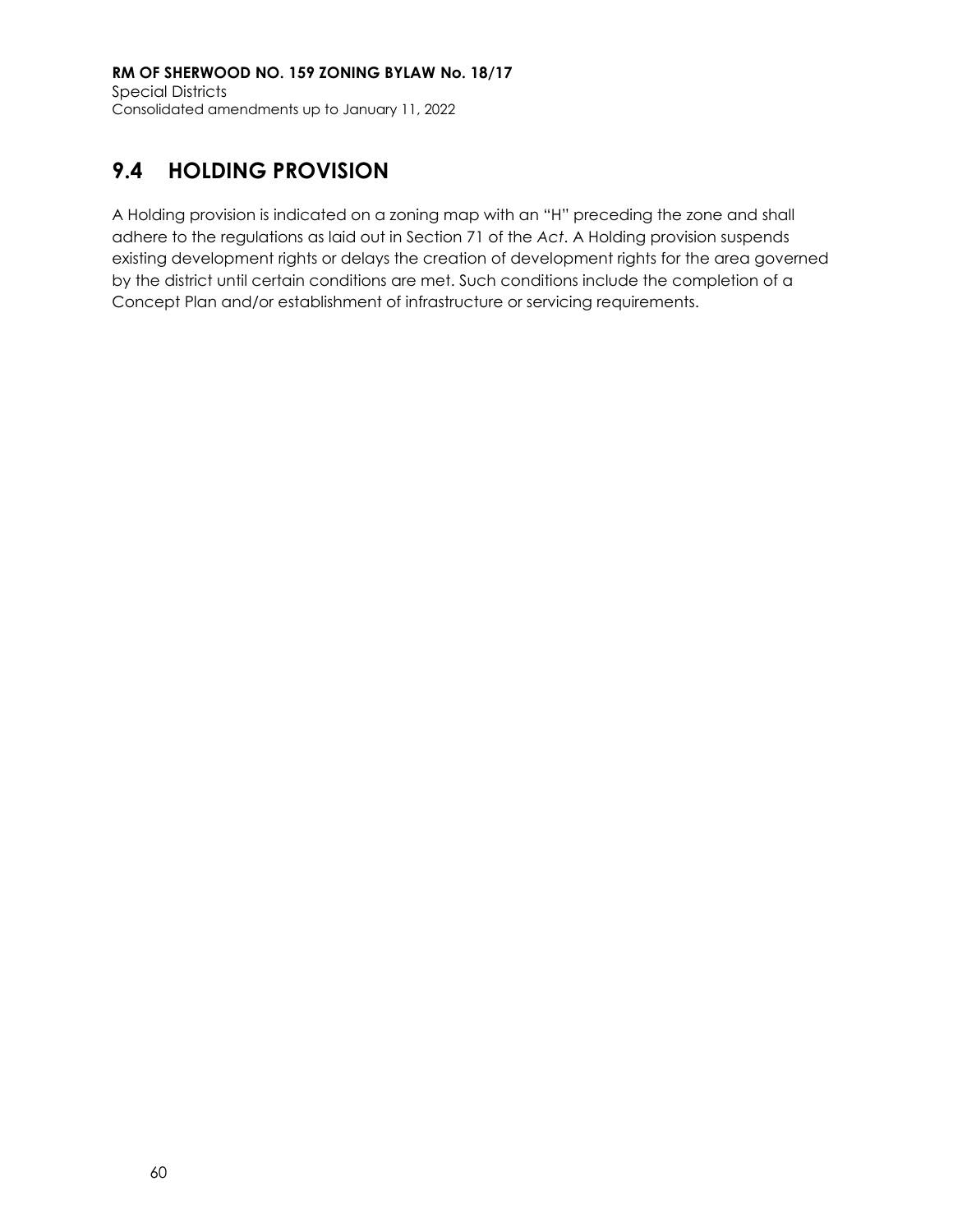# **10.0 OVERLAY ZONES**

The purpose of an Overlay Zoning district is to establish specific development requirements within certain areas of the RM of Sherwood. The following overlay districts are outlined in Section 10.0 of this Bylaw:

- a) Airport Vicinity Protection Area (APA) Overlay;
- b) Aquifer Protection Area Overlay (AQA); and,
- c) Environmentally Sensitive Area (ESA) Overlay.

## **Application of Overlay Districts**

The three overlay districts shall be in addition to all other districts. Any parcel of land in an overlay district may also lie in one or more of the other districts in this Bylaw. Unless specifically exempted, the regulations, standards and criteria of the overlay districts shall supplement and be applied in addition to (but not instead of) any regulations, standards, and criteria applicable to the underlying Zone.

In the event of a conflict between the requirements of any overlay district, and those of the underlying Zone, the overlay requirements shall apply.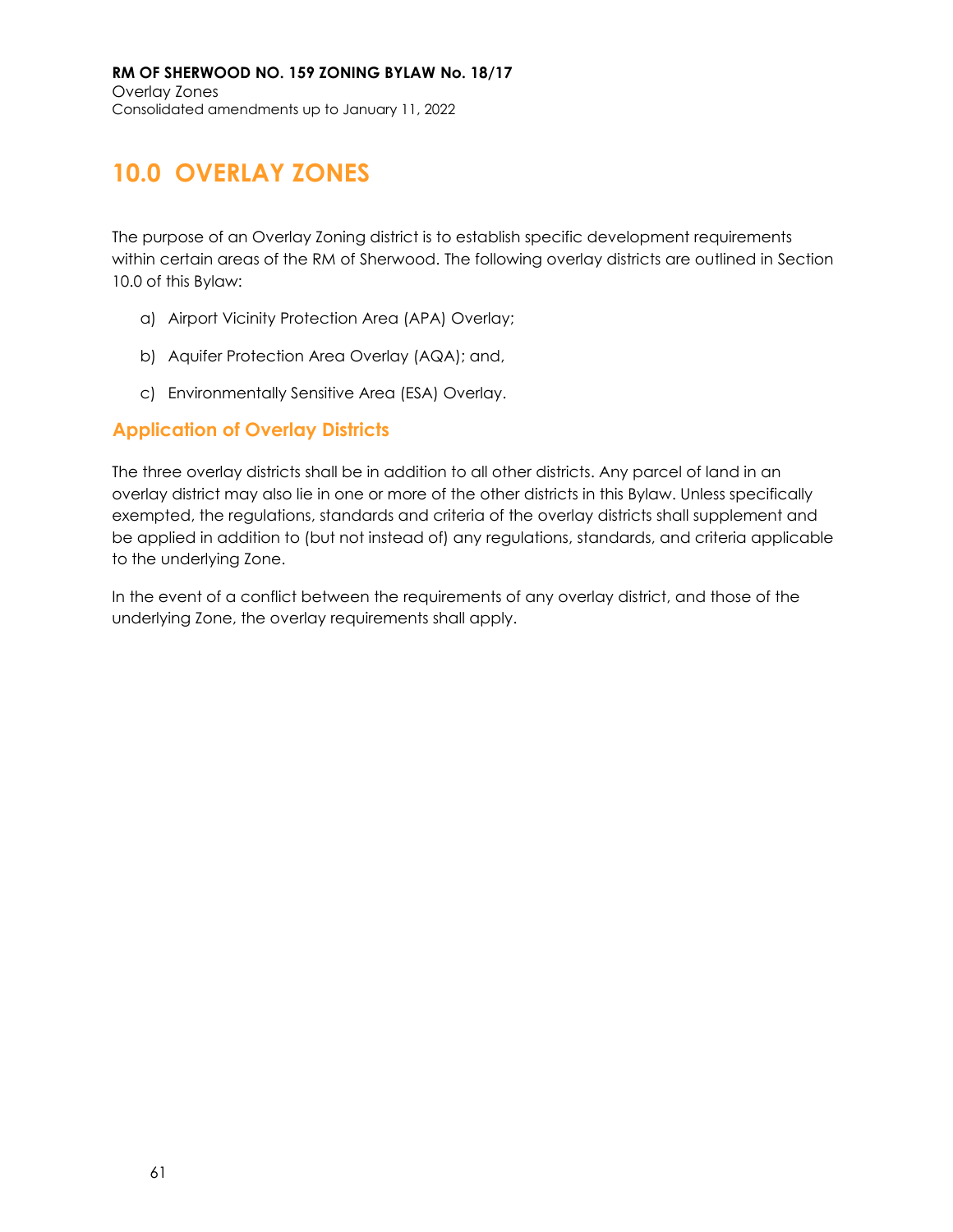## **10.1 AIRPORT VICINITY PROTECTION AREA OVERLAY (APA)**

## **Intent**

The Airport Vicinity Protection Area (APA) Overlay, as shown on the zoning map, is intended to ensure that new development in the RM and in proximity to the Regina International Airport (RIA), is designed and constructed to comply with the regulations contained within this overlay provision. Federal 'Regina Airport Zoning Regulations' (AZR) apply to all the lands, including public road allowances, adjacent to or in the vicinity of the airport, that consist of:

- a) The lands within; and,
- b) The lands directly under that portion of an approach surface that extends beyond the outer limits of the AZR.

The APA regulations include (but are not limited to):

- a) Noise attenuation related to new development;
- b) Obstacle limitation heights; and/or,
- c) Bird Hazard and Wildlife limitations (where possible).

### **Uses**

All uses in the APA overlay shall abide by criteria that ensures development adheres to Federal 'Regina Airport Zoning Regulations'.

### **10.1.3 Development**

- a) Within the APA overlay shown on the zoning map:
	- (i) New residential development will be approved if proposed development demonstrates that it is subject to all required amendments of or approvals under applicable land-use controls;
	- (ii) Existing dwellings, if destroyed or demolished, may be replaced with new dwellings which shall not exceed the original number of dwelling units;
	- (iii) All new dwelling units shall comply with airport vicinity construction standards;
	- (iv) Maximum building height standards, with limitations on the height of all temporary and permanent structures ("obstructions") are relative to sloped surface planes generated from the established geodetic elevation for the Regina International Airport at a defined reference point; and/or,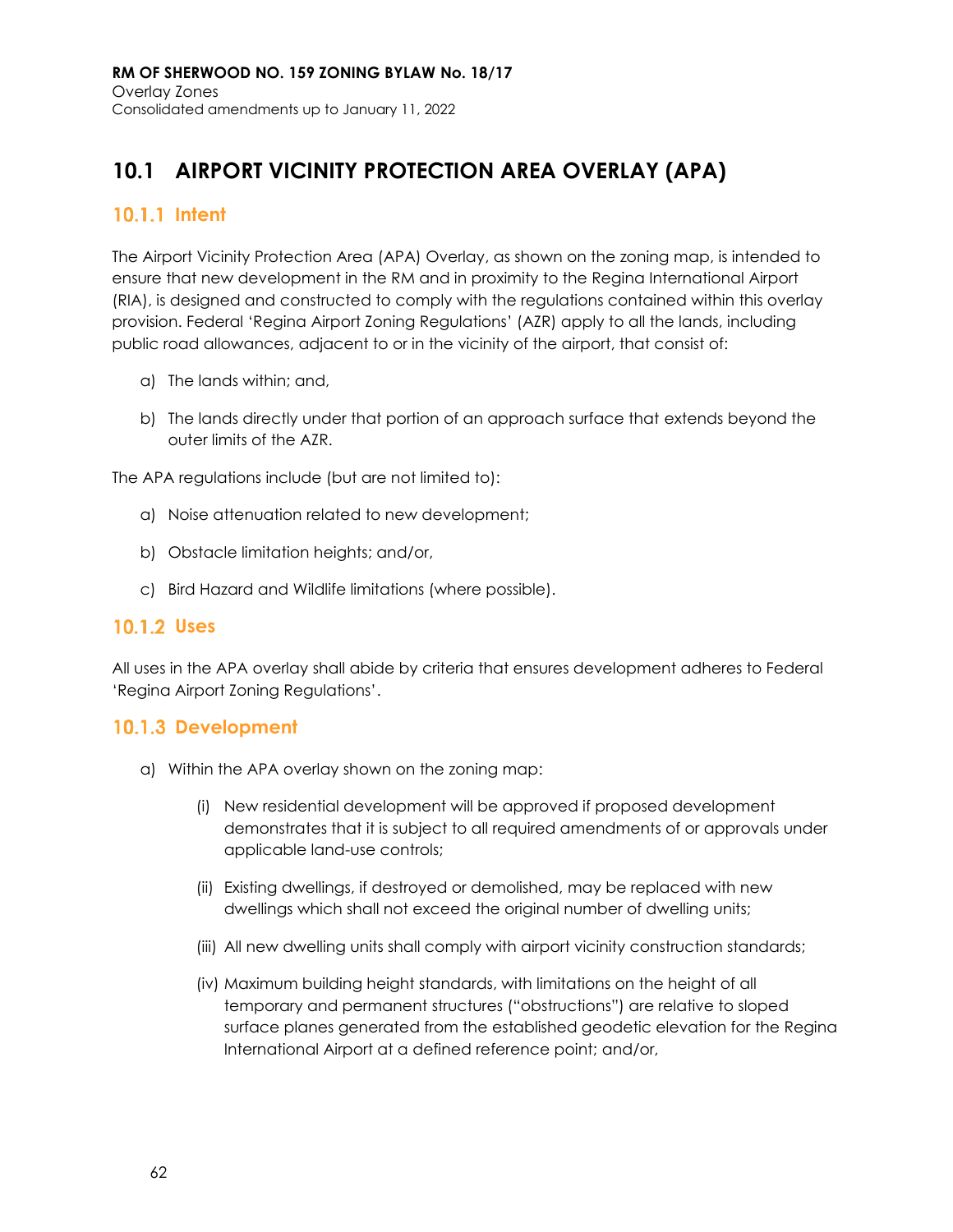Overlay Zones Consolidated amendments up to January 11, 2022

- (v) New residential developments and other noise-sensitive land uses on previously undeveloped lands situated in proximity to the RIA and within the defined Noise Exposure Forecast (NEF) contours, are designed and constructed to comply with established acoustic standards for sound insulation.
- (vi) Transport Canada's TP1247 Part IV Land Use Table 2 (Aircraft Noise Considerations) shall be the guiding document for recommended land uses within NEF contours of 30 or greater.
- b) All new development applications within the APA overlay shall:
	- (i) New development and uses within this overlay district shall be circulated to, reviewed by and have comment from the following three authorities:
		- i. Transport Canada;
		- ii. NAV Canada; and,
		- iii. Regina Airport Authority (RAA).
	- (ii) Be accompanied by certification by a professional engineer or architect licensed to practice in the Province of Saskatchewan, confirming that the proposed development does not include obstructions that in any way exceed the obstruction limitation surfaces applicable to the RIA.

### **Other Regulations**

- a) The Regina Airport Authority:
	- (i) Shall circulate development applications to Transport Canada and NAV Canada.
	- (ii) Coordinate communication from Transport Canada and NAV Canada back to the RM.
	- (iii) Has been tasked by Transport Canada through its ground lease to be responsible for local consultation in respect of existing or proposed land uses in the vicinity of the Airport which are incompatible with the operation of an airport or aircraft, and liaise with the Province of Saskatchewan and RM of Sherwood to ensure the land adjacent to or in the vicinity of the Airport is not used or developed in a manner that is incompatible with the safe operation of an airport or aircraft.
- b) Land within the overlay will be used in a manner that is compatible with wildlife control measures to minimize attraction to birds and other potentially hazardous species. Development opportunities in the land adjacent to or in the vicinity of the RIA (as described in the Regina AZR) should consult a wildlife/bird hazard specialist to identify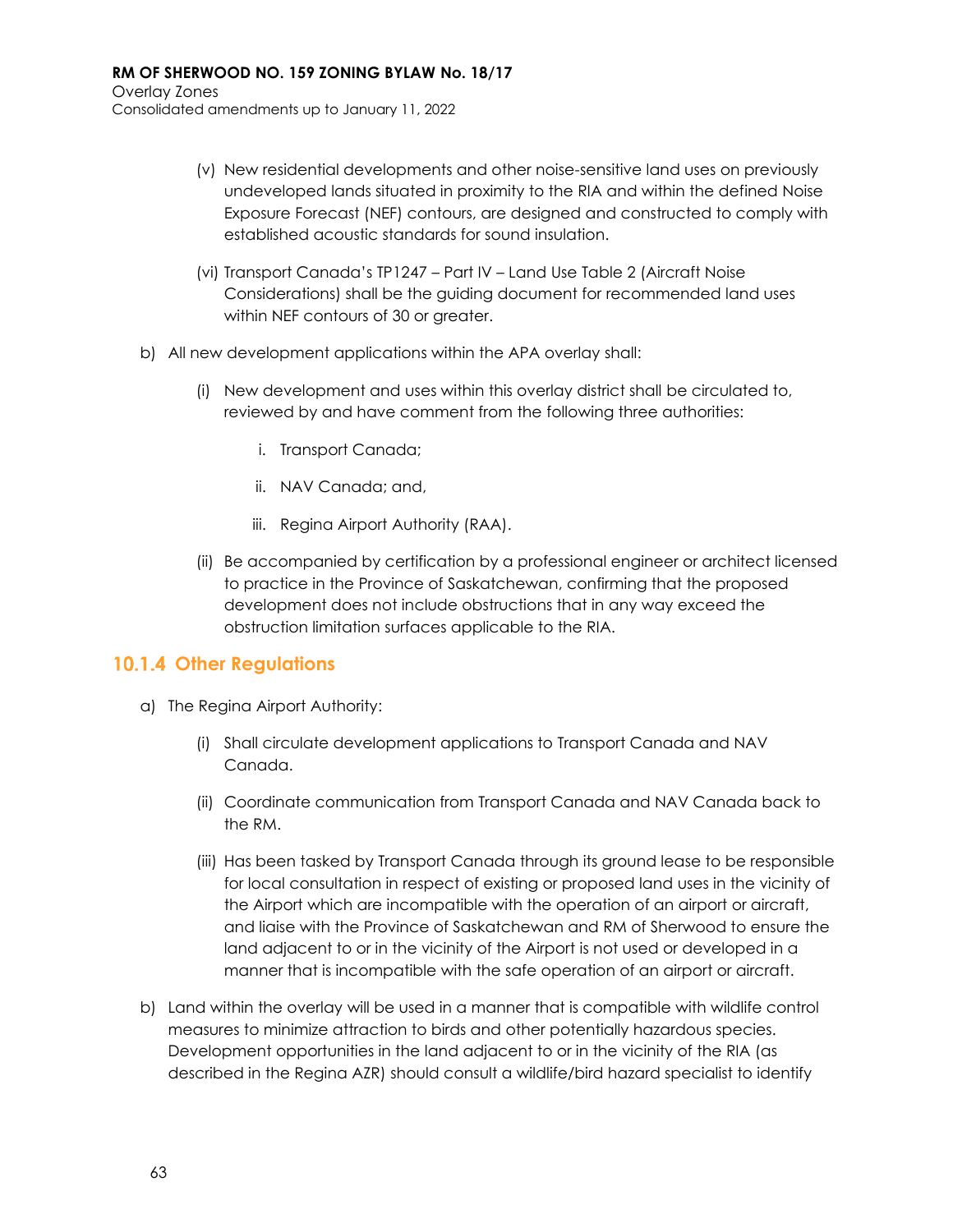and propose mitigation measures relative to attractant and habitat concerns prior to the approval of development (i.e. Bird Strike Committee Canada (BSCC)).

c) The construction of telecommunications and electronic system structures and facilities within this district will include contacting regional Transport Canada Civil Aviation and NAV CANADA for assistance in locating any potentially impacted radars, navigation aids or telecommunication facilities.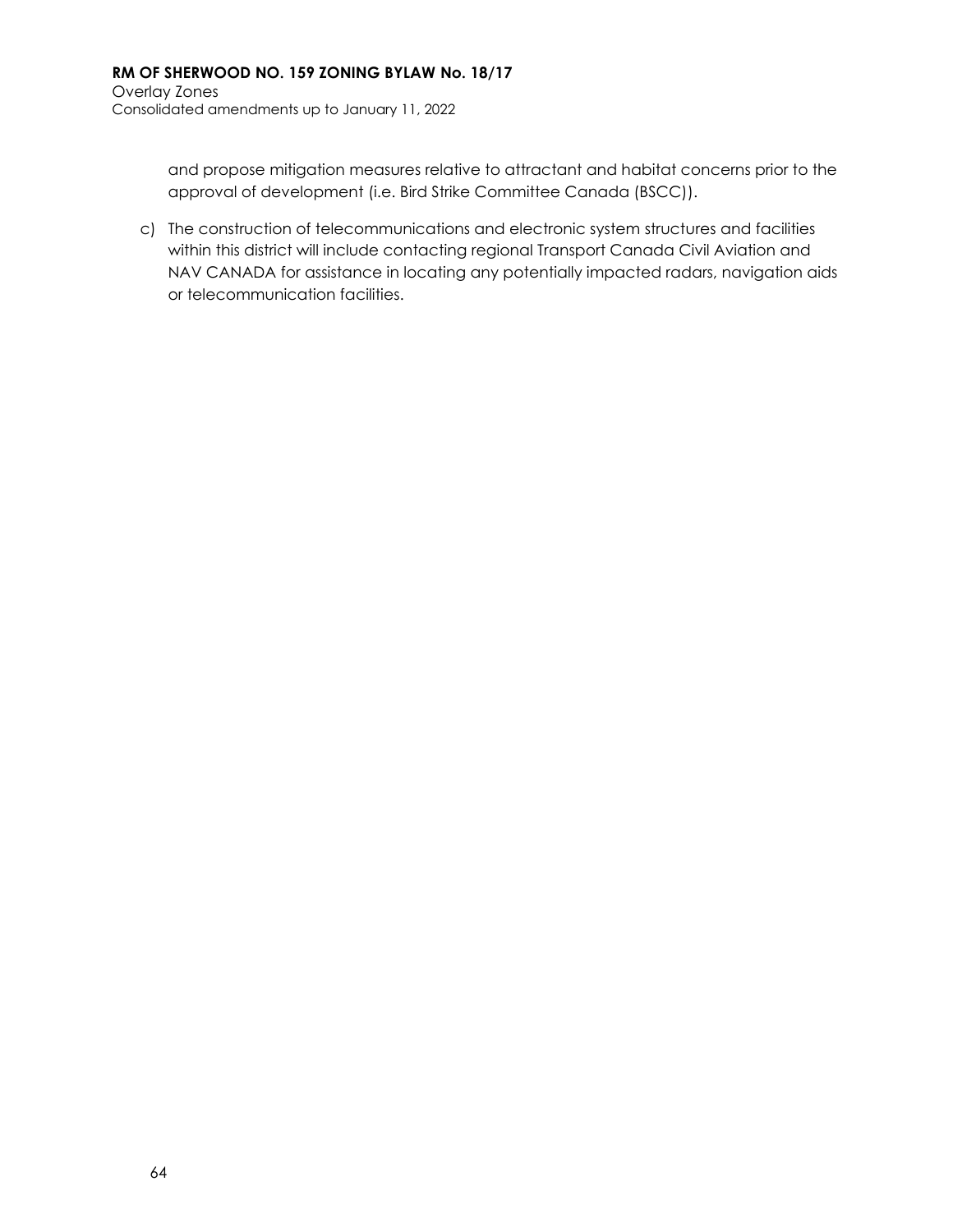## **10.2 AQUIFER PROTECTION AREA OVERLAY (AQA)**

## 10.2.1 Intent

The Aquifer Protection (AQA) Overlay provision is designed to provide additional regulations to protect the Aquifer system from contamination due to development.

The intent will be achieved through:

- a) Prescribing appropriate performance regulations, and allowing potential polluting land uses and operations only where the performance regulations can be fulfilled; and/or**,**
- b) Prohibiting land uses and operations that create a risk of contaminating the aquifers.
- c) Applying the aquifer protection areas as per the RM's OCP: Schedules G, H, I, and J.

### 10.2.2 Uses

- a) All uses permitted in the underlying zone are also permitted in this AQA overlay, unless:
	- (i) Revisions in the type and/or quantities of hazardous materials and/or expansions to existing facilities shall be subject to the discretionary use process;
	- (ii) Developments may be prohibited notwithstanding any contrary provision applicable to the underlying zone; and/or,
	- (iii) All uses in this overlay may utilize limited volumes of hazardous materials as are necessary to conduct operations (e.g. janitorial cleaning materials, motor fuels).

### **10.2.3 Development**

- a) An applicant for a development over any of the Aquifers may challenge the inclusion of the land in the zone by providing to the RM, at the applicant's own expense, an evaluation prepared by a registered professional engineer.
- b) The engineering evaluation shall demonstrate the aquifer sensitivity characteristics of the district in which the land is located.
- c) No development excavation shall exceed 3 m in depth. Where the overburden is less than 3 m, the excavations shall not expose the aquifer or reduce the overburden substantially.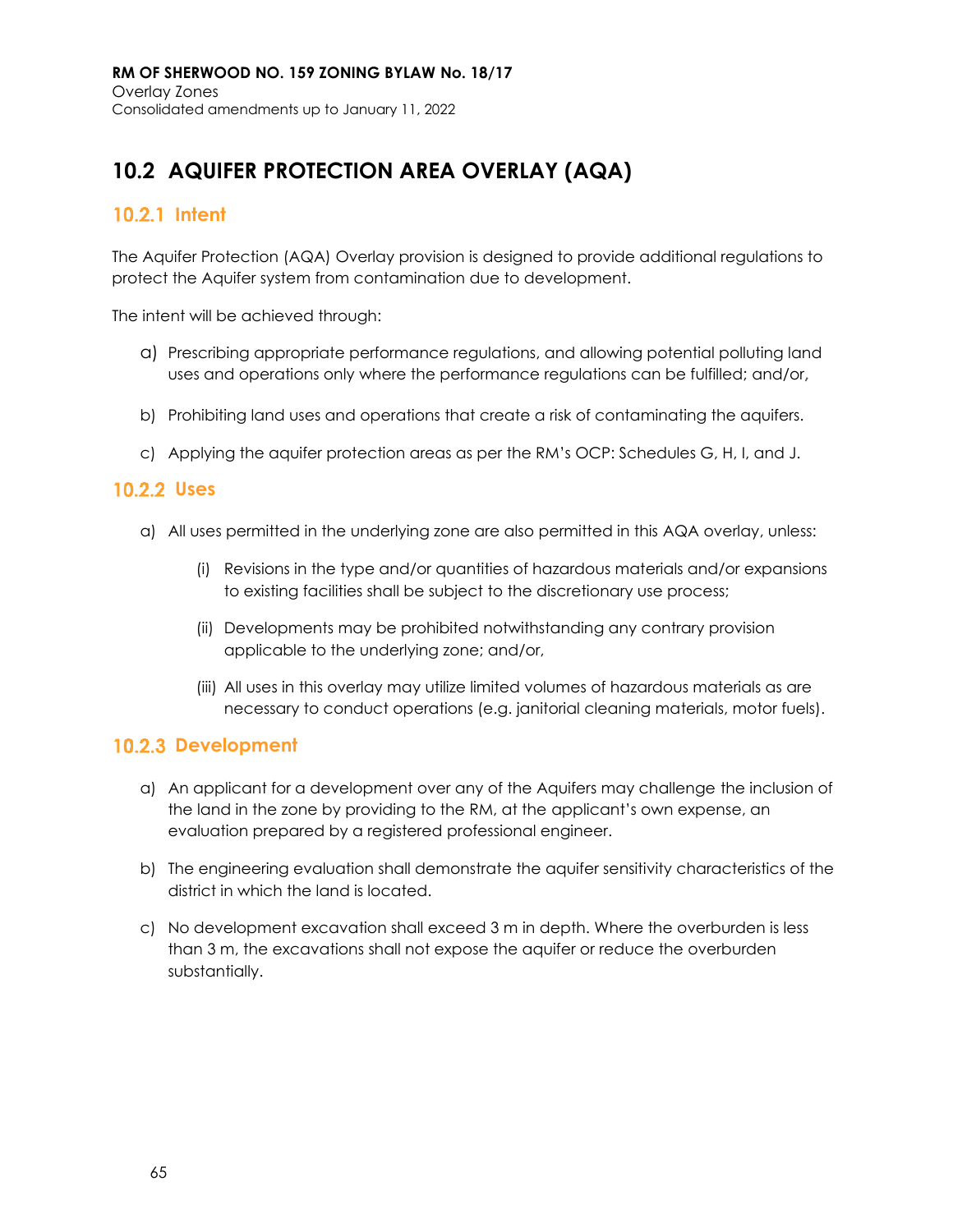# **10.3 ENVIRONMENTALLY SENSITIVE AREA OVERLAY (ESA)**

# 10.3.1 Intent

Environmentally Sensitive Area (ESA) Overlay provisions are intended to protect significant and sensitive natural lands within the RM that are required for conservation, recreational, and educational practices. These may include some heritage properties.

## **Uses**

The following table provides the permitted and discretionary uses of the ESA Overlay:

Amending Bylaw No. 16- 20

**Table 15: Environmentally Sensitive Area Overlay Permitted and Discretionary Uses**

| Permitted                                                                                                                                                                                                           | <b>Discretionary</b>                                                                                             |
|---------------------------------------------------------------------------------------------------------------------------------------------------------------------------------------------------------------------|------------------------------------------------------------------------------------------------------------------|
| Accessory uses and buildings<br>Municipal facilities<br>Parks and natural open spaces<br>$\bullet$<br>Passive (low-visitation) recreational uses<br>٠<br>Wildlife and conversation management<br>$\bullet$<br>areas | Radio, television, and microwave towers<br>Public utilities (excluding solid and liquid<br>waste disposal sites) |

## **10.3.3 Development**

All the regulations of the district, which underlies the ESA Overlay, shall be used by Council as a guideline in establishing conditions. These conditions may be applied to development permits for the specific use being requested.

# **10.3.4 Method of Application**

Council shall apply relevant sections of this Bylaw in dealing with requests for new development in all lands included in the ESA overlay on the zoning map or listed in the relevant sections of this Bylaw.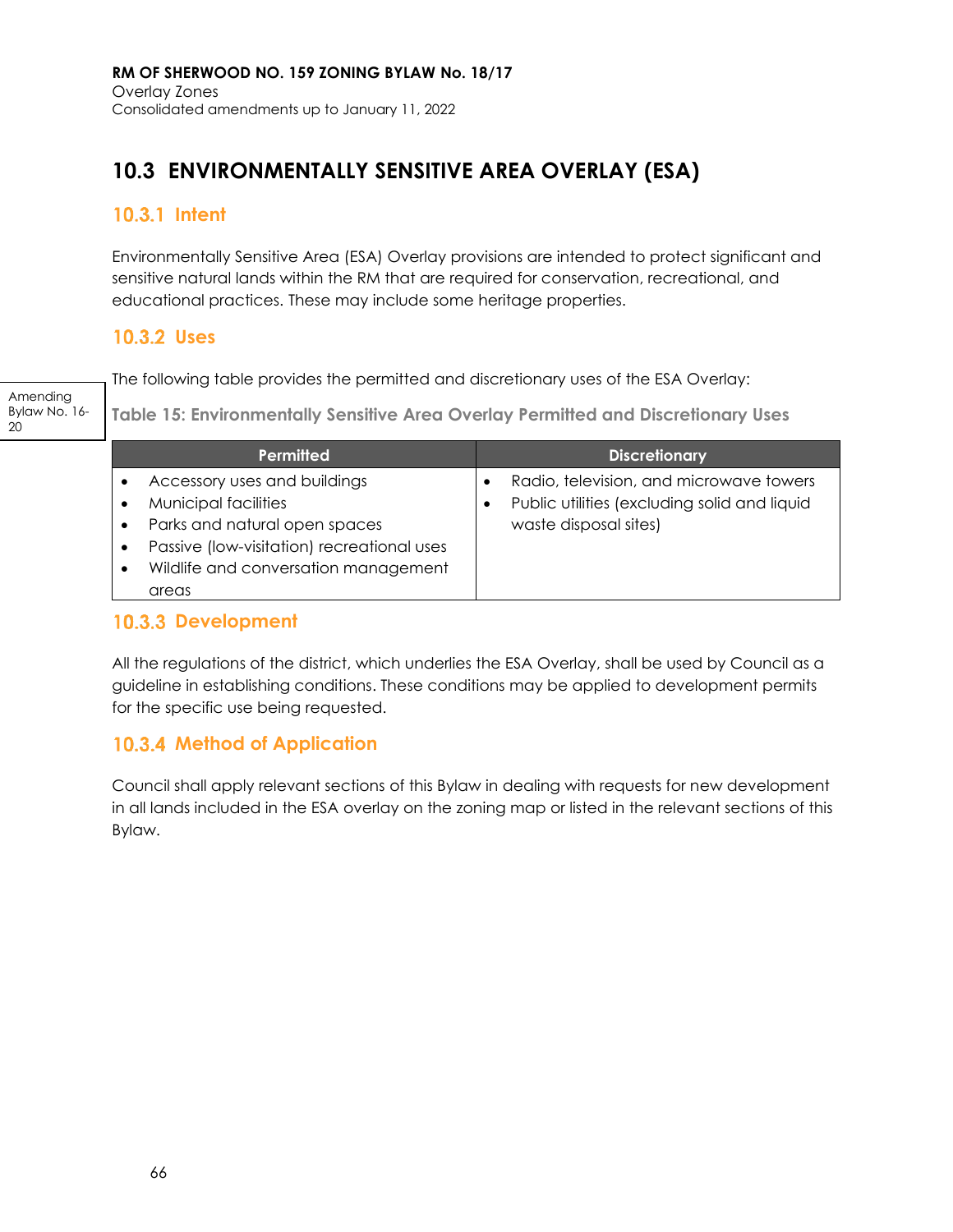# **11.0 DEFINITIONS**

**Whenever in this Bylaw the following words or terms are used, they shall, unless the context otherwise provides, be held to have the following meaning:**

Abattoir: slaughterhouse or place where animals are killed.

**Accessory Use:** a use customarily incidental, subordinate, and exclusively devoted to the principal use or building and is located on the same site with such principal use or building. A residential dwelling shall not be defined as an accessory use.

**Act:** *The Planning and Development Act, 2007,* as amended*.*

**Aerodrome:** There are three different categories of aerodromes, each presenting progressively different safety requirements. In order of ascending safety level, the categories are listed below:

- 1) aerodromes (small airstrips located on private property that are neither registered nor certified),
- 2) registered aerodromes, and
- 3) certified aerodromes, referred to as airports.

**Aggregate:** inert granular materials such as sand, gravel, or crushed stone that can be mixed to create concrete.

**Agricultural Accessory Uses and Buildings:** a use, which is subordinate in purpose and exclusively devoted to the principal use or building and is located on the same site with such principal use or building, including but not limited to:

- a) farm buildings and structures for a permitted principal agricultural use on the site;
- b) facilities used for direct sale of produce to the consumer from crops grown by the agricultural operation;
- c) orchards and vegetables, horticultural or fruit gardens, where accessory to a farmyard or existing residence; and/or,
- d) private garages, sheds, and buildings accessory to any residential dwelling on the farmyard or separate site approved as a permitted or discretionary use.

**Agriculture:** cultivating land; producing agriculture or horticulture crops, hay and forage; nonintensive raising of all classes of livestock, horses, poultry, fur-bearing animals games birds and game animals, bees and fish; producing eggs, milk, honey and other animal products; operating agricultural machinery and equipment, including irrigation pumps; conducting any process necessary to prepare a farm product for distribution from the farm gate; storing, handling, and applying fertilizer, manure, organic wastes, soil amendments and pesticides including ground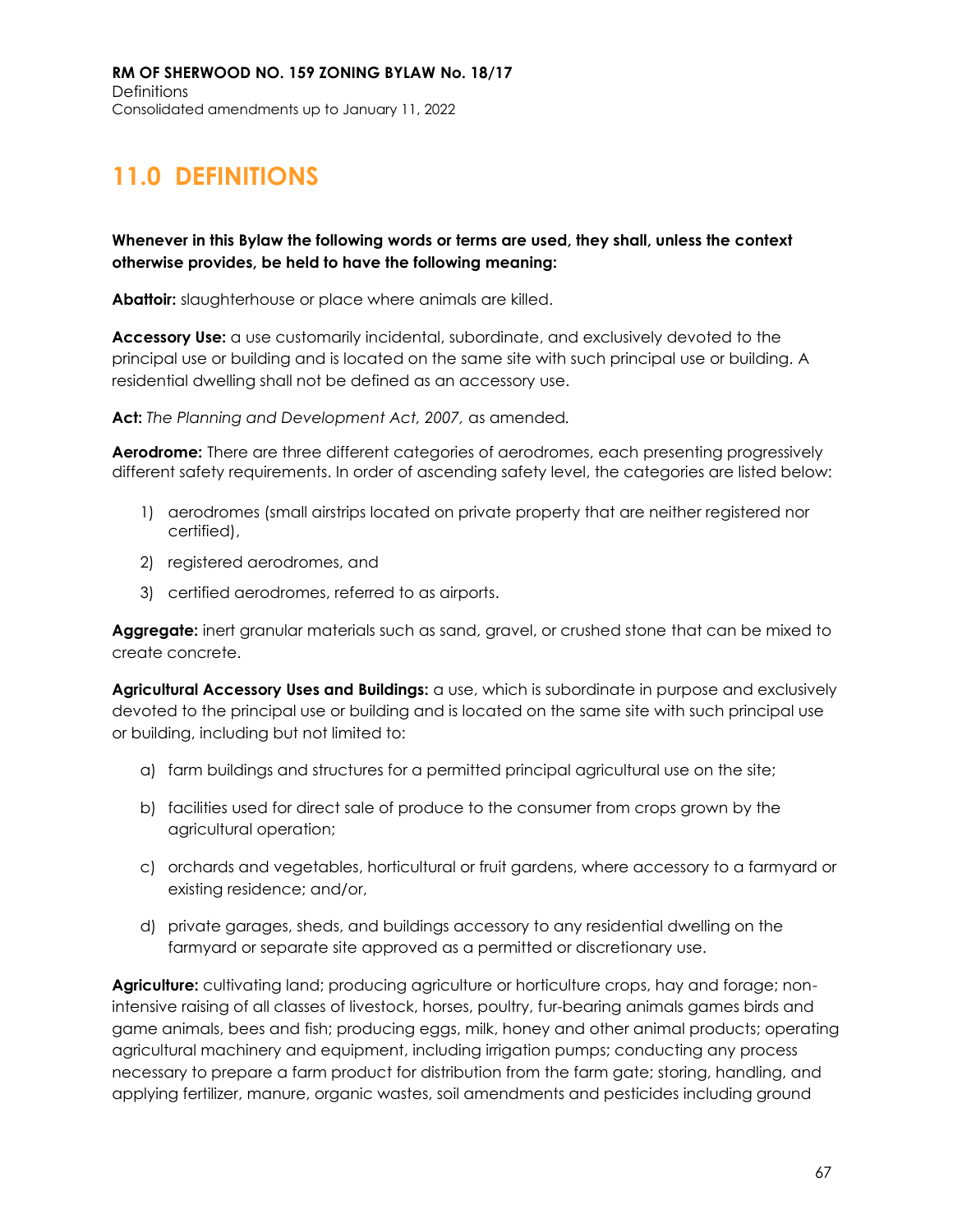and aerial application; intensive agriculture operations and intensive feed lots, agro-industries, processing facilities that store agricultural produce or products; agriculture support services; small scale commercial and industrial uses that provide agricultural related services; and agritourism services.

**Agriculture (Intensive – Horticulture):** classified as an intensified system of tillage from the concentrated raising of crops for market and without restricting the generality of the above includes:

- a) sod farms;
- b) market gardens;
- c) greenhouses; and/or,
- d) nurseries and other similar uses.

**Agricultural Compost:** a "humus" like material that is produced by the properly managed decomposition of agricultural byproducts such as livestock manure, spoiled feed or crop waste, or livestock tissues (mortalities or animal parts) for reuse on the originating agricultural operation as a soil amendment and nutrient source.

**Agricultural Residential Development:** refers to residential uses that are directly related to the agricultural operation as a permitted accessory building(s). Agricultural Residential Developments shall be limited to a maximum of 2 dwellings or 2 mobile or modular homes located on a minimum site area of one quarter section.

**Agricultural Tourism**: a tourism oriented commercial land use related to the retail sale of products and/or the provision of entertainment, accessory to an agricultural farm operation or a agricultural residence; including: museums, historic/heritage farms, farm zoos, art galleries and cultural entertainment facilities, and accessory to these uses, tea rooms, restaurants, lounges, and gift shops may be allowed.

**Agricultural Operation:** an operation that is carried out on a farm, in the expectation of gain or reward, including:

- a) cultivating land;
- b) producing agricultural crops, including hay and forage;
- c) producing horticultural crops; and/or,
- d) non-intensive raising all classes of livestock, horses, poultry, fur-bearing animals, game birds and game animals, bees, and fish.

**Airport:** an area of land or water, including the frozen surface thereof, or other supporting surface used or intended to be used either in whole or in part for the storage, arrival or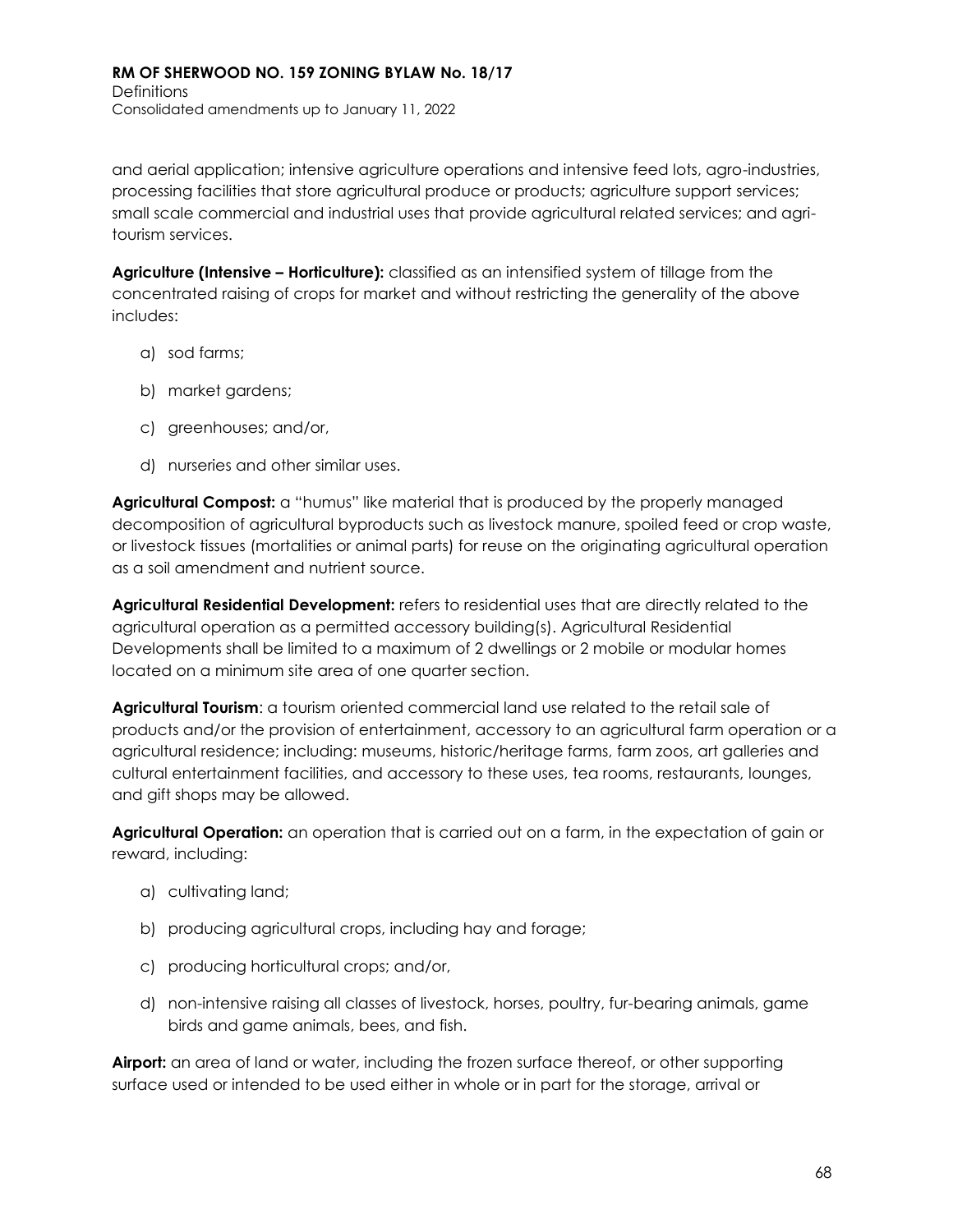**Definitions** Consolidated amendments up to January 11, 2022

departure, movement, maintenance, servicing, rebuilding, manufacturing of component parts, and assembly of aircraft, and includes any building, installation, or equipment in connection therewith, and for which the Minister of Transport have issued an airport license.

**Alteration:** any structural change or addition made to any building or structure.

**Ancillary Use:** a use that is secondary and subordinate in size, extent, and purpose to the principal use on the same site but is not necessary for the operation of the principal use on that site.

**Animal Kennel / Shelter:** a building / collection of buildings and outdoor spaces where animals (typically domestic animals such as: dogs, cats, etc.) are housed and provided shelter. In some cases, animals are bred.

**Animal Unit (A.U.):** the kind and number of animals calculated by SA in accordance with the following table:

Amending Bylaw No. 16- 20

**Table 16: Animal Units**

| <b>Type of Animal</b> |                            | <b>Number of Animals =</b><br>"1 Animal Unit" |
|-----------------------|----------------------------|-----------------------------------------------|
| Poultry               | Hens, cockerels, capons    | 100                                           |
|                       | Chicks, broiler chickens   | 200                                           |
|                       | Turkeys, geese, ducks      | 50                                            |
| Hogs                  | Boars & Sows               | 3                                             |
|                       | Gilts                      | 4                                             |
|                       | Feeder Pigs                | 6                                             |
|                       | <b>Weanling Pigs</b>       | 20                                            |
| <b>Sheep</b>          | <b>Rams or Ewes</b>        | 7                                             |
|                       | Lambs                      | 14                                            |
| Goats                 | All                        | 7                                             |
| Cattle                | Cows & bulls               |                                               |
|                       | <b>Feeder Cattle</b>       | 1.5                                           |
|                       | <b>Replacement Heifers</b> | $\overline{2}$                                |
|                       | Calves                     | 4                                             |
| <b>Horses</b>         | Colts or ponies            | $\overline{2}$                                |
|                       | Other than colts or ponies |                                               |
|                       | <b>Miniature Horses</b>    | 4                                             |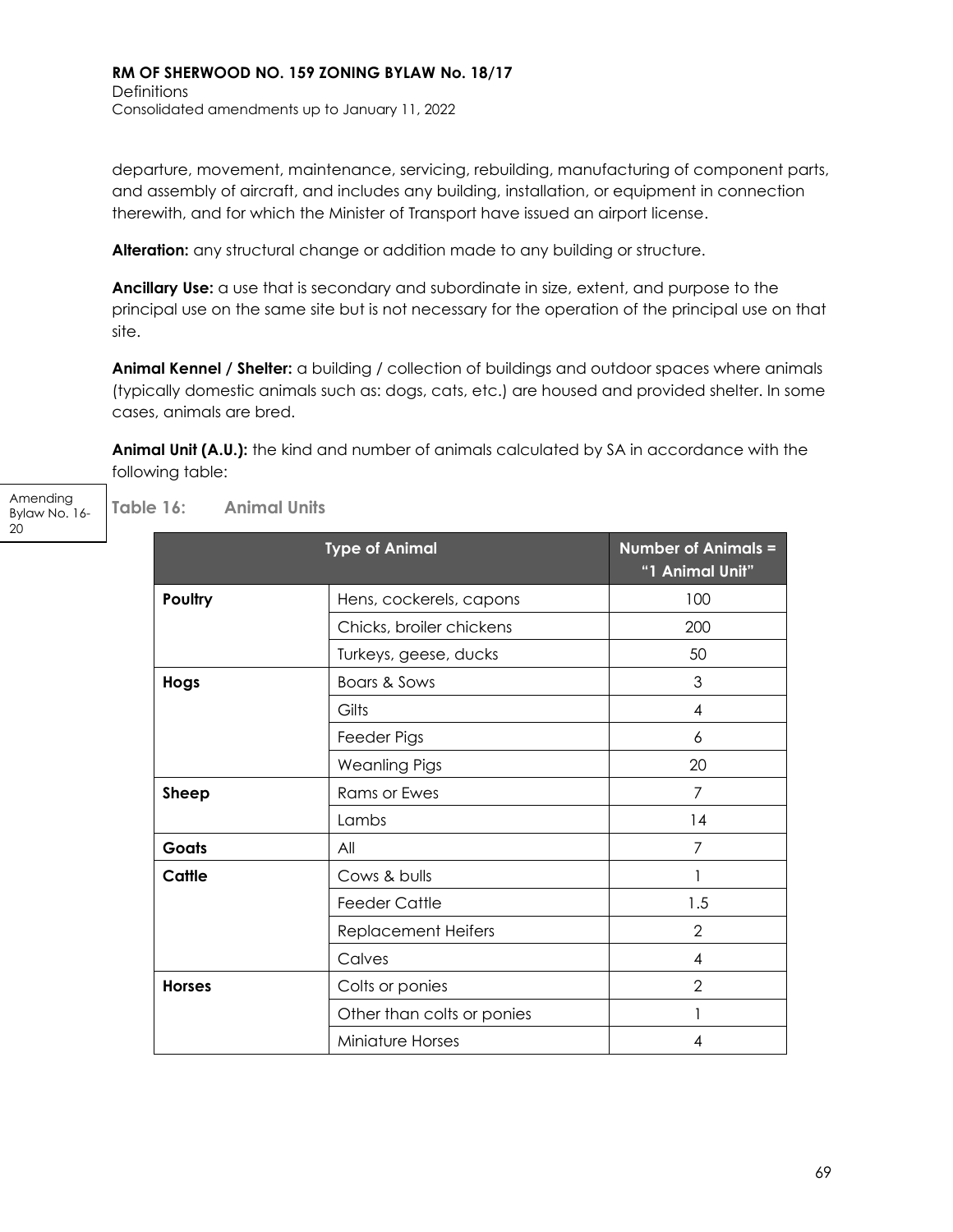**Definitions** Consolidated amendments up to January 11, 2022

| <b>Type of Animal</b>         |                          | <b>Number of Animals =</b><br>"1 Animal Unit" |
|-------------------------------|--------------------------|-----------------------------------------------|
| <b>Bison</b>                  | Cows or bulls            |                                               |
|                               | Calves                   | 4                                             |
| <b>Fallow Deer</b>            | <b>Fallow Deer</b>       | 8                                             |
|                               | <b>Fallow Deer Fawns</b> | 32                                            |
| <b>Domestic</b><br>Indigenous | Elk                      | 5                                             |
|                               | <b>Elk Calves</b>        | 20                                            |
|                               | White-tailed deer        | 8                                             |
|                               | White-tailed deer fawns  | 32                                            |
|                               | Mule deer                | 8                                             |
|                               | Mule deer fawns          | 32                                            |

**Animal Health Care Facility:** establishments primarily engaged in a variety of services for household pets and livestock including but not limited to grooming, training, and healthcare services.

**Applicant:** a developer or person applying for a development permit under this Bylaw, for a subdivision approval to an approving authority under the *Act*.

**Aquifer:** a confined or unconfined water-bearing subterranean body of water.

**Aquifer Sensitivity:** those aquifer sensitivities defined in the 1990 Uwe V.R. Roeper, M.Sc.,P.Eng. Report *entitled Regina Aquifers Sensitivity Mapping and Land Use*.

- a) **Extreme:** an area overlaying a portion of the Aquifer System where the aquifer:
	- (i) extends to the surface and has no protective clay or till overburden; and/or,
	- (ii) is beneath 0 to 5 m of undifferentiated overburden of which the upper portion consists of silty or sandy material.
- b) **High:** an area overlaying a portion of the Aquifer System where the aquifer is beneath:
	- (i) 0 to 5 m of protective clay or till overburden; or 5 to 10 m of undifferentiated overburden of which the upper portion consists of silty or sandy material.
- c) **Moderate:** an area overlaying a portion of the Aquifer System where the aquifer is beneath:
	- (i) 5 10 m of protective clay or till overburden; and/or,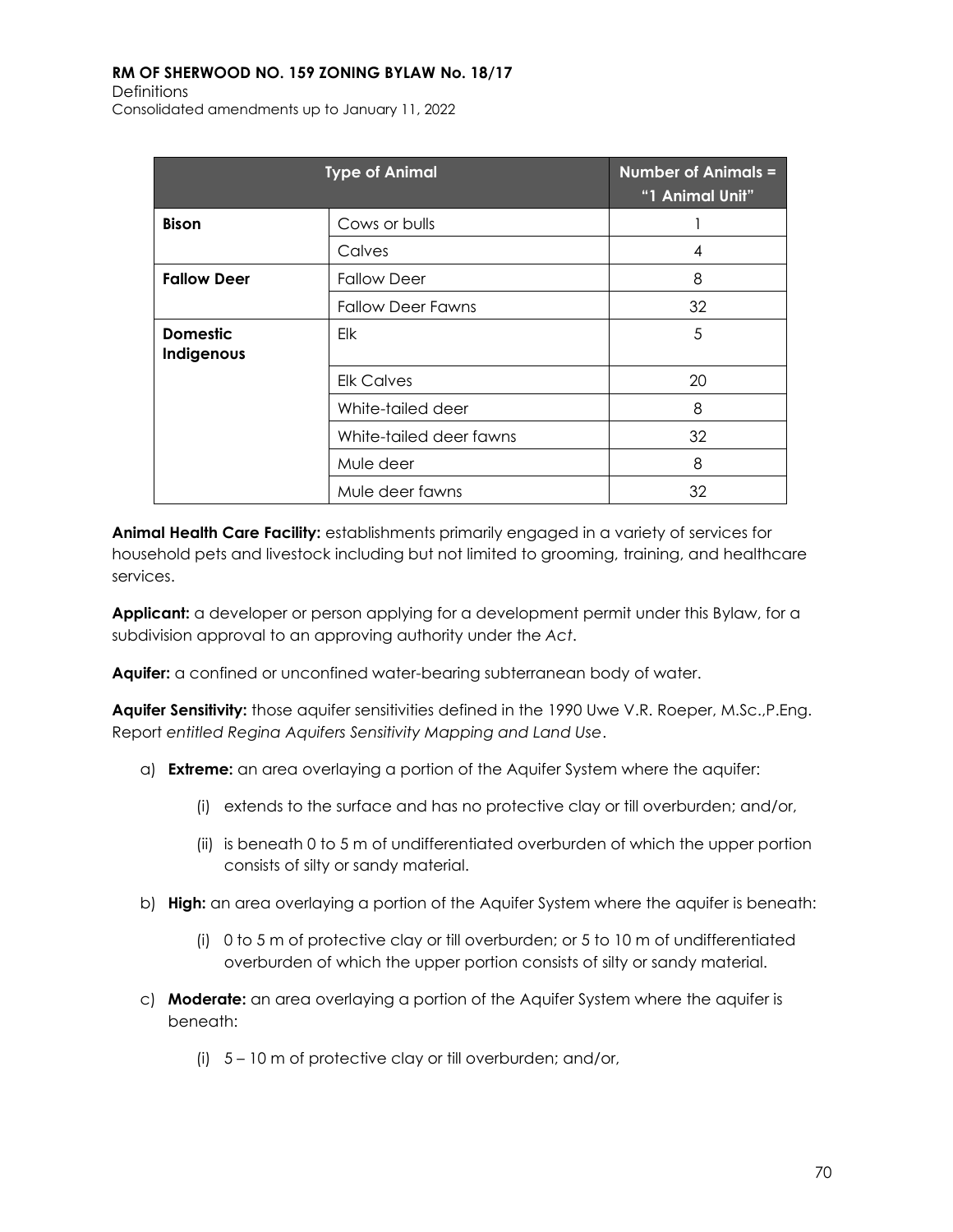**Definitions** Consolidated amendments up to January 11, 2022

- (ii) More than 10 m of undifferentiated overburden of which the upper portion consists of silty or sandy materials.
- d) **Low:** an area overlaying a portion of the Aquifer System where there is protective clay or till overburden of more than 10 m.

**Aquifer Sensitive Zone:** an area from which run-off or contaminants released on the surface directly recharges, enters or migrates into an aquifer.

**Aquifer System:** those aquifers defined in the 1988 Saskatchewan Research Council Report No. 209 entitled Comprehensive Evaluation of Groundwater Resources in the Regina Area, and consisting of:

- a) upper floral and interglacial sands and gravel; and/or,
- b) Condie-Moraine sands and gravels.

**Artisan Workshop:** space where a skilled craft worker (artisan) creates things by hand that include (but are not limited to): furniture, decorative arts, sculptures, clothing, jewelry, food, and tools.

Amending Bylaw No. 09- 19 **Bare-Land Condominium:** refers to a development that includes two or more dwellings on land, some of which is owned by the individual dwelling owner and other portions owned in common by all the individual dwelling owners in the development or condominium. The communal property, which may include both land and facilities, is typically administered by a Condominium Corporation, comprised of the individual condominium owners. Bare–Land Condominium parcels shall meet the subdivision and site requirements of the applicable Zoning District.

> **Bed and Breakfast Home:** a residential dwelling unit, licensed as a tourist home under The Public Accommodation Regulations, 2003, in which overnight accommodation within the residential dwelling unit is provided to the travelling public for a charge.

**Billboard:** a private free-standing sign, including supporting structures, which advertises goods, products, services, organizations, or facilities that are available from, located on, or refer to, a site other than the site on which the sign is located, and which is greater than  $2 \text{ m}^2$  in facial area.

**Buffer:** a strip of land, vegetation, landscaping, a berm, or land uses that physically separates two or more different land uses.

**Buffer Area:** any area located between the active area and the property boundary of the development.

**Building:** a structure used for the shelter or accommodation of persons, animals, or goods.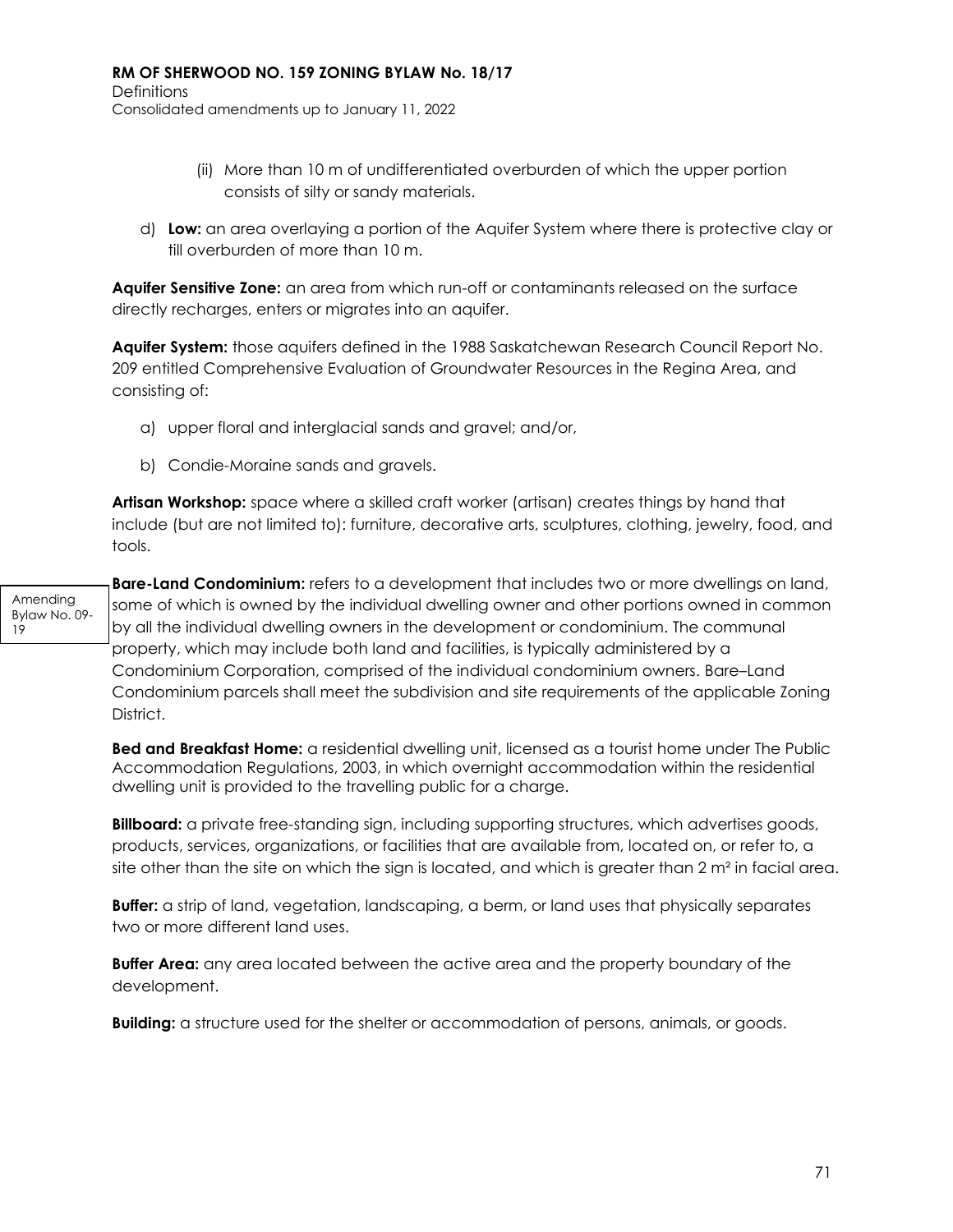**Building, Accessory:** a subordinate detached building, which serves a main building or main use and is located on the same site. The purpose of all accessory buildings is to provide better and more convenient function of the primary building or use.

**Building Bylaw:** The Bylaw of the Rural Municipality (RM) of Sherwood No. 159 regulating the erection, alteration, repair, occupancy, or maintenance of buildings and structures.

**Building Floor Area:** the sum of the habitable gross horizontal area of all floors of a building excluding in the case of a dwelling, the floor area used for and devoted to mechanical equipment, laundry, storage, swimming pools, private garage, porch veranda, or sunroom. All dimensions shall be measured between exterior faces of walls or supporting columns, or from the centre line of the walls or supporting columns separating two buildings. For this Bylaw, the term 'storage' means the keeping or placing of trunks, luggage or similar articles in a place designed therefore, but shall exclude clothes closets, linen closets, broom cupboards, kitchen, and bathroom cupboards of whatsoever nature.

**Building Front Line:** the line of the wall of the building, or any projecting portion of the building, and production thereof excluding permitted obstructions which faces the front site line.

**Building Height:** the vertical distance measured from the grade level to the highest point of the roof surface, if a flat roof; to the deck line of a mansard roof; and to the mean height level between eaves and ridge for a gable, hip, or gambrel roof.

**Building Permit:** a permit issued under a building bylaw of the RM of Sherwood authorizing the construction of, or addition to, any building but does not include a development permit.

**Building Rear Line:** the line of the wall of the building or any projecting portion of the building and production thereof excluding permitted obstructions which faces the rear site line.

**Building Side Line:** the line of the wall of the building, or any projecting portion of the building and production thereof excluding permitted obstructions, which faces the side site line.

**Building Site:** the physical area where a principal or accessory building is located, is currently under construction, or shall be constructed. For the purposes of this Bylaw, this area shall contain essential utilities including but not limited to onsite wells and septic treatment systems.

Bylaw No. 16- **Bulk Petroleum Uses:** means lands, buildings, and structures for the storage and distribution of fuels and oils including retail sales or key lock operations.

Amending

20

**Bulk Storage:** equipment and supplies, not including petroleum or hazardous chemical products, stored in a warehouse in large quantities.

**Cabin:** means a detached accessory building or structure, located on the same lot as the principal dwelling, for sleeping accommodation only or for the occasional accommodation of guests, from which there shall be no monetary gain and in which sanitary facilities may be provided, but shall not contain cooking facilities.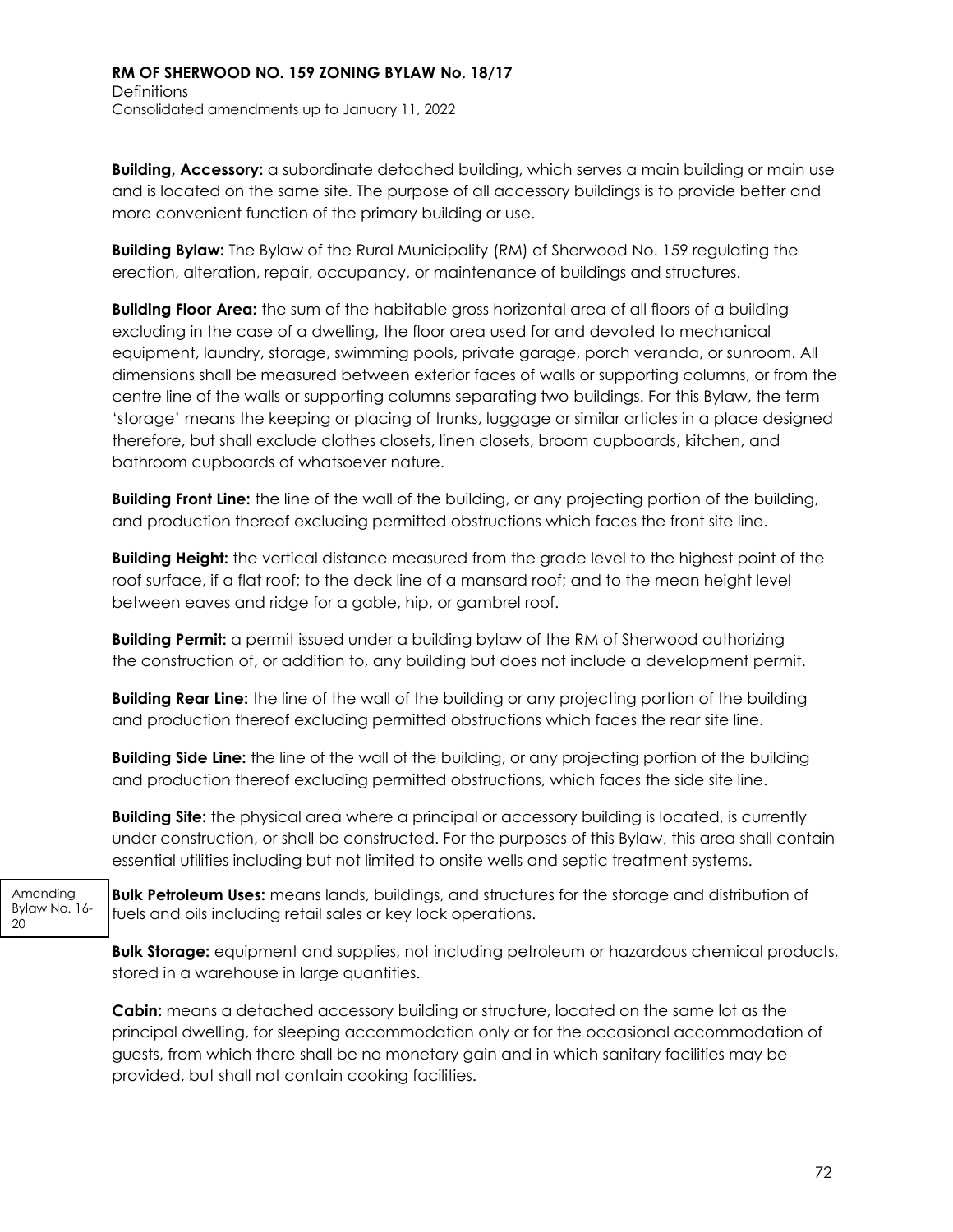**Campground:** an area of land used for temporary, overnight short-term accommodation in tents, tent trailers, travel trailers, recreational vehicles or campers including accessory uses, services, and facilities which support the principal use, but not including mobile homes or trailers on a permanent year-round basis.

**Cannabis Production Facility** means a facility used for the cultivation, production, processing, testing, destruction, packaging, and/or shipping of cannabis and cannabis-based products.

Amending Bylaw No. 09- 19 **Cannabis Production Facility - Micro** means a facility used for the cultivation, production, processing, testing, destruction, packaging, and/or shipping of cannabis and cannabis-based products where the grow surface area does not exceed 200  $m<sup>2</sup>$  in which all the cannabis plants, including all the parts of the plants, must be contained; and must cultivate, propagate or harvest cannabis plants only from that surface area.

> **Cannabis Retail Store** means a provincially-licensed retail store where cannabis or cannabis products are sold, and which may include the sale of cannabis accessories and cannabis related ancillary items.

> **Care Home:** a large house or institution where people with special needs are cared for and looked after.

**Cemetery:** land that is set apart or used as a place for the interment of the dead or in which human bodies have been buried. Cemetery may include a structure for the cremation of human remains and may include facilities for storing ashes of human remains that have been cremated or the interment of the dead in sealed crypts or compartments.

**City:** The City of Regina and the Council of the City.

**Clean Fill:** uncontaminated, non-water soluble, non-decomposable, inert solids, such as rock, soil, gravel, concrete, glass, and clay or ceramic products. Clean fill shall not mean processed or unprocessed mixed construction and demolition debris, including, but not limited to, wallboard, plastic, wood, or metal, or any substance deemed corrosive, combustible, noxious, reactive, or radioactive.

**Clean Fill Operation:** any earthy material or a from outside sources not containing any organic matter which is used to be stored on a site and moved off site as a commercial operation.

**Clean Materials:** Pipes, rig mats, sea containers, disposal bins, extensive outdoor storage, and building materials as considered appropriate by the development officer.

**Commercial Compost:** processed for sale to a third party. It includes multiple sources of feedstock material generally originating at third party sources – residential leaf and yard debris, waste fruit and vegetable material, tree waste and grass clippings originating from commercial operators, etc.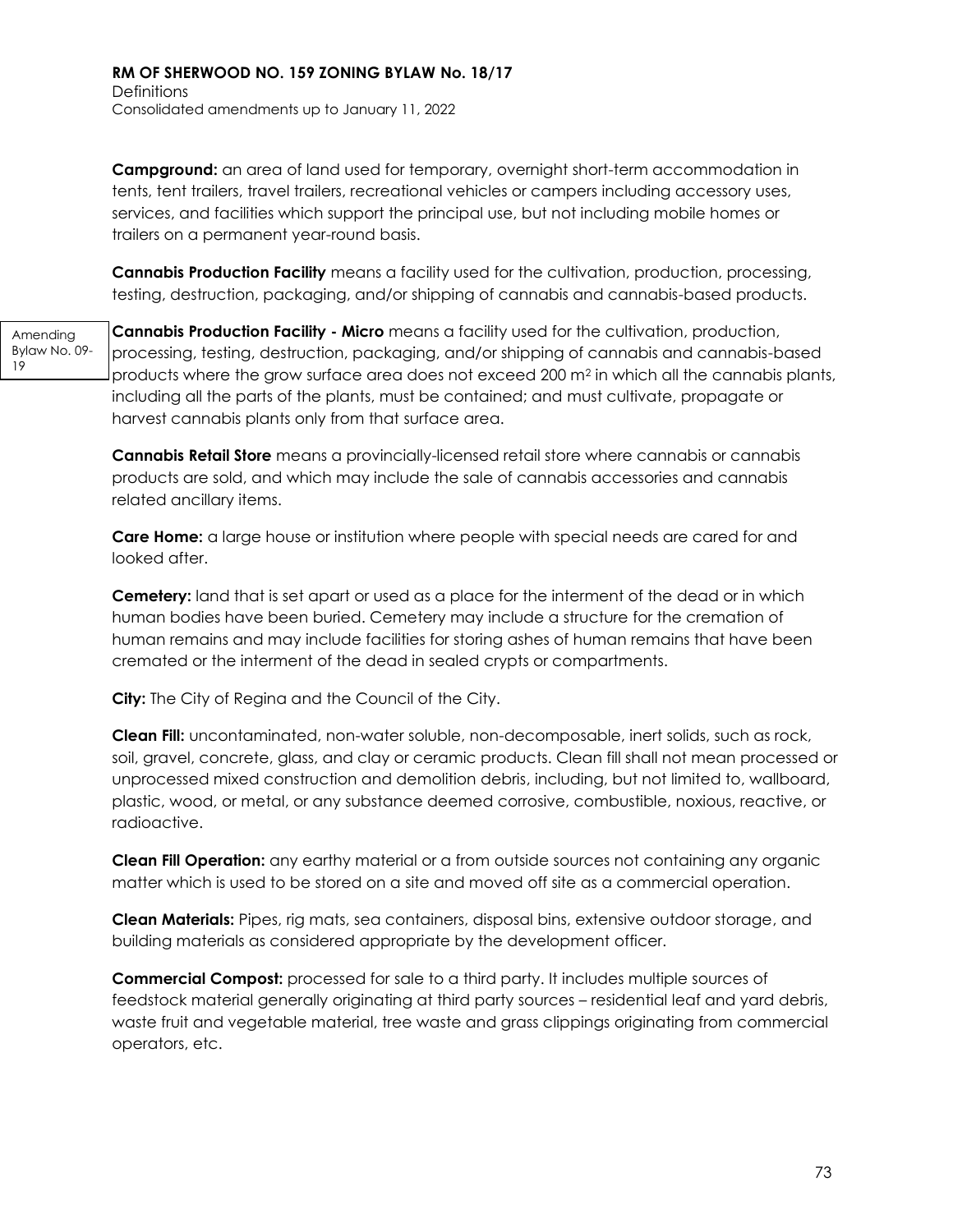**Communications Service Provider:** provider of electronic information – telecom, internet, cable, satellite, and related businesses.

**Community Centre:** a building or group of buildings for a community's educational and recreational activities and/or events.

**Compatible:** land uses that can co-exist adjacent to each other without conflict or are consistent and capable of being used in combination with each other.

**Concept Plan**: a plan that is adopted by bylaw in accordance with Section 44 of *The Planning and Development Act, 2007* that that contains a detailed land use strategy for the re-zoning, subdivision, re-subdivision, and development of a specific area of land.

**Condominium:** land, buildings, and units, including private and common property as defined under The Condominium Property Act.

**Construction Services:** all aspects of construction, building, fabricating, installing, erecting, maintaining, and digs on all types of facilities.

**Controlled Hunt Farm:** A Game Farm which is used for controlled hunting of animals, defined as a "domestic game farm animal" by *The Domestic Game Farm Animal Regulations*.

**Conservation:** the planning, management, and implementation of an activity with the objective of protecting the essential physical, chemical, and biological characteristics of the environment.

**Convenience Store**: is a small retail business that stocks a range of everyday items such as groceries, snack foods, candy, toiletries, soft drinks, tobacco products, hardware, magazines, and newspapers.

**Council:** The Council of the Rural Municipality (RM) of Sherwood No. 159.

**Day Care:** either of the following:

- a) **Residential Day Care:** the use of a private residence where care, instruction, maintenance, and supervision are provided for no more than twelve children for periods of more than 3 but less than 24 consecutive hours, and for at least 12 consecutive weeks in the year.
- b) **Day Care Facility:** the use of a building or portion thereof for the provision of care, instruction, maintenance, or supervision of eight or more children under the age of 13 years, by persons other than one related by blood or marriage, for periods of more than 3 but less than 24 consecutive hours, and for at least 12 consecutive weeks in the year and includes all day-care centres, early childhood services, nurseries, and after-school or baby-sitting programs which meet this definition.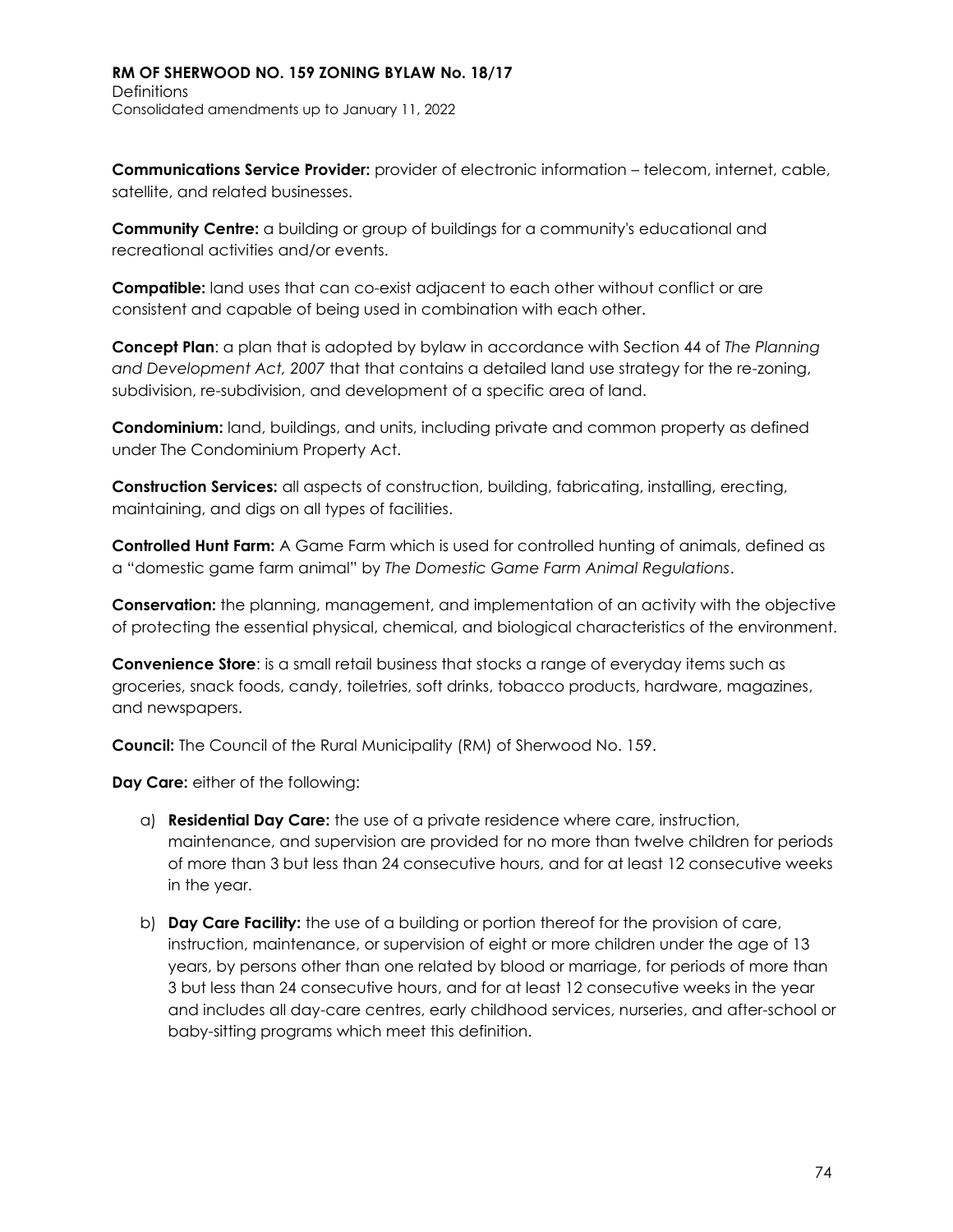**Developed Road:** an existing graded all-weather road on a registered right-of-way, or a road for which a signed servicing agreement has been made by a developer with Council to provide for the construction of the road on a registered right-of-way to an approved standard.

**Development:** the carrying out of any building, engineering, mining, or other operations, in, on or over land, or the making of any material change in the use, or intensity of use, of any building or land.

**Development Agreement:** the legal agreement between a developer and the RM which specifies the obligations and the terms and conditions for the approval of a development pursuant to provisions of the *Act*.

**Development Officer:** An officer appointed by the RM Council, who is authorized to administer this Bylaw.

**Development Permit:** a document issued pursuant to this Bylaw, authorizing a development of a permitted use.

**Discretionary Use:** a use or development specified as discretionary in this Bylaw, which may be allowed by the issuance of a discretionary use permit, following the application to, and approval of the Council, and which complies with this Bylaw and any development standards as may be required by Council.

**Dispensary:** a room where medicines are prepared and provided.

Amending Bylaw No. 09- 19 **Distilleries, Wineries and Breweries** means facilities for the production of alcoholic and other beverages, including the distillation, aging, blending, fermenting, bottling, storage, distribution, promotion and sale of said beverages.

> **Drainage:** is any action taken or intended for the removal or lessening of the amount of water from land, and includes the deepening, straightening, widening and diversion of the course of a stream, creek, or other watercourse, as well as the construction of dykes (taken from: Water Security Agency: What is Drainage? Fact Sheet – 2018).

**Drive-in Theatre:** a form of movie theatre that consists of an outdoor screen, projection booth, concession, and large parking area for vehicles for patrons to view a movie from.

**Dwelling Group:** a group of two or more detached one-unit dwellings, two-unit dwellings, multiple unit dwellings, townhouses, boarding houses, boarding apartments, residential care homes, special needs housing, special care homes or combinations thereof occupying the same site, provided that each form of development comprising the dwelling group is otherwise a permitted or discretionary use in the district.

**Dwelling, Multiple Unit:** a building or a portion thereof designed for or occupied as three or more dwelling units, but not including a motel, hotel, converted dwelling, street townhouse or townhouse.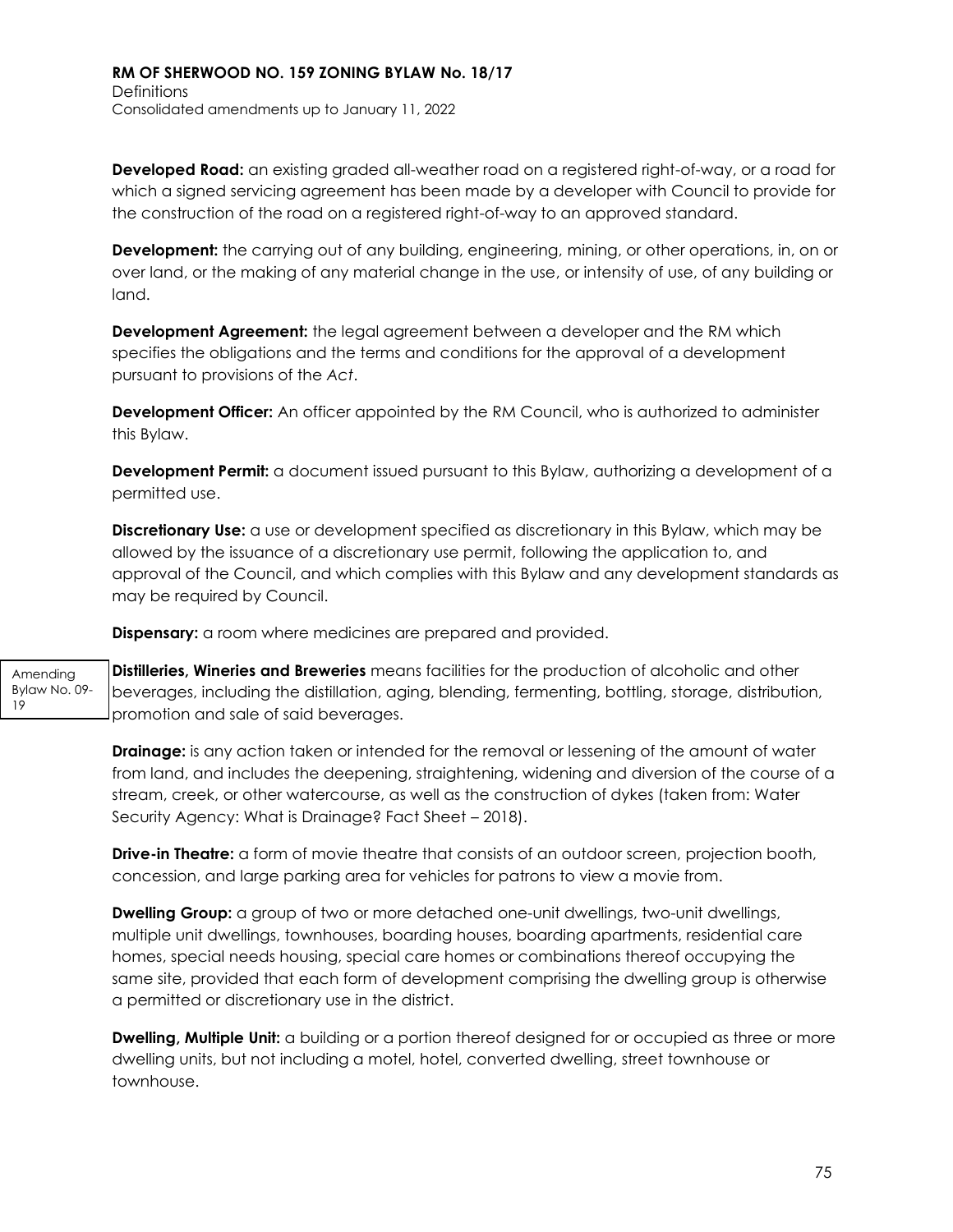**Dwelling, Semi Detached:** a dwelling unit on its own site, attached to another dwelling unit on its own site, with a common wall dividing the two dwelling units throughout at least 40% of the length of the longest dwelling unit, measured from the front to the rear building lines of the dwelling unit.

**Dwelling, Single Detached:** a detached building consisting of one dwelling unit as herein defined; and occupied or intended to be occupied as a permanent home or residence, but shall not include a mobile home, modular home or trailer coach as herein defined.

**Dwelling, Street Townhouse:** a dwelling unit on its own site, attached to at least one other dwelling unit, on its own site, with a common wall dividing the dwelling units throughout at least 40% of the depth of the entire structure.

**Dwelling Unit:** one or more habitable rooms used, or fully capable of being used as a residence, where each unit provides sleeping, cooking and toilet facilities, but does not include rooming houses or rooming units but shall not include a mobile home or trailer coach.

**Energy Service Provider:** commercial or non-profit business providing energy solutions.

**Environmentally Sensitive Area:** is important to the long-term maintenance of biological diversity, soil, water, or other natural processes at multiple scales. They are also areas that contain rare or unique elements that may require special management consideration due to their role in conservation. For example, geotechnical reports and flood-proofing considerations would help determine suitability of development in these areas.

**Environmentally Sensitive Lands and Areas**: lands or areas with natural features where precautions, mitigation or constraints are needed to minimize impacts. These may include but are not limited to:

- a) a ravine, coulee, swamp, natural drainage course, or creek bed;
- b) wildlife habitat, environmentally sensitive or significant natural or heritage areas;
- c) flood-prone or potentially unstable land; and/or,
- d) land abutting lakes, streams, or rivers for pollution prevention, bank preservation, or development protection from flooding.

**Equestrian Facility:** the use of lands, buildings, or structures for the boarding of horses, the training of horses and riders, and the staging of equestrian events, but does not include the racing of horses.

**Existing Electric Arc Furnace:** Electric Arc Furnace that exists north of EVRAZ.

**Existing Registered Parcel:** Any Parcel for which a separate Certificate of Titles existed in the Land Titles System of the Information Services Corporation prior to the effective date of Bylaw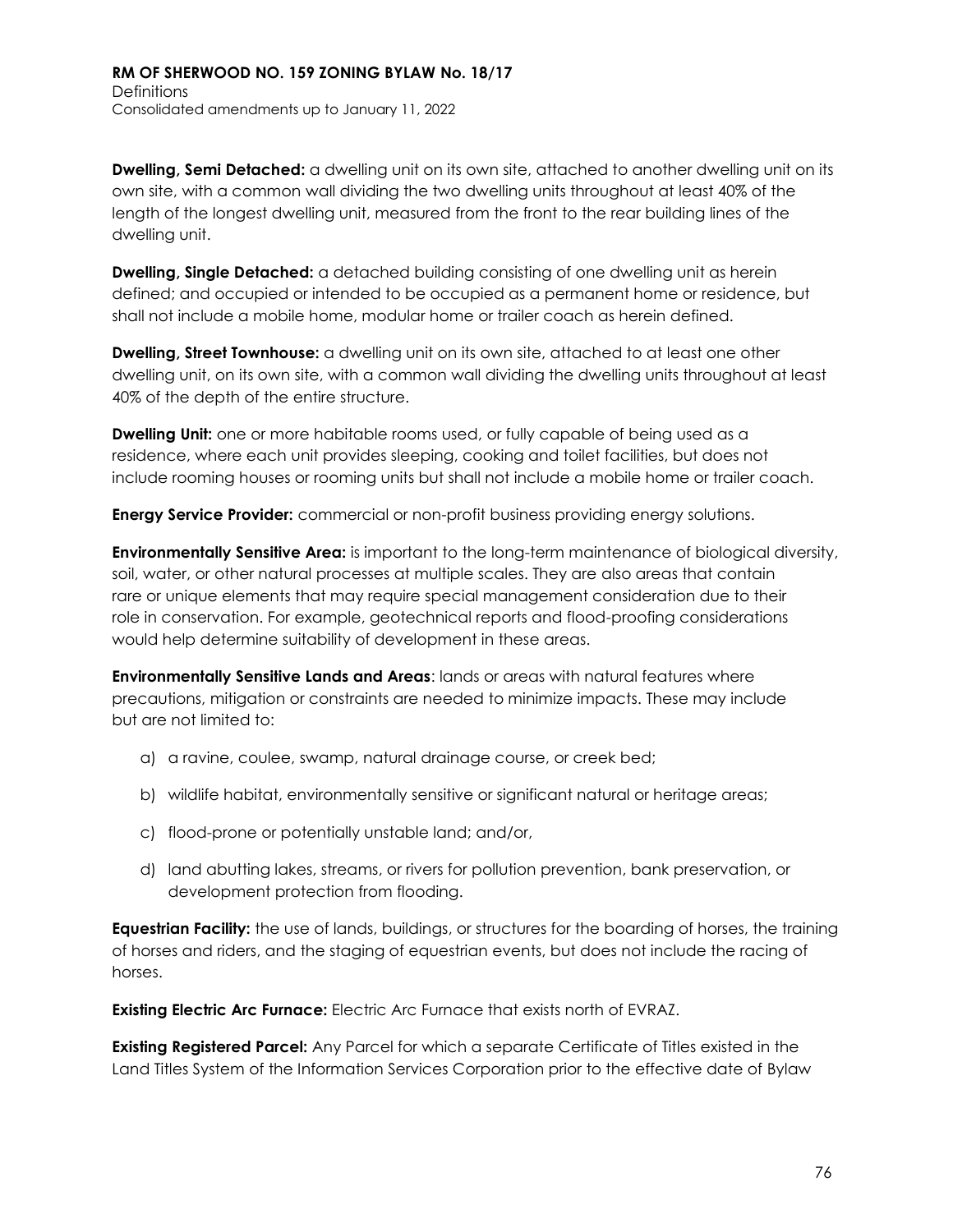## **RM OF SHERWOOD NO. 159 ZONING BYLAW No. 18/17 Definitions**

Consolidated amendments up to January 11, 2022

No. 10/91, and which has a frontage on a currently developed Municipal road which is not seasonal in nature.

**Existing Registered Site:** any site as defined in this Bylaw, for which a separate Certificate of Title existed prior to the effective date of the former Zoning Bylaw No. 10/91, and which has frontage on a currently developed Public Road, which is not seasonal in nature.

**Farm Building or Structure:** means buildings or structures used in connection with an agricultural operation such as barns, granaries, residences, etc.

**Farm-Use:** means an occupation or use of land for farm purposes, including farming of land, plants and animals and any other similar activity designated as farm use by regulation, and includes normal farm practices as defined in the Right to Farm Legislation (Farm Practices Protection (Right to Farm) Act, RSBC 1996, c. 131)

**Farmyard:** an area that is a small portion of a quarter section that includes the farm residence and the land immediately around or enclosed by farm buildings.

**Flanking:** to the side of a lot, parcel, or site.

**Flood Plain:** an area prone to flooding from a water body or watercourse that comprises the combined area of the flood way and flood fringe.

**Flood Way:** the portion of the flood plain adjoining the channel where the waters in the 1:500 flood area is projected to meet or exceed a depth of 1 m or a velocity of 1 m per second.

**Floodway Fringe:** the portion of the flood plain where the waters in the 1:500-year flood are projected to be less than 1 m or a velocity of 1 m per second.

**Flood, design:** consisting of:

- a) a 1:500-year flood;
- b) a flood having a return period greater than 1:500 years; and/or,
- c) a recorded flood having a water surface elevation equal to or exceeding that of a 1:500-year flood.

**Floor Area:** The maximum area contained within the outside walls of a building, excluding in the case of a dwelling, any private garage, porch, veranda, open deck, unfinished attic, or unfinished basement or cellar and in a commercial or industrial building, any utility room.

**Floor Area Ratio (FAR):** relationship between the total amount of usable floor area that a building has or has been permitted for the building.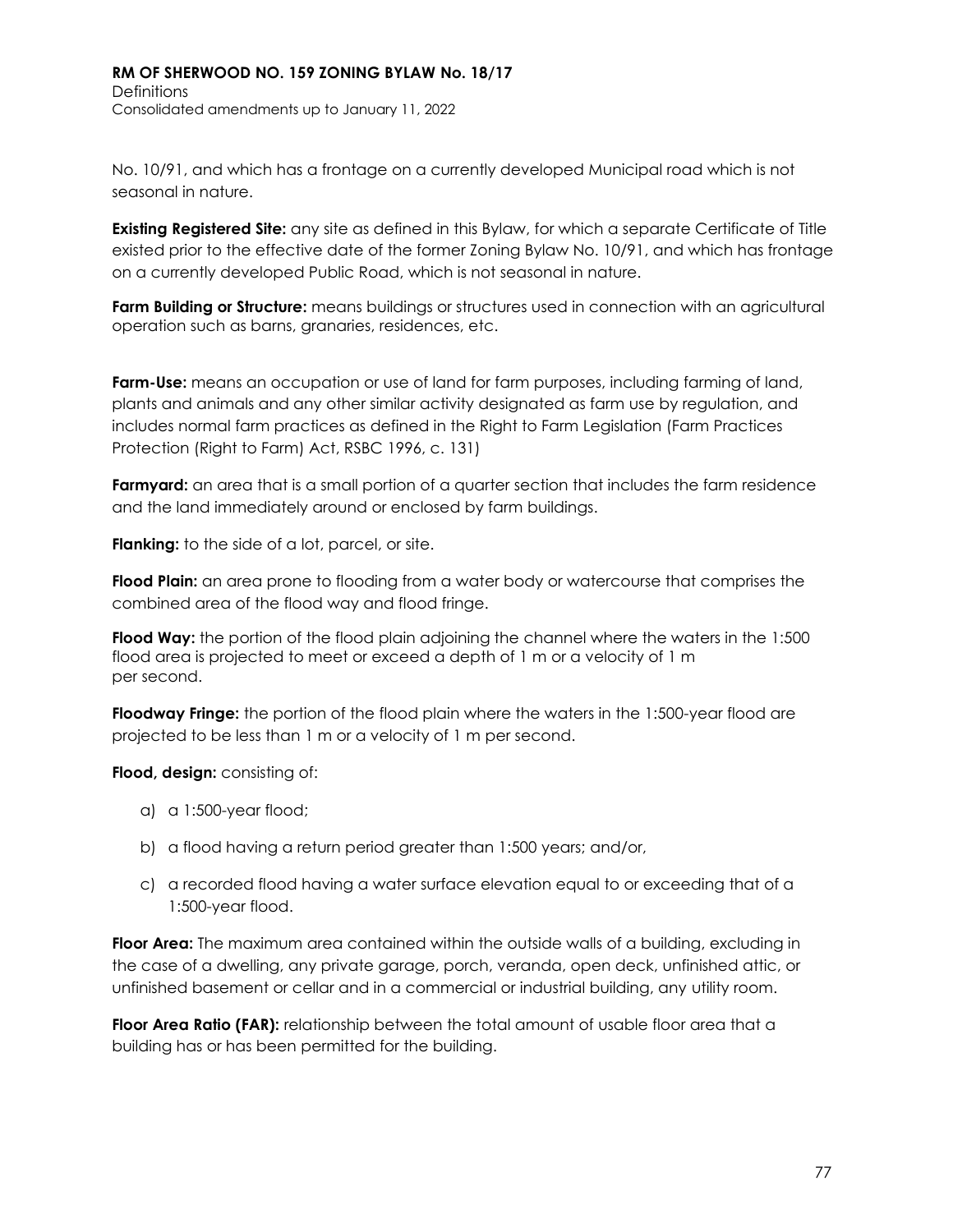**Food and beverage factory:** place where food and beverages are manufactured or assembled by machine.

**Free Standing Sign:** a sign, except a billboard, independently supported and visibly separated from a building or other structure and permanently fixed to the ground.

**Frontage (Lot Frontage):** The distance across the street side of a lot (a lot must front on a street), between the points where the side lines of the lot meet the street right of way or boulevard; or, where a lot is irregular in shape and is narrowest at the front street end, the width of the lot shall be measured parallel to the street line at the centre of the front lot line, and at a setback from the front lot line no greater than the minimum permitted building setback.

**Front Yard:** that part of a site, measured from the site property line at the front of the property or that portion of the property that fronts the main access road to the site, to the nearest main wall of a building or structure, defining an area within which no buildings or permanent structures shall be constructed.

**Game Farm:** a fenced area to enclose animals defined as a "domestic game farm animal" by The Domestic Game Farm Animal Regulations, used for producing animal products as defined by those Regulations.

**Garage:** a building or part of a building intended to be used for the storage of motor vehicles and wherein neither servicing nor repairing of such vehicles are carried on for remuneration.

**Garden Suite:** means a detached one-unit dwelling, mobile home, or modular home, which is temporarily located within or in the yard of an existing residential dwelling unit intended to provide accommodation for a specific person or persons who are physically dependent on the residents of the existing residential dwelling unit or to provide accommodations for a caregiver of whom a specific person or persons residing in the existing residential dwelling unit is physically dependent.

**Golf Course:** a public or private area operated for playing golf and may include accessory uses and facilities including but not limited to club houses, driving ranges and food and beverage facilities.

**Grain Terminal / Elevators:** a tower containing a bucket elevator or a pneumatic conveyor, which scoops up grain from a lower level and deposits it in a silo or other storage facility.

**Greenhouse, Commercial:** a building for the growing of flowers, plants, shrubs, trees, and similar vegetation that are not necessarily transplanted outdoors on the same site but are sold directly at wholesale or retail from the site but does not include a Cannabis Production Facility.

**Greenhouse, Private:** a building for the growing of flowers, plants, shrubs, trees, and similar vegetation that are transplanted outdoors on the same site containing such greenhouse(s), and where greenhouse products may not be offered for sale but does not include a Cannabis Production Facility.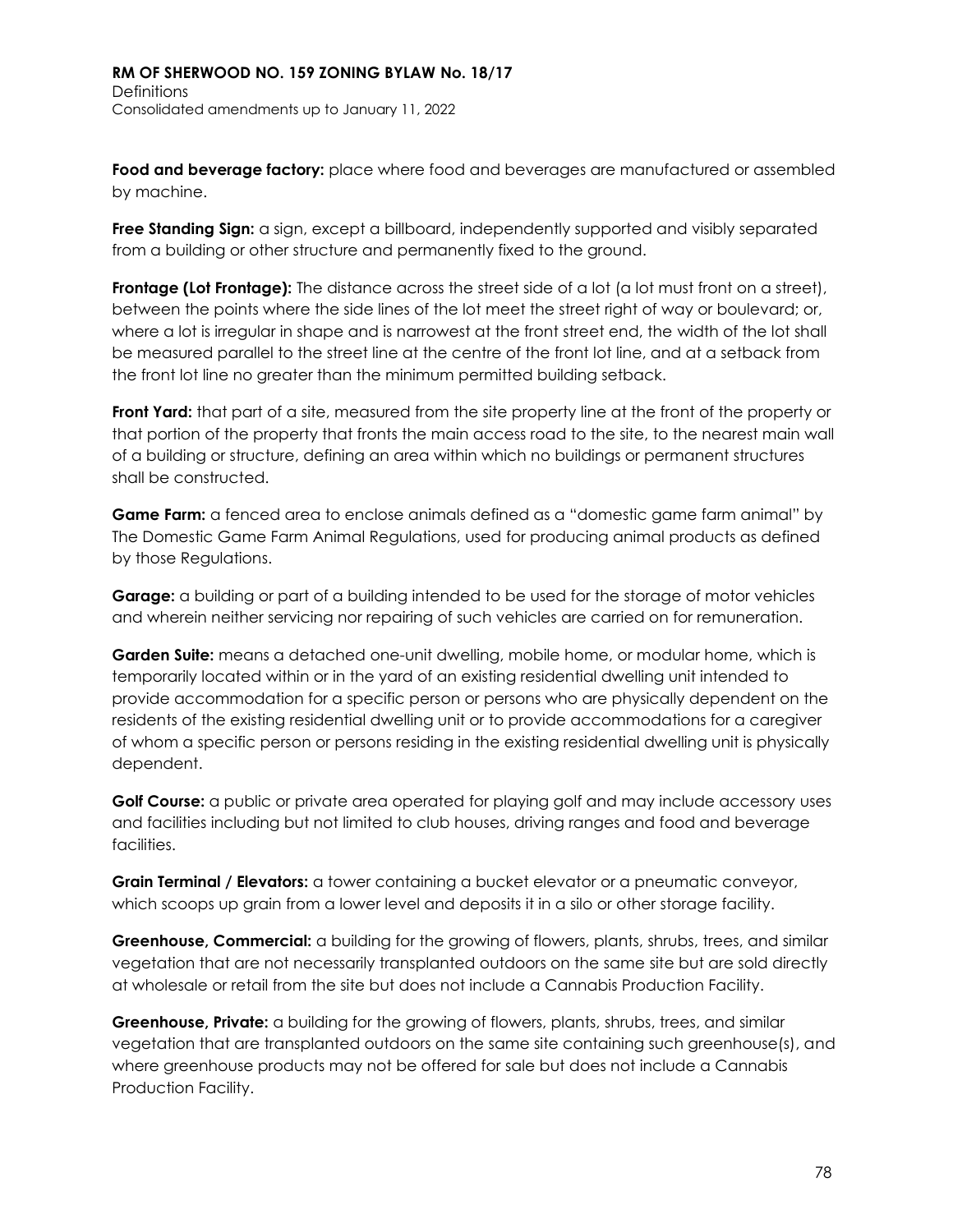**Gross Surface Area (Signage):** the area of the rectangle or square within which the face of a sign can be completely contained, exclusive of any supporting structure or, where a sign has more than one face or the face of the sign is not flat, the rectangle within which the largest area of the face of the sign in profile can be completely contained exclusive of any supporting structure.

**Hazard Land:** land that is contaminated, unstable, prone to flooding and/or erosion or otherwise unsuited for use, development, use, and occupation of the land or any buildings and structures on the

land because of its inherent danger to public health, safety, and risk to life or property.

**Hazardous substance:** a hazardous good or substance as defined in the Hazardous Substances and Waste Dangerous Goods Regulations.

**Hazardous Waste:** a waste dangerous good as defined in the Hazardous Substances and Waste Dangerous Goods Regulations.

**Height of the Sign:** the vertical distance measured from the highest point of the sign to grade level at the centre of the sign.

## **Heritage Property:** means:

- a) archeological objects;
- b) paleontological objects;
- c) any property that is of interest for its architectural, historical, cultural, environmental, archeological, paleontological, aesthetic or scientific value; and,
- d) any site where any object or property mentioned in the above clauses (a, b, c) is or may reasonably be expected to be found.

**Highway Commercial**: commercial land uses, activities, and development located along major highways and business corridors that is accessible by vehicle, provides good, products, and services to residents and the travelling public.

**Highway Sign Corridor:** a strip of land parallel and adjacent to a provincial highway; where private signs may be permitted to advertise goods and services of local area businesses and attractions, as provided by regulations of The Ministry of Highways and Infrastructure entitled The Erection of Signs Adjacent to Provincial Highway Regulations, 1986, as may be amended from time to time.

**Home-Based Business:** refers to occupation carried on by the occupants of a farmyard or residence where the business is accessory and secondary to the residential use of the premises.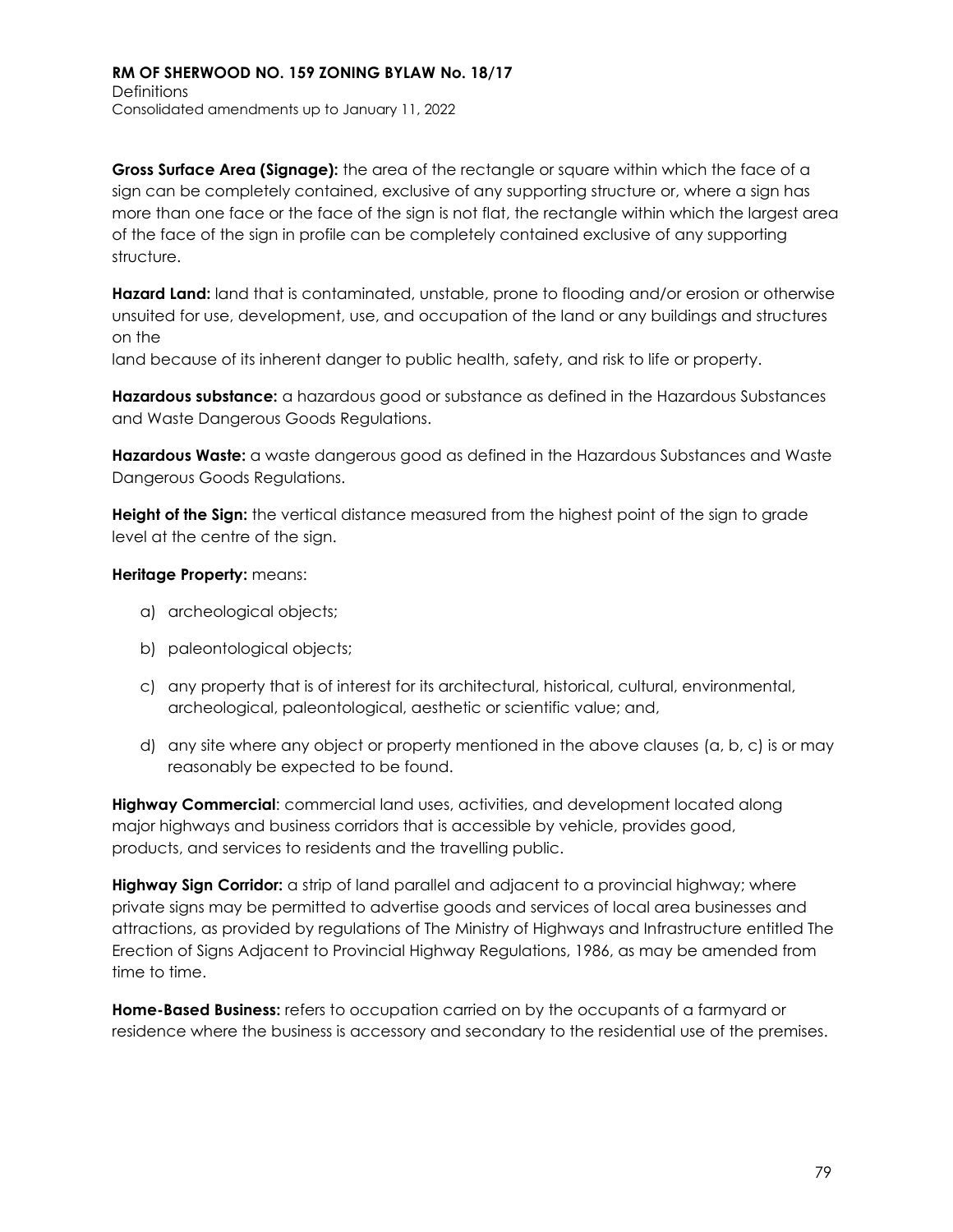**Home Improvement Centres:** A home-improvement center or home center is a retail store that combines the functions of a hardware store with those of a lumber yard. Home improvement stores typically sell building supplies, tools, and lumber.

**Home Occupation:** an occupation carried on by the occupants of a residence.

**Horticulture:** the culture or growing of garden plants. Horticulturists work in plant propagation, crop production, plant breeding and genetic engineering, plant biochemistry, plant physiology, and the storage, processing, and transportation of fruits, berries, nuts, vegetables, flowers, trees, shrubs, and turf. Horticulture does not include a Cannabis Production Facility.

**Hotel:** A building, structure, or part of a building or structure with sleeping accommodation provided to the public with or without meals, where a guest register or record is kept, but does not include a motel or rooming house.

**Industrial Complex:** a group of two or more attached or detached independent principal buildings located on the same site and which are not for human habitation and where each form of development comprising the complex is a permitted or approved discretionary use in the district in which the industrial complex is located.

**Industrial Park:** a large tract of land that has been planned, developed, and operated as an integrated development for several individual industrial uses with special attention to circulation, parking, utility needs, aesthetics, and land use compatibility. Industrial parks are usually located close to transport facilities, especially where more than one transport modality (inter-modal) coincides: highways, railroads, airports, and navigable rivers.

**Industrial Resource-based Principal Uses:** including accessory buildings and uses. Qualifying uses include, but are not limited to:

- a) petroleum, natural gas exploration wells or extraction wells and related facilities which are not proposed in an Environmentally Sensitive Area (ESA) overlay district;
- b) petroleum, natural gas or carbon dioxide gas pipelines and related facilities which are not proposed in an Environmentally Sensitive Area (ESA) overlay district;
- c) gravel pits, gravel storage areas, and contractor's yards, which are more than 0.4 kilometers from a dwelling.

**Industrial Technology:** businesses that provide technology related to industrial businesses through engineering and manufacturing.

Amending Bylaw No. 16- 20

**Industry, Agricultural:** means processing and distributing industries providing products or services directly associated with the agricultural business sector and, without restricting the generality of the above, may include the following subject to regulations within the OCP and Zoning Bylaw:

- a) Grain elevator;
- b) Feed mill;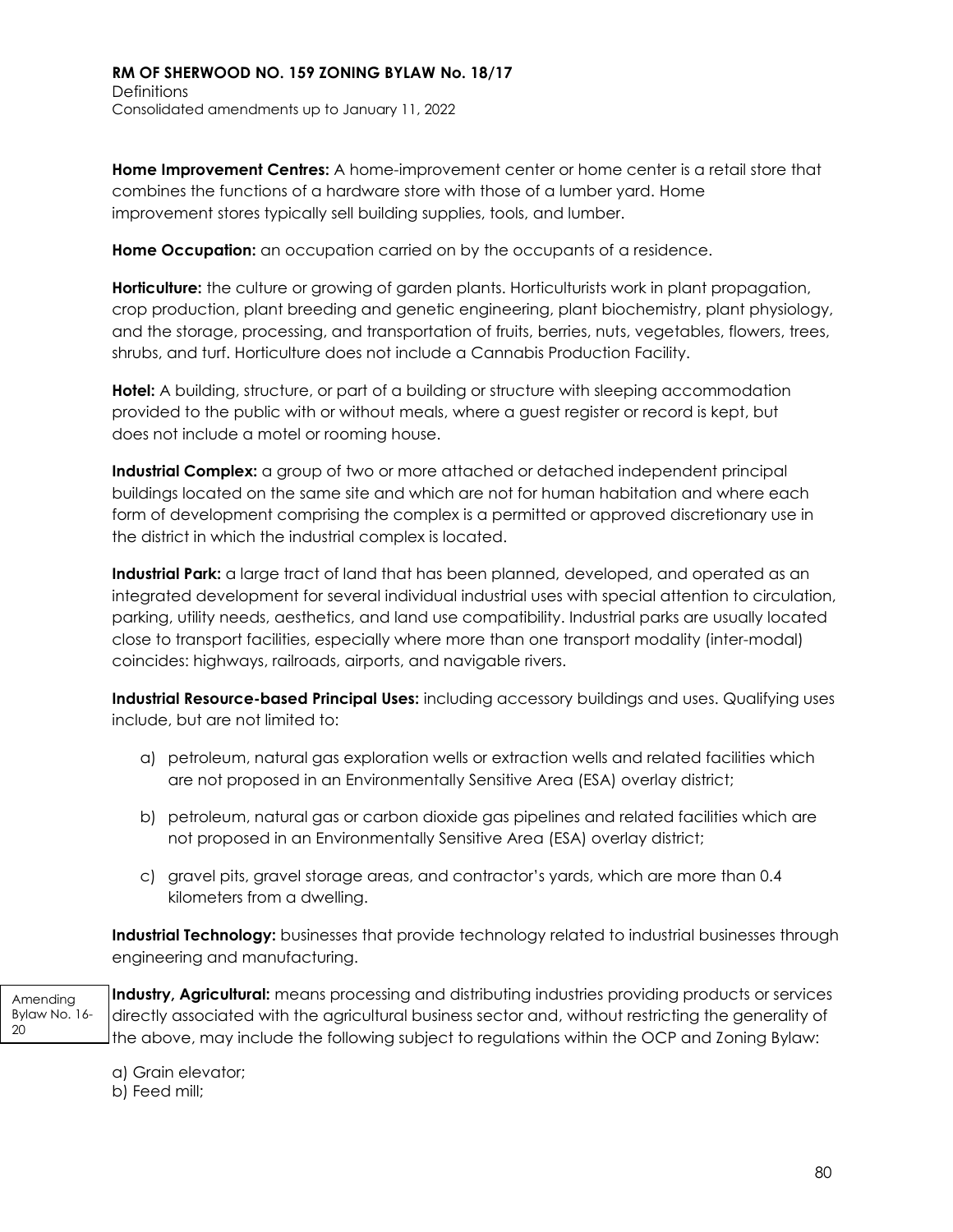**Definitions** 

Consolidated amendments up to January 11, 2022

- c) Abattoir;
- d) Seed cleaning storage/distribution;
- e) Pelletizing storage/distribution;
- f) Bulk fertilizer distribution storage/distribution;
- g) Bulk agricultural chemical distribution;
- h) Anhydrous ammonia storage and distribution;
- i) Bulk fuel storage/distribution;
- k) Livestock holding;

l) Retail sale of the goods produced or stored as part of the principal use on the site and, m) Other similar agricultural industry uses that involve processing of agricultural inputs such as crops and livestock.

| Amending<br>Bylaw No. 16-<br>20 | Industry, Heavy: means a land use where industrial activities take place, involving:<br>(a) welding;                                                                                                                                                        |
|---------------------------------|-------------------------------------------------------------------------------------------------------------------------------------------------------------------------------------------------------------------------------------------------------------|
|                                 | (b) particulate matter;                                                                                                                                                                                                                                     |
|                                 | (c) substances which may cause nuisance such as light, glare, odour or noise;                                                                                                                                                                               |
|                                 | (d) dangerous goods; or                                                                                                                                                                                                                                     |
|                                 | (e) hazardous material.                                                                                                                                                                                                                                     |
| Amending<br>Bylaw No. 16-<br>20 | Industry, Light: means a land use where industrial activities take place, but excluding the<br>carrying-on production, processing or storage of:<br>(a) substance which may cause nuisance such as light, glare, odour or noise;<br>(b) particulate matter; |

- (c) waste and waste substance;
- (d) refining, processing or upgrading of oil and natural gas;
- (e) mining, quarrying, or extraction of oil or natural gas;

(f) dangerous good as defined by this Bylaw;

(g) hazardous material as defined by this Bylaw; and

(h) nuclear or radioactive substance.

**Intensive Agricultural Operation**: a principal use that produces a crop that is grown in buildings or under structures, using hydroponic techniques, or by use of intensive irrigation and fertilizer application, but not including an intensive livestock operation.

**Intensive Livestock Operation (ILO):** the operation or facilities for the permanent or temporary rearing, confinement or feeding of poultry, hogs, sheep, goats, cattle, horses, or domesticated game animals in such numbers that the facility and portion of a site used for the operation:

- a) will contain 100 or more animal units; and,
- b) provides less than 370 m<sup>2</sup> (4000 ft<sup>2</sup>) of space for each animal unit contained therein.

ILO's will only be considered outside of the JPA.

**Institutional Use:** a use of land or a building operated for non-commercial or non-industrial purposes to provide a public service by a non-profit, co-operative, or governmental group including, but not limited to service clubs, churches, hospitals, and public agencies.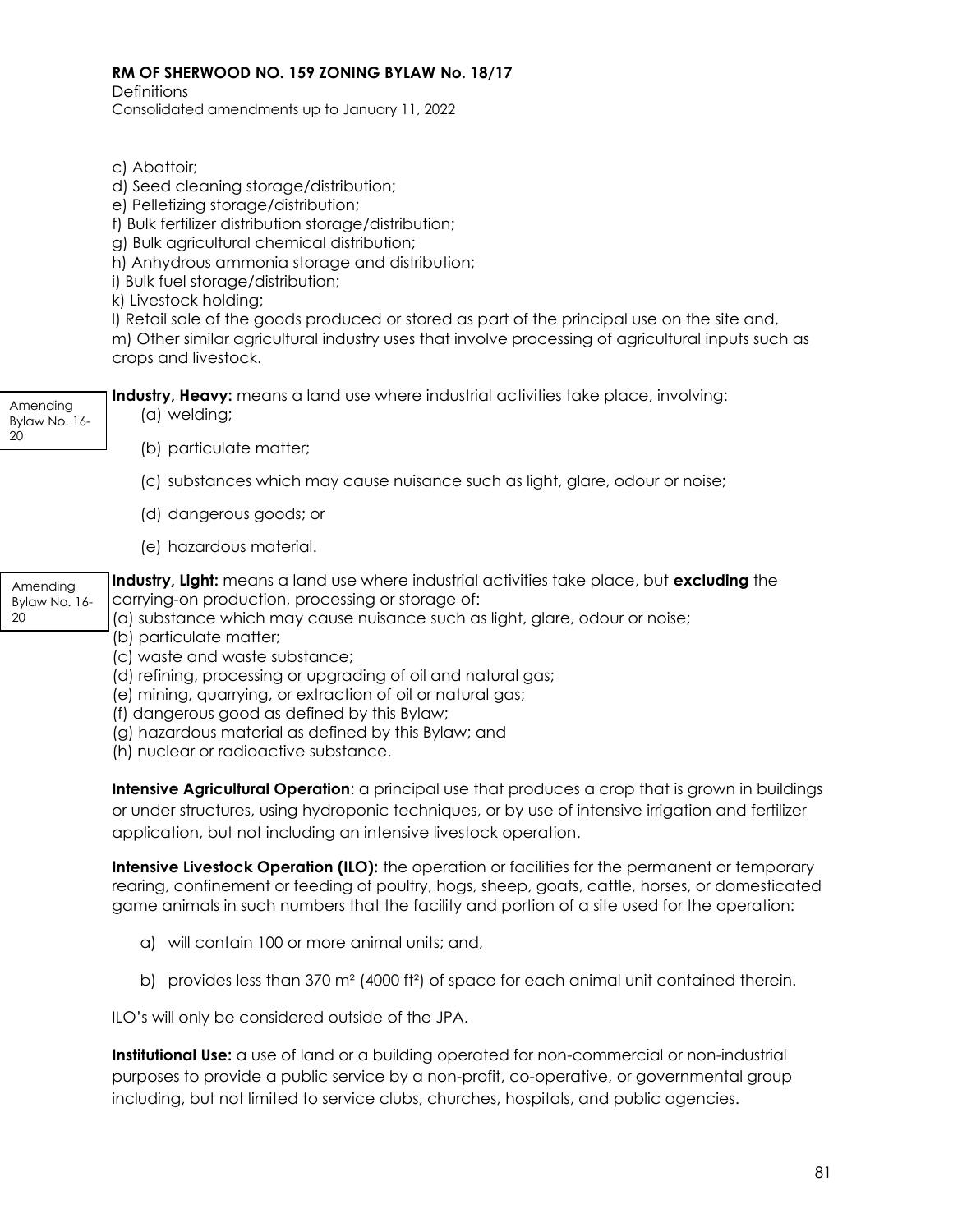**Land-Farm:** a bioremediation technology in which contaminated soils are mixed with soil amendments such as soil bulking agents and nutrients, and then they are tilled into the earth. The material is periodically tilled for aeration. Contaminants are degraded, transformed, and immobilized by microbiological processes and by oxidation. Soil conditions are controlled to optimize the rate of contaminant degradation. Moisture content, frequency of aeration, and pH are all conditions that may be controlled. Land-Farming differs from composting because it incorporates contaminated soil into soil that is uncontaminated. Composting also generally takes place in aboveground piles.

**Landfill:** an area of land used for disposing of solid waste.

**Land owner:** possessor, estate owner, freeholder, holder of legal title, landed proprietor, landlord, owner of an estate in land, owner of land, owner of real estate, owner of real property, owner of the fee, property holder, property owner, proprietor, real property holder, real property owner, titleholder.

**Landscaping:** The provision of any horticultural and other related compatible features or materials designed to enhance the visual amenity of a site or to provide a visual screen consisting of any combination of the following elements:

- a) soft landscaping consisting of vegetation such as tree, shrubs, vines, hedges, flowers, grass, and ground cover; and
- b) hard landscaping that consists of concrete, unit pavers, brick paver, or quarry tile, but does not include gravel, shale, or asphalt.

**Landscaped Area**: is not built upon or used for any purpose other than open space that may include mulch, grass, shrubs, flowers, trees or similar types of vegetation, pathways, patios, fences, and similar outdoor amenities but does not include any buildings, facilities, or hard infrastructure such as a parking lot, driveway, or loading ramps.

**Landscaping Plan:** a scaled drawing identifying the existing vegetation, natural features, site drainage, grades and all the landscaping required by the Rural Municipality (RM) of Sherwood.

**Legal Access:** for the purposes of development, a lot, or site adjacent to a municipally maintained municipal roadway, and meeting the frontage requirements of appropriate district hosting the development.

**Livestock Auction Market:** a place of business where the public may consign livestock for sale through public bidding or sold on a commission basis.

**Livestock Operation:** any agricultural use involving the raising of Animal Units, which does not qualify as an ILO.

Lot: a site of land of a subdivision, the plan of which has been filed or registered in the Land Titles Office by Certificate of Title, and for which all portions of the land are consolidated under a single title.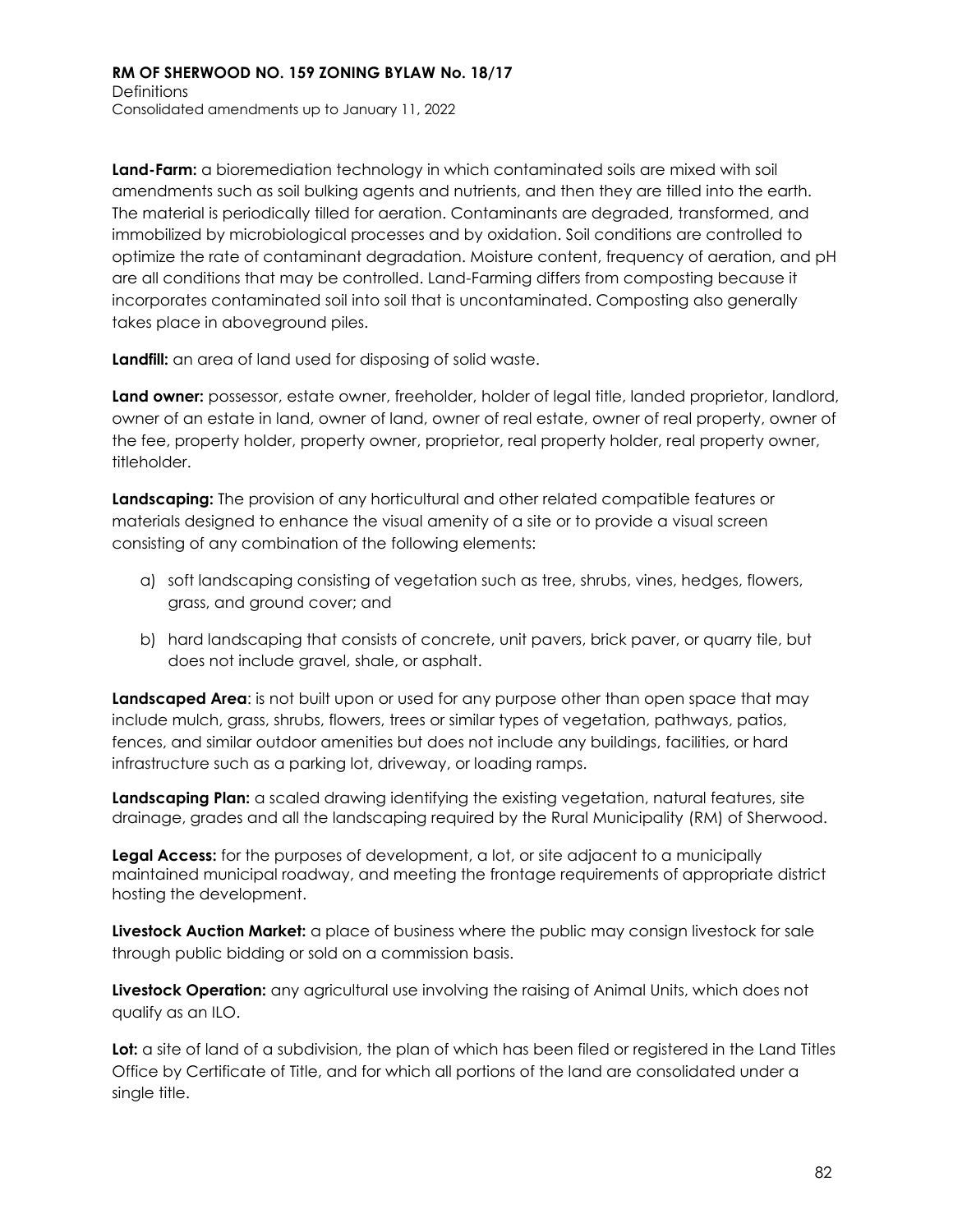**Machine Shop:** a room or building where machining is conducted. Machinists use machine tools to make parts (typically metal or plastic).

**Manufacturing:** make something using machinery.

**May:** indicates a voluntary action or decision.

**Mineral Resource:** raw materials including sand, gravel, clay, earth, topsoil, or mineralized rock found on or under a site.

**Mineral Resource Extraction:** development for the on-site removal, extraction, and primary processing of a mineral resource found on or under the site or accessible from the site for sale, or transfer off the site. Typical facilities or uses would include gravel pits (and associated crushing operations), sand pits, clay or marl pits, peat extraction, and stripping of topsoil.

**Mineral Resource Storage and Processing Operation:** development for the storage, processing, sale, and transportation of mineral resources sourced from offsite sources.

**Mitigation:** the act of reducing the severity of seriousness of something. In the context of this Zoning Bylaw, 'mitigation' refers to water / flood mitigation.

**Mobile Home:** a trailer coach which complies with CSA Standards, and which:

- a) is used as a dwelling;
- b) has water faucets and shower, or other bathing facilities, that may be connected to a water distribution system; and/or,
- c) is equipped with facilities for washing and water closet, or other similar facility, that may be connected to a sewage system.

**Mobile Home Park**: the placement of mobile homes and shall include all the accessory buildings necessary to the operation but does not include an industrial or construction work camp or a campground. For this Bylaw, the terms mobile home park and mobile home court shall be deemed to mean the same.

**Modular Home:** A residential dwelling that is constructed off site in a yard or factory, in one or more sections, transported to a site for permanent installation on a permanent foundation (may have a basement), having architectural features similar to permanent residential dwellings built on site in the Town, and conforming to Canadian Standards Association (CSA) # A277.

**Motel:** means a building or group of buildings on a site designed and operated to provide temporary accommodation and contains separate sleeping units, each of which is provided with an adjoining, conveniently located parking stall.

**Mulching Operations:** clearing and shredding or trees to clear an area.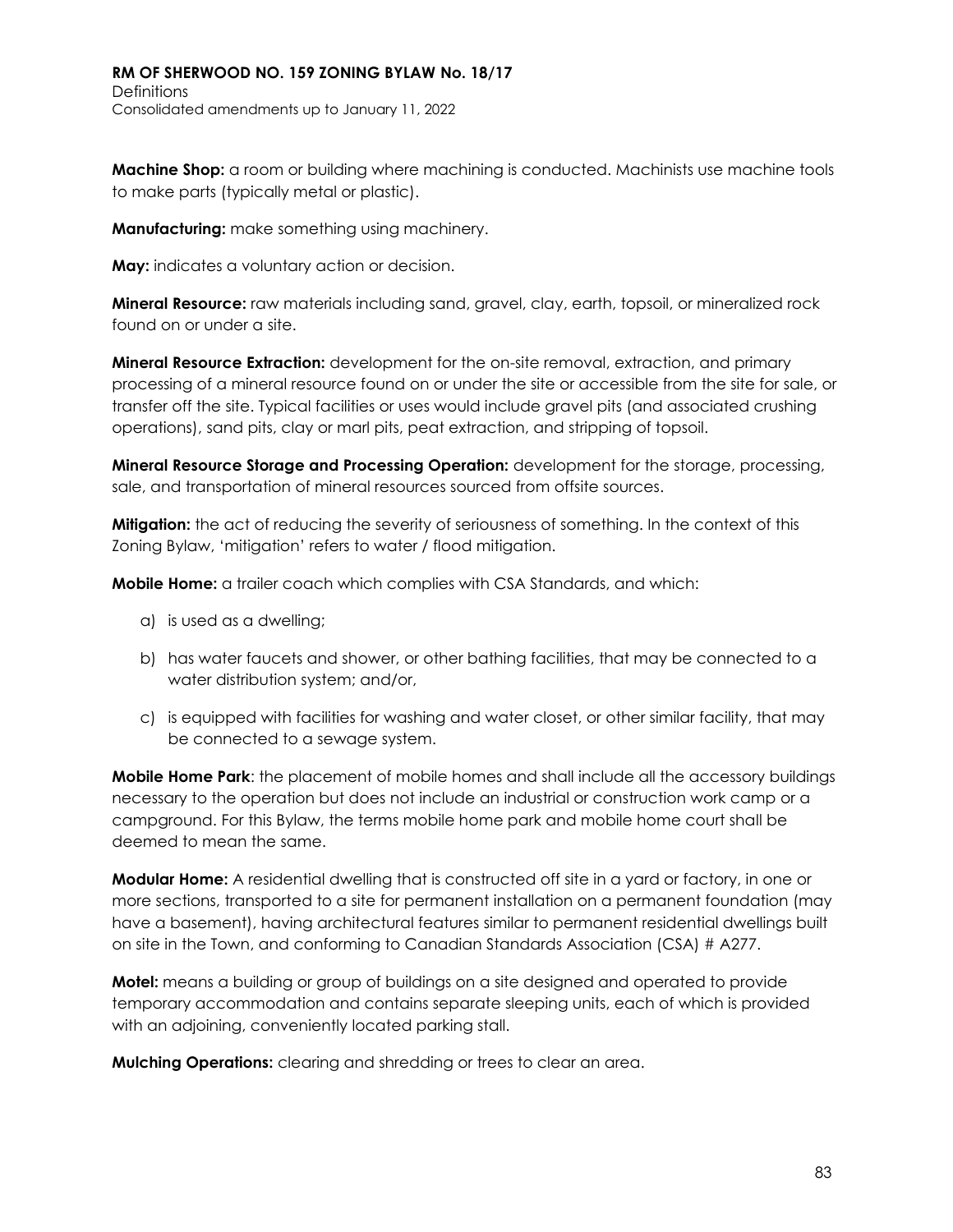**Multi-Purpose Recreation Facility:** a recreation facility that can consist of indoor and outdoor components used for recreational purposes. These facilities may include, but are not limited to: ice arenas, sports fields, gymnasiums, social gathering spaces, aquatic centres, gymnastics facilities, etc.

**Municipality:** The Rural Municipality (RM) of Sherwood No. 159.

**Municipal Building Bylaw:** The Bylaw of the Rural Municipality (RM) of Sherwood No. 159. regulating the erection, alteration, repair, occupancy, or maintenance of buildings and structures.

**Municipal Facility:** a site operated by the RM for storage, manufacture, maintenance or repair of buildings, infrastructure, materials, or equipment use by the RM. A municipal facility may include uses such as accessory administrative offices, public works yards, machine shops, paint shops, sign shops, repair garages or storage facilities used in connection with the provision of public services by the RM. This use does not include Public Utilities, Solid Waste Disposal Facilities, Liquid Waste Disposal Facilities, Waste Transfer Stations, Snow Management Facilities, Construction and Demolition Materials Industries, Waste Management and Remediation Industries, Recycling Depots, Parks, Land-Farms, Landfills, Construction Yards, or Clean Fill Uses.

**Municipal Reserve:** land that is dedicated to the Rural Municipality (RM) of Sherwood as a condition of subdivision approval in the *Act*.

**Municipal Roadway:** a developed and municipally maintained road, street, or lane vested in the Crown in right of Saskatchewan or set aside for the purposes of the Crown in right of Saskatchewan pursuant to The North-West Territories Act or any Act and includes anything erected on or in connection with the Municipal roadway.

**Noise Exposure Forecast (NEF):** Transport Canada uses a Noise Exposure Forecast (NEF) system to provide a measurement of the actual and forecasted aircraft noise in the vicinity of airports. This system factors in the subjective reactions of the human ear to specific aircraft noise stimulus: loudness, frequency, duration, time of occurrence, tone, etc. A single number rating of the overall aircraft noise is used in Canada. It combines the noise levels of individual aircraft and the numbers of aircraft to give a single number rating of the average negative impact of the aircraft noise. The Canadian Noise Exposure Forecast (NEF) was developed to encourage compatible land use planning in the vicinity of Airports.

## **Non-Conforming Building:** means a building:

- a) that is lawfully constructed or lawfully under construction, or with respect to which all required permits have been issued, at the date this Bylaw or any amendment, affecting the building or land on which the building is situated or will be situated becomes effective; and/or,
- b) that on the date this Bylaw, or any amendment, becomes effective does not, or when constructed will not, comply with this Bylaw;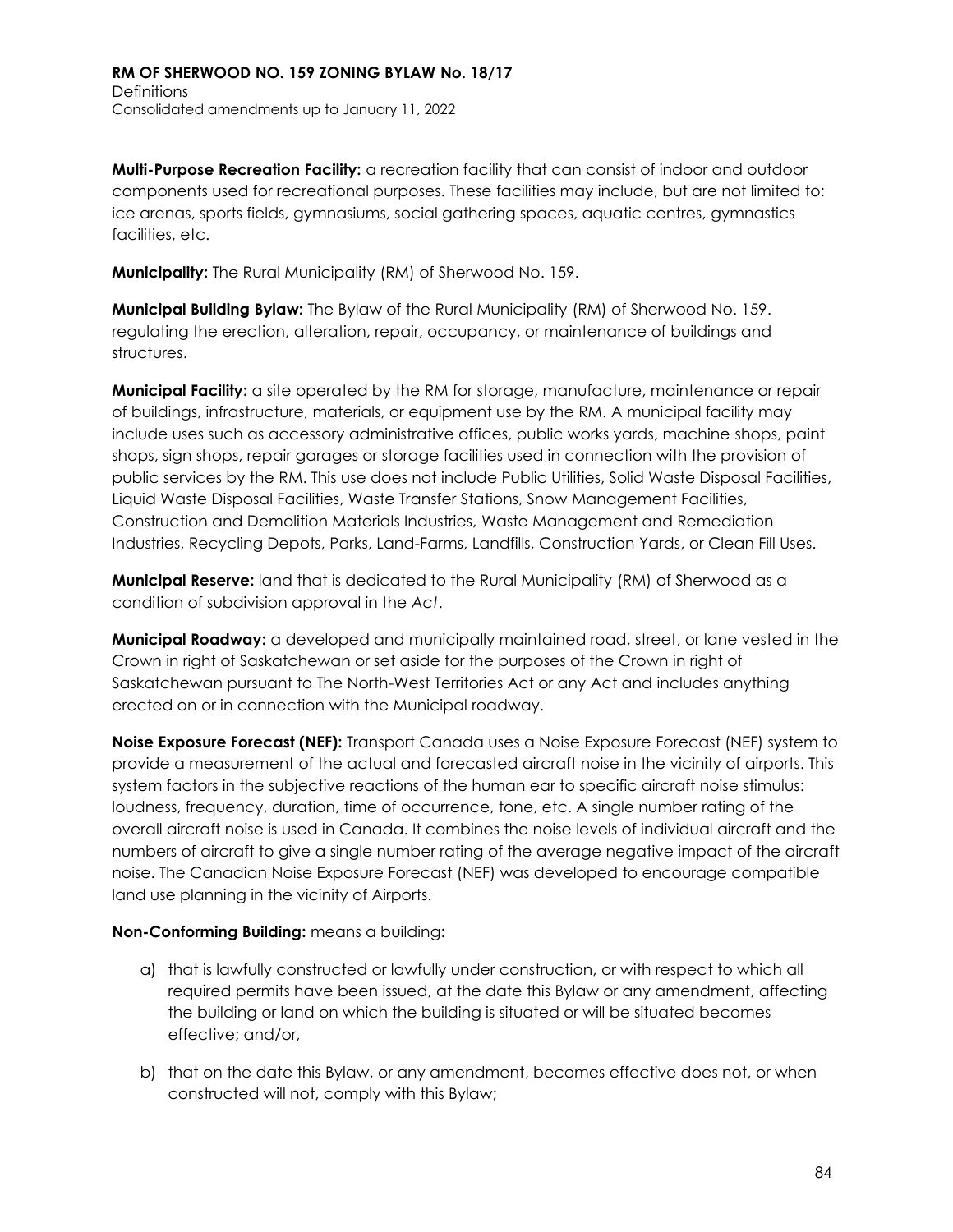**Non-Conforming Site:** means a site, consisting of one or more contiguous parcels, that, on the date this Bylaw, or any amendment, becomes effective, contains a use that conforms to this Bylaw, but the site area or site dimensions do not conform to the standards of this Bylaw for that use.

**Non-Conforming Use:** any use of land, building or structures that lawfully exists or was under construction at the passing of this Bylaw and does not conform to the new standards of use however structural alterations that conform to this Bylaw can be made if the element of nonconformity is not increased with respect to that use. A change of ownership, tenancy or occupancy does not affect a non-conforming use or building. A non-conforming use may be continued and expanded inside any building in which it exists; if the use is discontinued for six consecutive months, future uses of the land or building must conform to current Zoning Bylaw regulations. A nonconforming building may continue to be used in an "as is" condition and can be enlarged or structurally altered in conformance with the new regulations. If damaged beyond 75% of its value above the foundation, the building must be rebuilt in conformity with this Bylaw.

**Non-farm Use:** means a use of land other than a farm use.

**Notification Zone**: an area which surrounds or extends into the City of Regina, the Village of Grand Coulee, or neighbouring RM's, for the purpose of informing the urban or rural municipality (as the case may be) of development and/or related activity.

**Nursery School:** a school for children usually under 5 years of age.

Amending Bylaw No. 16- 20 **Office:** means business, administrative, financial or managerial space for various work activities. Example activities include professional services such as construction, surveying, engineering, research and development, resource extraction e.g. oil/gas, mining, agriculture, logistics, transportation, warehousing and distribution, catering, utility and real estate companies.

> **Official Community Plan (OCP):** an OCP contains policies that guide the physical, environmental, economic, social, and cultural development of a community. The OCP will inform many decisions made by Council over the next 20 years. More specifically, The RM of Sherwood No. 159 OCP – Bylaw 16/16.

**Open Space:** the outdoor environment which incorporates or may include natural or purposebuilt elements to provide for passive or active recreation activities.

**Outdoor Community Gathering Space:** outdoor space for gathering of residents and visitors. Can be on a soft (e.g. grass) or hard (e.g. concrete) surface, can be formal or informal, and passive or active.

**Overlay Zoning District:** shall mean any District (e.g. ESA Overlay) which is described in Section 10.0.

**Overnight Camping:** Camping is an outdoor activity involving overnight stays away from home in a shelter, such as a tent, caravan, cabin, or motorhome. To be regarded as "camping" a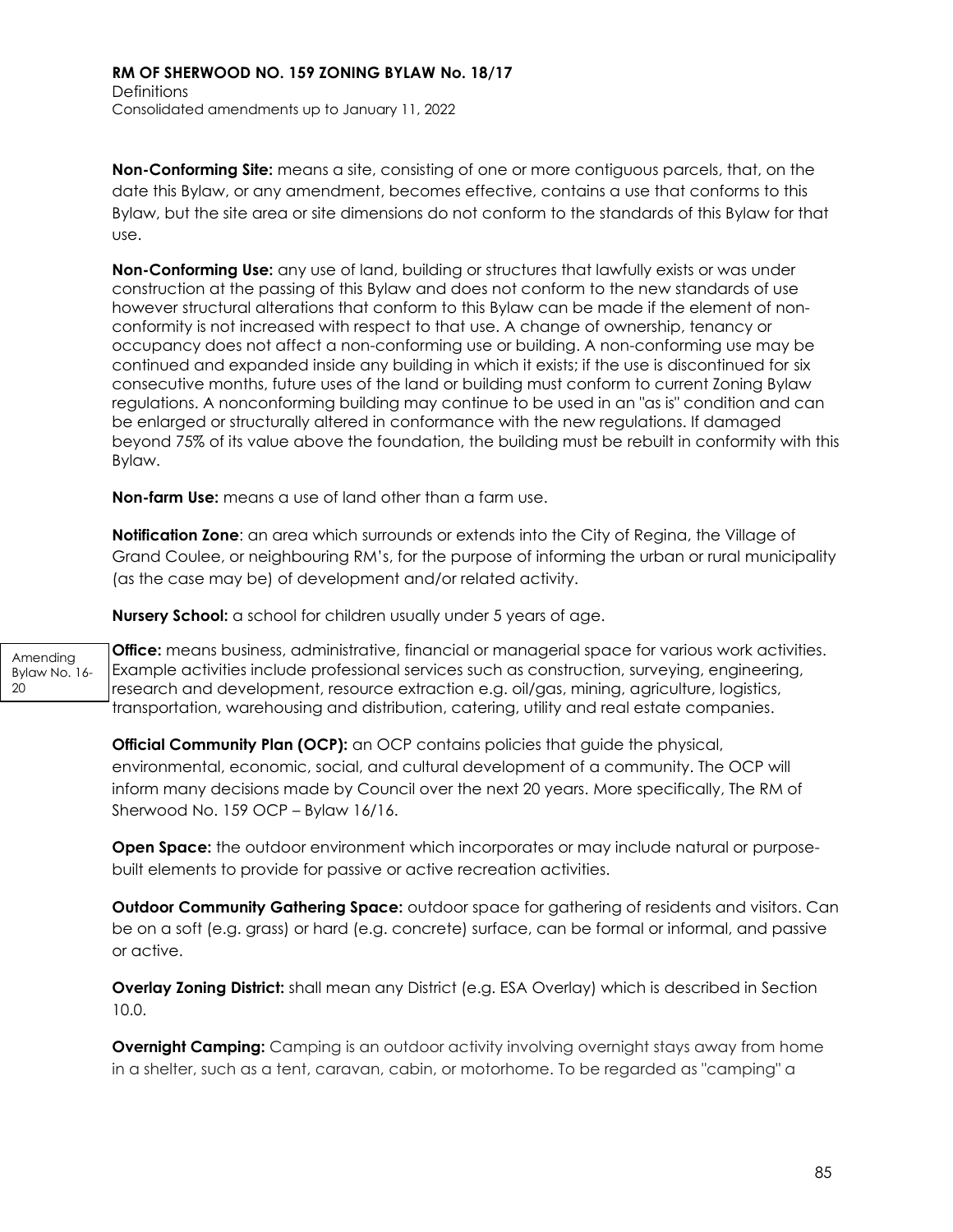**Definitions** Consolidated amendments up to January 11, 2022

minimum of one night is spent outdoors, distinguishing it from day-tripping, picnicking, and other similarly short-term recreational activities.

Park: an area consisting largely of open space, playground, playfield, or similar use but shall not include a mobile home park, a campground, or trailer park.

**Parking Lot:** an open area, other than a street, used for the temporary parking of more than four vehicles and available for public use and the use of employees working on, or from, the site.

**Pasture:** a site that is used for the raising and feeding of livestock by grazing.

**Permitted Use:** a use allowed as of right in a District, subject to the regulations contained in this Bylaw.

**Personal Care Home:** a facility licensed under The Personal Care Homes Act that provides long term residential, social, and personal care, including accommodation, meals, supervision, or assistance for persons who have some limits on ability for self-care, and are unrelated to the operator or owner.

**Pet Day Care:** the use of a building for purposes of daytime care of domestic pets and does not include overnight care or the outdoor accommodating or storage of domestic pets.

**Principal Building:** the main building in which the principal use of the site is conducted.

**Principal Use:** the main use or activity conducted on a site, lot, block, or parcel of land.

**Privately Owned Airstrip:** means any area of land, water (including the frozen surface thereof) or other supporting surface used, designed, prepared, equipped or set apart for use either in whole or in part for the arrival, departure, movement or servicing of aircraft but which is not licensed by any Provincial or Federal authority as defined in the *Aeronautics Act, 1989*. All aerodrome facilities are regulated by Transport Canada and municipal and/or Provincial authorities have no jurisdiction for aerodrome development on private or federal lands;

**Professional Engineer:** Licensed to practice in the Province of Saskatchewan. The Association of Professional Engineers and Geoscientists of Saskatchewan (APEGS) is the regulatory body for professional engineers and geoscientists in the Province of Saskatchewan. Its authority is granted under the provincial legislation entitled the Engineering and Geoscience Professions Act.

**Professional Geoscientist:** Licensed to practice in the Province of Saskatchewan. The Association of Professional Engineers and Geoscientists of Saskatchewan (APEGS) is the regulatory body for professional engineers and geoscientists in the Province of Saskatchewan. Its authority is granted under the provincial legislation entitled the Engineering and Geoscience Professions Act.

**Prohibited Use:** a new or proposed development, which is not listed as either a permitted or discretionary use in this Bylaw, which is not a legal non-conforming use as defined by the *Act*, and which has not received a legal development permit as required in this Bylaw.

Amending Bylaw No. 16- 20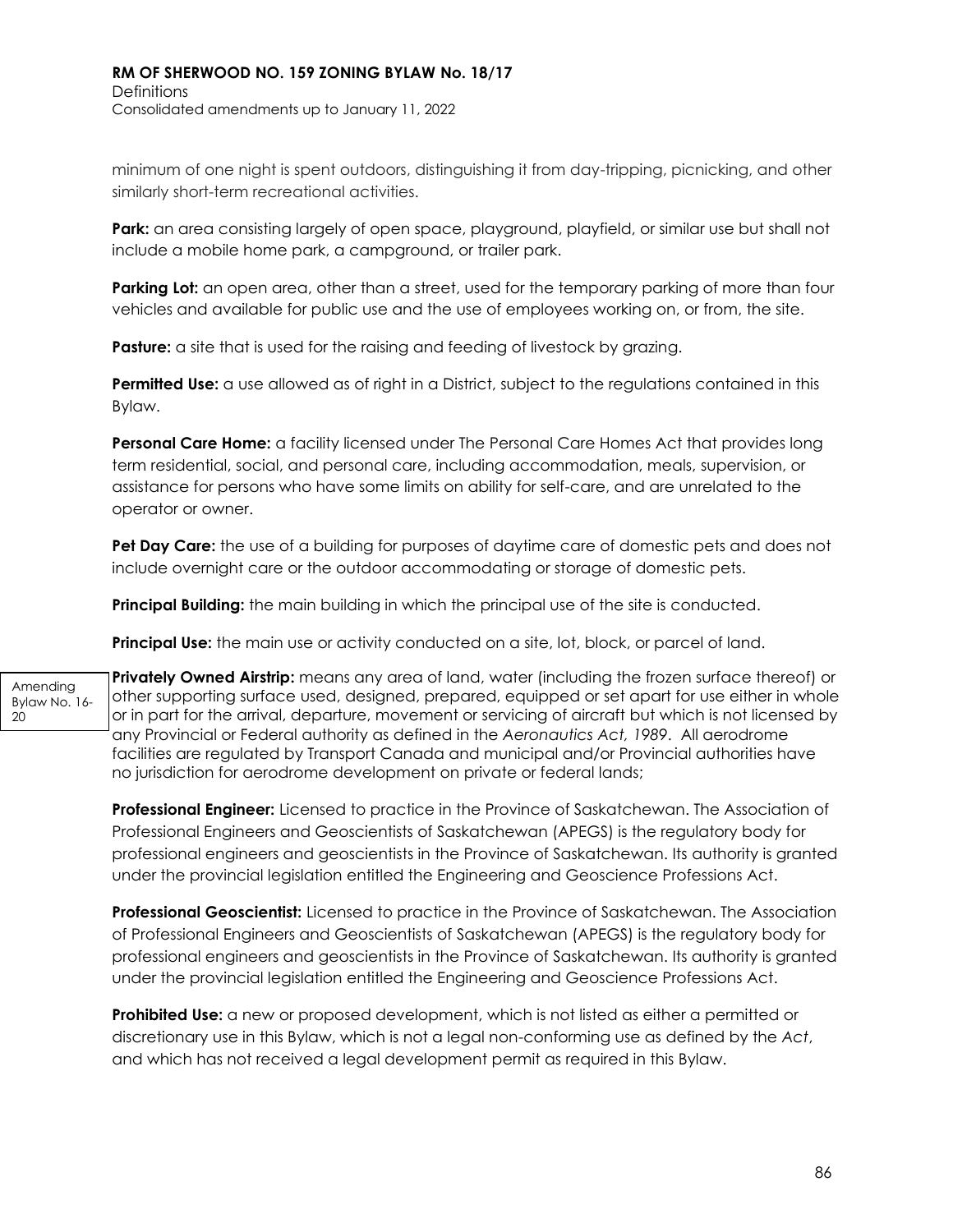**Public Road:** a road allowance or other legally surveyed road vested in the name of Ministry of Highways and Infrastructure and maintained by the province or the Rural Municipality (RM) of Sherwood.

**Public Market:** a facility engaged in renting or leasing space for retailing new or used goods by more than 3 vendors renting tables and or space outdoors or in an enclosed building to a local residential population and the travelling public. The goods sold are generally handicrafts, household items, tools, electronic equipment, food products or concessions, plants, clothing, furniture. A public market shall be limited to a farmer's market, flea market, or similar use and shall not include retail or shopping mall, secondhand stores, or auctioneering establishments.

**Public Mini Storage:** a building containing separate secured storage units divided from floor to ceiling by a wall with an independent entrance from the exterior of the building, designed to be rented or leased temporarily to the public for private storage of personal goods, materials and equipment, household good, furniture, general merchandise, and vehicles.

**Public Utility:** any use which is defined as one of the three following categories:

- a) **public institutional facilities**: public facilities including, but not limited to, schools, hospitals, municipal buildings, recreational facilities, heritage or archaeological sites and similar public institutional uses;
- b) **linear:** Linear public or private utilities include, but are not limited to: road, communication lines, rail lines, power and natural gas lines, and similar linear uses including accessory uses adjacent to roads such as storage yards for gravel, sand, clay, topsoil, other aggregates, stock piling, processing (not including asphalt plants) used for road maintenance or building; or
- c) **service utilities:** public or private utilities including, but not limited to, airports, microwave or communication towers, water reservoirs, sewage lagoons, solid waste and chemical disposal facilities, gas compressors, electrical transformer stations, soil farms for the rehabilitation of contaminated soils and similar service utility uses.

**Public Works:** a facility as defined under the *Act*.F

**Qualified Professional:** See definitions for Professional Engineer, Professional Engineer and/or Registered Professional Planner.

**Quarter Section or Equivalent:** a quarter section = 64.8 ha, as identified by the Township Plan of Survey of record in the Land Titles Office. Equivalent shall mean 64.8 ha, any partial quarter section defined on the Township Plan of Survey, or a lesser amount remaining as part of the quarter section because of the registration of a highway, road, road widening, pipeline, or railway right of way, natural features such as lakes or streams or the registration of a subdivision permitted in this Bylaw, but in no case, shall the equivalent be allowed to be less than 48.6 ha.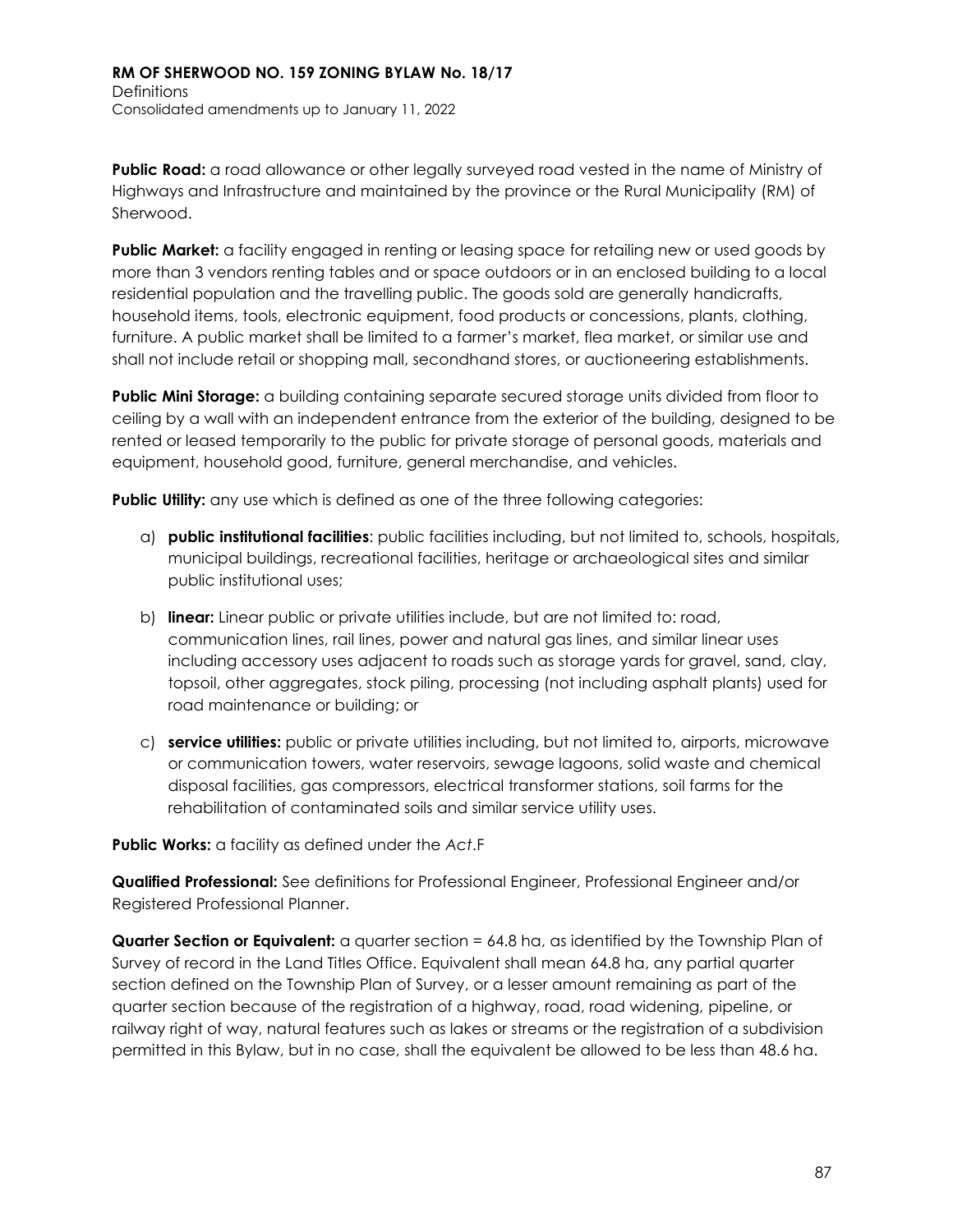**Radio and Television Studio:** production studio with spaces specifically designed for audio and/or video recordings.

**Railway Facility:** a specific significant structure and associated lands related to the operation of a railway. Railway facilities include railway service centres, freight yards, and train stations.

**Raw Material:** unprocessed products of any kind used in manufacturing activities.

**Real Estate Signage:** signage directly associated with the sale of property in which it is located, and which maintains a gross surface area of less than 1 m2.

**Rear Yard:** that part of a site, measured from the site property line at the rear of the property or that portion of the property that is opposite the side that fronts the main access road to the site, to the nearest main wall of a building or structure, defining an area within which no buildings or permanent structures shall be constructed.

**Recreational Use:** a public or private facility or amenity, a joint-use site or a park or playground the serves the surrounding neighbourhood or community.

**Recreational Vehicle:** a vehicle used for personal pleasure or travels by an individual or a family which may or may not be towed behind a principle vehicle, and may include:

- a) motor homes;
- b) camper trailers;
- c) boats;
- d) snowmobiles; and/or,
- e) motorcycles.

**Recycling Depot:** any development used for the acquisition, temporary storage, processing, and redistribution of recyclable materials and reusable goods where all storage is contained within an enclosed building or an area screened to Council's satisfaction.

**Reeve:** The Reeve of the Rural Municipality (RM) of Sherwood.

**Regional Waste Management and Remediation Industry:** industries comprising the collection, disposition, or processing of inert or organic waste material from offsite sources where:

- a) the potential effects of the activities may extend offsite; or
- b) the activity may have a significant impact on municipal services.

**Registered Professional Planner:** means a registered professional planner within the meaning of *The Community Planning Profession Act*, 2013.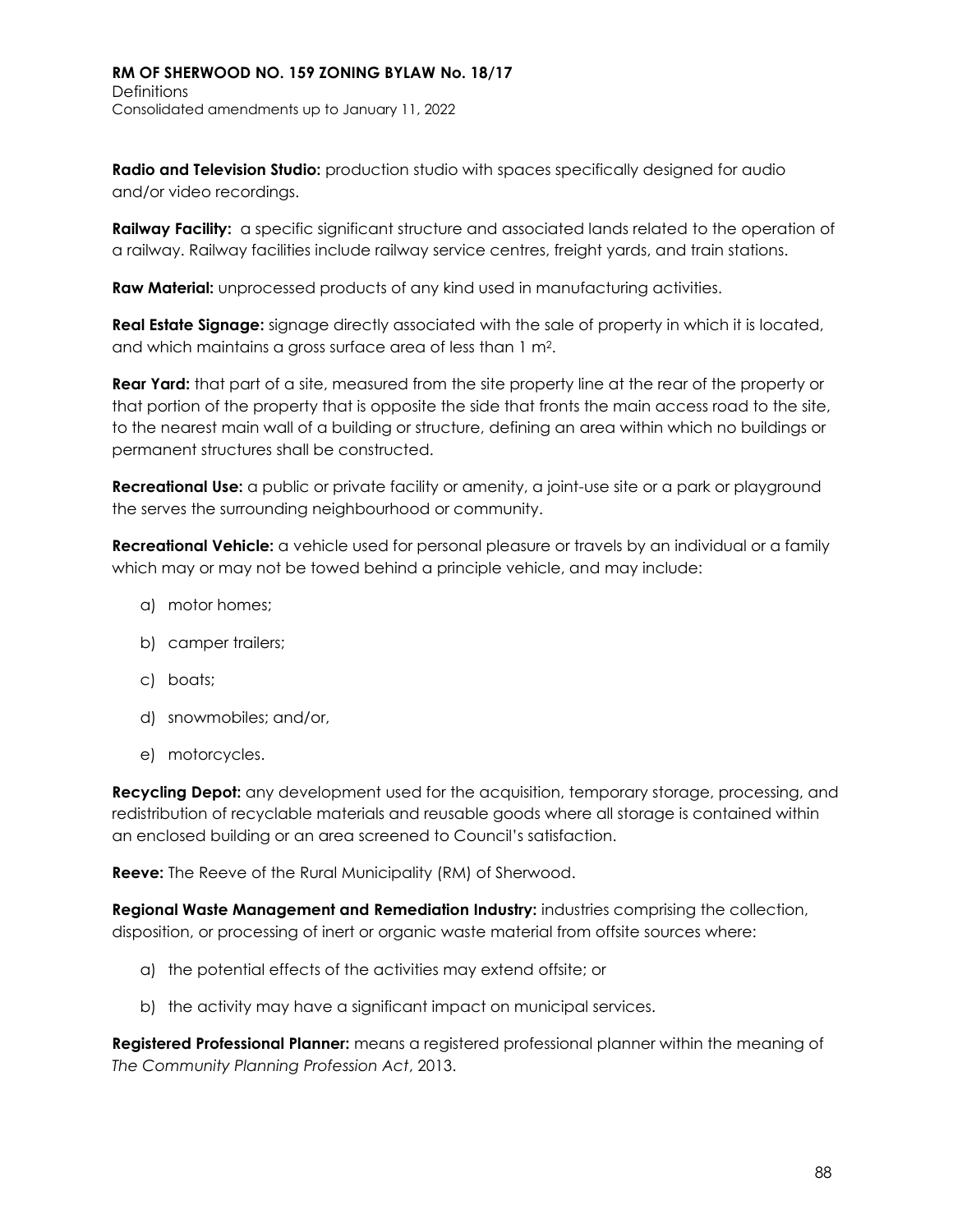**Religious Institution:** means a building, structure or facility used by any religious organization for public worship or other ecclesiastical functions and may include accessory facilities located on site such as a rectory or manse, hall, or daycare facility. A religious institution shall not include a building used solely as an office for administrative matters or business.

**Residence:** a single detached dwelling on a site.

## **Residential Care Facility:** a facility which:

- a) provides meals, lodging, supervisory, personal, or nursing care to persons who reside therein for a period of no less than thirty days;
- b) is duly licensed by the Province of Saskatchewan or certified as approved by the Province of Saskatchewan under an Act which provides for such licensing or certification;
- c) and may include only the principal residence of the operator administrator; and may include a prison, reformatory, correctional facility or other facility for the secure and open custody of persons who have been committed thereto by a Court of person having lawful authority;
- d) provides space for the detention of people after being arrested on a charge under The Criminal Code (Canada) or a Federal or Provincial statute; and/or,
- e) upon being convicted of an offence under The Criminal Code (Canada) of a Federal or Provincial Statute.

**Residential Dwelling Unit:** a separate set of living quarters, whether occupied or not, usually containing sleeping facilities, sanitary facilities and a kitchen or kitchen components, but does not include boarding houses or rooming units. For the purposes of this definition, "kitchen components" include, but are not limited to, cabinets, refrigerators, sinks, stoves, ovens, microwave ovens or other cooking appliances and kitchen tables and chairs.

**Residential Dwelling Unit (Secondary):** a separate set of temporary or permanent living quarters in addition to an existing principal residential dwelling unit located on a single site, whether occupied or not, usually containing sleeping facilities, sanitary facilities and a kitchen or kitchen components, but does not include boarding houses or rooming units.

**Restaurant / Lounge:** means the use of a building or structure wherein the principal business is the sale of prepared food and/or beverage which is ready for consumption served directly to customers at a table, walkup counter, or drive-through window, and provides for its consumption within the principal building or within customer vehicles parked on site, excludes a restaurant or food counter contained within and incidental to a department store, supermarket, office building, institutional building, shopping centre, or any other retail commercial outlet.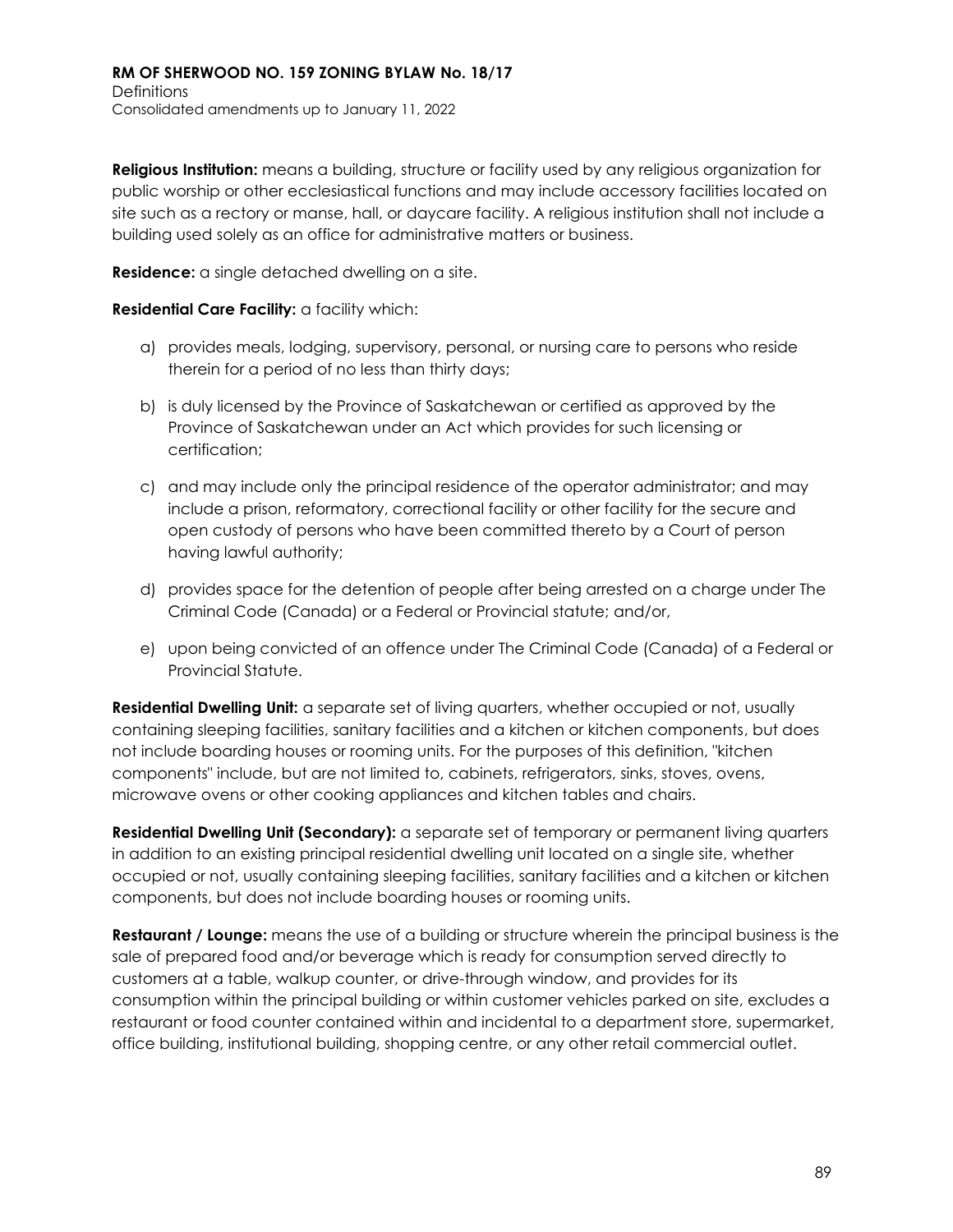**Definitions** Consolidated amendments up to January 11, 2022

**Retail Store:** establishments primarily engaged in retailing merchandise, generally without transformation, and rendering services incidental to the sale of merchandise serving the needs of local residential populations and the travelling public. They typically sell merchandise to the public for personal or household consumption, but some also serve business and institutional clients. These include establishments such as office supplies stores, computer and software stores, gasoline stations, building material dealers, plumbing supplies stores, and electrical supplies stores.

Amending Bylaw No. 16- 20

**Retail Trade, Outdoor Lot:** means an outdoor land use intended for the sale or lease of lumber, construction, motor vehicles, heavy equipment and associated accessories.

**Right of Way:** the land set aside for use as a municipal roadway or utility corridor.

**Road:** means a dedicated road Right-of-Way available for motorized and non-motorized travel, including a highway, public road and a common access road. A road includes the roadbed structure involving any side slope or ditch bottom, but does not include a designated trail within the meaning of *The Snowmobile Act* or any other trail or path for which a permit is required

**Road Allowance:** road allowance laid out pursuant to the authority of an Act or an Act of the Parliament of Canada and established as part of the original quadrilateral township system of survey (Municipalities Act).

**Salvage Yard:** any land or building used for the collection, demolition, dismantling, storage, salvage, recycling, or sale of waste materials including scrap metal, vehicles, machinery, and other discarded materials.

**Secondary Suite:** a separate set of living quarters within a principal single detached residential dwelling unit whether occupied or not, containing independent and physically sleeping, sanitary and kitchen facilities. A Secondary Suite must have an entrance separate from the entrance to the principal residential dwelling unit, either from a common indoor landing or directly from the side or rear of the building.

**Sensitive Areas:** may include, but are not limited to, forested areas, watercourses, riparian areas, natural and constructed wetlands, flood plain, hazard lands, wildlife and habitat areas, greenways and natural corridors, aquifers and recharge areas, protected areas, and other areas that may be identified by a First Nation, Federal, Provincial, or Municipal authority and crown agency ("Stakeholder") unique to the capital region.

**Service Station / Gas Bar:** means the servicing, washing, and repairing of vehicles and the sale or distribution of gasoline, other petroleum products and a limited range of vehicle parts and accessories. Service stations may include eating and drinking establishments and convenience retail stores as accessory uses on the same site.

| Amending<br>20 | <b>Service Trade:</b> means a land use class of various land use types where the principal activity<br>Bylaw No. 16- includes the provision of services to members of the general public including personal services<br>such as grooming, clinical services and motor vehicle services. |
|----------------|-----------------------------------------------------------------------------------------------------------------------------------------------------------------------------------------------------------------------------------------------------------------------------------------|
|----------------|-----------------------------------------------------------------------------------------------------------------------------------------------------------------------------------------------------------------------------------------------------------------------------------------|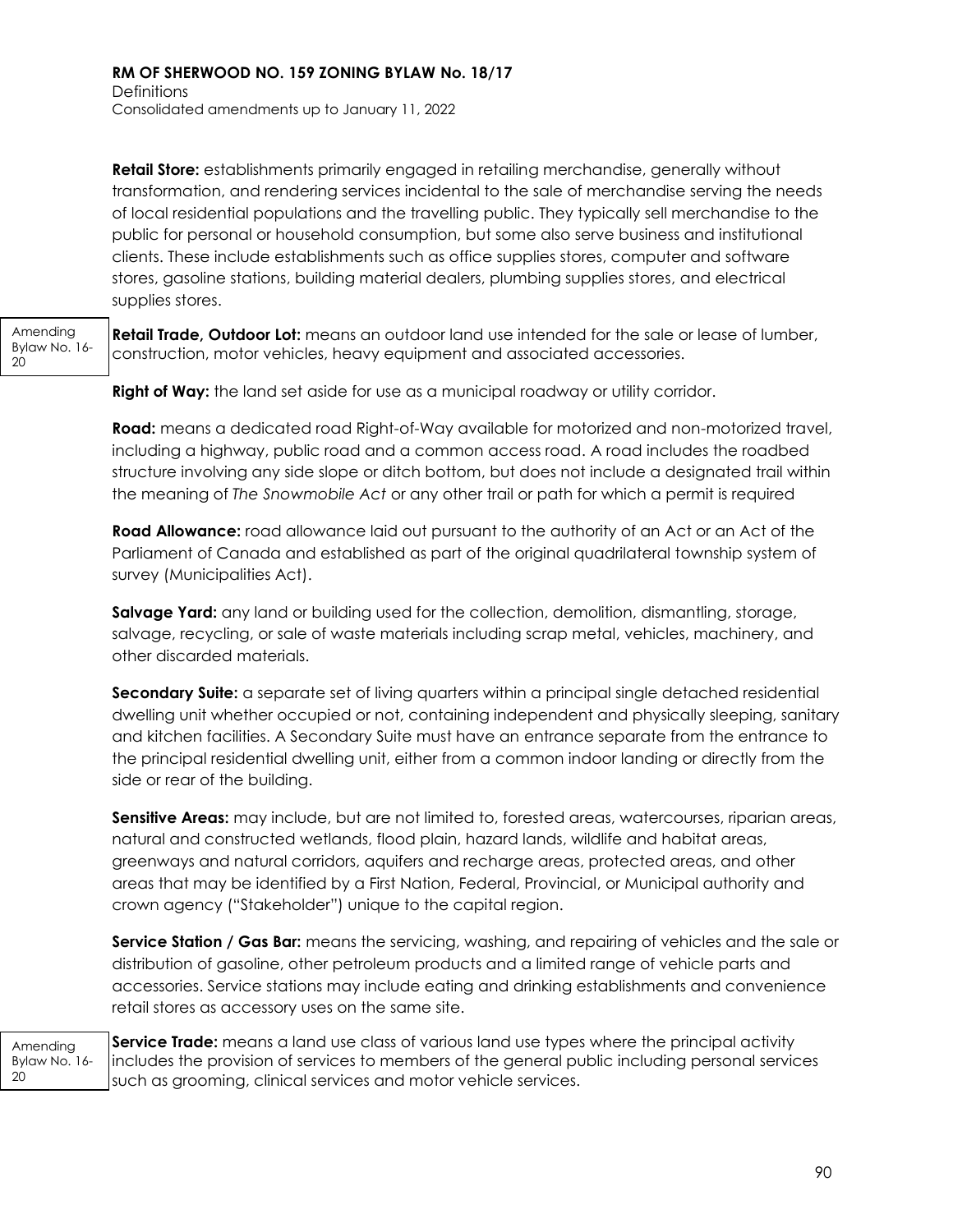**Servicing Agreement:** the legal agreement between a developer and the RM which specifies the all obligations and the terms and conditions for the approval of a subdivision pursuant to Section 172 of the *Act*.

**Setback:** the distance between two points in which certain types of development and structures shall not occur (e.g. from a creek, a front yard).

**School:** a body of pupils that is organized as a unit for educational purposes, that comprises one or more instructional groups or classes, together with the principal and teaching staff and other employees assigned to such body of pupils, and includes the land, buildings or other premises and permanent improvements used by and in connection with that body of pupils.

**Shall:** indicates a mandatory action or decision.

**Shooting Range:** a place that is designed or intended for the safe discharge, on a regular and structures basis, of firearms or prohibited handguns at an identified approved shooting range.

**Side Yard:** that part of a site that extends from the front yard to the rear yard, measured from the site property line at the side of the property and the nearest main wall of a building or structure, defining an area within which no buildings or permanent structures shall be constructed.

Amending Bylaw No. 16- 20

**Sight Triangle:** means the triangular area formed by the two roads or rights-of-way and a third line at an intersection. See **section 3.14** for sight triangle policies.

**Sign:** any writing (including letter or word), billboard, pictorial representation (including illustration or decoration), emblem (including a device, symbol, or trademark), flag (including a banner or pennant), or any other figure of similar character which:

- a) is a structure or any part thereof, or is attached to, painted on, or in any manner represented on a building;
- b) is used to announce direct attention to, or advertise; and/or,
- c) is visible from outside the building.

**Site Area:** the total horizontal area within the site lines of a site.

**Site Line, Front or Site Frontage**: the boundary that divides the site from the street or road. In the case of a corner site, the front site line shall mean the boundary separating the narrowest street frontage of the site from the street. Site frontage for a non-rectangular site shall be defined as the mean of the measured front and rear site lines.

**Site Line, Rear:** the boundary at the rear of the site and opposite the front site line.

**Site Line, Side:** a site boundary other than a front or rear site line.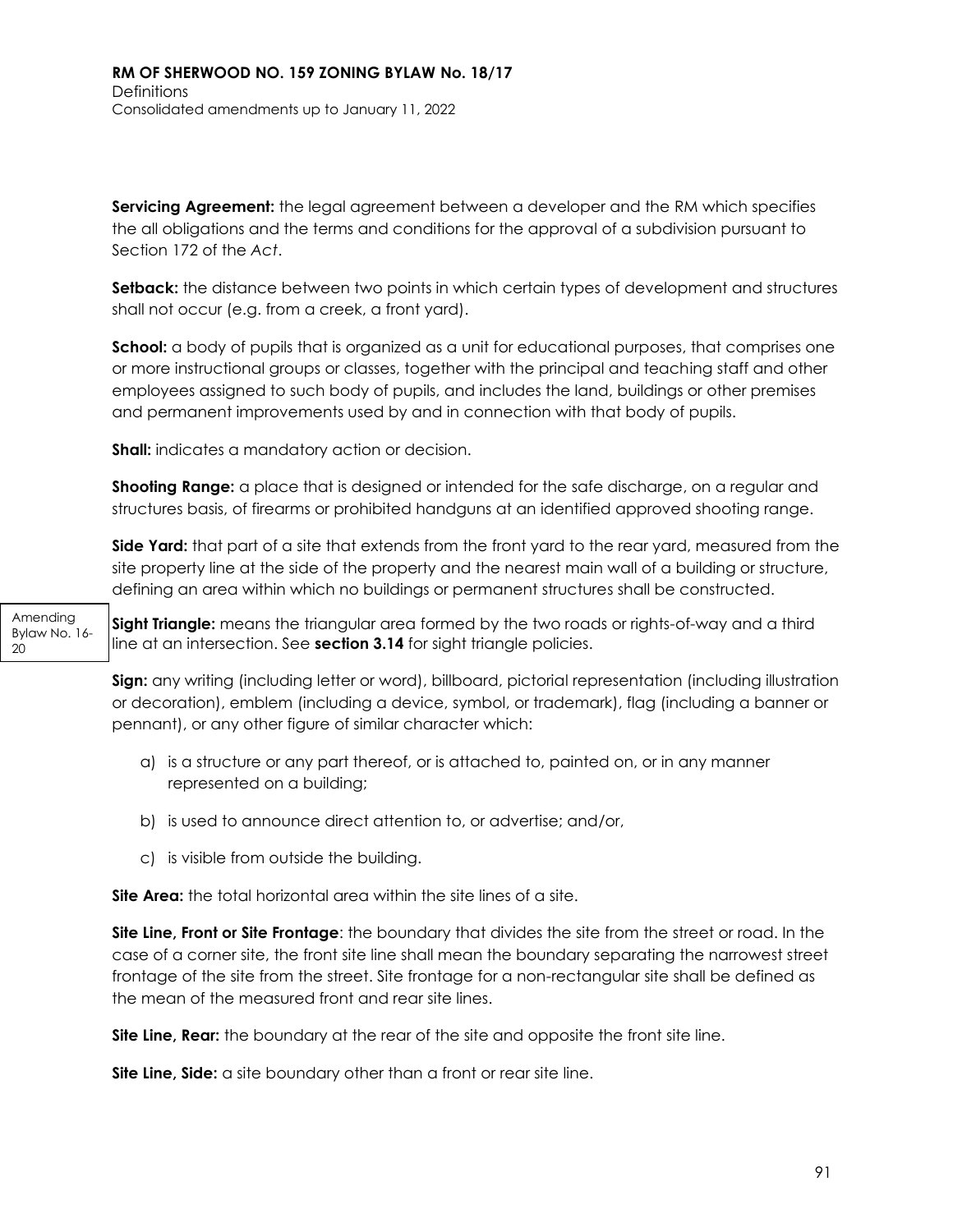**Site Plan:** plans and drawings that specify the location, size, materials, colour, and design of all existing and proposed development on a site or development in relation to buildings, access points, municipal roadways, and provincial highways.

**Small Lot Agriculture Subdivision:** a subdivision parcel of a quarter section that is created to allow for continuations of agricultural operations that may include one habitable dwelling on land that the minimum size is 4.04 ha.

**Small Scale Commercial or Retail:** a use that is of the size where it is intended to serve nearby residents and / or highway travelers.

**Snow Management Facility:** a facility that is used for the storage and disposal of snow and incidental martials collected in the process of removing snow from offsite sources.

**Solar Collector:** a panel or other solar energy device with the primary purpose of gathering, storing, and distributing solar energy for electricity generation, space heating, space cooling, or water heating.

**Solar Collector, Commercial**: a solar collector designed and built to provide electricity for commercial sale and distribution to the electricity grid (e.g. solar farm).

**Solar Collector, On-site Use**: a solar collector intended to primarily serve the electrical needs of the on-site user or consumer (either behind the meter or off-grid) rather than to produce power for resale (e.g. rooftop solar collectors are a type of on-site use solar collectors).

**Solid and Liquid Waste Disposal Facility:** any private or public facility approved by the Federal or Provincial government(s) for the storage, treatment, or transshipment of such waste, excluding any earthen manure storage facility, or composting facility which is required as an accessory use to an ILO which may be approved by Council, and any hazardous waste facility.

**Sport Field:** an open space set aside for the playing of sports and may include benches or bleachers for observers but where there is no charge made for spectators.

**Street:** a public road or thoroughfare registered by plan of survey which affords the principal means of access to abutting property but shall not include an easement or lane.

**Structure:** anything that is built, constructed, or erected, located in, on, or over the ground, or attached to something located in or over the ground.

**Stakeholder:** an individual, group or organization who have a specific interest or 'stake' in a need, issue situation or project and may include members of the local community (residents, businesses, workers, representatives such as councilors or politicians); community groups (services, interest groups, cultural groups clubs, associations, churches, mosques, temples); or Municipal, Provincial, and Federal Governments.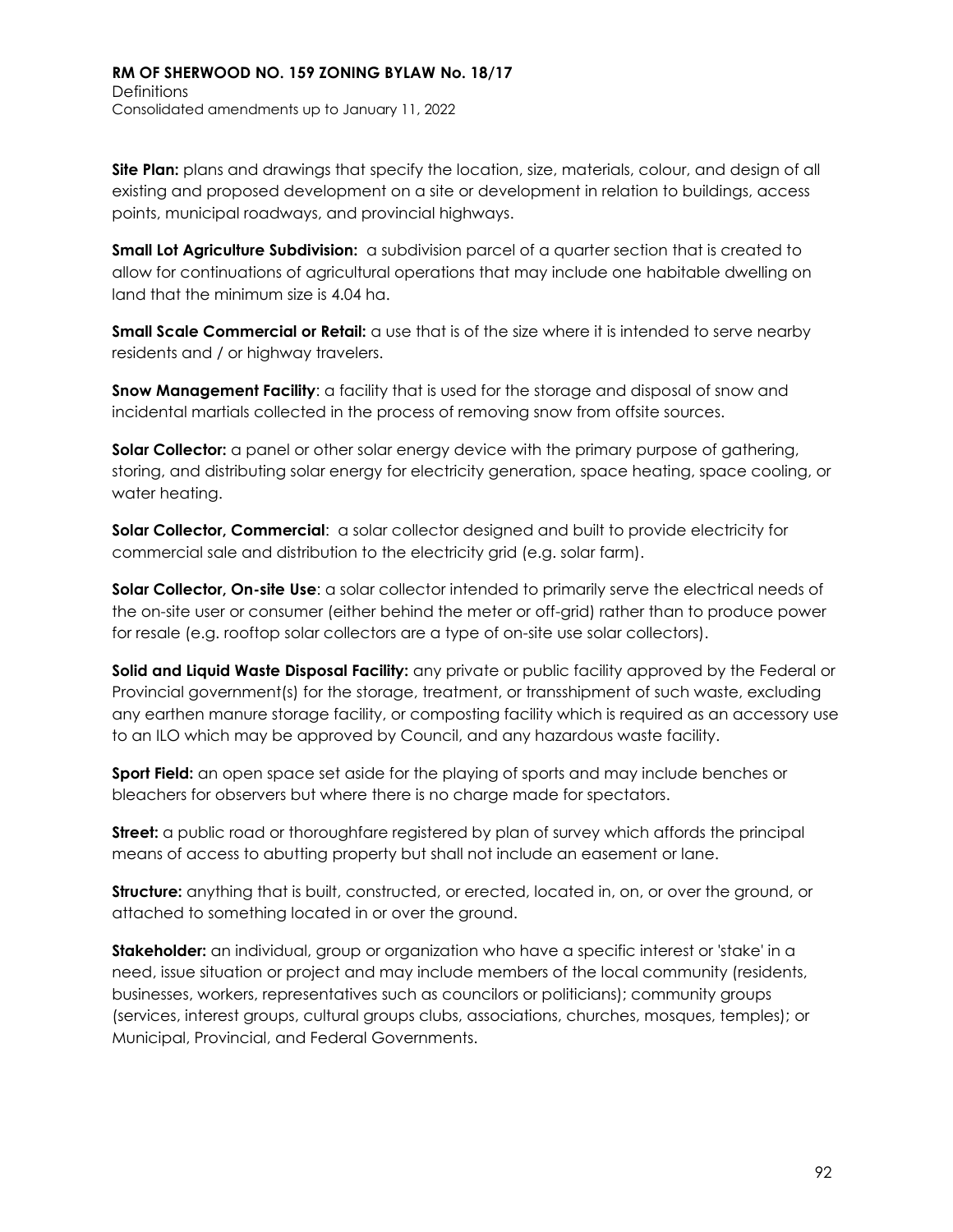**Definitions** 

Consolidated amendments up to January 11, 2022

| Amending<br>Bylaw No. 16-<br>20 | Storage Container: means a structure that is portable in nature, does not meet the definition of<br>an accessory building and is used for the secure storage and movement of goods or<br>equipment. A storage container may be in the form of a shipping container, trailer or other<br>structure.                                                                                                                                                                                                                                                                                                                                                                                                  |
|---------------------------------|-----------------------------------------------------------------------------------------------------------------------------------------------------------------------------------------------------------------------------------------------------------------------------------------------------------------------------------------------------------------------------------------------------------------------------------------------------------------------------------------------------------------------------------------------------------------------------------------------------------------------------------------------------------------------------------------------------|
| Amending<br>Bylaw No. 16-<br>20 | Storage, Hazardous Material: means a land use primarily engaged in the storage of hazardous<br>material(s) and/or dangerous goods. Excludes retail trade activities. Excludes any production,<br>processing or use other than storage.<br>Includes the storage of any:<br>(a) substance which may cause impacts or nuisance such as particulate, odour, glare or noise;<br>(b) waste and waste substance;<br>(c) dangerous good as defined by this Bylaw;<br>(d) hazardous material as defined by this Bylaw;<br>and Excludes the storage of any nuclear or radioactive substances.                                                                                                                 |
| Amending<br>Bylaw No. 16-<br>20 | Storage, Outdoor: means a land use primarily engaged in the outdoor storage, including (but<br>not limited to) goods or products stored in association with or on behalf of institutional,<br>commercial or industrial land uses or clients. Excludes retail trade activities.<br>Excludes the storage of any:<br>(a) substance which may cause impacts or nuisance such as dust, odour, glare or noise;<br>(b) waste and waste substance;<br>(c) dangerous good as defined by this Bylaw;<br>(d) hazardous material as defined by this Bylaw; and<br>(e) nuclear or radioactive substance.<br>Subdivision: a division of land and includes a division of a quarter section into legal subdivisions |
|                                 | as described in the Land Titles Act, 2000.                                                                                                                                                                                                                                                                                                                                                                                                                                                                                                                                                                                                                                                          |

**Telecommunication Facility:** a structure that is intended for transmitting or receiving television, radio, or telephone communications, excluding those used exclusively for dispatch communications.

**Trailer Coach:** any vehicle used or constructed in such a way as to enable it to be used as a conveyance upon public roads or highways and includes a self-propelled or non-self-propelled vehicle designed, constructed, or reconstructed in such a manner as to permit occupancy as a dwelling or sleeping place for one or more persons notwithstanding that its running gear is removed or that it is jacked-up.

**Temporary Sign:** a sign which is not permanently installed or affixed in position, advertising a product or activity on a limited basis.

**Temporary Use:** a use which is allowed for a specified period, at the end of such time the use must be removed from the site.

**Traffic Control Signage:** a sign, signal, marking, or any device placed or erected by the RM or Saskatchewan Ministry of Highways and Infrastructure.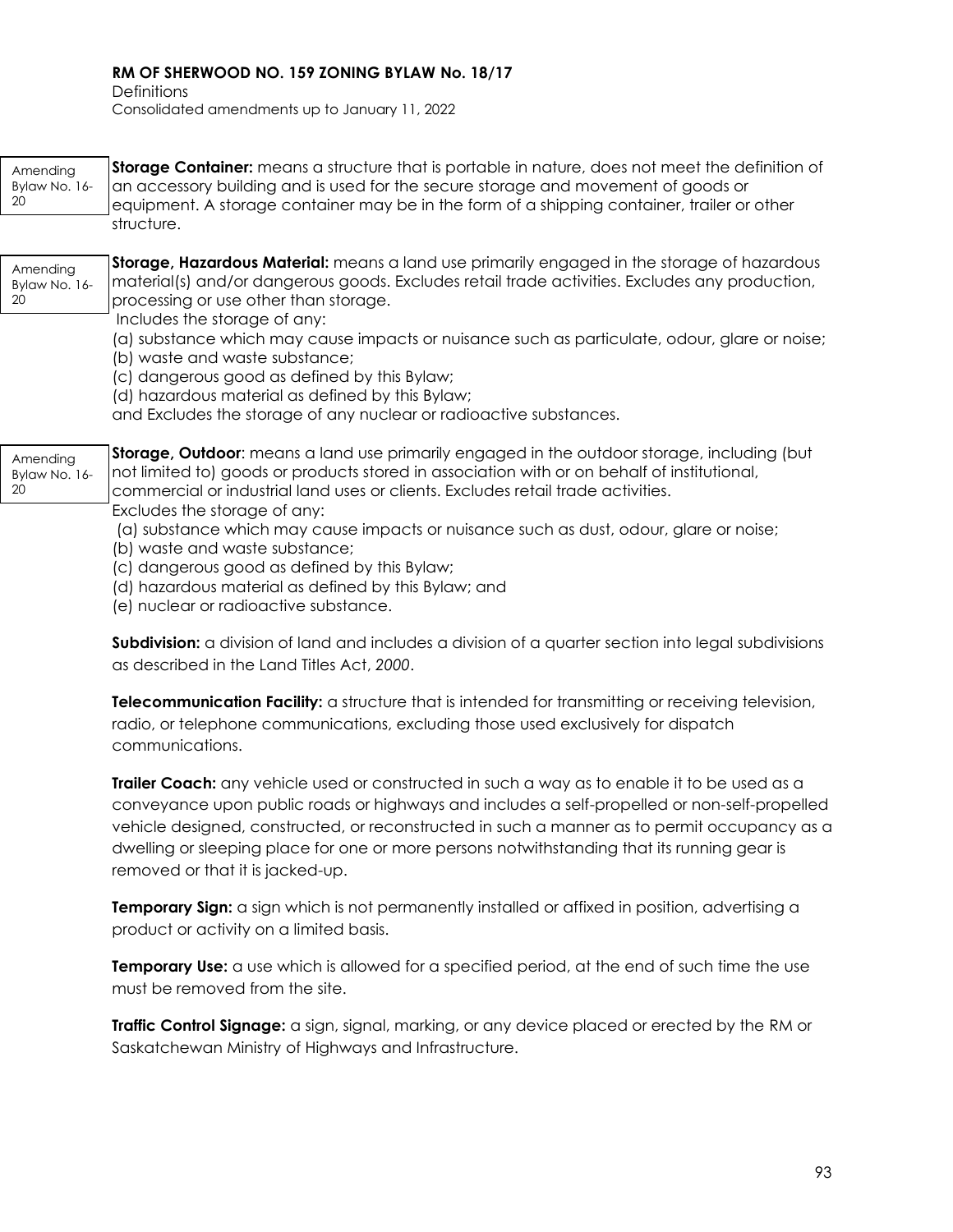**Definitions** Consolidated amendments up to January 11, 2022

Amending Bylaw No. 16- 20 **Trucking Firm Establishment:** means the use of land, buildings or structures for the purpose of storing, servicing, repairing, or loading trucks, transport trailers and/or buses, but does not include automobile service stations, transportation sales or rental outlets.

> **Use:** the purpose or activity for which a piece of land or its buildings is designed, arranged, or intended, occupied, or maintained.

**Vacation Farm:** an operating farm which may, on a day basis or for overnight purposes, offer a farm life experience to groups or individuals and which may provide either or both of:

- a) rental accommodation in the farm dwelling or adjacent private cabins comprising one or more rooms furnished to enable the preparation of meals if full board is not provided; and/or,
- b) a tract of land on which one or more camping, tenting or parking sites is located, and the provision of electricity, potable water, and toilet facilities to any of the persons, or groups occupying any of such sites.

**Vehicle Storage Yard:** an outdoor area where vehicles or vehicle-related equipment / merchandise are stored until needed. Storage yards are often used in conjunction with a warehouse, storage buildings, sheds or other structures and may be public or private. Unless a function of a government agency or public utility, storage yards are considered accessory to a business or other principal use.

**Veterinary Clinic / hospital:** concerned or connected with the surgical treatment of animals; especially domestic animals.

**Vocational School:** a school, especially one on a secondary level, that offers instruction and practical introduction experience in skilled trades such as mechanics, carpentry, plumbing, and construction.

**Warehouse:** a building used for the storage and distribution of goods, materials, or merchandise.

**Warehouse Sales:** development used for the wholesale or retail sale of a limited range of bulky goods from within an enclosed building where the size and nature of the principal goods being sold typically require large floor areas for direct display to the purchaser or consumer. Typical uses include but are not limited to developments where principal goods being sold are such bulky items as furniture, carpet, major appliances, and building materials. This use does not include developments used for the retail sale of food or a broad range of goods for personal or household use.

**Warehousing:** the use of a building and or site primarily for the storage and distribution of goods, materials, or merchandise, excluding dangerous or hazardous materials, derelict vehicles, or parts thereof, or any waste material. It includes moving companies, trucking terminals, intermodal transfer areas, storage of recreational vehicles (indoor or outdoor, including boats and ATV's) and self-storage facilities.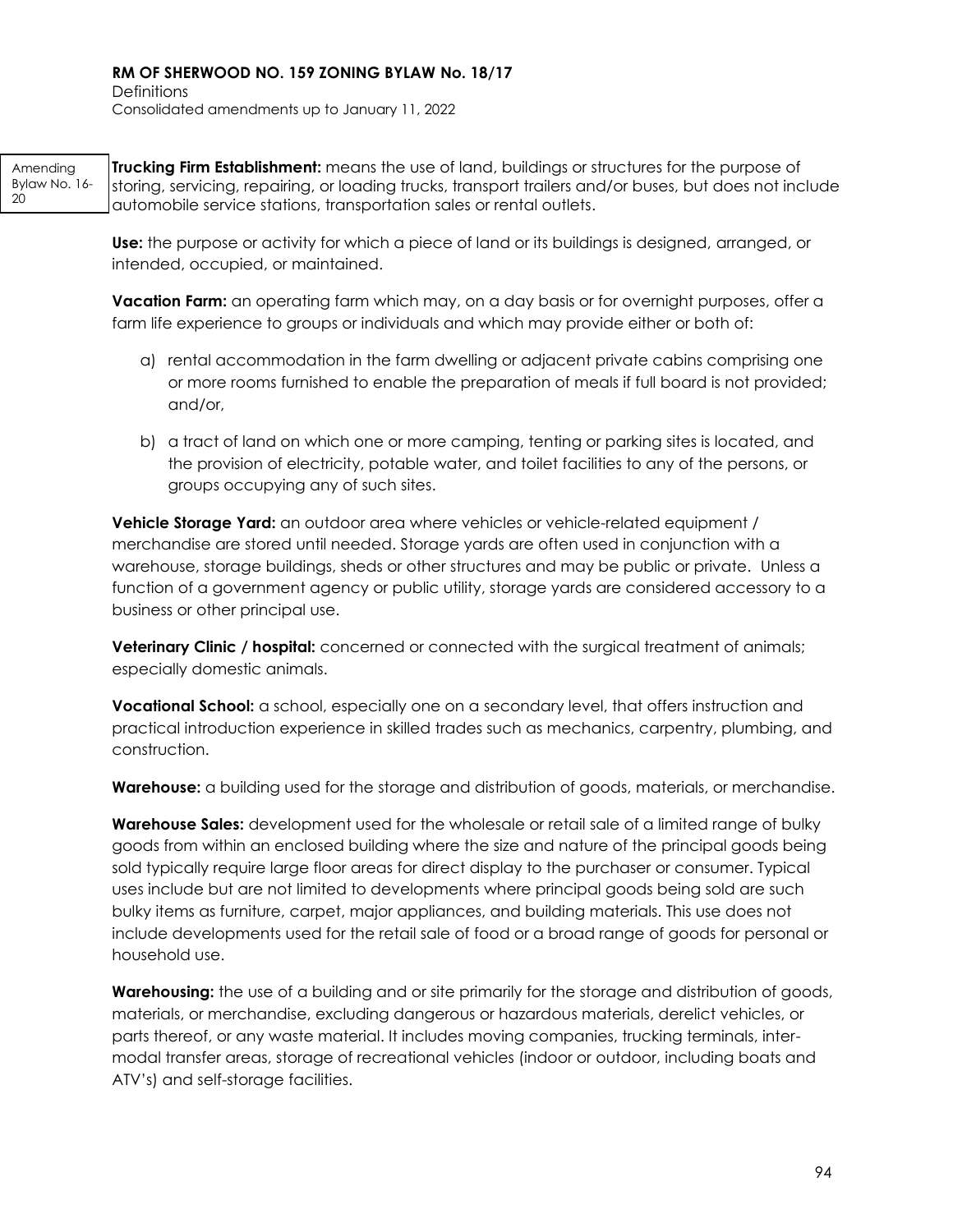**Waste Disposal Facility; Liquid:** a facility to accommodate any waste which contains animal, mineral or vegetable matter in solution or suspension, but does not include a septic system for a single residence or farmyard, or a manure storage area for an intensive livestock operation.

**Waste Disposal Facility; Solid:** a facility, not including a waste transfer station or a temporary storage facility, to accommodate discarded materials, substances or objects which originated from residential, commercial, institutional, and industrial sources which are typically disposed of in municipal or private landfills, but not including dangerous goods, hazardous waste, or biomedical waste.

**Waste Management and Remediation Industry:** establishments primarily engaged in providing waste management services involving the collection, disposition, or processing of inert or organic waste materials, including but not limited to Solid Waste Disposal Facilities, Liquid Waste Disposal Facilities, Waste Transfer Stations, Land-Farms, Landfills, Snow Management Facilities, Clean Fill Operations, and Recycling Depots.

**Waterbodies:** normal mapping terminology for area topographical water features (lakes and ponds) of the Province, unless another term is specified.

**Watercourses:** normal mapping terminology for the topographical water features (rivers and streams) of the Province, unless another term is specified.

**Watershed:** The land area from which surface runoff drains into a stream, channel, lake, reservoir, or other body of water; also called a drainage basin.

**Wetland:** land having the water table at, near, or above the land surface or which is saturated for a long enough period to promote wetland or aquatic processes as indicated by hydric soils, hydrophytes ("water loving") vegetation, and various kinds of biological activity which are adapted to the wet environment.

**Wholesale Trade:** establishments primarily engaged in wholesaling merchandise and providing related logistics, marketing, and support services. The floor area for wholesale trade shall not exceed 3,250 m² on a site.

**Wildlife Habitat and Refuge:** land left in its natural state for the purpose of providing sanctuary, habitat, and breeding grounds for wild birds, animals, and plant-life and includes a forest reserve.

**Wind Energy Generation System:** any device or group of devices such as: wind charger, windmill or wind turbine that converts wind energy to electrical energy whether it is used for personal use or for generation of power for sale by an enterprise.

**Wind Energy Generation System, Commercial:** a wind energy generating system designed and built to provide electricity for commercial sale and distribution to the electricity grid.